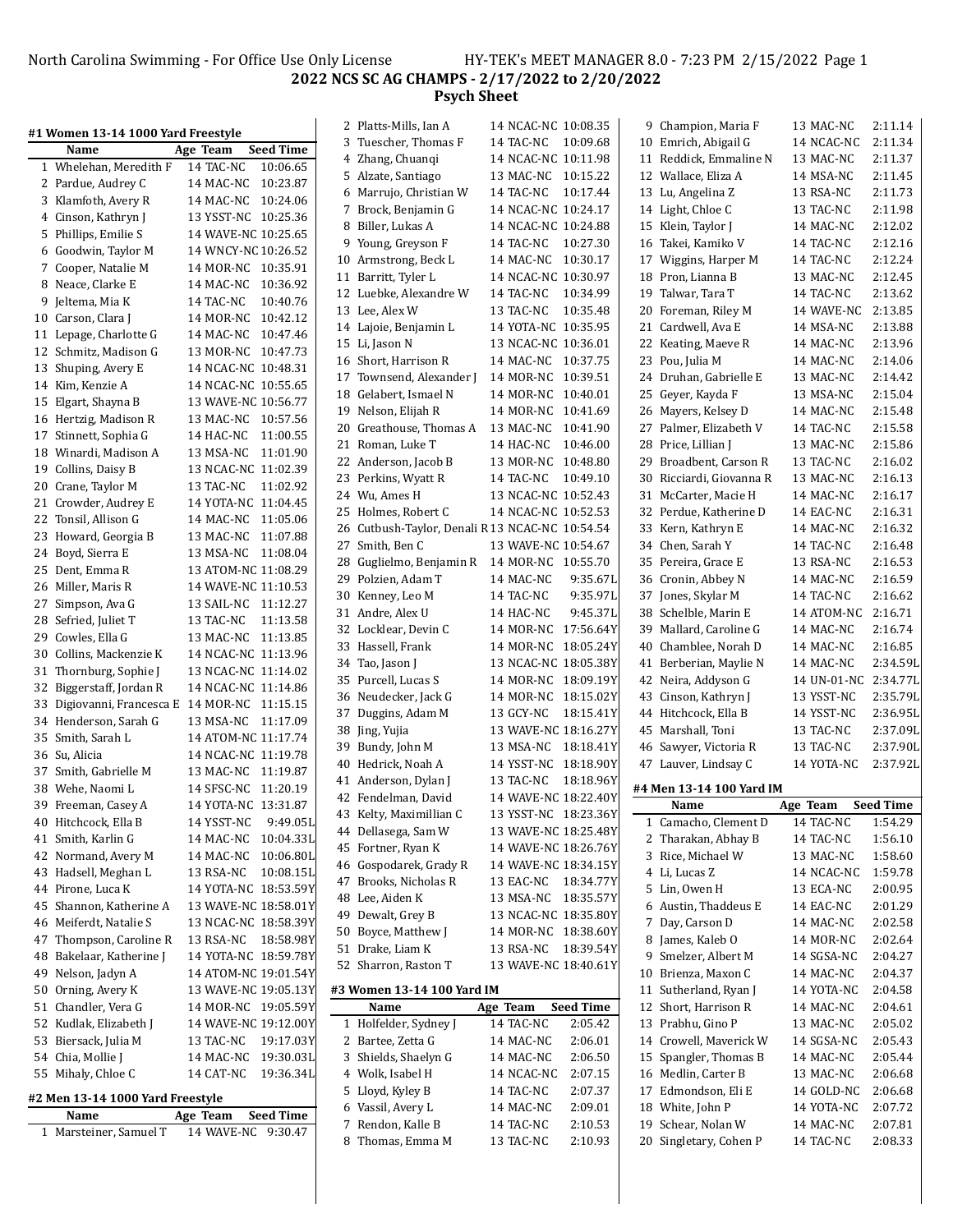### North Carolina Swimming - For Office Use Only License HY-TEK's MEET MANAGER 8.0 - 7:23 PM 2/15/2022 Page 2 **NCS SC AG CHAMPS - 2/17/2022 to 2/20/2022 Psych Sheet**

# **#4 ... (Men 13-14 100 Yard IM)**

| #4 …   | (Men 13-14 100 Yard IM)          |                         |                    |
|--------|----------------------------------|-------------------------|--------------------|
|        | 21 Humbert, Jack W               | 14 YOTA-NC              | 2:08.34            |
|        | 22 Soniat, Robert L              | 14 MAC-NC               | 2:08.44            |
|        | 23 McNeer, Max H                 | 13 ATOM-NC              | 2:08.51            |
|        | 24 Eder, Ryker P                 | 14 NSEA-NC              | 2:08.56            |
| 25     | Trowbridge, James M              | 14 TYDE-NC              | 2:08.67            |
| 26     | Liang, Ethan W                   | 14 NCAC-NC              | 2:08.69            |
|        | 27 Restrepo, John F              | 14 NSS-NC               | 2:08.84            |
| 28     | Dean, Chase J                    | 13 TAC-NC               | 2:08.89            |
| 29     | Jackson, Davis T                 | 13 TAC-NC               | 2:09.06            |
| 30     | Harris, Joshua B                 | 13 WOW-NC               | 2:09.12            |
| 31     | Morgan, Seth J                   | 13 RMY-NC               | 2:09.19            |
| 32     | Abebe, Yaphet B                  | 14 GFSC-NC              | 2:09.27            |
|        | 33 Trexler, Grant M              | 14 TAC-NC               | 2:09.30            |
|        | 34 Fullagar, Keegan H            | 14 GCY-NC               | 2:09.42            |
| 35     | Cooler, Gary M                   | 13 MAC-NC               | 2:09.75            |
| 36     | Suphavadeprasit, Arman 14 TAC-NC |                         | 2:09.89            |
| 37     | Deluca, Aiden J                  | 14 MAC-NC               | 2:09.93            |
| 38     | Brown, Lawson W                  | 14 WOW-NC               | 2:10.03            |
|        | 39 Poole, Austin M               | 13 TAC-NC               | 2:10.04            |
| 40     | Ball, Charles H                  | 14 WAVE-NC              | 2:10.49            |
| 41     | Fortner, Ryan K                  | 14 WAVE-NC              | 2:28.67L           |
|        |                                  |                         |                    |
|        | #5 Girls 11-12 400 Yard IM       |                         |                    |
|        | Name                             | Age Team                | <b>Seed Time</b>   |
|        | 1 Whelehan, Sloane E             | 12 TAC-NC               | 4:39.41            |
| 2      | He, Carolin J                    | 12 TAC-NC               | 4:42.00            |
| 3      | Nixon, Nicole E                  | 12 WAVE-NC              | 4:47.02            |
|        | 4 Dietrich, Kaylee A             | 12 TAC-NC               | 4:47.60            |
| 5      | Delmar, June E                   | 12 MAC-NC               | 4:48.88            |
|        | 6 Guenther, Katherine R          | 12 ATOM-NC              | 4:50.08            |
| 7      | O'Malley, Fiona M                | 12 WAVE-NC              | 4:50.21            |
| 8      | Kong, Kaia A                     | 12 MSA-NC               | 4:52.41            |
| 9      | Whitley, Gabrielle A             | 12 TAC-NC               | 4:54.05            |
| $10\,$ | Liu, Reina R                     | 11 GCY-NC               | 4:54.15            |
| 11     | Henderson, Catelyn G             | 12 GCY-NC               | 4:54.42            |
| 12     | Chia, Keira O                    | 12 TAC-NC               | 4:57.60            |
|        | 13 Thomas, Olivia M              | 12 TAC-NC               | 4:58.10            |
|        | 14 Shall, Anniston E             | 12 MAC-NC               | 4:59.12            |
|        | 15 Oman, Kennedy M               | 12 TAC-NC               | 5:02.80            |
|        | 16 Cleary, Shea V                | 11 MAC-NC               | 5:06.77            |
|        | 17 Sewell, Kaydence R            | 12 TAC-NC               | 5:08.57            |
|        | 18 Sinanis, Jenna R              | 12 MOR-NC               | 5:09.02            |
| 19     | Ray, Kaylin M                    | 12 TAC-NC               | 5:09.17            |
| 20     | Gangloff, Annabelle S            | 12 NCAC-NC              | 5:09.49            |
|        |                                  |                         |                    |
|        | #6 Boys 11-12 400 Yard IM        |                         |                    |
|        | Name<br>Marrujo, Oliver S        | Age Team                | <b>Seed Time</b>   |
| 1<br>2 | Sito, Andrew C                   | 12 TAC-NC<br>12 WAVE-NC | 4:35.29<br>4:41.96 |
| 3      | Sweet, Eli B                     | 12 MAC-NC               | 4:48.55            |
| 4      | Palamar, Jonathan P              | 12 TAC-NC               | 4:50.65            |
|        |                                  |                         |                    |
| 5      | Van Olst, Jason P                | 12 WAVE-NC              | 4:51.00            |
| 6      | Sammons, David A                 | 12 MAC-NC               | 4:51.11            |
| 7      | Clark, Jacob C                   | 12 NCAC-NC              | 4:52.21            |
| 8      | Strupe, Fredric J                | 12 MSA-NC               | 4:55.99            |
| 9      | Cagle, Griffin T                 | 12 MAC-NC               | 4:57.19            |
| 10     | Mihaly, Lysander S               | 12 HAC-NC               | 5:01.18            |
| 11     | Brumback, Noah G                 | 12 RSA-NC               | 5:05.86            |
| 12     | Simmons, Roman S                 | 11 GCY-NC               | 5:05.92            |
| 13     | Froehlich, Joseph P              | 12 TAC-NC               | 5:06.89            |

|    | 14 Hitchcock, David J                   | 12 HAC-NC    | 5:07.29          |  |
|----|-----------------------------------------|--------------|------------------|--|
|    | 15 Cooler, Robert R                     | 11 MAC-NC    | 5:09.13          |  |
|    | 16 Carlson, Samuel B                    | 11 MAC-NC    | 5:09.58          |  |
|    | 17 Su, Jacob A                          | 11 NCAC-NC   | 5:09.87          |  |
|    | 18 Austria, Elijah S                    | 11 GCY-NC    | 5:10.49          |  |
|    | 19 Williams, John S                     | 11 MAC-NC    | 5:10.83          |  |
|    | 20 Watts, Cody D                        | 12 WAVE-NC   | 5:11.66          |  |
|    | 21 Evans, Mitchell S                    | 12 MSA-NC    | 5:40.50L         |  |
|    | 22 Roman, Vlad M                        | 12 MAC-NC    | 5:58.16L         |  |
|    |                                         |              |                  |  |
|    | #7 Women 13-14 800 Yard Freestyle Relay |              | <b>Seed Time</b> |  |
| 1  | Team<br>TAC-NC                          | Relay        | 7:26.31          |  |
|    | 2 MAC-NC                                | A<br>A       | 7:33.02          |  |
|    | 3 NCAC-NC                               | A            | 7:43.15          |  |
|    | 4 TAC-NC                                | B            | 7:49.41          |  |
| 5  | MAC-NC                                  | B            |                  |  |
|    |                                         |              | 7:50.31          |  |
|    | 6 EAC-NC                                | A            | 7:52.94          |  |
|    | 7 MOR-NC                                | A            | 7:53.19          |  |
|    | 8 TAC-NC                                | $\mathsf{C}$ | 7:59.01          |  |
|    | 9 MSA-NC                                | A            | 7:59.02          |  |
|    | 10 YOTA-NC                              | A            | 8:03.15          |  |
|    | 11 WAVE-NC                              | A            | 8:03.35          |  |
|    | 12 TAC-NC                               | D            | 8:06.36          |  |
|    | 13 RSA-NC                               | A            | 8:07.04          |  |
|    | 14 ATOM-NC                              | A            | 8:07.43          |  |
|    | 15 NCAC-NC                              | B            | 8:10.17          |  |
|    | 16 MOR-NC                               | B            | 8:10.23          |  |
|    | 17 MSA-NC                               | B            | 8:17.00          |  |
|    | 18 YOTA-NC                              | B            | 8:18.21          |  |
|    | 19 EAC-NC                               | B            | 8:21.83          |  |
|    | 20 ATOM-NC                              | B            | 8:23.47          |  |
|    | 21 MOR-NC                               | C            | 8:26.79          |  |
|    | 22 RSA-NC                               | B            | 8:30.35          |  |
|    | 23 WAVE-NC                              | B            | 8:38.74          |  |
|    | 24 SGSA-NC                              | A            | 8:49.43          |  |
|    | #8 Men 13-14 800 Yard Freestyle Relay   |              |                  |  |
|    | Team                                    | Relay        | <b>Seed Time</b> |  |
| 1  | TAC-NC                                  | A            | 7:08.96          |  |
| 2  | NCAC-NC                                 | A            | 7:13.62          |  |
| 3  | MAC-NC                                  | A            | 7:20.30          |  |
|    | 4 TAC-NC                                | B            | 7:21.36          |  |
| 5  | WAVE-NC                                 | A            | 7:27.66          |  |
|    | 6 YOTA-NC                               | A            | 7:30.75          |  |
|    | 7 TAC-NC                                | C            | 7:32.03          |  |
|    | 8 MAC-NC                                | B            | 7:32.28          |  |
|    | 9 MOR-NC                                | A            | 7:32.40          |  |
|    | 10 NCAC-NC                              | B            | 7:40.51          |  |
|    | 11 MOR-NC                               | B            | 7:42.62          |  |
|    | 12 TAC-NC                               | D            | 7:47.88          |  |
|    | 13 SGSA-NC                              | A            | 7:48.29          |  |
|    | 14 MOR-NC                               | C            | 7:53.52          |  |
|    | 15 MSA-NC                               | A            | 7:58.44          |  |
|    | 16 GCY-NC                               | A            | 7:59.91          |  |
|    | 17 MOR-NC                               | D            | 8:03.39          |  |
|    | 18 WAVE-NC                              | B            | 8:03.77          |  |
|    | 19 EAC-NC                               | A            |                  |  |
|    |                                         |              | 8:15.34          |  |
|    | 20 MSA-NC                               | B            | 8:23.48          |  |
|    | 21 SFSC-NC                              | A            | 8:32.48          |  |
|    | 22 EAC-NC<br>GCY-NC                     | B<br>B       | 8:44.64          |  |
| 23 |                                         |              | 10:11.79         |  |
|    |                                         |              |                  |  |

|             | #9 Women 13-14 200 Yard Freestyle |            |                  |
|-------------|-----------------------------------|------------|------------------|
|             | Name                              | Age Team   | <b>Seed Time</b> |
| $\mathbf 1$ | Whelehan, Meredith F              | 14 TAC-NC  | 1:48.92          |
| 2           | Holfelder, Sydney J               | 14 TAC-NC  | 1:50.60          |
| 3           | Neace, Clarke E                   | 14 MAC-NC  | 1:51.06          |
| 4           | Wolk, Isabel H                    | 14 NCAC-NC | 1:52.49          |
| 5           | Rendon, Kalle B                   | 14 TAC-NC  | 1:52.76          |
| 6           | Bartee, Zetta G                   | 14 MAC-NC  | 1:53.06          |
| 7           | Lloyd, Kyley B                    | 14 TAC-NC  | 1:53.55          |
| 8           | Morrow, Amelia G                  | 14 EAC-NC  | 1:53.68          |
| 9           | Elgart, Shayna B                  | 13 WAVE-NC | 1:54.50          |
| 10          | Emrich, Abigail G                 | 14 NCAC-NC | 1:54.96          |
| 11          | Goodwin, Taylor M                 | 14 WNCY-NC | 1:55.14          |
| 12          | Shuping, Avery E                  | 14 NCAC-NC | 1:55.89          |
| 13          | Lu, Angelina Z                    | 13 RSA-NC  | 1:56.73          |
|             | 14 Schmitz, Madison G             | 13 MOR-NC  | 1:56.90          |
|             | 15 Crane, Taylor M                | 13 TAC-NC  | 1:57.29          |
|             | 16 Howard, Georgia B              | 13 MAC-NC  | 1:57.34          |
|             | 17 Phillips, Emilie S             | 14 WAVE-NC | 1:57.38          |
|             |                                   | 14 MOR-NC  | 1:57.40          |
| 18          | Cooper, Natalie M                 |            |                  |
| 19          | Barr, Emma L                      | 14 MAC-NC  | 1:57.41          |
| 20          | Perry, Sophie E                   | 14 YOTA-NC | 1:57.45          |
| 21          | Martin, Kaitlyn P                 | 14 TAC-NC  | 1:57.48          |
| 22          | Lepage, Charlotte G               | 14 MAC-NC  | 1:57.77          |
| 23          | Hertzig, Madison R                | 13 MAC-NC  | 1:57.79          |
| 24          | Talwar, Tara T                    | 14 TAC-NC  | 1:58.27          |
| 25          | Keating, Maeve R                  | 14 MAC-NC  | 1:58.37          |
| 26          | Mallard, Caroline G               | 14 MAC-NC  | 1:58.44          |
| 27          | Smith, Gabrielle M                | 13 MAC-NC  | 1:58.60          |
| 28          | Winardi, Madison A                | 13 MSA-NC  | 1:58.67          |
| 29          | Cinson, Kathryn J                 | 13 YSST-NC | 1:58.79          |
| 30          | Bent, Daniela                     | 14 EAC-NC  | 1:58.85          |
| 31          | Thornburg, Sophie J               | 13 NCAC-NC | 1:59.11          |
| 32          | Carson, Clara J                   | 14 MOR-NC  | 1:59.12          |
| 33          | Dent, Emma R                      | 13 ATOM-NC | 1:59.44          |
| 34          | Pirone, Luca K                    | 14 YOTA-NC | 1:59.56          |
| 35          | Claborn, Alyssa A                 | 14 LOY-NC  | 1:59.56          |
| 36          | Nelson, Savannah K                | 13 TAC-NC  | 1:59.58          |
| 37          | Digiovanni, Francesca E           | 14 MOR-NC  | 1:59.77          |
| 38          | Crowder, Audrey E                 | 14 YOTA-NC | 1:59.78          |
| 39          | Collins, Mackenzie K              | 14 NCAC-NC | 1:59.81          |
| 40          | Harper, Chloi M                   | 14 MAC-NC  | 1:59.83          |
| 41          | Sefried, Juliet T                 | 13 TAC-NC  | 1:59.90          |
| 42          | Mayers, Kelsey D                  | 14 MAC-NC  | 1:59.90          |
| 43          | Becker, Megan L                   | 13 EAC-NC  | 1:59.97          |
|             |                                   |            |                  |
| 44          | Takei, Kamiko V                   | 14 TAC-NC  | 2:00.01          |
| 45          | Smith, Karlin G                   | 14 MAC-NC  | 2:00.06          |
| 46          | Hitchcock, Ella B                 | 14 YSST-NC | 2:00.13          |
|             | 47 Pero, Sophia I                 | 14 MAC-NC  | 2:16.18L         |
| 48          | Cowles, Ella G                    | 13 MAC-NC  | 2:17.28L         |
| 49          | Lauver, Lindsay C                 | 14 YOTA-NC | 2:17.49L         |
| 50          | Pou, Julia M                      | 14 MAC-NC  | 2:17.55L         |
|             | #10 Men 13-14 200 Yard Freestyle  |            |                  |
|             | Name                              | Age Team   | <b>Seed Time</b> |
| 1           | Marsteiner, Samuel T              | 14 WAVE-NC | 1:41.21          |
| 2           | Austin, Thaddeus E                | 14 EAC-NC  | 1:45.96          |
| 3           | Li, Lucas Z                       | 14 NCAC-NC | 1:46.00          |
| 4           | Lin, Owen H                       | 13 ECA-NC  | 1:46.95          |
| 5           | Zhang, Chuanqi                    | 14 NCAC-NC | 1:47.43          |
| 6           | Tuescher, Thomas F                | 14 TAC-NC  | 1:47.55          |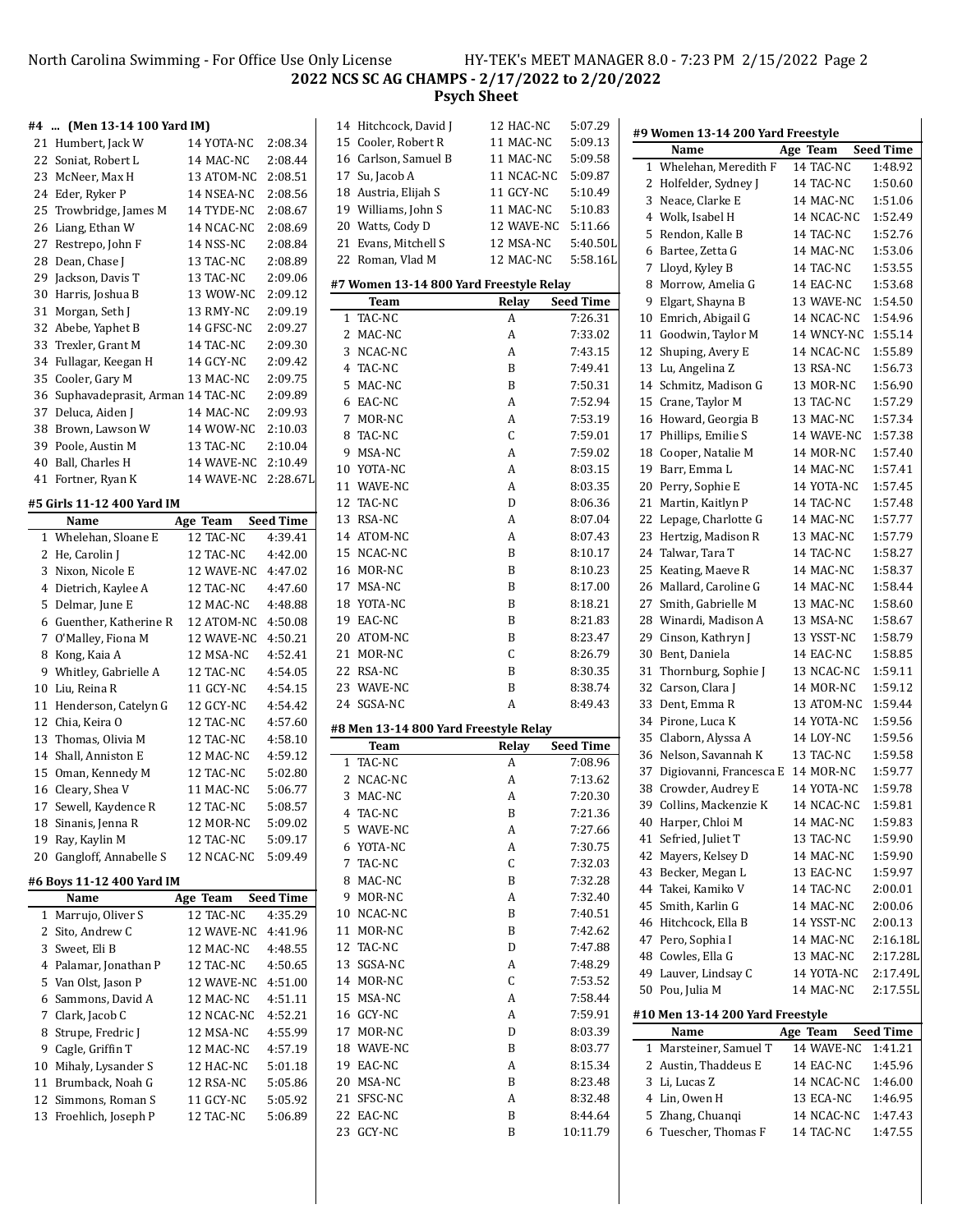North Carolina Swimming - For Office Use Only License HY-TEK's MEET MANAGER 8.0 - 7:23 PM 2/15/2022 Page 3 **NCS SC AG CHAMPS - 2/17/2022 to 2/20/2022 Psych Sheet**

#### **#10 ... (Men 13-14 200 Yard Freestyle)**

| 7  | Smelzer, Albert M    | 14 SGSA-NC | 1:47.78 |
|----|----------------------|------------|---------|
| 8  | Platts-Mills, Ian A  | 14 NCAC-NC | 1:47.82 |
| 9  | Creep, Kyle D        | 14 TYDE-NC | 1:48.08 |
| 10 | Humbert, Jack W      | 14 YOTA-NC | 1:48.61 |
| 11 | Young, Greyson F     | 14 TAC-NC  | 1:49.34 |
| 12 | Day, Carson D        | 14 MAC-NC  | 1:49.39 |
| 13 | Rice, Michael W      | 13 MAC-NC  | 1:49.73 |
| 14 | Alzate, Santiago     | 13 MAC-NC  | 1:49.74 |
| 15 | March, Jackson C     | 14 TAC-NC  | 1:50.17 |
| 16 | Singletary, Cohen P  | 14 TAC-NC  | 1:50.22 |
| 17 | Ju, Joshua E         | 14 TAC-NC  | 1:50.42 |
| 18 | Marrujo, Christian W | 14 TAC-NC  | 1:50.55 |
| 19 | Roman, Luke T        | 14 HAC-NC  | 1:51.24 |
| 20 | Prabhu, Gino P       | 13 MAC-NC  | 1:51.44 |
| 21 | Craig, Liam H        | 14 TAC-NC  | 1:52.25 |
| 22 | Liang, Ethan W       | 14 NCAC-NC | 1:52.37 |
| 23 | Polzien, Adam T      | 14 MAC-NC  | 1:52.42 |
| 24 | Rammel, Mattaus C    | 13 MOR-NC  | 1:52.45 |
| 25 | Crowell, Maverick W  | 14 SGSA-NC | 1:52.47 |
| 26 | Harrison, Joseph B   | 14 MOR-NC  | 1:52.66 |
| 27 | Armstrong, Beck L    | 14 MAC-NC  | 1:52.69 |
| 28 | Greathouse, Thomas A | 13 MAC-NC  | 1:52.76 |
| 29 | Brock, Benjamin G    | 14 NCAC-NC | 1:52.88 |
| 30 | Kenney, Leo M        | 14 TAC-NC  | 1:53.03 |
| 31 | Lauchengco, Ethan A  | 14 TAC-NC  | 1:53.22 |
| 32 | Landis, Jacob S      | 14 WNCY-NC | 1:53.32 |
| 33 | Alexander, Tate A    | 14 TEAM-NC | 1:53.40 |
| 34 | Medlin, Carter B     | 13 MAC-NC  | 1:53.40 |
| 35 | Luebke, Alexandre W  | 14 TAC-NC  | 1:53.53 |
| 36 | Smith, Ben C         | 13 WAVE-NC | 1:53.66 |
| 37 | Spangler, Thomas B   | 14 MAC-NC  | 1:53.70 |
| 38 | Brienza, Maxon C     | 14 MAC-NC  | 1:53.87 |
|    |                      |            |         |

#### **#11 Women 13-14 100 Yard Breaststroke**

|    | Name                | Age Team   | <b>Seed Time</b> |
|----|---------------------|------------|------------------|
| 1  | Klamfoth, Avery R   | 14 MAC-NC  | 1:02.67          |
| 2  | Jeltema, Mia K      | 14 TAC-NC  | 1:03.42          |
|    | 3 Wallace, Eliza A  | 14 MSA-NC  | 1:04.02          |
| 4  | Thomas, Emma M      | 13 TAC-NC  | 1:04.68          |
| 5  | Wolk, Isabel H      | 14 NCAC-NC | 1:05.03          |
| 6  | Kim, Kenzie A       | 14 NCAC-NC | 1:06.41          |
| 7  | Henderson, Sarah G  | 13 MSA-NC  | 1:06.65          |
| 8  | Vassil, Avery L     | 14 MAC-NC  | 1:06.89          |
| 9  | Light, Chloe C      | 13 TAC-NC  | 1:07.25          |
| 10 | Cardwell, Ava E     | 14 MSA-NC  | 1:07.31          |
| 11 | Shields, Shaelyn G  | 14 MAC-NC  | 1:07.55          |
| 12 | Qiu, Janice S       | 13 TAC-NC  | 1:07.82          |
| 13 | Kern, Kathryn E     | 14 MAC-NC  | 1:08.07          |
| 14 | McCarter, Macie H   | 14 MAC-NC  | 1:08.49          |
| 15 | Pardue, Audrey C    | 14 MAC-NC  | 1:08.66          |
| 16 | Druhan, Gabrielle E | 13 MAC-NC  | 1:08.71          |
| 17 | Hall, Taylor G      | 13 MSA-NC  | 1:08.77          |
| 18 | Nelson, Jadyn A     | 14 ATOM-NC | 1:08.88          |
| 19 | Wiggins, Harper M   | 14 TAC-NC  | 1:09.00          |
| 20 | Pron, Lianna B      | 13 MAC-NC  | 1:09.11          |
| 21 | Palmer, Elizabeth V | 14 TAC-NC  | 1:09.12          |
| 22 | Pereira, Grace E    | 13 RSA-NC  | 1:09.25          |
| 23 | Jones, Skylar M     | 14 TAC-NC  | 1:09.30          |
| 24 | Foreman, Riley M    | 14 WAVE-NC | 1:09.48          |
| 25 | Holden, Mallory V   | 14 MSA-NC  | 1:09.61          |

 $\blacksquare$ 

| 27 | Boughton, Hannah P                  | 13 TAC-NC  | 1:09.76          |
|----|-------------------------------------|------------|------------------|
| 28 | Shannon, Katherine A                | 13 WAVE-NC | 1:10.12          |
| 29 | Talwar, Tara T                      | 14 TAC-NC  | 1:10.13          |
| 30 | Carlson, Sawyer G                   | 14 MAC-NC  | 1:10.24          |
| 31 | Howards, Nina P                     | 14 EAC-NC  | 1:10.45          |
| 32 | Sawyer, Victoria R                  | 13 TAC-NC  | 1:10.50          |
| 33 | Canata, Celia A                     | 14 MSA-NC  | 1:10.71          |
| 34 | Price, Lillian J                    | 13 MAC-NC  | 1:11.00          |
| 35 | Geyer, Kayda F                      | 13 MSA-NC  | 1:11.03          |
| 36 | Reddick, Emmaline N                 | 13 MAC-NC  | 1:11.04          |
| 37 | Stuart, Winifred J                  | 14 YOTA-NC | 1:11.12          |
| 38 | Volpe, Alena M                      | 14 YOTA-NC | 1:11.15          |
| 39 | Lickfold, Katelyn D                 | 14 RSA-NC  | 1:11.45          |
| 40 | Alexander, Lexi J                   | 13 GFSC-NC | 1:11.62          |
| 41 | Harper, Chloi M                     | 14 MAC-NC  | 1:11.65          |
| 42 | Farrell, Claire K                   | 14 TYDE-NC | 1:11.68          |
| 43 | Wehe, Naomi L                       | 14 SFSC-NC | 1:11.72          |
|    |                                     |            |                  |
| 44 | Knox, Morgan A                      | 13 MAC-NC  | 1:11.75          |
| 45 | Muminovic, Anya S                   | 14 MOR-NC  | 1:11.86          |
| 46 | Jorgenson, Brooke A                 | 13 EAC-NC  | 1:11.90          |
| 47 | Ter Poorten, Grace C                | 13 SAIL-NC | 1:11.91          |
| 48 | Crowder, Audrey E                   | 14 YOTA-NC | 1:11.98          |
| 49 | Schelble, Marin E                   | 14 ATOM-NC | 1:12.04          |
| 50 | Teague, Estelle M                   | 14 STAR-NC | 1:12.14          |
| 51 | Cronin, Abbey N                     | 14 MAC-NC  | 1:12.16          |
| 52 | Holland, Addison C                  | 14 TAC-NC  | 1:12.23          |
| 53 | Chandler, Vera G                    | 14 MOR-NC  | 1:12.24          |
| 54 | Cromar, Katelyn D                   | 13 ATOM-NC | 1:12.25          |
| 55 | Pou, Julia M                        | 14 MAC-NC  | 1:12.54          |
| 56 | Collins, Daisy B                    | 13 NCAC-NC | 1:12.56          |
| 57 | Mann, Susannah R                    | 14 RSA-NC  | 1:12.63          |
| 58 | Smith, Jacqueline L                 | 13 MSA-NC  | 1:12.78          |
| 59 | Singh, Anjali                       | 13 MSA-NC  | 1:12.80          |
| 60 | Broadbent, Carson R                 | 13 TAC-NC  | 1:12.84          |
| 61 | Swafford, Elizabeth D               | 14 YOTA-NC | 1:12.93          |
| 62 | McCarthy, Grace R                   | 13 MAC-NC  | 1:12.93          |
| 63 | Cooper, Natalie M                   | 14 MOR-NC  | 1:12.96          |
| 64 | Hollar, Caylee A                    | 13 MSA-NC  | 1:13.04          |
| 65 | Carlson, Lauren E                   | 14 WAVE-NC | 1:13.14          |
| 66 | Fleshman, Maren E                   | 14 TAC-NC  | 1:13.16          |
| 67 | Howell, Addison M                   | 13 RSA-NC  | 1:13.17          |
| 68 | Kudlak, Elizabeth J                 | 14 WAVE-NC | 1:13.18          |
| 69 | Buff, Isabella R                    | 14 MOR-NC  | 1:13.26          |
| 70 | Clifford, Adah C                    | 14 EAC-NC  | 1:13.29          |
| 71 | Wrenn, Emily L                      | 13 GFSC-NC | 1:13.30          |
| 72 | Clifford, Peyton B                  | 14 EAC-NC  | 1:13.32          |
| 73 | Seay, Caroline H                    | 14 WOW-NC  | 1:13.33          |
| 74 | Cheves, Margaret B                  | 14 WST-NC  | 1:13.36          |
| 75 | Scharsu, Abigail G                  | 13 MAC-NC  | 1:13.46          |
| 76 | Krieger, Katelyn N                  | 14 EAC-NC  | 1:13.50          |
| 77 | Marshall, Toni                      | 13 TAC-NC  | 1:23.70L         |
|    | #12 Men 13-14 100 Yard Breaststroke |            |                  |
|    | Name                                | Age Team   | <b>Seed Time</b> |
| 1  | Camacho, Clement D                  | 14 TAC-NC  | 59.97            |
| 2  | Tharakan, Abhay B                   | 14 TAC-NC  | 59.98            |
| 3  | James, Kaleb O                      | 14 MOR-NC  | 1:01.56          |
| 4  | Frondoza, Ethan R                   | 14 TYDE-NC | 1:02.08          |
| 5  | Morgan, Seth J                      | 13 RMY-NC  | 1:02.78          |
| 6  | Splawski, Peyton C                  | 14 SGSA-NC | 1:03.16          |
| 7  | Sutherland, Ryan J                  | 14 YOTA-NC | 1:03.53          |

26 Berberian, Maylie N 14 MAC-NC 1:09.67

|    | $\ldots$                         | 1.11 TO 11 C | 1.00.01 |
|----|----------------------------------|--------------|---------|
|    | 9 Crowell, Maverick W            | 14 SGSA-NC   | 1:03.80 |
|    | 10 Townsend, Alexander J         | 14 MOR-NC    | 1:03.83 |
|    | 11 John, Nicholas M              | 14 TAC-NC    | 1:03.91 |
|    | 12 Hogan, Dane J                 | 14 RSA-NC    | 1:03.92 |
|    | 13 Fullagar, Keegan H            | 14 GCY-NC    | 1:04.37 |
|    | 14 Reiniche, Ryan J              | 14 WOW-NC    | 1:04.56 |
|    | 15 Hardy, Gabrian G              | 13 MAC-NC    | 1:04.61 |
|    | 16 Lee, Alex W                   | 13 TAC-NC    | 1:04.63 |
| 17 | March, Jackson C                 | 14 TAC-NC    | 1:04.97 |
| 18 | Masneri, Ryan M                  | 13 GCY-NC    | 1:04.99 |
| 19 | Barritt, Tyler L                 | 14 NCAC-NC   | 1:05.48 |
| 20 | Roper, William C                 | 14 TEAM-NC   | 1:05.55 |
| 21 | Trexler, Grant M                 | 14 TAC-NC    | 1:05.59 |
| 22 | Singletary, Cohen P              | 14 TAC-NC    | 1:05.78 |
| 23 | Ye, Nathaniel X                  | 13 TAC-NC    | 1:05.78 |
| 24 | Brienza, Maxon C                 | 14 MAC-NC    | 1:05.78 |
| 25 | Medlin, Carter B                 | 13 MAC-NC    | 1:05.90 |
| 26 | Restrepo, John F                 | 14 NSS-NC    | 1:05.93 |
| 27 | Cooler, Gary M                   | 13 MAC-NC    | 1:05.97 |
| 28 | McNeer, Max H                    | 13 ATOM-NC   | 1:06.15 |
| 29 | Cathey, Anderson M               | 14 GCY-NC    | 1:06.28 |
| 30 | Marrujo, Christian W             | 14 TAC-NC    | 1:06.31 |
| 31 | Kelly, Roy A                     | 14 UN-07-NC  | 1:06.60 |
| 32 | Lange, Carter W                  | 14 YOTA-NC   | 1:06.69 |
| 33 | Soniat, Robert L                 | 14 MAC-NC    | 1:06.81 |
| 34 | Delos Santos, Joshua B           | 13 GFSC-NC   | 1:06.95 |
| 35 | Hall, Judah E                    | 14 ST-NC     | 1:07.16 |
| 36 | Eder, Ryker P                    | 14 NSEA-NC   | 1:07.22 |
| 37 | Schaper, Calvin O                | 13 CAT-NC    | 1:07.29 |
| 38 | Suphavadeprasit, Arman 14 TAC-NC |              | 1:07.42 |
| 39 | Sharron, Raston T                | 13 WAVE-NC   | 1:07.44 |
| 40 | Jackson, Davis T                 | 13 TAC-NC    | 1:07.47 |
| 41 | Schermer, Brady L                | 13 MOR-NC    | 1:07.48 |
| 42 | Deluca, Aiden J                  | 14 MAC-NC    | 1:07.48 |
| 43 | Hohm, Owen J                     | 13 ATOM-NC   | 1:07.61 |
|    | 44 Hassell, Frank                | 14 MOR-NC    | 1:07.71 |
|    | 45 Liang, Ethan W                | 14 NCAC-NC   | 1:07.73 |
|    | 46 Locklear, Devin C             | 14 MOR-NC    | 1:07.94 |
|    | 47 Allebach, Asher M             | 14 MAC-NC    | 1:08.25 |
| 48 | Hulbig, Marcus T                 | 14 RSA-NC    | 1:08.38 |
| 49 | Perkins, Wyatt R                 | 14 TAC-NC    | 1:08.68 |
| 50 | O'Sullivan, Trevor R             | 14 MSA-NC    | 1:08.81 |
| 51 | Brown, Lawson W                  | 14 WOW-NC    | 1:08.84 |
| 52 | Li, Jason N                      | 13 NCAC-NC   | 1:08.90 |
| 53 | Zola, Grayson J                  | 13 MOR-NC    | 1:09.03 |
| 54 | Demoss, Matthew C                | 13 TAC-NC    | 1:09.10 |
| 55 | White, John P                    | 14 YOTA-NC   | 1:09.14 |
| 56 | Soliman, David A                 | 14 YOTA-NC   | 1:09.19 |
| 57 | Connor, John P                   | 14 TAC-NC    | 1:09.38 |
| 58 | Poole, Austin M                  | 13 TAC-NC    | 1:09.46 |
| 59 | Holloway, Ethan R                | 13 RSA-NC    | 1:09.47 |
| 60 | Abebe, Yaphet B                  | 14 GFSC-NC   | 1:09.49 |
| 61 | Golinski, Lucas S                | 14 GCY-NC    | 1:09.60 |
| 62 | Ball, Charles H                  | 14 WAVE-NC   | 1:09.61 |
| 63 | House, William E                 | 14 WOW-NC    | 1:09.64 |
| 64 | Devizia, Gabriel W               | 13 YOTA-NC   | 1:09.76 |
| 65 | Dickenson, Trey D                | 13 STAR-NC   | 1:09.77 |
| 66 | Ausband, Laith J                 | 14 NSEA-NC   | 1:09.80 |
| 67 | Anderson, Kenneth M              | 14 MAC-NC    | 1:09.83 |
| 68 | Stepanian, Nicholas N            | 13 MOR-NC    | 1:09.85 |
| 69 | Harrison, Joseph B               | 14 MOR-NC    | 1:09.90 |

Rice, Michael W 13 MAC-NC 1:03.54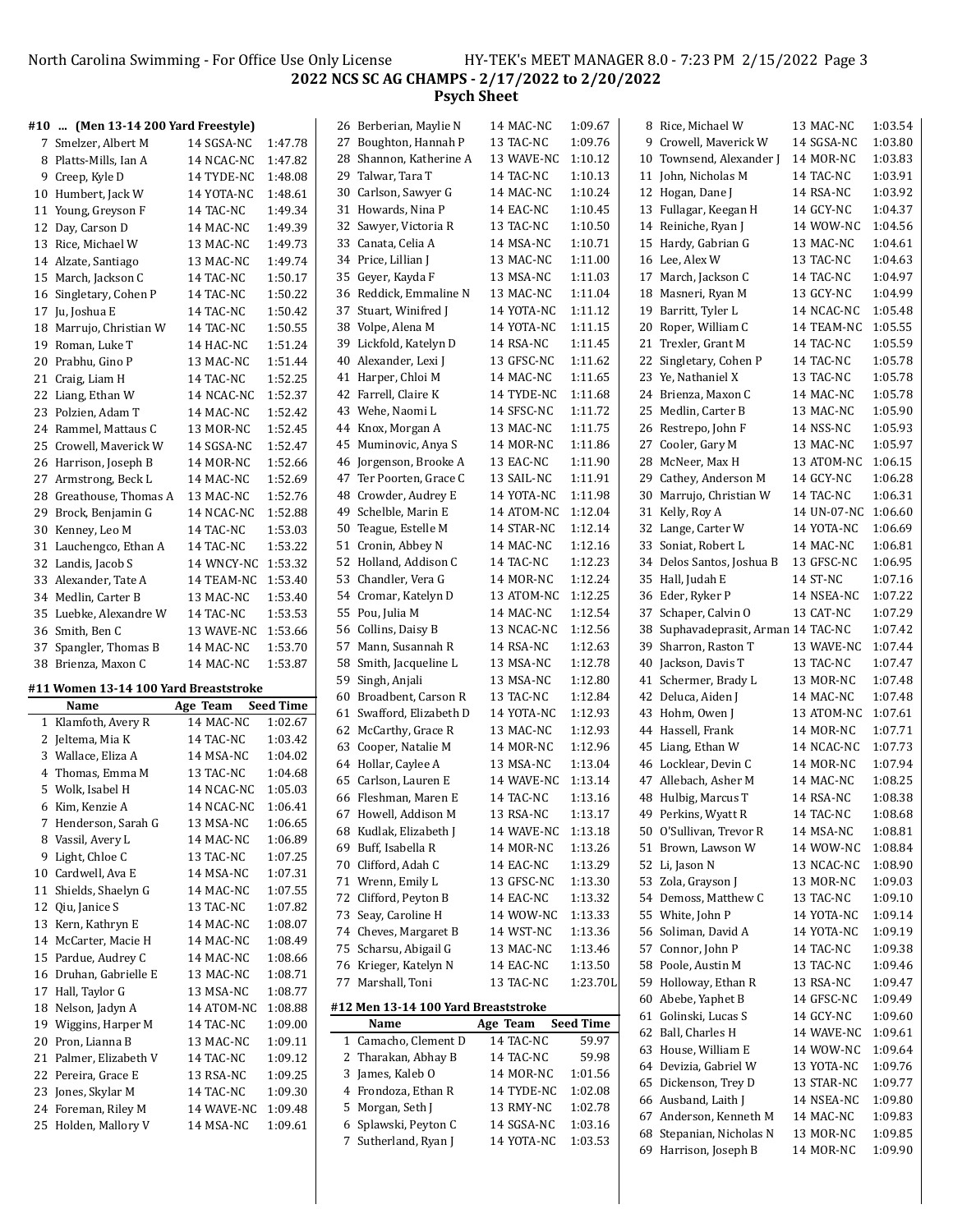North Carolina Swimming - For Office Use Only License HY-TEK's MEET MANAGER 8.0 - 7:23 PM 2/15/2022 Page 4 **2022 NCS SC AG CHAMPS - 2/17/2022 to 2/20/2022 Psych Sheet**

#### **#12 ... (Men 13-14 100 Yard Breaststroke)** 70 Slusser, Micah R 13 YOTA-NC 1:09.97 71 Polzien, Adam T 14 MAC-NC 1:09.98 72 Holmes, Robert C 14 NCAC-NC 1:10.04 73 Reynolds, Jonathan D 13 MOR-NC 1:10.10 74 Boyce, Matthew J 14 MOR-NC 1:10.11 75 Harter, Isaac D 13 TAC-NC 1:10.14 76 Camplin, Charles T 13 MOR-NC 1:10.25 77 Morgan, Noah S 14 SFSC-NC 1:10.38 78 Greathouse, Thomas A 13 MAC-NC 1:10.41 79 Scott, Channing R 14 MAC-NC 1:10.41 80 Zhou, Jacob B 14 MAC-NC 1:10.42 81 Park, Justin H 14 TAC-NC 1:10.43 82 Aberle, Luke T 14 YSST-NC 1:10.46 83 Klepar, Joseph G 13 MSA-NC 1:10.49 84 Chilom, Nicholas D 14 NSS-NC 1:10.53 85 Partridge, Jackson M 14 RSA-NC 1:10.54 86 Patterson, Carter J 13 TYDE-NC 1:10.55 87 Lee, Aiden K 13 MSA-NC 1:10.59 88 Weaver, Brett W 14 MSA-NC 1:10.60 89 Bocian, Adan M 14 MAC-NC 1:10.62 90 Branscom, Luke T 13 NSS-NC 1:10.67 91 Shively, Rutherford J 13 EAC-NC 1:10.69 92 Smith, Ben C 13 WAVE-NC 1:10.70 93 Clayton, Thomas J 13 GFSC-NC 1:10.70 94 Stewart, Dylan P 13 MSA-NC 1:10.84 95 Chopra, Viraj V 14 MSA-NC 1:21.59I **#13 Women 13-14 100 Yard Butterϐly Name Age Team Seed Time** 1 Cloutier, Adeline E 14 ECA-NC 56.26 2 Lloyd, Kyley B 14 TAC-NC 56.70 3 Klamfoth, Avery R 14 MAC-NC 56.75 4 Holfelder, Sydney J 14 TAC-NC 56.84 5 Crane, Taylor M 13 TAC-NC 57.21 6 Howard, Georgia B 13 MAC-NC 57.46 7 Neace, Clarke E 14 MAC-NC 57.46 8 Lu, Angelina Z 13 RSA-NC 57.79 9 Bartee, Zetta G 14 MAC-NC 57.79 10 Claborn, Alyssa A 14 LOY-NC 57.86 11 Talwar, Tara T 14 TAC-NC 57.94 12 Klein, Taylor J 14 MAC-NC 57.98 13 Takei, Kamiko V 14 TAC-NC 58.01 14 Whelehan, Meredith F 14 TAC-NC 58.11 15 Hitchcock, Ella B 14 YSST-NC 58.82 16 Perdue, Katherine D 14 EAC-NC 58.87 17 Shields, Shaelyn G 14 MAC-NC 58.88 18 Emrich, Abigail G 14 NCAC-NC 58.94 19 Elgart, Shayna B 13 WAVE-NC 59.06 20 Wiggins, Harper M 14 TAC-NC 59.25 21 Champion, Maria F 13 MAC-NC 59.28 22 Wooten, Hannah P 14 RSA-NC 59.33 23 Pardue, Audrey C 14 MAC-NC 59.41 24 Martin, Kaitlyn P 14 TAC-NC 59.57 25 Ricciardi, Giovanna R 13 MAC-NC 59.60 26 Pou, Julia M 14 MAC-NC 59.61 27 Jones, Skylar M 14 TAC-NC 59.70 28 Dent, Emma R 13 ATOM-NC 59.72 29 Mallard, Caroline G 14 MAC-NC 59.76 30 Phillips, Emilie S 14 WAVE-NC 59.87 31 Organ, Macy H 14 YOTA-NC 1:00.05 32 Foreman, Riley M 14 WAVE-NC 1:00.05 33 Light, Chloe C 13 TAC-NC 1:00.27 34 Sefried, Juliet T 13 TAC-NC 1:00.41 35 Simpson, Ava G 13 SAIL-NC 1:00.54 36 Kiser, Ava C 13 EAC-NC 1:00.59 37 Keating, Maeve R 14 MAC-NC 1:00.75 38 Vassil, Avery L 14 MAC-NC 1:00.77 39 Reddick, Emmaline N 13 MAC-NC 1:00.90 40 Goins, Ann L 14 WAVE-NC 1:00.97 41 Chia, Mollie J 14 MAC-NC 1:00.99 42 Cronin, Abbey N 14 MAC-NC 1:01.07 43 Collins, Mackenzie K 14 NCAC-NC 1:01.22 44 Broadbent, Carson R 13 TAC-NC 1:01.25 45 Lepage, Charlotte G 14 MAC-NC 1:01.28 46 Holland, Addison C 14 TAC-NC 1:01.30 47 Chen, Sarah Y 14 TAC-NC 1:01.45 48 Farrell, Claire K 14 TYDE-NC 1:01.47 49 Bakelaar, Katherine J 14 YOTA-NC 1:01.48 50 Smith, Gabrielle M 13 MAC-NC 1:01.54 51 Perry, Sophie E 14 YOTA-NC 1:01.58 52 Mann, Susannah R 14 RSA-NC 1:01.58 53 Shannon, Katherine A 13 WAVE-NC 1:01.61 54 Berberian, Maylie N 14 MAC-NC 1:01.62 55 Hollar, Caylee A 13 MSA-NC 1:01.70 56 Chamblee, Norah D 14 MAC-NC 1:01.76 57 Richey, Ruby R 13 YOTA-NC 1:01.77 58 Harrer, Sophia G 14 RSA-NC 1:01.83 59 Buff, Isabella R 14 MOR-NC 1:02.03 60 Johns, Lyla A 14 MAC-NC 1:02.11 61 Barr, Emma L 14 MAC-NC 1:02.12 62 Sawyer, Victoria R 13 TAC-NC 1:02.14 63 Pron, Lianna B 13 MAC-NC 1:02.17 64 Shuping, Avery E 14 NCAC-NC 1:02.21 65 Qiu, Janice S 13 TAC-NC 1:02.26 66 Muminovic, Anya S 14 MOR-NC 1:02.41 67 Neira, Addyson G 14 UN-01-NC 1:02.47 68 Womble, Peyton N 14 YOTA-NC 1:02.47 69 Cardwell, Ava E 14 MSA-NC 1:02.55 70 Miller, Maris R 14 WAVE-NC 1:02.57 71 Mayers, Kelsey D 14 MAC-NC 1:02.60 72 Kern, Kathryn E 14 MAC-NC 1:02.61 73 Druhan, Gabrielle E 13 MAC-NC 1:02.68 74 McCarter, Macie H 14 MAC-NC 1:02.78 75 Light, Madelyn C 13 MAC-NC 1:02.79 76 Thomas, Emma M 13 TAC-NC 1:02.97 77 Becker, Megan L 13 EAC-NC 1:02.98 78 Nelson, Savannah K 13 TAC-NC 1:02.99 79 Clifford, Peyton B 14 EAC-NC 1:02.99 80 Whitlock, Devon B 13 MOR-NC 1:03.06 81 Hu, Katie 14 TAC-NC 1:03.09 82 St.Pierre, Madaleine J 14 RSA-NC 1:03.11 83 Gilreath, Delainey R 13 RSA-NC 1:03.12 84 Harper, Chloi M 14 MAC-NC 1:03.13 85 Mitchell, Aubrey J 13 YOTA-NC 1:03.17 86 Smith, Clara P 13 ECA-NC 1:03.18 87 Irvin, Isobel L 13 EAC-NC 1:03.22 88 Stuck, Kelsey M 14 WOW-NC 1:03.28 89 Scharsu, Abigail G 13 MAC-NC 1:03.28 90 Reed, Elizabeth R 14 MOR-NC 1:03.29 91 Wickerham, Catherine R 13 MAC-NC 1:03.32 92 Yampolsky, Skye A 13 MAC-NC 1:03.32 94 Skelly, Marilyn S 14 YOTA-NC 1:03.44 95 Daniell, Kaylee F 13 MAC-NC 1:03.44 96 Kudlak, Elizabeth J 14 WAVE-NC 1:03.47 97 Haun, Sydney E 14 MSA-NC 1:03.50 98 Marshall, Toni 13 TAC-NC 1:03.53 99 Serens, Kate A 13 WOW-NC 1:03.54 100 Ruebusch, Morgan W 13 YSST-NC 1:03.57 101 Gever, Kayda F 13 MSA-NC 1:11.15L 102 Cowles, Ella G 13 MAC-NC 1:11.39L 103 Normand, Avery M 14 MAC-NC 1:12.11L 104 Pero, Sophia I 14 MAC-NC 1:12.11 105 Bernardo, Clara J 13 MAC-NC 1:12.46 106 Deans, Allyson C 14 MOR-NC 1:12.78 **#14 Men 13-14 100 Yard Butterϐly Name Age Team Seed Time** 1 Austin, Thaddeus E 14 EAC-NC 50.64 2 Camacho, Clement D 14 TAC-NC 51.38 3 Tharakan, Abhay B 14 TAC-NC 52.02 4 Humbert, Jack W 14 YOTA-NC 52.86 5 Li, Lucas Z 14 NCAC-NC 52.89 6 Lin, Owen H 13 ECA-NC 52.92 7 Frondoza, Ethan R 14 TYDE-NC 53.58 8 James, Kaleb O 14 MOR-NC 53.89 9 Hall, Judah E 14 ST-NC 54.06 10 Rice, Michael W 13 MAC-NC 54.24 11 Edmondson, Eli E 14 GOLD-NC 54.40 12 Smelzer, Albert M 14 SGSA-NC 54.67 13 Spangler, Thomas B 14 MAC-NC 54.83 14 Alzate, Santiago 13 MAC-NC 55.04 15 Crowell, Maverick W 14 SGSA-NC 55.47 16 Creep. Kyle D 14 TYDE-NC 55.55 17 Prabhu, Gino P 13 MAC-NC 55.75 18 Ju, Joshua E 14 TAC-NC 56.04 19 Alexander, Tate A 14 TEAM-NC 56.12 20 Craig, Liam H 14 TAC-NC 56.24 21 Biller, Lukas A 14 NCAC-NC 56.39 22 Lange, Carter W 14 YOTA-NC 56.48 23 Soniat, Robert L 14 MAC-NC 56.48 24 Ball, Charles H 14 WAVE-NC 56.49 25 Lee, Benjamin J 13 CAT-NC 56.58 26 Schear, Nolan W 14 MAC-NC 56.71 27 Short, Harrison R 14 MAC-NC 56.75 28 Harris, Joshua B 13 WOW-NC 56.78 29 Rammel, Mattaus C 13 MOR-NC 56.83 30 Andre, Alex U 14 HAC-NC 56.83 31 Restrepo, John F 14 NSS-NC 56.90 32 Luebke, Alexandre W 14 TAC-NC 56.95 33 Harrison, Joseph B 14 MOR-NC 57.07 34 Lauchengco, Ethan A 14 TAC-NC 57.30 35 Suphavadeprasit, Arman 14 TAC-NC 57.43 36 Day, Carson D 14 MAC-NC 57.46 37 McNeer, Max H 13 ATOM-NC 57.51 38 Singletary, Cohen P 14 TAC-NC 57.61 39 Anderson, Jacob B 13 MOR-NC 57.69 40 Gospodarek, Grady R 14 WAVE-NC 57.75 41 Kenney, Leo M 14 TAC-NC 57.75 42 McGonigal, Finn M 14 STAR-NC 57.89 43 Andrews, Brycen M 13 ECA-NC 57.94 44 Woolwine, Nathan A 14 SAIL-NC 58.04 45 Abebe, Yaphet B 14 GFSC-NC 58.21

93 Fleshman, Maren E 14 TAC-NC 1:03.40

46 Landis, Jacob S 14 WNCY-NC 58.30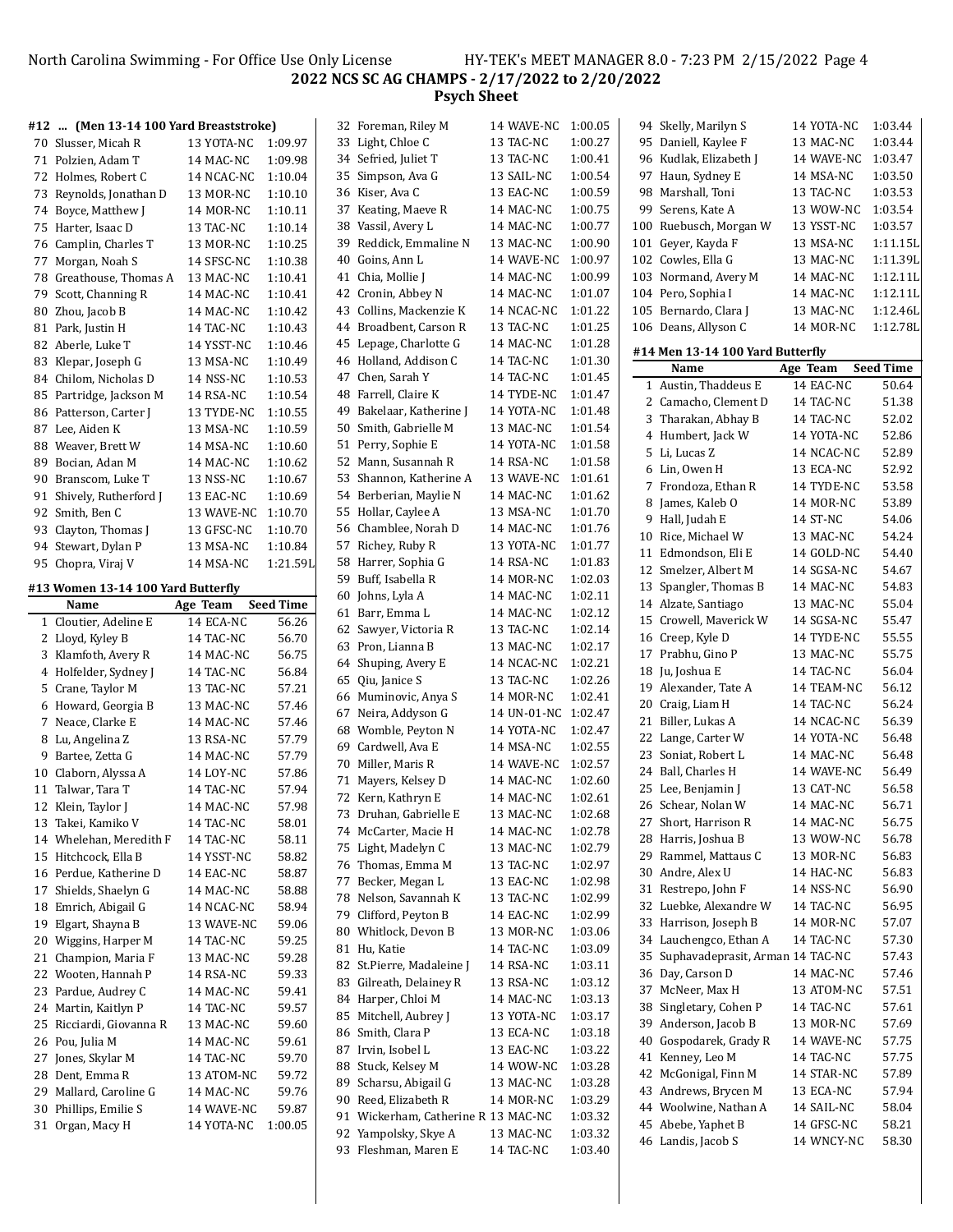#### North Carolina Swimming - For Office Use Only License HY-TEK's MEET MANAGER 8.0 - 7:23 PM 2/15/2022 Page 5 **NCS SC AG CHAMPS - 2/17/2022 to 2/20/2022 Psych Sheet**

| #14 | (Men 13-14 100 Yard Butterfly)         |                    |                |                             |                       |                    | 10 Lin, Owen H                           | 13 ECA-NC          | 4:22.45          |
|-----|----------------------------------------|--------------------|----------------|-----------------------------|-----------------------|--------------------|------------------------------------------|--------------------|------------------|
| 47  | Johnson, Samuel T                      | 14 ECA-NC          | 58.52          | #15 Women 13-14 400 Yard IM |                       | <b>Seed Time</b>   | 11 Biller, Lukas A                       | 14 NCAC-NC         | 4:23.89          |
|     | 48 Spivey, Timothy J                   | 14 MOR-NC          | 58.55          | Name                        | Age Team<br>14 MAC-NC | 4:15.97            | 12 Roman, Luke T                         | 14 HAC-NC          | 4:25.86          |
|     | 49 Charney, Hayden M                   | 14 WAVE-NC         | 58.56          | 1 Klamfoth, Avery R         |                       |                    | 13 Day, Carson D                         | 14 MAC-NC          | 4:26.27          |
| 50  | Armstrong, Beck L                      | 14 MAC-NC          | 58.68          | 2 Pardue, Audrey C          | 14 MAC-NC             | 4:27.17            | 14 Short, Harrison R                     | 14 MAC-NC          | 4:26.34          |
| 51  | Cornpropst, Ronan W                    | 13 MOR-NC          | 58.70          | 3 Neace, Clarke E           | 14 MAC-NC             | 4:29.44            | 15 Townsend, Alexander J                 | 14 MOR-NC          | 4:27.43          |
|     | 52 Hassell, Frank                      | 14 MOR-NC          | 58.78          | 4 Rendon, Kalle B           | 14 TAC-NC             | 4:29.92            | 16 James, Kaleb O                        | 14 MOR-NC          | 4:28.26          |
|     | 53 Murphy, Parker O                    | 13 MAC-NC          | 58.83          | 5 Lloyd, Kyley B            | 14 TAC-NC             | 4:30.24            | 17 Jackson, Davis T                      | 13 TAC-NC          | 4:28.30          |
|     | 54 Clayton, Thomas J                   | 13 GFSC-NC         | 58.86          | 6 Jeltema, Mia K            | 14 TAC-NC             | 4:30.71            | 18 Ju, Joshua E                          | 14 TAC-NC          | 4:28.62          |
|     | 55 Zola, Grayson J                     | 13 MOR-NC          | 58.88          | 7 Cinson, Kathryn J         | 13 YSST-NC            | 4:35.48            | 19 Lajoie, Benjamin L                    | 14 YOTA-NC         | 4:29.48          |
|     | 56 Fullagar, Keegan H                  | 14 GCY-NC          | 58.97          | 8 Schmitz, Madison G        | 13 MOR-NC             | 4:35.65            | 20 Liang, Ethan W                        | 14 NCAC-NC         | 4:29.77          |
| 57  | Sutherland, Ryan J                     | 14 YOTA-NC         | 59.02          | 9 Qiu, Janice S             | 13 TAC-NC             | 4:36.17            | 21 Armstrong, Beck L                     | 14 MAC-NC          | 4:31.82          |
| 58  | Cook, Andrew L                         | 14 MOR-NC          | 59.18          | 10 Martin, Kaitlyn P        | 14 TAC-NC             | 4:36.62            | 22 Polzien, Adam T                       | 14 MAC-NC          | 4:31.85          |
|     | 59 Jones, Turner D                     | 14 ECA-NC          | 59.24          | 11 Shields, Shaelyn G       | 14 MAC-NC             | 4:36.75            | 23 Barritt, Tyler L                      | 14 NCAC-NC         | 4:32.83          |
|     |                                        |                    |                | 12 Crane, Taylor M          | 13 TAC-NC             | 4:37.05            | 24 Craig, Liam H                         | 14 TAC-NC          | 4:32.95          |
|     | 60 Lajoie, Benjamin L                  | 14 YOTA-NC         | 59.26<br>59.27 | 13 Wiggins, Harper M        | 14 TAC-NC             | 4:39.30            | 25 Cornpropst, Ronan W                   | 13 MOR-NC          | 4:34.59          |
|     | 61 Locklear, Devin C                   | 14 MOR-NC          |                | 14 Nelson, Savannah K       | 13 TAC-NC             | 4:39.36            | 26 Lauchengco, Ethan A                   | 14 TAC-NC          | 4:34.90          |
|     | 62 Soliman, David A                    | 14 YOTA-NC         | 59.28          | 15 Thomas, Emma M           | 13 TAC-NC             | 4:39.94            |                                          |                    |                  |
|     | 63 Deluca, Aiden J                     | 14 MAC-NC          | 59.28          | 16 Kim, Kenzie A            | 14 NCAC-NC            | 4:40.73            | 27 Nelson, Elijah R                      | 14 MOR-NC          | 4:35.23          |
|     | 64 Beaman, Matthew H                   | 13 ECA-NC          | 59.33          | 17 Cooper, Natalie M        | 14 MOR-NC             | 4:41.42            | 28 Luebke, Alexandre W                   | 14 TAC-NC          | 4:35.47          |
|     | 65 Morgan, Seth J                      | 13 RMY-NC          | 59.37          | 18 Collins, Daisy B         | 13 NCAC-NC            | 4:42.10            | 29 Anderson, Jacob B                     | 13 MOR-NC          | 4:35.58          |
|     | 66 Ye, Nathaniel X                     | 13 TAC-NC          | 59.41          | 19 Bartee, Zetta G          | 14 MAC-NC             | 4:42.17            | 30 Andre, Alex U                         | 14 HAC-NC          | 4:35.85          |
| 67  | Cooler, Gary M                         | 13 MAC-NC          | 59.42          | 20 Hertzig, Madison R       | 13 MAC-NC             | 4:42.43            | 31 Hassell, Frank                        | 14 MOR-NC          | 4:35.92          |
| 68  | Waechter, Logan E                      | 14 MOR-NC          | 59.45          | 21 Nelson, Jadyn A          | 14 ATOM-NC            | 4:42.78            | 32 Dean, Chase J                         | 13 TAC-NC          | 4:36.18          |
|     | 69 Brooks, Nicholas R                  | 13 EAC-NC          | 59.48          | 22 Lu, Angelina Z           | 13 RSA-NC             | 4:43.79            | 33 Spangler, Thomas B                    | 14 MAC-NC          | 4:36.28          |
|     | 70 Eder, Ryker P                       | 14 NSEA-NC         | 59.49          | 23 Champion, Maria F        | 13 MAC-NC             | 4:43.88            | 34 Morgan, Seth J                        | 13 RMY-NC          | 4:36.30          |
| 71  | Jackson, Davis T                       | 13 TAC-NC          | 59.52          | 24 Geyer, Kayda F           | 13 MSA-NC             | 4:44.06            | 35 White, John P                         | 14 YOTA-NC         | 4:36.54          |
| 72  | Trowbridge, James M                    | 14 TYDE-NC         | 59.57          | 25 Lepage, Charlotte G      | 14 MAC-NC             | 4:44.07            | 36 Schear, Nolan W                       | 14 MAC-NC          | 4:36.80          |
|     | 73 Poole, Austin M                     | 13 TAC-NC          | 59.59          | 26 Goodwin, Taylor M        | 14 WNCY-NC 4:44.25    |                    | 37 Cooler, Gary M                        | 13 MAC-NC          | 4:36.90          |
|     | 74 Hirata, Zachary S                   | 13 TYDE-NC         | 59.61          | 27 Pron, Lianna B           | 13 MAC-NC             | 4:44.36            | 38 Eder, Ryker P                         | 14 NSEA-NC         | 4:36.93          |
|     | 75 Stepanian, Nicholas N               | 13 MOR-NC          | 59.67          | 28 McCarter, Macie H        | 14 MAC-NC             | 4:46.62            | 39 Fullagar, Keegan H                    | 14 GCY-NC          | 4:36.97          |
|     | 76 Kelly, Roy A                        | 14 UN-07-NC        | 59.74          | 29 Jones, Skylar M          | 14 TAC-NC             | 4:46.90            | 40 Gospodarek, Grady R                   | 14 WAVE-NC 4:37.13 |                  |
| 77  | Desimone, Benjamin R                   | 13 CAT-NC          | 59.78          | 30 Chia, Mollie J           | 14 MAC-NC             | 4:47.12            | 41 Fortner, Ryan K                       | 14 WAVE-NC         | 4:37.29          |
| 78  | Zhou, Jacob B                          | 14 MAC-NC          | 59.81          | 31 Smith, Gabrielle M       | 13 MAC-NC             | 4:47.17            | 42 Soniat, Robert L                      | 14 MAC-NC          | 4:37.29          |
|     | 79 Edwards, Bryson C                   | 14 NSEA-NC         | 59.88          | 32 Barr, Emma L             | 14 MAC-NC             | 4:47.21            | 43 Abernathy, Harris S                   | 14 EAC-NC          | 4:37.42          |
|     | 80 Lee, Alex W                         | 13 TAC-NC          | 59.92          | 33 Crowder, Audrey E        | 14 YOTA-NC            | 4:47.37            | 44 Li, Jason N                           | 13 NCAC-NC         | 4:37.50          |
| 81  | Tao, Jason J                           | 13 NCAC-NC         | 59.93          | 34 Reddick, Emmaline N      | 13 MAC-NC             | 4:47.83            | 45 Splawski, Peyton C                    | 14 SGSA-NC         | 4:37.74          |
|     | 82 Hogan, Dane J                       | 14 RSA-NC          | 59.98          | 35 Wallace, Eliza A         | 14 MSA-NC             | 4:48.04            | 46 Brienza, Maxon C                      | 14 MAC-NC          | 4:37.88          |
|     | 83 Monical, Walter A                   | 14 WOW-NC          | 59.99          | 36 Pereira, Grace E         | 13 RSA-NC             | 4:48.66            | 47 Medlin, Carter B                      | 13 MAC-NC          | 4:37.88          |
|     | 84 Young, Greyson F                    | 14 TAC-NC          | 1:00.00        |                             |                       |                    | 48 Lee, Alex W                           | 13 TAC-NC          | 4:38.26          |
|     | 85 Cutbush-Taylor, Denali R 13 NCAC-NC |                    | 1:00.11        | 37 Klein, Taylor J          | 14 MAC-NC             | 4:48.82<br>4:49.10 | 49 Zhou, Jacob B                         | 14 MAC-NC          | 4:38.64          |
|     | 86 Brown, Lawson W                     | 14 WOW-NC          | 1:00.11        | 38 Muminovic, Anya S        | 14 MOR-NC             |                    | 50 Sharron, Raston T                     | 13 WAVE-NC 4:39.09 |                  |
|     | 87 Burdulis, Charles E                 | 14 MAC-NC          | 1:00.11        | 39 Cronin, Abbey N          | 14 MAC-NC             | 4:49.46            | 51 Smith, Ben C                          | 13 WAVE-NC 4:39.42 |                  |
|     | 88 Perkins, Wyatt R                    | 14 TAC-NC          | 1:00.13        | 40 Price, Lillian J         | 13 MAC-NC             | 4:49.85            | 52 Poole, Austin M                       | 13 TAC-NC          | 4:39.58          |
|     | 89 Boyce, Matthew J                    | 14 MOR-NC          | 1:00.21        | 41 Simpson, Ava G           | 13 SAIL-NC            | 4:50.13            | 53 Perkins, Wyatt R                      | 14 TAC-NC          | 4:39.82          |
|     | 90 Chilom, Nicholas D                  | 14 NSS-NC          | 1:00.24        | 42 Boughton, Hannah P       | 13 TAC-NC             | 4:50.14            | 54 Hall, Judah E                         | 14 ST-NC           | 4:39.92          |
|     | 91 Morgan, Noah S                      | 14 SFSC-NC         | 1:00.34        | 43 Light, Chloe C           | 13 TAC-NC             | 4:50.29            | 55 Deluca, Aiden J                       | 14 MAC-NC          | 5:17.84L         |
|     | 92 Dean, Chase J                       | 13 TAC-NC          | 1:00.42        | 44 Pero, Sophia I           | 14 MAC-NC             | 5:24.65L           |                                          |                    |                  |
|     | 93 Reiniche, Ryan J                    | 14 WOW-NC          | 1:00.45        | 45 Keating, Maeve R         | 14 MAC-NC             | 5:28.78L           | #17 Women 13-14 400 Yard Freestyle Relay |                    |                  |
|     | 94 Ford, Oliver P                      | 14 MAC-NC          | 1:00.50        | 46 Hitchcock, Ella B        | 14 YSST-NC            | 5:32.01L           | Team                                     | Relay              | <b>Seed Time</b> |
|     | 95 Brock, Benjamin G                   | 14 NCAC-NC         | 1:00.51        | 47 Mayers, Kelsey D         | 14 MAC-NC             | 5:32.02L           | 1 TAC-NC                                 | A                  | 3:28.25          |
|     | 96 Stewart, Dylan P                    | 13 MSA-NC          | 1:00.53        | #16 Men 13-14 400 Yard IM   |                       |                    | 2 MAC-NC                                 | A                  | 3:31.98          |
|     | 97 Park, Justin H                      | 14 TAC-NC          | 1:00.54        | Name                        | Age Team              | <b>Seed Time</b>   | 3 TAC-NC                                 | B                  | 3:35.02          |
|     |                                        | 13 TEAM-NC 1:00.58 |                | 1 Camacho, Clement D        | 14 TAC-NC             | 4:01.85            | 4 EAC-NC                                 | A                  | 3:36.46          |
|     | 98 Moise, Lucas                        |                    |                | 2 Tharakan, Abhay B         | 14 TAC-NC             | 4:08.35            | 5 MAC-NC                                 | B                  | 3:37.53          |
|     | 99 Aberle, Luke T                      | 14 YSST-NC         | 1:00.58        | 3 Marsteiner, Samuel T      | 14 WAVE-NC            | 4:09.19            | 6 NCAC-NC                                | A                  | 3:37.55          |
| 100 | Powell, David A                        | 14 EAC-NC          | 1:00.62        | 4 Platts-Mills, Ian A       | 14 NCAC-NC            | 4:15.89            | 7 YOTA-NC                                | A                  | 3:39.39          |
| 101 | Gaillard, Parker J                     | 13 TYDE-NC         | 1:00.65        | 5 Alzate, Santiago          | 13 MAC-NC             | 4:16.69            | 8 MAC-NC                                 | С                  | 3:40.32          |
| 102 | Patterson, Carter J                    | 13 TYDE-NC         | 1:08.05L       |                             |                       |                    | 9 MSA-NC                                 | A                  | 3:40.36          |
| 103 | Greathouse, Thomas A                   | 13 MAC-NC          | 1:08.60L       | 6 Marrujo, Christian W      | 14 TAC-NC             | 4:18.03            | 10 TAC-NC                                | С                  | 3:40.91          |
|     |                                        |                    |                | 7 Zhang, Chuanqi            | 14 NCAC-NC            | 4:20.37            | 11 MOR-NC                                | A                  | 3:41.55          |
|     |                                        |                    |                | 8 Tuescher, Thomas F        | 14 TAC-NC             | 4:21.34            | 12 RSA-NC                                | A                  | 3:42.54          |

March, Jackson C 14 TAC-NC 4:21.85

ATOM-NC A 3:43.78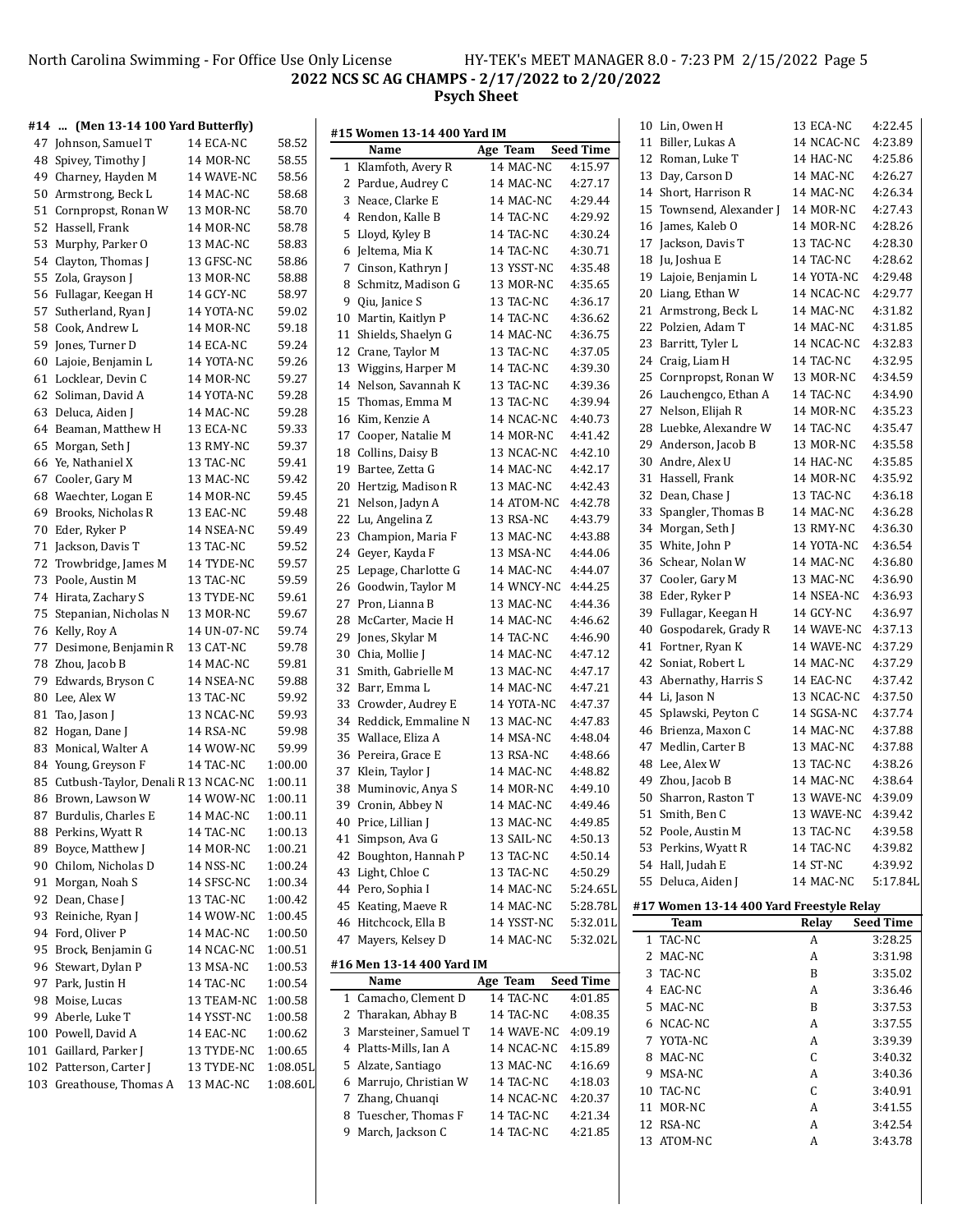North Carolina Swimming - For Office Use Only License HY-TEK's MEET MANAGER 8.0 - 7:23 PM 2/15/2022 Page 6 **NCS SC AG CHAMPS - 2/17/2022 to 2/20/2022**

**Psych Sheet**

|         | #17  (Women 13-14 400 Yard Freestyle Relay) |                        |                    | $11$ Pla  |
|---------|---------------------------------------------|------------------------|--------------------|-----------|
|         | 14 WAVE-NC                                  | A                      | 3:44.05            | 12<br>Cra |
| 15      | TAC-NC                                      | D                      | 3:45.56            | 13<br>Se  |
|         | 16 WOW-NC                                   | A                      | 3:45.60            | 14<br>Pat |
|         | 17 MSA-NC                                   | B                      | 3:45.95            | 15<br>Wl  |
|         | 18 MOR-NC                                   | B                      | 3:47.44            | 16<br>Sh  |
|         | 19 EAC-NC                                   | B                      | 3:47.60            | 17<br>Ga  |
|         | 20 NCAC-NC                                  | B                      | 3:47.63            | 18<br>Sei |
| 21      | YOTA-NC                                     | B                      | 3:50.35            | 19<br>Th  |
|         | 22 RSA-NC                                   | B                      | 3:52.20            | 20<br>Ha  |
|         | 23 YOTA-NC                                  | C                      | 3:52.59            | 21<br>On  |
|         | 24 WAVE-NC                                  | B                      | 3:53.98            | 22<br>Mi  |
|         | 25 ATOM-NC                                  | B                      | 3:53.98            | 23<br>Ch  |
|         | 26 MOR-NC                                   | C                      | 3:54.01            | Va<br>24  |
|         | 27 EAC-NC                                   | $\mathsf C$            | 3:55.89            | #20 Bo    |
|         | 28 SGSA-NC                                  | A                      | 3:59.52            | I         |
|         | 29 SFSC-NC                                  | A                      | 4:02.60            | Sit<br>1  |
|         | #18 Men 13-14 400 Yard Freestyle Relay      |                        |                    | 2<br>Pal  |
|         | Team                                        | Relay                  | <b>Seed Time</b>   | 3<br>Ca   |
| 1       | TAC-NC                                      | A                      | 3:14.68            | 4<br>Tru  |
| 2       | MAC-NC                                      | A                      | 3:21.12            | 5<br>Ch   |
| 3       | TAC-NC                                      | B                      | 3:23.01            | Sai<br>6  |
| 4       | NCAC-NC                                     | A                      | 3:23.63            | 7<br>Sw   |
| 5       | TYDE-NC                                     | A                      | 3:24.74            | 8<br>Pe   |
| 6       | YOTA-NC                                     | A                      | 3:24.87            | 9<br>Zh   |
| 7       | SGSA-NC                                     | A                      | 3:25.98            | 10<br>Mι  |
| 8       | MOR-NC                                      | A                      | 3:26.26            | 11<br>Cir |
| 9       | ECA-NC                                      | А                      | 3:27.48            | 12<br>Mi  |
|         | 10 TAC-NC                                   | C                      | 3:27.48            | Sin<br>13 |
|         | 11 MAC-NC                                   | B                      | 3:27.57            | 14<br>Du  |
|         | 12 WAVE-NC                                  | A                      | 3:29.68            | 15<br>Co  |
|         | 13 EAC-NC                                   | A                      | 3:31.27            | 16<br>Co  |
|         | 14 WOW-NC                                   | А                      | 3:31.61            | 17<br>Be  |
|         | 15 MAC-NC                                   | C                      | 3:31.67            | 18<br>Ph  |
|         | 16 TAC-NC                                   | D                      | 3:31.84            | 19<br>Sla |
| 17      | MOR-NC                                      | B                      | 3:32.53            | 20<br>Fo: |
|         | 18 GCY-NC                                   | А                      | 3:34.91            | 21<br>We  |
|         | 19 NCAC-NC                                  | B                      | 3:35.01            | 22<br>He  |
|         | 20 MSA-NC                                   | A                      | 3:35.92            | 23<br>Sti |
|         | 21 MOR-NC                                   | C                      | 3:37.87            | 24<br>Ro  |
| 22      | RSA-NC                                      | A                      | 3:40.03            | 25<br>Wε  |
| 23      | YOTA-NC                                     | B                      | 3:41.40            | 26<br>Pe  |
| 24      | MOR-NC                                      | D                      | 3:42.99            | 27<br>Ha  |
|         | 25 WAVE-NC                                  | B                      | 3:43.94            | 28<br>Pu  |
| 26      | MSA-NC                                      | B                      | 3:44.74            | 29<br>Ge  |
| 27      | SFSC-NC                                     | A                      | 3:47.62            | 30<br>Ph  |
|         | 28 EAC-NC                                   | B                      | 3:52.02            | 31<br>Wl  |
|         |                                             |                        |                    | 32<br>Sh  |
|         | #19 Girls 11-12 200 Yard Backstroke         |                        |                    |           |
|         | Name<br>1 Whelehan, Sloane E                | Age Team<br>12 TAC-NC  | <b>Seed Time</b>   | #21 Wo    |
|         | 2 Whitley, Gabrielle A                      | 12 TAC-NC              | 2:06.41            | TA<br>1   |
| 3       | He, Carolin J                               | 12 TAC-NC              | 2:11.30<br>2:11.91 | 2<br>M/   |
|         | 4 Koehler, Eva F                            | 12 TAC-NC              | 2:13.51            | 3<br>TA   |
|         | 5 Nixon, Nicole E                           | 12 WAVE-NC             | 2:13.64            | 4<br>EA   |
|         | 6 Guenther, Katherine R                     | 12 ATOM-NC             |                    | 5<br>M    |
| 7       | Liu, Reina R                                | 11 GCY-NC              | 2:15.07            | 6<br>YO   |
|         |                                             |                        | 2:15.12            | 7<br>M(   |
|         | 8 Chia, Keira O                             | 12 TAC-NC              | 2:17.60            | TA<br>8   |
| 9<br>10 | Holden, Ainsley M<br>Ray, Kaylin M          | 12 MSA-NC<br>12 TAC-NC | 2:18.16            | 9<br>МS   |
|         |                                             |                        | 2:18.65            |           |

|         | 11 Plaza, Karina I                       | 11 ATOM-NC | 2:19.30            |  |
|---------|------------------------------------------|------------|--------------------|--|
|         | 12 Craig, Ailey O                        | 12 TAC-NC  | 2:19.37            |  |
|         | 13 Sewell, Kaydence R                    | 12 TAC-NC  | 2:20.71            |  |
|         | 14 Patterson, Reese K                    | 12 TYDE-NC | 2:21.04            |  |
|         | 15 White, Olivia M                       | 12 MSA-NC  | 2:21.04            |  |
|         | 16 Shall, Anniston E                     | 12 MAC-NC  | 2:21.05            |  |
|         | 17 Gangloff, Annabelle S                 | 12 NCAC-NC | 2:21.99            |  |
|         | 18 Senko, Ruby Z                         | 12 RSA-NC  | 2:22.08            |  |
|         | 19 Thomas, Olivia M                      | 12 TAC-NC  | 2:22.52            |  |
|         | 20 Hassell, Bessie L                     | 12 MOR-NC  | 2:22.74            |  |
| 21      | Oman, Kennedy M                          | 12 TAC-NC  | 2:22.82            |  |
| 22      | Milheim, Anna G                          | 11 MAC-NC  | 2:23.00            |  |
|         | 23 Chintapalli, Neela K                  | 11 TAC-NC  | 2:23.71            |  |
|         | 24 Vargas, Hanna S                       | 12 TYDE-NC | 2:23.77            |  |
|         |                                          |            |                    |  |
|         | #20 Boys 11-12 200 Yard Backstroke       |            |                    |  |
|         | Name                                     | Age Team   | Seed Time          |  |
|         | 1 Sito, Andrew C                         | 12 WAVE-NC | 2:02.09            |  |
|         | 2 Palamar, Jonathan P                    | 12 TAC-NC  | 2:06.59            |  |
|         | 3 Cagle, Griffin T                       | 12 MAC-NC  | 2:13.53            |  |
|         | 4 Truskowski, Logan R                    | 12 EAC-NC  | 2:14.98            |  |
| 5       | Chopra, Vijay V                          | 12 MSA-NC  | 2:15.40            |  |
|         | 6 Sammons, David A                       | 12 MAC-NC  | 2:15.74            |  |
| 7       | Sweet, Eli B                             | 12 MAC-NC  | 2:15.90            |  |
| 8       | Peng, Alistair                           | 11 TAC-NC  | 2:17.29            |  |
| 9       | Zhang, Chuanxi                           | 12 NCAC-NC | 2:17.37            |  |
| 10      | Muir, Vaughn K                           | 12 EAC-NC  | 2:18.29            |  |
|         | 11 Cindric, Alen B                       | 12 TAC-NC  | 2:18.44            |  |
|         | 12 Mitcham, Avery J                      | 12 GCY-NC  | 2:18.53            |  |
|         | 13 Simmons, Roman S                      | 11 GCY-NC  | 2:18.59            |  |
|         | 14 Dunaway, Jake B                       | 12 TAC-NC  | 2:19.08            |  |
|         | 15 Cooper, Henry D                       | 12 EAC-NC  | 2:19.16            |  |
|         | 16 Coulter, Ezra T                       | 12 TAC-NC  | 2:20.80            |  |
|         | 17 Beebe, Nolan J                        | 12 TAC-NC  | 2:21.55            |  |
|         | 18 Pham, Alexander P                     | 12 ATOM-NC | 2:21.80            |  |
| 19      | Slawinski, Charlie K                     | 12 WAVE-NC | 2:21.94            |  |
| 20      | Forester, William B                      | 12 NCAC-NC | 2:21.96            |  |
| 21      | Wehe, Isaiah J                           | 12 GCY-NC  | 2:22.20            |  |
|         | 22 Hensley, Jonathan A                   | 11 GCY-NC  | 2:22.36            |  |
|         | 23 Stinson, Alexander J                  | 12 ATOM-NC | 2:22.78            |  |
|         | 24 Roman, Vlad M                         | 12 MAC-NC  | 2:23.01            |  |
|         | 25 Watts. Cody D                         | 12 WAVE-NC | 2:23.40            |  |
| 26      | Peterson, Theodore D                     | 12 MSA-NC  | 2:23.40            |  |
| 27      | Harding, Cullan W                        | 12 MAC-NC  | 2:23.42            |  |
|         | 28 Puri, Varun V                         | 12 ATOM-NC | 2:23.66            |  |
|         | 29 Gellin, David A                       | 12 NCAC-NC | 2:23.91            |  |
| 30      | Phillips, Gavin M                        | 12 TAC-NC  | 2:24.03            |  |
| 31      | White, Andrew J                          | 12 RSA-NC  | 2:24.32            |  |
| 32      | Shall, Drennan K                         | 12 MAC-NC  | 3:06.26            |  |
|         | #21 Women 13-14 200 Yard Freestyle Relay |            |                    |  |
|         | Team                                     | Relay      | <b>Seed Time</b>   |  |
| 1       | TAC-NC                                   | A          | 1:35.66            |  |
| 2       | MAC-NC                                   | A          | 1:39.07            |  |
| 3       | TAC-NC                                   | B          | 1:39.19            |  |
|         |                                          |            |                    |  |
| 4<br>5  | EAC-NC                                   | A          | 1:40.13<br>1:40.59 |  |
| 6       | MAC-NC<br>YOTA-NC                        | B<br>A     | 1:40.64            |  |
| 7       |                                          | A          |                    |  |
|         | MOR-NC<br>TAC-NC                         | C          | 1:40.80<br>1:41.09 |  |
| 8       |                                          |            |                    |  |
| 9<br>10 | MSA-NC<br>NCAC-NC                        | A<br>A     | 1:41.29<br>1:41.70 |  |
|         |                                          |            |                    |  |
|         |                                          |            |                    |  |

| RSA-NC<br>11                           | A         | 1:42.36                     |
|----------------------------------------|-----------|-----------------------------|
| 12<br>WOW-NC                           | A         | 1:42.46                     |
| 13 WAVE-NC                             | A         | 1:42.84                     |
| 14 TAC-NC                              | D         | 1:43.19                     |
| 15 ATOM-NC                             | A         | 1:43.67                     |
| 16 MSA-NC                              | B         | 1:43.86                     |
| 17 YOTA-NC                             | B         | 1:44.93                     |
| 18<br>MOR-NC                           | B         | 1:45.18                     |
| 19 GFSC-NC                             | A         | 1:45.25                     |
| 20<br>EAC-NC                           | B         | 1:46.26                     |
| 21<br>WAVE-NC                          | B         | 1:46.36                     |
| 22<br>NCAC-NC                          | B         | 1:46.42                     |
| 23<br>RSA-NC                           | B         | 1:46.61                     |
| 24 SGSA-NC                             | A         | 1:46.89                     |
| 25<br>YOTA-NC                          | C         | 1:47.22                     |
| 26<br>ATOM-NC                          | B         | 1:47.32                     |
| 27<br>EAC-NC                           | C         | 1:48.13                     |
| 28<br>MOR-NC                           | C         | 1:48.36                     |
| 29<br>SFSC-NC                          | A         | 1:49.70                     |
|                                        |           |                             |
| #22 Men 13-14 200 Yard Freestyle Relay |           |                             |
| Team                                   | Relay     | <b>Seed Time</b><br>1:30.05 |
| TAC-NC<br>1<br>2<br>MAC-NC             | A         |                             |
|                                        | A         | 1:32.16                     |
| 3<br>MOR-NC                            | A         | 1:32.88                     |
| 4 TYDE-NC                              | A         | 1:33.08                     |
| 5<br>NCAC-NC                           | A         | 1:33.65                     |
| TAC-NC<br>6                            | B         | 1:33.85                     |
| 7 ECA-NC                               | A         | 1:33.93                     |
| 8 WAVE-NC                              | A         | 1:34.34                     |
| 9<br>SGSA-NC                           | A         | 1:34.38                     |
| YOTA-NC<br>10                          | A         | 1:35.67                     |
| TAC-NC<br>11                           | C         | 1:35.83                     |
| MAC-NC<br>12                           | B         | 1:36.20                     |
| 13<br>EAC-NC                           | A         | 1:36.29                     |
| 14 WOW-NC                              | A         | 1:36.37                     |
| 15<br>GCY-NC                           | A         | 1:36.67                     |
| 16<br>MOR-NC                           | B         | 1:36.83                     |
| 17 TAC-NC                              | D         | 1:37.25                     |
| 18<br>MSA-NC                           | A         | 1:37.31                     |
| 19<br>MOR-NC                           | C         | 1:38.72                     |
| 20<br>RSA-NC                           | A         | 1:39.35                     |
| YOTA-NC<br>21                          | B         | 1:39.65                     |
| 22<br>NCAC-NC                          | B         | 1:40.10                     |
| 23<br>CAT-NC                           | A         | 1:40.62                     |
| 24 GFSC-NC                             | A         | 1:40.84                     |
| 25<br>MOR-NC                           | D         | 1:41.73                     |
| 26<br>MSA-NC                           | B         | 1:41.85                     |
| 27<br>NSS-NC                           | A         | 1:42.99                     |
| 28<br>WAVE-NC                          | B         | 1:43.65                     |
| SFSC-NC<br>29                          | A         | 1:43.75                     |
| 30 GOLD-NC                             | A         | 1:44.19                     |
| 31<br>EAC-NC                           | B         | 1:45.20                     |
| 32<br>SAIL-NC                          | A         | 1:47.70                     |
| #23 Women 13-14 200 Yard Butterfly     |           |                             |
| Name                                   | Age Team  | <b>Seed Time</b>            |
| Klamfoth, Avery R<br>1                 | 14 MAC-NC | 2:02.68                     |
| 2<br>Bartee, Zetta G                   | 14 MAC-NC | 2:02.90                     |
| 3 Holfelder, Sydney J                  | 14 TAC-NC | 2:06.95                     |
| 4 Neace, Clarke E                      | 14 MAC-NC | 2:07.97                     |
| 5 Wiggins, Harper M                    | 14 TAC-NC | 2:08.15                     |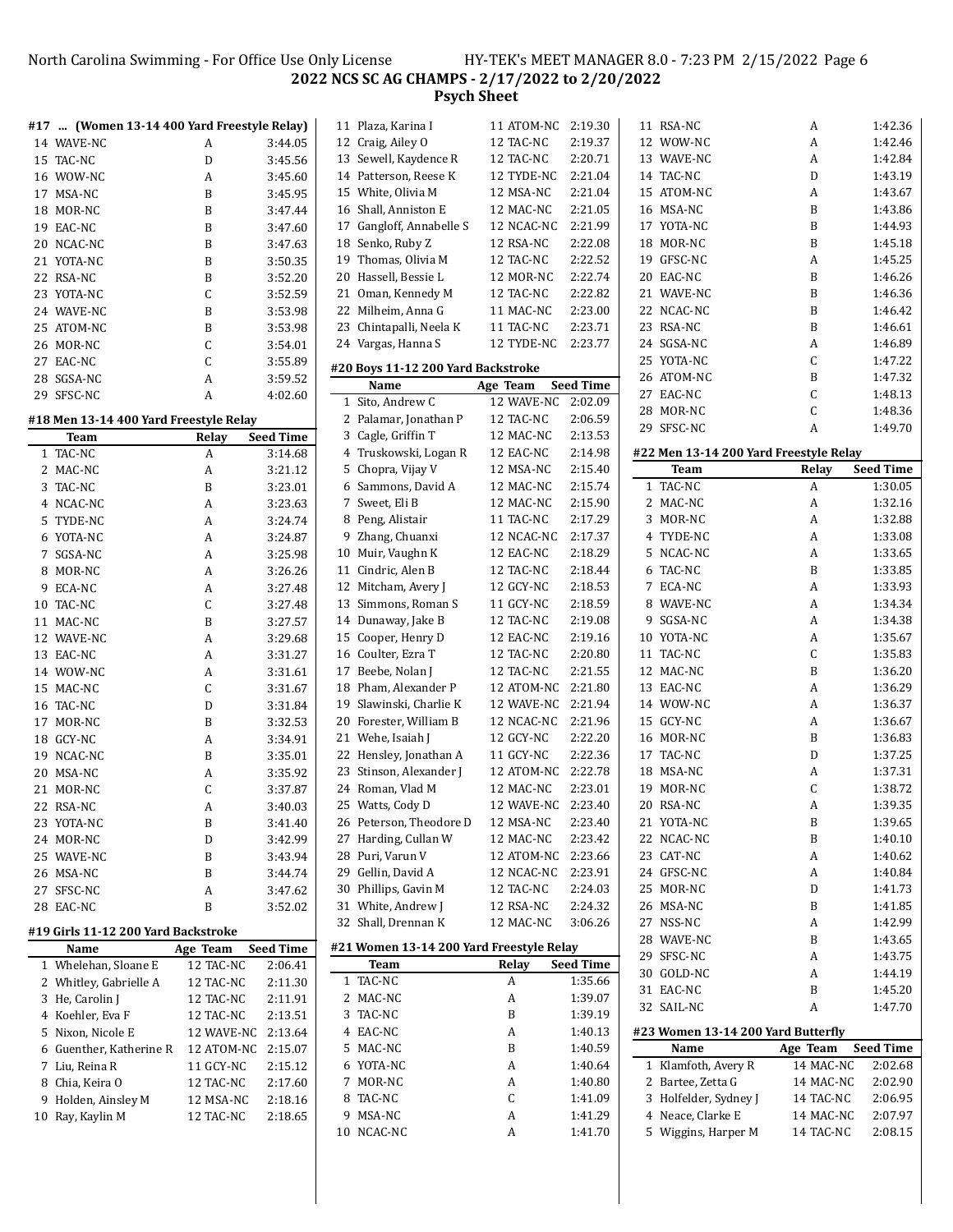#### North Carolina Swimming - For Office Use Only License HY-TEK's MEET MANAGER 8.0 - 7:23 PM 2/15/2022 Page 7 **NCS SC AG CHAMPS - 2/17/2022 to 2/20/2022 Psych Sheet**

|    | #23  (Women 13-14 200 Yard Butterfly) |                    |          |    | #24 Men 13-14 200 Yard Butterfly    |                    |                  | 60 Walker, Jacob R                     | 13 MOR-NC   | 2:16.09          |
|----|---------------------------------------|--------------------|----------|----|-------------------------------------|--------------------|------------------|----------------------------------------|-------------|------------------|
|    | 6 Lloyd, Kyley B                      | 14 TAC-NC          | 2:08.60  |    | Name                                | Age Team           | <b>Seed Time</b> | 61 Cutbush-Taylor, Denali R 13 NCAC-NC |             | 2:16.27          |
|    | 7 Goodwin, Taylor M                   | 14 WNCY-NC 2:10.27 |          |    | 1 Marsteiner, Samuel T              | 14 WAVE-NC         | 1:50.64          | 62 Kroh, Jackson E                     | 13 MAC-NC   | 2:16.36          |
|    | 8 Klein, Taylor J                     | 14 MAC-NC          | 2:10.85  |    | 2 Camacho, Clement D                | 14 TAC-NC          | 1:55.27          | 63 Dean, Chase J                       | 13 TAC-NC   | 2:16.48          |
|    | 9 Howard, Georgia B                   | 13 MAC-NC          | 2:11.11  |    | 3 Tharakan, Abhay B                 | 14 TAC-NC          | 1:57.67          | 64 Aberle, Luke T                      | 14 YSST-NC  | 2:16.86          |
|    | 10 Hitchcock, Ella B                  | 14 YSST-NC         | 2:11.15  |    | 4 Humbert, Jack W                   | 14 YOTA-NC         | 1:59.46          | 65 Harris, Cole C                      | 13 TAC-NC   | 2:16.87          |
| 11 | Collins, Mackenzie K                  | 14 NCAC-NC         | 2:11.28  |    | 5 Lin, Owen H                       | 13 ECA-NC          | 2:00.33          | 66 Charney, Hayden M                   | 14 WAVE-NC  | 2:32.82L         |
|    | 12 Takei, Kamiko V                    | 14 TAC-NC          | 2:11.86  |    | 6 Creep, Kyle D                     | 14 TYDE-NC         | 2:01.28          | 67 Deluca, Aiden J                     | 14 MAC-NC   | 2:33.87L         |
|    | 13 Crane, Taylor M                    | 13 TAC-NC          | 2:12.49  |    | 7 Platts-Mills, Ian A               | 14 NCAC-NC         | 2:01.35          | #25 Women 13-14 50 Yard Freestyle      |             |                  |
|    | 14 Shields, Shaelyn G                 | 14 MAC-NC          | 2:12.50  |    | 8 Alzate, Santiago                  |                    | 2:01.68          | Name                                   | Age Team    | <b>Seed Time</b> |
|    | 15 Jones, Skylar M                    | 14 TAC-NC          | 2:12.68  |    |                                     | 13 MAC-NC          | 2:01.77          | 1 Whelehan, Meredith F                 |             | 23.23            |
|    | 16 Talwar, Tara T                     | 14 TAC-NC          | 2:12.88  |    | 9 Biller, Lukas A                   | 14 NCAC-NC         |                  |                                        | 14 TAC-NC   |                  |
|    | 17 Martin, Kaitlyn P                  | 14 TAC-NC          | 2:12.98  |    | 10 Rice, Michael W                  | 13 MAC-NC          | 2:02.91          | 2 Morrow, Amelia G                     | 14 EAC-NC   | 23.37            |
|    | 18 Cinson, Kathryn J                  | 13 YSST-NC         | 2:13.73  |    | 11 Edmondson, Eli E                 | 14 GOLD-NC         | 2:02.95          | 3 Holfelder, Sydney J                  | 14 TAC-NC   | 23.66<br>23.77   |
|    | 19 Cooper, Natalie M                  | 14 MOR-NC          | 2:13.96  |    | 12 Hall, Judah E                    | 14 ST-NC           | 2:03.85          | 4 Cloutier, Adeline E                  | 14 ECA-NC   |                  |
|    | 20 Bakelaar, Katherine J              | 14 YOTA-NC         | 2:14.38  |    | 13 Rammel, Mattaus C                | 13 MOR-NC          | 2:03.92          | 5 Wolk, Isabel H                       | 14 NCAC-NC  | 23.99            |
| 21 | Champion, Maria F                     | 13 MAC-NC          | 2:15.06  |    | 14 Prabhu, Gino P                   | 13 MAC-NC          | 2:05.62          | 6 Claborn, Alyssa A                    | 14 LOY-NC   | 24.23            |
|    | 22 Dent, Emma R                       | 13 ATOM-NC         | 2:15.59  |    | 15 Day, Carson D                    | 14 MAC-NC          | 2:05.77          | 7 Neace, Clarke E                      | 14 MAC-NC   | 24.27            |
|    | 23 Mallard, Caroline G                | 14 MAC-NC          | 2:15.88  |    | 16 Ju, Joshua E                     | 14 TAC-NC          | 2:07.13          | 8 Rendon, Kalle B                      | 14 TAC-NC   | 24.38            |
|    | 24 Schmitz, Madison G                 | 13 MOR-NC          | 2:15.90  |    | 17 Brock, Benjamin G                | 14 NCAC-NC         | 2:07.23          | 9 Jeltema, Mia K                       | 14 TAC-NC   | 24.47            |
|    | 25 Perdue, Katherine D                | 14 EAC-NC          | 2:16.57  |    | 18 Alexander, Tate A                | 14 TEAM-NC         | 2:07.55          | 10 Lu, Angelina Z                      | 13 RSA-NC   | 24.55            |
|    | 26 Geyer, Kayda F                     | 13 MSA-NC          | 2:16.71  |    | 19 Lee, Benjamin J                  | 13 CAT-NC          | 2:08.11          | 11 Perry, Sophie E                     | 14 YOTA-NC  | 24.62            |
|    | 27 Teague, Estelle M                  | 14 STAR-NC         | 2:16.79  |    | 20 Soniat, Robert L                 | 14 MAC-NC          | 2:08.21          | 12 Light, Chloe C                      | 13 TAC-NC   | 24.81            |
|    | 28 Mann, Susannah R                   | 14 RSA-NC          | 2:17.05  |    | 21 McNeer, Max H                    | 13 ATOM-NC         | 2:08.89          | 13 Chandler, Vera G                    | 14 MOR-NC   | 24.85            |
|    | 29 Chia, Mollie J                     |                    | 2:17.49  |    | 22 Andre, Alex U                    | 14 HAC-NC          | 2:10.02          | 14 Vassil, Avery L                     | 14 MAC-NC   | 24.86            |
|    |                                       | 14 MAC-NC          |          |    | 23 Armstrong, Beck L                | 14 MAC-NC          | 2:10.13          | 15 Howard, Georgia B                   | 13 MAC-NC   | 24.90            |
|    | 30 Smith, Gabrielle M                 | 13 MAC-NC          | 2:17.69  |    | 24 Harris, Joshua B                 | 13 WOW-NC          | 2:10.15          | 16 Crane, Taylor M                     | 13 TAC-NC   | 24.91            |
|    | 31 Holland, Addison C                 | 14 TAC-NC          | 2:17.92  |    | 25 Johnson, Samuel T                | 14 ECA-NC          | 2:10.20          | 17 Cardwell, Ava E                     | 14 MSA-NC   | 24.92            |
|    | 32 Hertzig, Madison R                 | 13 MAC-NC          | 2:17.92  |    | 26 Suphavadeprasit, Arman 14 TAC-NC |                    | 2:10.54          | 18 Whitlock, Devon B                   | 13 MOR-NC   | 24.98            |
|    | 33 Keating, Maeve R                   | 14 MAC-NC          | 2:18.04  |    | 27 Spivey, Timothy J                | 14 MOR-NC          | 2:10.77          | 19 Chen, Sarah Y                       | 14 TAC-NC   | 25.00            |
|    | 34 Berberian, Maylie N                | 14 MAC-NC          | 2:18.34  |    | 28 Burdulis, Charles E              | 14 MAC-NC          | 2:10.86          | 20 Mallard, Caroline G                 | 14 MAC-NC   | 25.04            |
|    | 35 St.Pierre, Madaleine J             | 14 RSA-NC          | 2:18.42  |    | 29 Eder, Ryker P                    | 14 NSEA-NC         | 2:10.87          | 21 Lauver, Lindsay C                   | 14 YOTA-NC  | 25.05            |
|    | 36 Sefried, Juliet T                  | 13 TAC-NC          | 2:18.48  |    | 30 Short, Harrison R                | 14 MAC-NC          | 2:10.92          | 22 Pirone, Luca K                      | 14 YOTA-NC  | 25.09            |
|    | 37 Wooten, Hannah P                   | 14 RSA-NC          | 2:19.29  |    | 31 Anderson, Jacob B                | 13 MOR-NC          | 2:11.21          | 23 Stuck, Kelsey M                     | 14 WOW-NC   | 25.09            |
|    | 38 Richey, Ruby R                     | 13 YOTA-NC         | 2:19.54  |    | 32 Woolwine, Nathan A               | 14 SAIL-NC         | 2:11.56          | 24 Takei, Kamiko V                     | 14 TAC-NC   | 25.12            |
|    | 39 Ricciardi, Giovanna R              | 13 MAC-NC          | 2:19.66  |    | 33 Brooks, Nicholas R               | 13 EAC-NC          | 2:11.63          | 25 Pou, Julia M                        | 14 MAC-NC   | 25.13            |
|    | 40 Druhan, Gabrielle E                | 13 MAC-NC          | 2:19.87  |    | 34 Lauchengco, Ethan A              | 14 TAC-NC          | 2:11.65          | 26 Klein, Taylor J                     | 14 MAC-NC   | 25.13            |
| 41 | Broadbent, Carson R                   | 13 TAC-NC          | 2:19.89  |    | 35 Boyce, Matthew J                 | 14 MOR-NC          | 2:11.92          | 27 Talwar, Tara T                      | 14 TAC-NC   | 25.15            |
|    | 42 Harrer, Sophia G                   | 14 RSA-NC          | 2:19.92  |    | 36 Craig, Liam H                    | 14 TAC-NC          | 2:11.93          | 28 Winardi, Madison A                  | 13 MSA-NC   | 25.15            |
|    | 43 Ruebusch, Morgan W                 | 13 YSST-NC         | 2:20.02  |    | 37 Edwards, Bryson C                | 14 NSEA-NC         | 2:12.14          | 29 Elgart, Shayna B                    | 13 WAVE-NC  | 25.20            |
|    | 44 Skelly, Marilyn S                  | 14 YOTA-NC         | 2:20.15  |    | 38 Gospodarek, Grady R              | 14 WAVE-NC         | 2:12.33          | 30 Lepage, Charlotte G                 | 14 MAC-NC   | 25.21            |
|    | 45 Marshall, Toni                     | 13 TAC-NC          | 2:20.19  | 39 | Jones, Turner D                     | 14 ECA-NC          | 2:12.37          | 31 Bent, Daniela                       | 14 EAC-NC   | 25.24            |
| 46 | Nelson, Savannah K                    | 13 TAC-NC          | 2:20.21  |    | 40 Jackson, Davis T                 | 13 TAC-NC          | 2:12.49          | 32 Harper, Chloi M                     | 14 MAC-NC   | 25.25            |
|    | 47 Goins, Ann L                       | 14 WAVE-NC 2:20.61 |          |    | 41 Patterson, Carter J              | 13 TYDE-NC         | 2:12.57          | 33 Barr, Emma L                        | 14 MAC-NC   | 25.25            |
|    | 48 Kudlak, Elizabeth J                | 14 WAVE-NC 2:21.06 |          |    | 42 Cornpropst, Ronan W              | 13 MOR-NC          | 2:13.11          | 34 Wickerham, Catherine R 13 MAC-NC    |             | 25.28            |
| 49 | Johns, Lyla A                         | 14 MAC-NC          | 2:21.18  |    | 43 Cooler, Gary M                   | 13 MAC-NC          | 2:13.27          | 35 Simpson, Ava G                      | 13 SAIL-NC  | 25.34            |
|    | 50 Mitchell, Aubrey J                 | 13 YOTA-NC         | 2:21.33  |    | 44 Nelson, Elijah R                 | 14 MOR-NC          | 2:13.29          | 36 Neira, Addyson G                    | 14 UN-01-NC | 25.36            |
|    | 51 Su, Alicia                         | 14 NCAC-NC         | 2:21.46  |    | 45 Tao, Jason J                     | 13 NCAC-NC         | 2:13.34          | 37 Bartee, Zetta G                     | 14 MAC-NC   | 25.37            |
|    | 52 Chen, Sarah Y                      | 14 TAC-NC          | 2:21.50  |    | 46 Restrepo, John F                 |                    | 2:13.39          | 38 Bolton, Joslyn R                    | 13 TEAM-NC  | 25.38            |
|    | 53 Cronin, Abbey N                    | 14 MAC-NC          | 2:21.70  |    |                                     | 14 NSS-NC          |                  | 39 Carson, Clara J                     |             |                  |
|    | 54 Light, Madelyn C                   | 13 MAC-NC          | 2:21.70  |    | 47 Ball, Charles H                  | 14 WAVE-NC 2:13.73 |                  |                                        | 14 MOR-NC   | 25.40            |
|    | 55 Lucas, Harper E                    | 13 RSA-NC          | 2:21.90  |    | 48 Polzien, Adam T                  | 14 MAC-NC          | 2:13.74          | 40 Johns, Lyla A                       | 14 MAC-NC   | 25.41            |
|    | 56 Daniell, Kaylee F                  | 13 MAC-NC          | 2:21.96  | 49 | Zola, Grayson J                     | 13 MOR-NC          | 2:13.85          | 41 Wehe, Naomi L                       | 14 SFSC-NC  | 25.42            |
|    | 57 Bernardo, Clara J                  | 13 MAC-NC          | 2:22.11  |    | 50 Schear, Nolan W                  | 14 MAC-NC          | 2:14.17          | 42 Chamblee, Norah D                   | 14 MAC-NC   | 25.43            |
|    | 58 Meiferdt, Natalie S                | 13 NCAC-NC         | 2:22.33  |    | 51 Greathouse, Thomas A             | 13 MAC-NC          | 2:14.18          | 43 Becker, Megan L                     | 13 EAC-NC   | 25.43            |
|    | 59 Sawyer, Victoria R                 | 13 TAC-NC          | 2:22.42  |    | 52 Perkins, Wyatt R                 | 14 TAC-NC          | 2:14.61          | 44 Qiu, Janice S                       | 13 TAC-NC   | 25.45            |
|    | 60 Freeman, Casey A                   | 14 YOTA-NC         | 3:16.06  |    | 53 Soliman, David A                 | 14 YOTA-NC         | 2:14.96          | 45 Weaver, Taylor G                    | 14 ATOM-NC  | 25.48            |
|    | 61 Pero, Sophia I                     | 14 MAC-NC          | 2:37.70L |    | 54 Abernathy, Harris S              | 14 EAC-NC          | 2:15.17          | 46 Canata, Celia A                     | 14 MSA-NC   | 25.51            |
|    | 62 Normand, Avery M                   | 14 MAC-NC          | 2:39.63L |    | 55 Reynolds, Jonathan D             | 13 MOR-NC          | 2:15.34          | 47 Price, Lillian J                    | 13 MAC-NC   | 25.51            |
|    |                                       |                    |          |    | 56 Landis, Jacob S                  | 14 WNCY-NC 2:15.63 |                  | 48 Pratt, Sloan I                      | 14 MSA-NC   | 25.56            |
|    |                                       |                    |          |    | 57 Monical, Walter A                | 14 WOW-NC 2:15.65  |                  | 49 Sefried, Juliet T                   | 13 TAC-NC   | 25.57            |
|    |                                       |                    |          |    | 58 Waechter, Logan E                | 14 MOR-NC          | 2:15.96          | 50 Nelson, Savannah K                  | 13 TAC-NC   | 25.57            |
|    |                                       |                    |          |    | 59 Fortner, Ryan K                  | 14 WAVE-NC 2:16.00 |                  | 51 Goins, Ann L                        | 14 WAVE-NC  | 25.61            |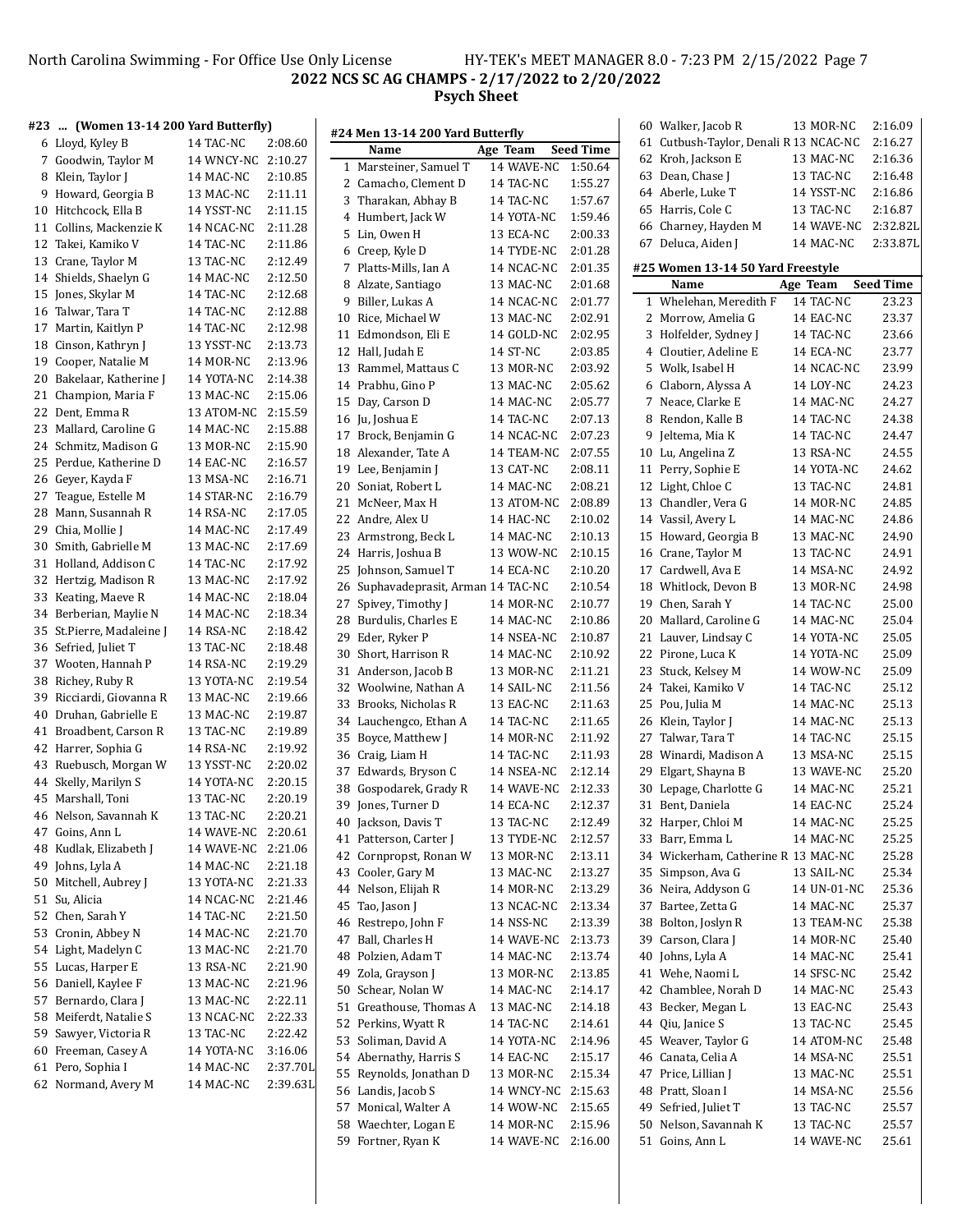North Carolina Swimming - For Office Use Only License HY-TEK's MEET MANAGER 8.0 - 7:23 PM 2/15/2022 Page 8 **NCS SC AG CHAMPS - 2/17/2022 to 2/20/2022 Psych Sheet**

|    | #25  (Women 13-14 50 Yard Freestyle) |                         |                  | 15 Day, Carson D                        | 14 MAC-NC             | 23.05            | 3 Thomas, Emma M                            | 13 TAC-NC             | 2:19.39          |
|----|--------------------------------------|-------------------------|------------------|-----------------------------------------|-----------------------|------------------|---------------------------------------------|-----------------------|------------------|
|    | 52 Stinnett, Sophia G                | 14 HAC-NC               | 25.62            | 16 Tuescher, Thomas F                   | 14 TAC-NC             | 23.15            | 4 Wallace, Eliza A                          | 14 MSA-NC             | 2:22.10          |
|    | 53 Mihaly, Chloe C                   | 14 CAT-NC               | 25.63            | 17 Humbert, Jack W                      | 14 YOTA-NC            | 23.17            | 5 Kim, Kenzie A                             | 14 NCAC-NC            | 2:22.58          |
|    | 54 Ray, Lauren T                     | 14 GFSC-NC              | 25.64            | 18 Trowbridge, James M                  | 14 TYDE-NC            | 23.19            | 6 Wolk, Isabel H                            | 14 NCAC-NC            | 2:23.50          |
| 55 | Smith, Gabrielle M                   | 13 MAC-NC               | 25.70            | 19 March, Jackson C                     | 14 TAC-NC             | 23.26            | 7 McCarter, Macie H                         | 14 MAC-NC             | 2:24.78          |
|    | 56 Schilling, Abigail R              | 14 SGSA-NC              | 25.71            | 20 Beaman, Matthew H                    | 13 ECA-NC             | 23.33            | 8 Light, Chloe C                            | 13 TAC-NC             | 2:24.79          |
|    | 57 Farrell, Claire K                 | 14 TYDE-NC              | 25.71            | 21 Fullagar, Keegan H                   | 14 GCY-NC             | 23.41            | 9 Qiu, Janice S                             | 13 TAC-NC             | 2:24.85          |
| 58 | Wallace, Eliza A                     | 14 MSA-NC               | 25.71            | 22 Greathouse, Thomas A                 | 13 MAC-NC             | 23.43            | 10 Bartee, Zetta G                          | 14 MAC-NC             | 2:25.26          |
| 59 | Smith, Clara P                       | 13 ECA-NC               | 25.72            | 23 Alexander, Tate A                    | 14 TEAM-NC            | 23.44            | 11 Vassil, Avery L                          | 14 MAC-NC             | 2:25.78          |
| 60 | Burroughs, Juliet K                  | 14 WOW-NC               | 25.72            | 24 Young, Greyson F                     | 14 TAC-NC             | 23.44            | 12 Geyer, Kayda F                           | 13 MSA-NC             | 2:27.19          |
|    | 61 Drummond, Mary E                  | 13 TEAM-NC              | 25.74            | 25 Abebe, Yaphet B                      | 14 GFSC-NC            | 23.48            | 13 Cardwell, Ava E                          | 14 MSA-NC             | 2:27.36          |
|    | 62 Dent, Emma R                      | 13 ATOM-NC              | 25.81            | 26 Cathey, Anderson M                   | 14 GCY-NC             | 23.49            | 14 Hall, Taylor G                           | 13 MSA-NC             | 2:27.44          |
| 63 | Daniell, Kaylee F                    | 13 MAC-NC               | 25.81            | 27 Craig, Liam H                        | 14 TAC-NC             | 23.49            | 15 Jones, Skylar M                          | 14 TAC-NC             | 2:27.57          |
|    | 64 Wahl, Sarah M                     | 13 GOLD-NC              | 25.81            | 28 Morgan, Seth J                       | 13 RMY-NC             | 23.52            | 16 Wiggins, Harper M                        | 14 TAC-NC             | 2:27.79          |
|    |                                      | 13 RSA-NC               | 25.82            | 29 Soniat, Robert L                     | 14 MAC-NC             | 23.56            | 17 Phillips, Emilie S                       | 14 WAVE-NC            | 2:27.87          |
| 65 | Pereira, Grace E                     |                         | 25.91            | 30 Townsend, Alexander                  | 14 MOR-NC             | 23.58            | 18 Kern, Kathryn E                          | 14 MAC-NC             | 2:28.19          |
|    | 66 Chia, Mollie J                    | 14 MAC-NC               |                  | 31 Wu, Ames H                           |                       | 23.64            | 19 Foreman, Riley M                         | 14 WAVE-NC            | 2:28.31          |
|    | 67 Wolff, Amelia N                   | 14 SFSC-NC              | 25.92            |                                         | 13 NCAC-NC            | 23.66            |                                             |                       | 2:29.05          |
| 68 | Lickfold, Katelyn D                  | 14 RSA-NC               | 25.94            | 32 Ju, Joshua E<br>33 Rammel, Mattaus C | 14 TAC-NC             | 23.70            | 20 Pereira, Grace E<br>21 Carlson, Sawyer G | 13 RSA-NC             | 2:29.07          |
| 69 | Wolfe, Leah L                        | 13 MSA-NC               | 25.96            |                                         | 13 MOR-NC             |                  |                                             | 14 MAC-NC             | 2:29.10          |
| 70 | Pron, Lianna B                       | 13 MAC-NC               | 25.96            | 34 Eskelund, Jesse E                    | 14 FAST-NC            | 23.71            | 22 Druhan, Gabrielle E                      | 13 MAC-NC             |                  |
|    | 71 Organ, Macy H                     | 14 YOTA-NC              | 25.97            | 35 Jones, Turner D                      | 14 ECA-NC             | 23.72            | 23 Boughton, Hannah P                       | 13 TAC-NC             | 2:29.24          |
|    | 72 Bakelaar, Katherine J             | 14 YOTA-NC              | 25.99            | 36 Locklear, Devin C                    | 14 MOR-NC             | 23.73            | 24 Nelson, Jadyn A                          | 14 ATOM-NC            | 2:29.30          |
| 73 | Wrenn, Emily L                       | 13 GFSC-NC              | 26.00            | 37 Brown, Lawson W                      | 14 WOW-NC             | 23.80            | 25 Henderson, Sarah G                       | 13 MSA-NC             | 2:29.38          |
|    | 74 Berberian, Maylie N               | 14 MAC-NC               | 26.01            | 38 Gospodarek, Grady R                  | 14 WAVE-NC            | 23.86            | 26 Shields, Shaelyn G                       | 14 MAC-NC             | 2:30.29          |
| 75 | Thomas, Emma M                       | 13 TAC-NC               | 26.02            | 39 Ball, Charles H                      | 14 WAVE-NC            | 23.87            | 27 Palmer, Elizabeth V                      | 14 TAC-NC             | 2:30.33          |
|    | 76 Volpe, Alena M                    | 14 YOTA-NC              | 26.03            | 40 Lauchengco, Ethan A                  | 14 TAC-NC             | 23.87            | 28 Collins, Daisy B                         | 13 NCAC-NC            | 2:30.79          |
|    | 77 Palmer, Elizabeth V               | 14 TAC-NC               | 26.03            | 41 Sutherland, Ryan J                   | 14 YOTA-NC            | 23.88            | 29 Price, Lillian J                         | 13 MAC-NC             | 2:31.27          |
|    | 78 Harrer, Sophia G                  | 14 RSA-NC               | 26.05            | 42 McGonigal, Finn M                    | 14 STAR-NC            | 23.89            | 30 Alexander, Lexi J                        | 13 GFSC-NC            | 2:31.34          |
| 79 | Thornburg, Sophie J                  | 13 NCAC-NC              | 26.07            | 43 Kelly, Roy A                         | 14 UN-07-NC           | 23.91            | 31 Champion, Maria F                        | 13 MAC-NC             | 2:31.76          |
| 80 | Webb, Madeline M                     | 13 MSA-NC               | 26.07            | 44 Brienza, Maxon C                     | 14 MAC-NC             | 23.92            | 32 Holden, Mallory V                        | 14 MSA-NC             | 2:31.80          |
|    | 81 Sherrill, Julia E                 | 14 WNCY-NC              | 26.07            | 45 Prabhu, Gino P                       | 13 MAC-NC             | 23.93            | 33 Marshall, Toni                           | 13 TAC-NC             | 2:32.71          |
|    | 82 Spreitzer, Aubree K               | 14 CAT-NC               | 26.08            | 46 Holloway, Ethan R                    | 13 RSA-NC             | 23.94            | 34 Knox, Morgan A                           | 13 MAC-NC             | 2:32.75          |
| 83 | Manners, Ava J                       | 13 GFSC-NC              | 26.09            | 47 House, William E                     | 14 WOW-NC             | 23.95            | 35 Talwar, Tara T                           | 14 TAC-NC             | 2:32.77          |
|    | 84 Kiser, Ava C                      | 13 EAC-NC               | 26.09            | 48 Ausband, Laith J                     | 14 NSEA-NC            | 23.96            | 36 Sawyer, Victoria R                       | 13 TAC-NC             | 2:32.88          |
| 85 | Wooten, Hannah P                     | 14 RSA-NC               | 29.14L           | 49 Luebke, Alexandre W                  | 14 TAC-NC             | 23.97            | 37 Wehe, Naomi L                            | 14 SFSC-NC            | 2:33.32          |
| 86 | Reddick, Emmaline N                  | 13 MAC-NC               | 29.16L           | 50 John, Nicholas M                     | 14 TAC-NC             | 24.06            | 38 Jorgenson, Brooke A                      | 13 EAC-NC             | 2:33.57          |
| 87 | Kern, Kathryn E                      | 14 MAC-NC               | 29.35L           | 51 Zhou, Jacob B                        | 14 MAC-NC             | 24.07            | 39 Pron, Lianna B                           | 13 MAC-NC             | 2:33.59          |
| 88 | Lucas, Harper E                      | 13 RSA-NC               | 29.50L           | 52 Cook, Andrew L                       | 14 MOR-NC             | 24.08            | 40 Muminovic, Anya S                        | 14 MOR-NC             | 2:34.28          |
| 89 | McCarthy, Grace R                    | 13 MAC-NC               | 29.53L           | 53 Lee, Benjamin J                      | 13 CAT-NC             | 24.09            | 41 Cromar, Katelyn D                        | 13 ATOM-NC            | 2:35.12          |
| 90 | Marquardt, Ava B                     | 14 TEAM-NC              | 29.61L           | 54 Roper, William C                     | 14 TEAM-NC            | 24.12            | 42 Shannon, Katherine A                     | 13 WAVE-NC            | 2:35.19          |
|    | 91 Reale, Kailee A                   | 13 MSA-NC               | 29.65L           | 55 Medlin, Carter B                     | 13 MAC-NC             | 24.17            | 43 Berberian, Maylie N                      | 14 MAC-NC             | 2:35.45          |
|    | 92 Biggerstaff, Jordan R             | 14 NCAC-NC              | 29.72L           | 56 Spangler, Thomas B                   | 14 MAC-NC             | 24.18            | 44 Kudlak, Elizabeth J                      | 14 WAVE-NC            | 2:36.31          |
|    | 93 Mayers, Kelsey D                  | 14 MAC-NC               | 29.74L           | 57 Lajoie, Benjamin L                   | 14 YOTA-NC            | 24.22            | 45 Schelble, Marin E                        | 14 ATOM-NC 2:36.39    |                  |
|    | 94 Sauls, Macie A                    | 14 TAC-NC               | 29.76L           | 58 Stewart, Dylan P                     | 13 MSA-NC             | 24.22            | 46 Mann, Susannah R                         | 14 RSA-NC             | 2:36.42          |
|    | #26 Men 13-14 50 Yard Freestyle      |                         |                  | 59 Reiniche, Ryan J                     | 14 WOW-NC             | 24.22            | 47 Teague, Estelle M                        | 14 STAR-NC            | 2:36.60          |
|    | Name                                 | Age Team                | <b>Seed Time</b> | 60 Golinski, Lucas S                    | 14 GCY-NC             | 24.26            | 48 Crowder, Audrey E                        | 14 YOTA-NC            | 2:36.72          |
|    | 1 Austin, Thaddeus E                 | 14 EAC-NC               | 21.39            | 61 Schear, Nolan W                      | 14 MAC-NC             | 24.28            | 49 Ter Poorten, Grace C                     | 13 SAIL-NC            | 2:36.73          |
|    | 2 Smelzer, Albert M                  | 14 SGSA-NC              | 21.57            | 62 Morgan, Noah S                       | 14 SFSC-NC            | 24.36            | 50 Rinker, Laura D                          | 13 MSA-NC             | 2:36.77          |
|    | 3 Marsteiner, Samuel T               |                         | 21.63            | 63 Hirata, Zachary S                    | 13 TYDE-NC            | 24.36            | 51 Miller, Maris R                          | 14 WAVE-NC            | 2:36.78          |
|    | 4 Singletary, Cohen P                | 14 WAVE-NC<br>14 TAC-NC | 22.10            | 64 Trexler, Grant M                     | 14 TAC-NC             | 24.36            | 52 Light, Madelyn C                         | 13 MAC-NC             | 2:36.85          |
|    | 5 Rice, Michael W                    |                         |                  | 65 Ye, Nathaniel X                      | 13 TAC-NC             | 24.36            | 53 Volpe, Alena M                           | 14 YOTA-NC            | 2:37.01          |
|    |                                      | 13 MAC-NC               | 22.12            | 66 Powell, David A                      | 14 EAC-NC             | 24.37            | 54 Broadbent, Carson R                      | 13 TAC-NC             | 2:37.01          |
|    | 6 Lin, Owen H                        | 13 ECA-NC               | 22.13            | 67 Woolwine, Nathan A                   | 14 SAIL-NC            | 24.38            | 55 Cowles, Ella G                           | 13 MAC-NC             | 2:37.25          |
|    | 7 Lange, Carter W                    | 14 YOTA-NC              | 22.17            | 68 Splawski, Peyton C                   | 14 SGSA-NC            | 26.86L           | 56 Chandler, Vera G                         | 14 MOR-NC             | 2:37.44          |
|    | 8 Frondoza, Ethan R                  | 14 TYDE-NC              | 22.28            | 69 Smith, Ben C                         | 13 WAVE-NC            | 27.52L           | 57 Fleshman, Maren E                        | 14 TAC-NC             | 2:37.54          |
|    | 9 Li, Lucas Z                        | 14 NCAC-NC              | 22.57            | 70 Suphavadeprasit, Arman 14 TAC-NC     |                       | 27.87L           | 58 Clifford, Adah C                         | 14 EAC-NC             | 2:37.55          |
|    | 10 Crowell, Maverick W               | 14 SGSA-NC              | 22.71            | 71 Conroy, Gavin P                      | 14 MAC-NC             | 27.89L           | 59 Buff, Isabella R                         | 14 MOR-NC             | 2:37.68          |
|    | 11 Hall, Judah E                     | 14 ST-NC                | 22.76            | #27 Women 13-14 200 Yard Breaststroke   |                       |                  | #28 Men 13-14 200 Yard Breaststroke         |                       |                  |
|    | 12 Harrison, Joseph B                | 14 MOR-NC               | 22.79            | Name                                    |                       | <b>Seed Time</b> | Name                                        |                       | <b>Seed Time</b> |
|    | 13 James, Kaleb O                    | 14 MOR-NC               | 22.81            | 1 Klamfoth, Avery R                     | Age Team<br>14 MAC-NC | 2:12.63          | 1 Camacho, Clement D                        | Age Team<br>14 TAC-NC | 2:10.45          |
|    | 14 Zhang, Chuanqi                    | 14 NCAC-NC              | 22.89            |                                         |                       |                  |                                             |                       |                  |

2 Jeltema, Mia K 14 TAC-NC 2:15.39

2 Tharakan, Abhay B 14 TAC-NC 2:11.16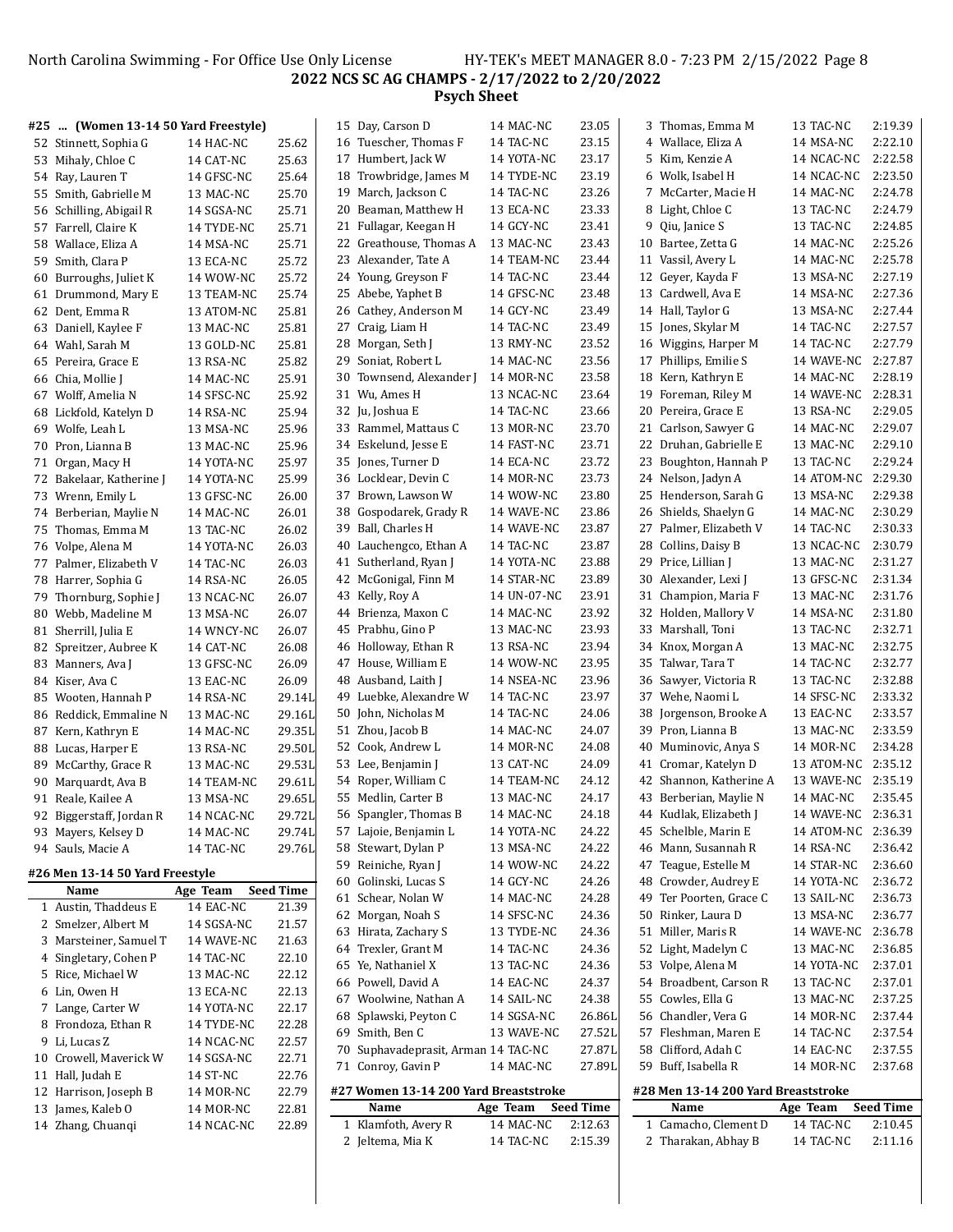# North Carolina Swimming - For Office Use Only License HY-TEK's MEET MANAGER 8.0 - 7:23 PM 2/15/2022 Page 9 **NCS SC AG CHAMPS - 2/17/2022 to 2/20/2022 Psych Sheet**

| #28  (Men 13-14 200 Yard Breaststroke) |                    |         |    | 63 Harter, Isaac D                       | 13 TAC-NC           | 2:32.39          | 54 Serens, Kate A                   | 13 WOW-NC  | 1:02.51          |
|----------------------------------------|--------------------|---------|----|------------------------------------------|---------------------|------------------|-------------------------------------|------------|------------------|
| 3 Townsend, Alexander J 14 MOR-NC      |                    | 2:16.47 |    | 64 Bocian, Adan M                        | 14 MAC-NC           | 2:32.41          | 55 Pereira, Grace E                 | 13 RSA-NC  | 1:02.55          |
| 4 James, Kaleb O                       | 14 MOR-NC          | 2:17.98 |    | 65 Reynolds, Jonathan D                  | 13 MOR-NC           | 2:32.47          | 56 Simpson, Ava G                   | 13 SAIL-NC | 1:02.58          |
| 5 Alzate, Santiago                     | 13 MAC-NC          | 2:18.24 |    | 66 Aberle, Luke T                        | 14 YSST-NC          | 2:32.52          | 57 Foreman, Riley M                 | 14 WAVE-NC | 1:02.68          |
| 6 Sutherland, Ryan J                   | 14 YOTA-NC         | 2:18.93 |    | 67 Chopra, Viraj V                       | 14 MSA-NC           | 2:53.93L         | 58 Qiu, Janice S                    | 13 TAC-NC  | 1:02.73          |
| 7 Polzien, Adam T                      | 14 MAC-NC          | 2:19.47 |    | 68 Deluca, Aiden J                       | 14 MAC-NC           | 2:55.71L         | 59 Broadbent, Carson R              | 13 TAC-NC  | 1:02.74          |
| 8 Lee, Alex W                          | 13 TAC-NC          | 2:19.96 |    |                                          |                     |                  | 60 Kondal, Meera A                  | 14 WNCY-NC | 1:02.87          |
| 9 Morgan, Seth J                       | 13 RMY-NC          | 2:20.18 |    | #29 Women 13-14 100 Yard Backstroke      |                     |                  | 61 Smith, Clara P                   | 13 ECA-NC  | 1:02.95          |
| 10 Marrujo, Christian W                | 14 TAC-NC          | 2:20.35 |    | Name                                     | Age Team            | <b>Seed Time</b> | 62 Hadsell, Meghan L                | 13 RSA-NC  | 1:02.96          |
| 11 Crowell, Maverick W                 | 14 SGSA-NC         | 2:20.89 |    | 1 Claborn, Alyssa A                      | 14 LOY-NC           | 55.85            | 63 Mayers, Kelsey D                 | 14 MAC-NC  | 1:03.02          |
| 12 Hogan, Dane J                       | 14 RSA-NC          | 2:21.00 |    | 2 Whelehan, Meredith F                   | 14 TAC-NC           | 56.22            | 64 Bollenbacher, Heidi F            | 13 WOW-NC  | 1:03.05          |
|                                        |                    |         |    | 3 Cloutier, Adeline E                    | 14 ECA-NC           | 56.98            | 65 Webb, Madeline M                 | 13 MSA-NC  | 1:03.07          |
| 13 Splawski, Peyton C                  | 14 SGSA-NC         | 2:21.84 |    | 4 Rendon, Kalle B                        | 14 TAC-NC           | 57.61            |                                     |            |                  |
| 14 Hardy, Gabrian G                    | 13 MAC-NC          | 2:22.07 |    | 5 Shields, Shaelyn G                     | 14 MAC-NC           | 57.83            | 66 Organ, Macy H                    | 14 YOTA-NC | 1:03.15          |
| 15 Fullagar, Keegan H                  | 14 GCY-NC          | 2:22.33 |    | 6 Lloyd, Kyley B                         | 14 TAC-NC           | 58.07            | 67 Schilling, Abigail R             | 14 SGSA-NC | 1:03.16          |
| 16 Barritt, Tyler L                    | 14 NCAC-NC         | 2:22.97 |    | 7 Elgart, Shayna B                       | 13 WAVE-NC          | 58.11            | 68 Chamblee, Norah D                | 14 MAC-NC  | 1:03.17          |
| 17 Hohm, Owen J                        | 13 ATOM-NC 2:23.03 |         |    | 8 Vassil, Avery L                        | 14 MAC-NC           | 58.65            | 69 Meehan, Caroline P               | 13 ATOM-NC | 1:03.18          |
| 18 Liang, Ethan W                      | 14 NCAC-NC         | 2:23.41 |    | 9 Perdue, Katherine D                    | 14 EAC-NC           | 58.69            | 70 Magner, Caragh M                 | 13 MAC-NC  | 1:03.19          |
| 19 Locklear, Devin C                   | 14 MOR-NC          | 2:24.01 |    | 10 Holfelder, Sydney J                   | 14 TAC-NC           | 58.76            | 71 Jorgenson, Brooke A              | 13 EAC-NC  | 1:03.27          |
| 20 McNeer, Max H                       | 13 ATOM-NC 2:24.08 |         |    | 11 Pron, Lianna B                        | 13 MAC-NC           | 58.77            | 72 Ruebusch, Morgan W               | 13 YSST-NC | 1:03.32          |
| 21 Reiniche, Ryan J                    | 14 WOW-NC          | 2:24.48 |    | 12 Pou, Julia M                          | 14 MAC-NC           | 58.86            | 73 Kern, Kathryn E                  | 14 MAC-NC  | 1:03.38          |
| 22 Singletary, Cohen P                 | 14 TAC-NC          | 2:24.52 |    | 13 Jeltema, Mia K                        | 14 TAC-NC           | 59.10            | 74 Harrer, Sophia G                 | 14 RSA-NC  | 1:03.48          |
| 23 Kenney, Leo M                       | 14 TAC-NC          | 2:24.75 |    |                                          | 14 TAC-NC           | 59.28            | 75 Wickerham, Catherine R 13 MAC-NC |            | 1:03.51          |
| 24 Masneri, Ryan M                     | 13 GCY-NC          | 2:24.85 |    | 14 Takei, Kamiko V<br>15 Klein, Taylor J |                     |                  | 76 Thornburg, Sophie J              | 13 NCAC-NC | 1:03.54          |
| 25 Li, Jason N                         | 13 NCAC-NC         | 2:24.87 |    |                                          | 14 MAC-NC           | 59.33            | 77 Cheves, Margaret B               | 14 WST-NC  | 1:03.55          |
| 26 Cooler, Gary M                      | 13 MAC-NC          | 2:25.20 |    | 16 Chen, Sarah Y                         | 14 TAC-NC           | 59.41            | 78 Hertzig, Madison R               | 13 MAC-NC  | 1:03.57          |
| 27 Trexler, Grant M                    | 14 TAC-NC          | 2:25.34 |    | 17 Perry, Sophie E                       | 14 YOTA-NC          | 59.43            | 79 Smith, Karlin G                  | 14 MAC-NC  | 1:03.60          |
| 28 Medlin, Carter B                    | 13 MAC-NC          | 2:25.49 |    | 18 Farrell, Claire K                     | 14 TYDE-NC          | 59.45            | 80 Hitchcock, Ella B                | 14 YSST-NC | 1:03.62          |
| 29 Ye, Nathaniel X                     | 13 TAC-NC          | 2:25.61 |    | 19 Stuck, Kelsey M                       | 14 WOW-NC           | 59.51            | 81 Short, Raygan A                  | 14 MAC-NC  | 1:03.62          |
| 30 Jackson, Davis T                    | 13 TAC-NC          | 2:25.76 |    | 20 Martin, Kaitlyn P                     | 14 TAC-NC           | 59.56            | 82 Sawyer, Victoria R               | 13 TAC-NC  | 1:03.74          |
| 31 Roper, William C                    | 14 TEAM-NC         | 2:26.08 |    | 21 Schmitz, Madison G                    | 13 MOR-NC           | 59.74            | 83 Daniell, Kaylee F                | 13 MAC-NC  | 1:03.75          |
| 32 Eder, Ryker P                       |                    | 2:26.17 |    | 22 Emrich, Abigail G                     | 14 NCAC-NC          | 59.87            | 84 Goins, Ann L                     | 14 WAVE-NC | 1:03.77          |
|                                        | 14 NSEA-NC         |         |    | 23 Thomas, Emma M                        | 13 TAC-NC           | 59.95            | 85 Reed, Elizabeth R                | 14 MOR-NC  | 1:03.79          |
| 33 Delos Santos, Joshua B              | 13 GFSC-NC         | 2:26.52 |    | 24 Reddick, Emmaline N                   | 13 MAC-NC           | 1:00.05          |                                     |            | 1:03.80          |
| 34 Soniat, Robert L                    | 14 MAC-NC          | 2:27.20 |    | 25 Keating, Maeve R                      | 14 MAC-NC           | 1:00.13          | 86 Buff, Isabella R                 | 14 MOR-NC  |                  |
| 35 Restrepo, John F                    | 14 NSS-NC          | 2:27.22 |    | 26 Lu, Angelina Z                        | 13 RSA-NC           | 1:00.32          | 87 Carson, Clara J                  | 14 MOR-NC  | 1:03.83          |
| 36 John, Nicholas M                    | 14 TAC-NC          | 2:27.46 |    | 27 Pardue, Audrey C                      | 14 MAC-NC           | 1:00.34          | 88 Carlson, Sawyer G                | 14 MAC-NC  | 1:03.84          |
| 37 Suphavadeprasit, Arman 14 TAC-NC    |                    | 2:27.49 | 28 | Champion, Maria F                        | 13 MAC-NC           | 1:00.35          | 89 Becker, Megan L                  | 13 EAC-NC  | 1:03.84          |
| 38 Hassell, Frank                      | 14 MOR-NC          | 2:27.64 |    | 29 Cronin, Abbey N                       | 14 MAC-NC           | 1:00.57          | 90 Eklund, Alyssa C                 | 14 TAC-NC  | 1:03.87          |
| 39 Sharron, Raston T                   | 13 WAVE-NC 2:27.84 |         |    | 30 Cardwell, Ava E                       | 14 MSA-NC           | 1:00.65          | 91 Weigand, Kelsey C                | 14 WOW-NC  | 1:03.91          |
| 40 Smith, Ben C                        | 13 WAVE-NC 2:27.92 |         |    | 31 Collins, Mackenzie K                  | 14 NCAC-NC          | 1:00.81          | 92 Schoenagel, Lauren E             | 13 RSA-NC  | 1:03.92          |
| 41 Schaper, Calvin O                   | 13 CAT-NC          | 2:28.14 |    | 32 Nelson, Savannah K                    | 13 TAC-NC           | 1:00.89          | 93 Bolton, Joslyn R                 | 13 TEAM-NC | 1:04.02          |
| 42 Hall, Judah E                       | 14 ST-NC           | 2:28.32 |    | 33 Irvin, Isobel L                       | 13 EAC-NC           | 1:00.94          | 94 McCarthy, Grace R                | 13 MAC-NC  | 1:04.04          |
| 43 Devizia, Gabriel W                  | 13 YOTA-NC         | 2:28.36 |    | 34 Shuping, Avery E                      | 14 NCAC-NC          | 1:01.05          | 95 Ward, Gracie B                   | 13 RSA-NC  | 1:04.06          |
| 44 Connor, John P                      | 14 TAC-NC          | 2:28.68 |    | 35 Harper, Chloi M                       | 14 MAC-NC           | 1:01.23          | 96 Richey, Ruby R                   | 13 YOTA-NC | 1:04.19          |
| 45 Nelson, Elijah R                    | 14 MOR-NC          | 2:29.11 |    | 36 Robertson, Lara C                     | 13 EAC-NC           | 1:01.28          | 97 Miller, Maris R                  | 14 WAVE-NC | 1:04.19          |
| 46 Zhou, Jacob B                       | 14 MAC-NC          | 2:29.16 |    | 37 Weaver, Taylor G                      | 14 ATOM-NC 1:01.38  |                  | 98 Slavis, Alexandra L              | 14 RSA-NC  | 1:04.19          |
| 47 Weaver, Brett W                     | 14 MSA-NC          | 2:29.34 |    | 38 Neira, Addyson G                      | 14 UN-01-NC 1:01.50 |                  | 99 Freeman, Casey A                 | 14 YOTA-NC | 1:19.97          |
| 48 Hulbig, Marcus T                    | 14 RSA-NC          | 2:29.80 |    |                                          |                     |                  | 100 Pero, Sophia I                  | 14 MAC-NC  | 1:13.18L         |
| 49 Demoss, Matthew C                   | 13 TAC-NC          | 2:29.90 |    | 39 Whitlock, Devon B                     | 13 MOR-NC           | 1:01.56          | 101 Normand, Avery M                | 14 MAC-NC  | 1:14.36L         |
| 50 Klepar, Joseph G                    | 13 MSA-NC          | 2:29.98 |    | 40 Boughton, Hannah P                    | 13 TAC-NC           | 1:01.81          | 102 Fernando, Scarlett O            | 14 EAC-NC  | 1:15.28L         |
| 51 Burdulis, Charles E                 | 14 MAC-NC          | 2:30.27 |    | 41 Wolff, Amelia N                       | 14 SFSC-NC          | 1:01.88          |                                     |            |                  |
| 52 Harris, Joshua B                    | 13 WOW-NC          | 2:30.68 |    | 42 Lucas, Harper E                       | 13 RSA-NC           | 1:01.89          | #30 Men 13-14 100 Yard Backstroke   |            |                  |
| 53 Holmes, Robert C                    | 14 NCAC-NC         | 2:30.90 |    | 43 Chia, Mollie J                        | 14 MAC-NC           | 1:01.96          | Name                                | Age Team   | <b>Seed Time</b> |
| 54 Abernathy, Harris S                 | 14 EAC-NC          | 2:30.90 |    | 44 Kiser, Ava C                          | 13 EAC-NC           | 1:01.98          | 1 Tharakan, Abhay B                 | 14 TAC-NC  | 51.71            |
| 55 Poole, Austin M                     | 13 TAC-NC          | 2:31.07 |    | 45 Barr, Emma L                          | 14 MAC-NC           | 1:02.12          | 2 Austin, Thaddeus E                | 14 EAC-NC  | 52.05            |
|                                        |                    |         |    | 46 Lauver, Lindsay C                     | 14 YOTA-NC          | 1:02.15          | 3 Smelzer, Albert M                 | 14 SGSA-NC | 52.07            |
| 56 Anderson, Kenneth M                 | 14 MAC-NC          | 2:31.14 |    | 47 Price, Lillian J                      | 13 MAC-NC           | 1:02.17          | 4 Frondoza, Ethan R                 | 14 TYDE-NC | 53.21            |
| 57 Allebach, Asher M                   | 14 MAC-NC          | 2:31.31 |    | 48 Druhan, Gabrielle E                   | 13 MAC-NC           | 1:02.21          | 5 Camacho, Clement D                | 14 TAC-NC  | 53.26            |
| 58 Patterson, Carter J                 | 13 TYDE-NC         | 2:31.62 |    | 49 Ricciardi, Giovanna R                 | 13 MAC-NC           | 1:02.22          | 6 Zhang, Chuanqi                    | 14 NCAC-NC | 53.91            |
| 59 Golinski, Lucas S                   | 14 GCY-NC          | 2:31.71 |    | 50 Winardi, Madison A                    | 13 MSA-NC           | 1:02.29          | 7 March, Jackson C                  | 14 TAC-NC  | 54.58            |
| 60 Ausband, Laith J                    | 14 NSEA-NC         | 2:32.00 |    | 51 Canata, Celia A                       | 14 MSA-NC           | 1:02.45          | 8 Young, Greyson F                  | 14 TAC-NC  | 54.76            |
| 61 Camplin, Charles T                  | 13 MOR-NC          | 2:32.10 |    | 52 McCarter, Macie H                     | 14 MAC-NC           | 1:02.45          | 9 Tuescher, Thomas F                | 14 TAC-NC  | 55.17            |
| 62 Tao, Jason J                        | 13 NCAC-NC 2:32.38 |         |    | 53 Wallace, Eliza A                      | 14 MSA-NC           | 1:02.49          | 10 Kenney, Leo M                    | 14 TAC-NC  | 55.25            |
|                                        |                    |         |    |                                          |                     |                  |                                     |            |                  |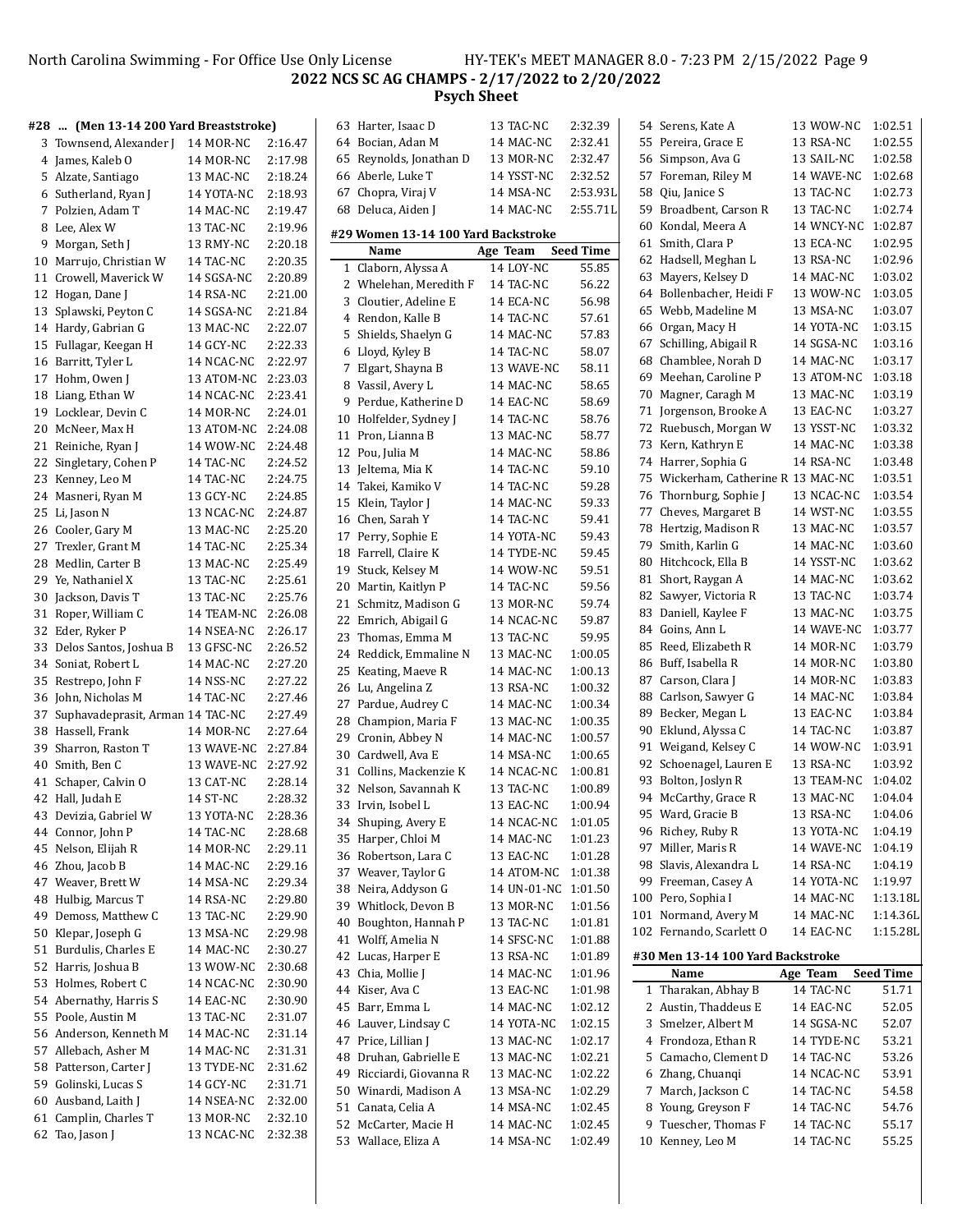### North Carolina Swimming - For Office Use Only License HY-TEK's MEET MANAGER 8.0 - 7:23 PM 2/15/2022 Page 10 **NCS SC AG CHAMPS - 2/17/2022 to 2/20/2022 Psych Sheet**

|    | #30  (Men 13-14 100 Yard Backstroke) |             |          | #31 Women 13-14 500 Yard Freestyle   |                    |                             | 12 Creep, Kyle D                      | 14 TYDE-NC | 4:59.25          |
|----|--------------------------------------|-------------|----------|--------------------------------------|--------------------|-----------------------------|---------------------------------------|------------|------------------|
|    | 11 Rice, Michael W                   | 13 MAC-NC   | 55.67    | Name                                 |                    |                             | 13 Young, Greyson F                   | 14 TAC-NC  | 5:00.05          |
|    | 12 Short, Harrison R                 | 14 MAC-NC   | 56.08    | 1 Whelehan, Meredith F               | Age Team           | <b>Seed Time</b><br>4:53.37 | 14 Brock, Benjamin G                  | 14 NCAC-NC | 5:00.14          |
|    | 13 Abebe, Yaphet B                   | 14 GFSC-NC  | 56.25    |                                      | 14 TAC-NC          |                             | 15 Roman, Luke T                      | 14 HAC-NC  | 5:00.45          |
|    | 14 Kelly, Roy A                      | 14 UN-07-NC | 56.29    | 2 Neace, Clarke E                    | 14 MAC-NC          | 4:56.60                     | 16 Smith, Ben C                       | 13 WAVE-NC | 5:01.61          |
|    | 15 Ju, Joshua E                      | 14 TAC-NC   | 56.45    | 3 Cinson, Kathryn J                  | 13 YSST-NC         | 5:02.27                     | 17 Short, Harrison R                  | 14 MAC-NC  | 5:02.31          |
|    | 16 Splawski, Peyton C                | 14 SGSA-NC  | 56.48    | 4 Pardue, Audrey C                   | 14 MAC-NC          | 5:02.30                     | 18 March, Jackson C                   | 14 TAC-NC  | 5:02.79          |
|    | 17 Brienza, Maxon C                  | 14 MAC-NC   | 56.51    | 5 Goodwin, Taylor M                  | 14 WNCY-NC 5:02.31 |                             | 19 Lajoie, Benjamin L                 | 14 YOTA-NC | 5:04.29          |
| 18 | James, Kaleb O                       | 14 MOR-NC   | 56.64    | 6 Rendon, Kalle B                    | 14 TAC-NC          | 5:03.39                     | 20 Biller, Lukas A                    | 14 NCAC-NC | 5:04.95          |
| 19 | Lange, Carter W                      | 14 YOTA-NC  | 57.21    | 7 Klamfoth, Avery R                  | 14 MAC-NC          | 5:07.03                     | 21 Liang, Ethan W                     | 14 NCAC-NC | 5:04.98          |
| 20 | Trowbridge, James M                  | 14 TYDE-NC  | 57.24    | 8 Lepage, Charlotte G                | 14 MAC-NC          | 5:07.22                     | 22 Locklear, Devin C                  | 14 MOR-NC  | 5:05.31          |
|    | 21 Anderson, Jacob B                 | 13 MOR-NC   | 57.39    | 9 Phillips, Emilie S                 | 14 WAVE-NC         | 5:07.86                     | 23 Luebke, Alexandre W                | 14 TAC-NC  | 5:06.39          |
|    | 22 Townsend, Alexander J             | 14 MOR-NC   | 57.49    | 10 Emrich, Abigail G                 | 14 NCAC-NC         | 5:08.57                     | 24 Andre, Alex U                      | 14 HAC-NC  | 5:06.44          |
|    | 23 Ball, Charles H                   | 14 WAVE-NC  | 57.60    | 11 Cooper, Natalie M                 | 14 MOR-NC          | 5:10.00                     | 25 Sutherland, Ryan J                 | 14 YOTA-NC | 5:06.61          |
|    | 24 Edmondson, Eli E                  | 14 GOLD-NC  | 57.60    | 12 Howard, Georgia B                 | 13 MAC-NC          | 5:10.55                     | 26 Armstrong, Beck L                  | 14 MAC-NC  | 5:07.81          |
| 25 | Armstrong, Beck L                    | 14 MAC-NC   | 57.83    | 13 Boyd, Sierra E                    | 13 MSA-NC          | 5:11.66                     | 27 Barritt, Tyler L                   | 14 NCAC-NC | 5:08.89          |
|    | 26 Jackson, Davis T                  | 13 TAC-NC   | 57.85    | 14 Carson, Clara J                   | 14 MOR-NC          | 5:12.29                     | 28 Polzien, Adam T                    | 14 MAC-NC  | 5:08.92          |
|    | 27 Spangler, Thomas B                | 14 MAC-NC   | 58.00    | 15 Shuping, Avery E                  | 14 NCAC-NC         | 5:12.54                     | 29 Singletary, Cohen P                | 14 TAC-NC  | 5:09.14          |
|    |                                      |             |          | 16 Schmitz, Madison G                | 13 MOR-NC          | 5:13.15                     | 30 Landis, Jacob S                    | 14 WNCY-NC | 5:09.55          |
|    | 28 Rammel, Mattaus C                 | 13 MOR-NC   | 58.19    | 17 Elgart, Shayna B                  | 13 WAVE-NC 5:14.61 |                             | 31 Purcell, Lucas S                   | 14 MOR-NC  | 5:09.64          |
| 29 | Masneri, Ryan M                      | 13 GCY-NC   | 58.37    | 18 Wolk, Isabel H                    | 14 NCAC-NC         | 5:15.66                     |                                       |            | 5:10.58          |
| 30 | White, John P                        | 14 YOTA-NC  | 58.46    | 19 Collins, Daisy B                  | 13 NCAC-NC         | 5:15.95                     | 32 Lee, Alex W                        | 13 TAC-NC  |                  |
|    | 31 Schear, Nolan W                   | 14 MAC-NC   | 58.63    | 20 Nelson, Jadyn A                   | 14 ATOM-NC 5:16.97 |                             | 33 Craig, Liam H                      | 14 TAC-NC  | 5:10.64          |
|    | 32 Perkins, Wyatt R                  | 14 TAC-NC   | 58.77    | 21 Hitchcock, Ella B                 | 14 YSST-NC         | 5:18.29                     | 34 Medlin, Carter B                   | 13 MAC-NC  | 5:11.23          |
|    | 33 Brown, Lawson W                   | 14 WOW-NC   | 58.77    | 22 Crane, Taylor M                   | 13 TAC-NC          | 5:18.83                     | 35 Li, Jason N                        | 13 NCAC-NC | 5:11.39          |
| 34 | Lauchengco, Ethan A                  | 14 TAC-NC   | 58.84    | 23 Winardi, Madison A                | 13 MSA-NC          | 5:18.99                     | 36 House, William E                   | 14 WOW-NC  | 5:11.49          |
|    | 35 Zhou, Jacob B                     | 14 MAC-NC   | 58.84    | 24 Kim, Kenzie A                     | 14 NCAC-NC         | 5:19.13                     | 37 Hassell, Frank                     | 14 MOR-NC  | 5:12.04          |
|    | 36 Lajoie, Benjamin L                | 14 YOTA-NC  | 58.88    | 25 Digiovanni, Francesca E 14 MOR-NC |                    | 5:19.29                     | 38 Wu, Ames H                         | 13 NCAC-NC | 5:12.07          |
|    | 37 Jones, Turner D                   | 14 ECA-NC   | 58.91    | 26 Hertzig, Madison R                | 13 MAC-NC          | 5:19.55                     | 39 Morgan, Seth J                     | 13 RMY-NC  | 5:12.10          |
|    | 38 Wu, Ames H                        | 13 NCAC-NC  | 58.98    | 27 Tonsil, Allison G                 | 14 MAC-NC          | 5:19.55                     | 40 Kenney, Leo M                      | 14 TAC-NC  | 5:12.41          |
|    | 39 Li, Jerry D                       | 13 TAC-NC   | 59.24    | 28 Pirone, Luca K                    | 14 YOTA-NC         | 5:19.80                     | 41 Greathouse, Thomas A               | 13 MAC-NC  | 5:12.48          |
|    |                                      |             |          |                                      |                    |                             |                                       |            |                  |
| 40 | Edwards, Bryson C                    | 14 NSEA-NC  | 59.45    |                                      |                    |                             |                                       |            |                  |
|    | 41 Brooks, Nicholas R                | 13 EAC-NC   | 59.57    | 29 Thornburg, Sophie J               | 13 NCAC-NC         | 5:19.85                     | #33 Women 13-14 400 Yard Medley Relay |            |                  |
|    | 42 Holloway, Ethan R                 | 13 RSA-NC   | 59.64    | 30 Sefried, Juliet T                 | 13 TAC-NC          | 5:20.19                     | Team                                  | Relay      | <b>Seed Time</b> |
|    | 43 Chaires, Colton W                 | 13 CKS-NC   | 59.66    | 31 Cowles, Ella G                    | 13 MAC-NC          | 5:20.33                     | 1 TAC-NC                              | A          | 3:48.07          |
|    | 44 Prabhu, Gino P                    | 13 MAC-NC   | 59.68    | 32 Barr, Emma L                      | 14 MAC-NC          | 5:20.37                     | 2 MAC-NC                              | А          | 3:49.37          |
|    | 45 Clayton, Thomas J                 | 13 GFSC-NC  | 59.68    | 33 Harper, Chloi M                   | 14 MAC-NC          | 5:20.46                     | 3 TAC-NC                              | B          | 3:53.01          |
|    | 46 Hardy, Gabrian G                  | 13 MAC-NC   | 59.79    | 34 Deans, Allyson C                  | 14 MOR-NC          | 5:20.57                     | 4 MAC-NC                              | B          | 3:57.52          |
|    | 47 Drake, Tokugen                    | 13 MSA-NC   | 59.80    | 35 Simpson, Ava G                    | 13 SAIL-NC         | 5:20.97                     | 5 NCAC-NC                             | A          | 3:58.53          |
|    | 48 Charney, Hayden M                 | 14 WAVE-NC  | 59.84    | 36 Dent, Emma R                      | 13 ATOM-NC         | 5:21.12                     | 6 MAC-NC                              | C          | 3:59.40          |
|    | 49 Harrison, Joseph B                | 14 MOR-NC   | 1:00.00  | 37 Smith, Gabrielle M                | 13 MAC-NC          | 5:22.13                     | 7 TAC-NC                              | C          | 3:59.70          |
|    | 50 Dean, Chase J                     | 13 TAC-NC   | 1:00.09  | 38 Hadsell, Meghan L                 | 13 RSA-NC          | 5:22.52                     | 8 EAC-NC                              | A          | 4:00.97          |
|    |                                      | 13 TYDE-NC  | 1:00.15  | 39 Light, Chloe C                    | 13 TAC-NC          | 5:23.33                     | 9 WAVE-NC                             | A          | 4:02.31          |
|    | 51 Hirata, Zachary S                 |             |          | 40 Freeman, Casey A                  | 14 YOTA-NC         | 6:29.56                     | 10 TAC-NC                             | D          | 4:03.77          |
|    | 52 Li, Jason N                       | 13 NCAC-NC  | 1:00.23  | 41 Mallard, Caroline G               | 14 MAC-NC          | 4:46.23L                    | 11 MSA-NC                             | A          | 4:04.01          |
|    | 53 Deluca, Aiden J                   | 14 MAC-NC   | 1:00.24  | 42 Crowder, Audrey E                 | 14 YOTA-NC         | 4:46.65L                    | 12 ATOM-NC                            | A          | 4:06.08          |
|    | 54 Cornpropst, Ronan W               | 13 MOR-NC   | 1:00.29  | 43 Smith, Karlin G                   | 14 MAC-NC          | 4:50.43L                    | 13 RSA-NC                             | A          | 4:06.36          |
| 55 | Connor, John P                       | 14 TAC-NC   | 1:00.34  | 44 Martin, Kaitlyn P                 | 14 TAC-NC          | 4:51.36L                    | 14 YOTA-NC                            | A          | 4:06.71          |
|    | 56 Enohmbi, Emmanuel T               | 14 MAC-NC   | 1:00.35  | 45 Su, Alicia                        | 14 NCAC-NC         | 4:52.49L                    | 15 MOR-NC                             | A          | 4:08.32          |
|    | 57 Melvin, Chase S                   | 14 LIFE-NC  | 1:00.40  |                                      |                    |                             | 16 EAC-NC                             | B          | 4:09.86          |
|    | 58 Golinski, Lucas S                 | 14 GCY-NC   | 1:00.46  | #32 Men 13-14 500 Yard Freestyle     |                    |                             | 17 MSA-NC                             | B          | 4:09.93          |
| 59 | Shalhoub, Nicholas M                 | 13 TAC-NC   | 1:00.47  | Name                                 | Age Team           | <b>Seed Time</b>            | 18 WOW-NC                             | A          | 4:12.19          |
| 60 | Restrepo, John F                     | 14 NSS-NC   | 1:00.47  | 1 Marsteiner, Samuel T               | 14 WAVE-NC 4:29.48 |                             | 19 RSA-NC                             | B          | 4:12.62          |
|    | 61 Trexler, Grant M                  | 14 TAC-NC   | 1:00.49  | 2 Platts-Mills, Ian A                | 14 NCAC-NC         | 4:48.62                     | 20 YOTA-NC                            | B          | 4:13.26          |
|    | 62 Guglielmo, Benjamin R             | 14 MOR-NC   | 1:00.53  | 3 Zhang, Chuanqi                     | 14 NCAC-NC         | 4:51.91                     | 21 NCAC-NC                            | B          | 4:13.95          |
|    | 63 Eskelund, Jesse E                 | 14 FAST-NC  | 1:00.54  | 4 Day, Carson D                      | 14 MAC-NC          | 4:53.19                     | 22 MOR-NC                             | B          | 4:14.03          |
|    | 64 Dugan, Tyler N                    | 13 MAC-NC   | 1:00.58  | 5 Li, Lucas Z                        | 14 NCAC-NC         | 4:54.52                     | 23 WAVE-NC                            | B          | 4:15.82          |
| 65 | Gelabert, Ismael N                   | 14 MOR-NC   | 1:00.59  | 6 Tuescher, Thomas F                 | 14 TAC-NC          | 4:54.74                     | 24 EAC-NC                             | C          | 4:16.41          |
| 66 | Cook, Andrew L                       | 14 MOR-NC   | 1:00.67  | 7 Alzate, Santiago                   | 13 MAC-NC          | 4:55.20                     | 25 YOTA-NC                            | C          | 4:16.49          |
|    | 67 Morgan, Noah S                    | 14 SFSC-NC  | 1:00.72  | 8 Marrujo, Christian W               | 14 TAC-NC          | 4:55.85                     | 26 ATOM-NC                            | B          | 4:17.60          |
|    | 68 Sharron, Raston T                 | 13 WAVE-NC  | 1:00.78  | 9 Lin, Owen H                        | 13 ECA-NC          | 4:58.11                     | 27 MOR-NC                             | C          | 4:23.48          |
| 69 | Stewart, Dylan P                     | 13 MSA-NC   | 1:11.51L | 10 Nelson, Elijah R                  | 14 MOR-NC          | 4:58.17                     | 28 SGSA-NC                            | A          | 4:25.21          |
|    | 70 Zola, Grayson J                   | 13 MOR-NC   | 1:11.56L | 11 Humbert, Jack W                   | 14 YOTA-NC         | 4:58.65                     | 29 SFSC-NC                            | A          | 4:27.54          |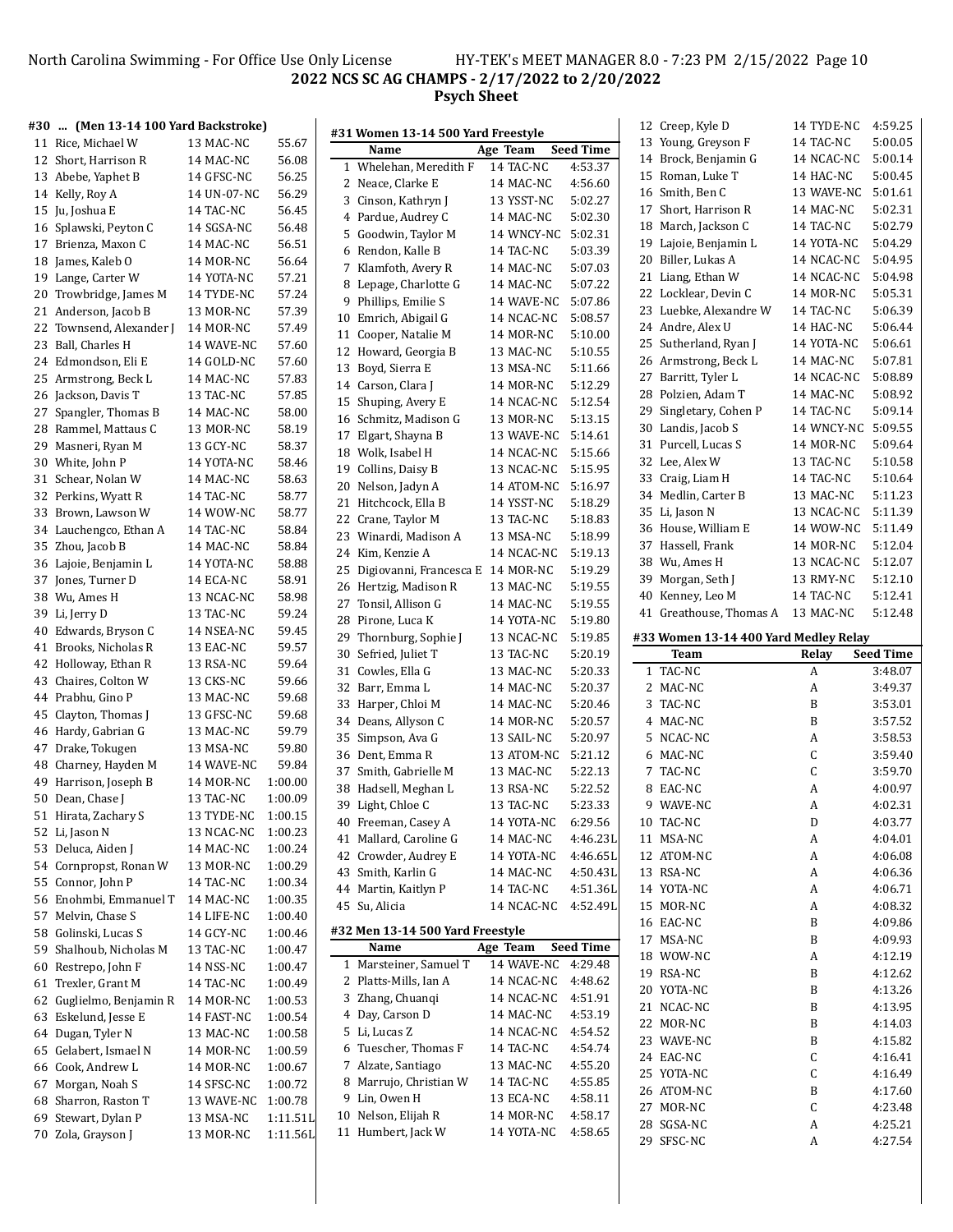# North Carolina Swimming - For Office Use Only License HY-TEK's MEET MANAGER 8.0 - 7:23 PM 2/15/2022 Page 11 **NCS SC AG CHAMPS - 2/17/2022 to 2/20/2022 Psych Sheet**

| #33  (Women 13-14 400 Yard Medley Relay) |                    |                  | #37 Women 13-14 200 Yard Medley Relay |              |                  |    | 29 GFSC-NC                                    | A                    | 1:56.58L         |
|------------------------------------------|--------------------|------------------|---------------------------------------|--------------|------------------|----|-----------------------------------------------|----------------------|------------------|
| 30 SAIL-NC                               | A                  | 4:28.39          | Team                                  | Relay        | <b>Seed Time</b> |    | #39 Women 13-14 1650 Yard Freestyle           |                      |                  |
| #34 Men 13-14 400 Yard Medley Relay      |                    |                  | 1 TAC-NC                              | A            | 1:46.64          |    | Name                                          | Age Team             | <b>Seed Time</b> |
| Team                                     | Relay              | <b>Seed Time</b> | 2 MAC-NC                              | A            | 1:49.05          |    | 1 Pardue, Audrey C                            | 14 MAC-NC 17:18.14   |                  |
| 1 TAC-NC                                 | A                  | 3:33.78          | 3 TAC-NC                              | B            | 1:49.11          |    | 2 Neace, Clarke E                             | 14 MAC-NC 17:24.90   |                  |
| 2 YOTA-NC                                | A                  | 3:42.50          | 4 MAC-NC                              | B            | 1:50.25          |    | 3 Klamfoth, Avery R                           | 14 MAC-NC 17:34.52   |                  |
| 3 MAC-NC                                 | A                  | 3:44.15          | 5 TAC-NC                              | $\mathsf C$  | 1:50.57          |    | 4 Shuping, Avery E                            | 14 NCAC-NC 17:38.73  |                  |
| 4 NCAC-NC                                | А                  | 3:44.54          | 6 NCAC-NC                             | A            | 1:52.97          |    | 5 Cinson, Kathryn J                           | 13 YSST-NC 17:41.81  |                  |
| 5 TAC-NC                                 | B                  | 3:44.81          | 7 WOW-NC                              | A            | 1:52.97          |    | 6 Phillips, Emilie S                          | 14 WAVE-NC 17:42.56  |                  |
| 6 MOR-NC                                 | A                  | 3:45.66          | 8 RSA-NC                              | A            | 1:53.40          |    | 7 Cooper, Natalie M                           | 14 MOR-NC 17:52.38   |                  |
| 7 MAC-NC                                 | B                  | 3:47.27          | 9 TAC-NC                              | D            | 1:53.48          |    | 8 Lepage, Charlotte G                         | 14 MAC-NC 17:54.52   |                  |
| 8 TAC-NC                                 | C                  | 3:47.82          | 10 WAVE-NC                            | A            | 1:54.64          |    | 9 Carson, Clara J                             | 14 MOR-NC 17:57.74   |                  |
| 9 WAVE-NC                                | А                  | 3:48.42          | 11 MOR-NC                             | A            | 1:55.07          |    | 10 Goodwin, Taylor M                          | 14 WNCY-NC 18:15.55  |                  |
| 10 SGSA-NC                               | А                  | 3:48.59          | 12 ATOM-NC                            | A            | 1:55.35          |    | 11 Boyd, Sierra E                             | 13 MSA-NC 18:18.52   |                  |
| 11 TYDE-NC                               | A                  | 3:48.60          | 13 YOTA-NC                            | A            | 1:55.55          |    | 12 Collins, Daisy B                           | 13 NCAC-NC 18:19.04  |                  |
| 12 MAC-NC                                | C                  | 3:51.36          | 14 EAC-NC                             | B            | 1:56.87          |    | 13 Digiovanni, Francesca E 14 MOR-NC 18:23.93 |                      |                  |
| 13 TAC-NC                                | D                  | 3:52.12          | 15 MSA-NC                             | A            | 1:57.50          |    | 14 Cowles, Ella G                             | 13 MAC-NC 18:27.27   |                  |
| 14 WOW-NC                                | А                  | 3:53.19          | 16 RSA-NC                             | B            | 1:57.81          |    | 15 Crowder, Audrey E                          | 14 YOTA-NC 18:37.09  |                  |
| 15 ECA-NC                                | A                  | 3:53.58          | 17 ATOM-NC                            | B            | 1:58.67          |    | 16 Miller, Maris R                            | 14 WAVE-NC 18:39.41  |                  |
| 16 EAC-NC                                | A                  | 3:53.90          | 18 EAC-NC                             | A            | 1:59.18          |    | 17 Biggerstaff, Jordan R                      | 14 NCAC-NC 18:39.90  |                  |
| 17 MOR-NC                                | B                  | 3:56.79          | 19 NCAC-NC                            | B            | 1:59.93          |    | 18 Hertzig, Madison R                         | 13 MAC-NC 18:40.55   |                  |
| 18 NCAC-NC                               | B                  | 3:57.18          | 20 MSA-NC                             | B            | 2:00.67          |    | 19 Schmitz, Madison G                         | 13 MOR-NC 18:43.87   |                  |
| 19 GCY-NC                                | А                  | 3:58.05          | 21 MOR-NC                             | B            | 2:00.68          |    | 20 Smith, Gabrielle M                         | 13 MAC-NC 18:46.55   |                  |
| 20 MOR-NC                                | C                  | 4:01.17          | 22 SGSA-NC                            | A            | 2:01.62          |    | 21 Wehe, Naomi L                              | 14 SFSC-NC 18:51.85  |                  |
| 21 RSA-NC                                | А                  | 4:01.65          | 23 YOTA-NC                            | B            | 2:01.63          |    | 22 Hadsell, Meghan L                          | 13 RSA-NC 18:53.08   |                  |
| 22 MSA-NC                                | A                  | 4:02.78          | 24 MOR-NC                             | C            | 2:01.72          |    | 23 Howard, Georgia B                          | 13 MAC-NC 18:53.27   |                  |
| 23 YOTA-NC                               | B                  | 4:04.80          | 25 WAVE-NC                            | B            | 2:02.53          |    | 24 Stinnett, Sophia G                         | 14 HAC-NC 18:53.34   |                  |
| 24 MOR-NC                                | D                  | 4:04.99          | 26 YOTA-NC                            | C            | 2:03.04          |    | 25 Pirone, Luca K                             | 14 YOTA-NC 18:53.59  |                  |
| 25 WAVE-NC                               | B                  | 4:06.54          | 27 SFSC-NC                            | A            | 2:03.42          |    | 26 Su, Alicia                                 | 14 NCAC-NC 18:54.30  |                  |
| 26 CAT-NC                                | A                  | 4:07.30          | 28 EAC-NC                             | $\mathsf{C}$ | 2:04.39          |    | 27 Shannon, Katherine A                       | 13 WAVE-NC 18:58.01  |                  |
| 27 MSA-NC                                | B                  | 4:11.53          | #38 Men 13-14 200 Yard Medley Relay   |              |                  |    | 28 Meiferdt, Natalie S                        | 13 NCAC-NC 18:58.39  |                  |
| 28 EAC-NC                                | B                  | 4:16.79          | <b>Team</b>                           | Relay        | <b>Seed Time</b> | 29 | Thompson, Caroline R                          | 13 RSA-NC 18:58.98   |                  |
| 29 NSS-NC                                | А                  | 4:17.61          | 1 TAC-NC                              | A            | 1:41.18          |    | 30 Bakelaar, Katherine J                      | 14 YOTA-NC 18:59.78  |                  |
| 30 SFSC-NC                               | A                  | 4:19.64          | 2 YOTA-NC                             | A            | 1:42.05          |    | 31 Nelson, Jadyn A                            | 14 ATOM-NC 19:01.54  |                  |
| #35 Girls 11-12 200 Yard Butterfly       |                    |                  | 3 MOR-NC                              | A            | 1:42.71          |    | 32 Deans, Allyson C                           | 14 MOR-NC 19:03.20   |                  |
| Name                                     | Age Team           | <b>Seed Time</b> | 4 MAC-NC                              | A            | 1:43.80          |    | 33 Orning, Avery K                            | 13 WAVE-NC 19:05.13  |                  |
| 1 Nixon, Nicole E                        | 12 WAVE-NC 2:12.46 |                  | 5 NCAC-NC                             | A            | 1:44.30          |    | 34 Chandler, Vera G                           | 14 MOR-NC 19:05.59   |                  |
| 2 Kong, Kaia A                           | 12 MSA-NC          | 2:14.30          | 6 TAC-NC                              | B            | 1:44.35          |    | 35 Kudlak, Elizabeth J                        | 14 WAVE-NC 19:12.00  |                  |
| 3 Henderson, Catelyn G                   | 12 GCY-NC          | 2:16.92          | 7 MOR-NC                              | B            | 1:45.29          |    | 36 Biersack, Julia M                          | 13 TAC-NC 19:17.03   |                  |
| 4 Liu, Reina R                           | 11 GCY-NC          | 2:16.97          | 8 WOW-NC                              | A            | 1:45.48          |    | 37 Smith, Sarah L                             | 14 ATOM-NC 19:17.18  |                  |
| 5 Dietrich, Kaylee A                     | 12 TAC-NC          | 2:23.30          | 9 MAC-NC                              | B            | 1:45.54          |    | 38 Mihaly, Chloe C                            | 14 CAT-NC 19:36.34L  |                  |
| 6 Shall, Anniston E                      | 12 MAC-NC          | 2:23.90          | 10 TYDE-NC                            | A            | 1:46.10          |    | 39 Kim, Kenzie A                              | 14 NCAC-NC 10:55.65Y |                  |
| 7 Chen, Guanyan D                        | 12 NCAC-NC         | 2:24.58          | 11 TAC-NC                             | С            | 1:46.94          |    | 40 Tonsil, Allison G                          | 14 MAC-NC 11:05.06Y  |                  |
| 8 Hassell, Bessie L                      | 12 MOR-NC          | 2:25.75          | 12 MOR-NC                             | C            | 1:48.08          |    | 41 Dent, Emma R                               | 13 ATOM-NC 11:08.29Y |                  |
| 9 Hefner, Lucy Ann A                     | 11 MOR-NC          | 2:26.72          | 13 GCY-NC                             | A            | 1:48.14          |    | 42 Sefried, Juliet T                          | 13 TAC-NC 11:13.58Y  |                  |
| 10 Upton, Madisyn R                      | 12 GCY-NC          | 2:26.96          | 14 NCAC-NC                            | B            | 1:48.55          |    | 43 Thornburg, Sophie J                        | 13 NCAC-NC 11:14.02Y |                  |
| 11 Sinanis, Jenna R                      | 12 MOR-NC          | 2:27.62          | 15 WAVE-NC                            | A            | 1:49.22          |    | 44 Smith, Karlin G                            | 14 MAC-NC 10:04.33L  |                  |
| 12 Hoang, Christiana E                   | 11 TAC-NC          | 2:27.98          | 16 SGSA-NC                            | A            | 1:49.36          |    | 45 Normand, Avery M                           | 14 MAC-NC 10:06.80L  |                  |
|                                          |                    |                  | 17 EAC-NC                             | A            | 1:49.52          |    | #40 Men 13-14 1650 Yard Freestyle             |                      |                  |
| #36 Boys 11-12 200 Yard Butterfly        |                    |                  | 18 TAC-NC                             | D            | 1:49.87          |    | Name                                          | Age Team             | <b>Seed Time</b> |
| Name                                     | Age Team           | <b>Seed Time</b> | 19 CAT-NC                             | A            | 1:50.87          |    | 1 Marrujo, Christian W                        | 14 TAC-NC 17:07.17   |                  |
| 1 Sammons, David A                       | 12 MAC-NC          | 2:10.08          | 20 ECA-NC                             | A            | 1:51.68          |    | 2 Lajoie, Benjamin L                          | 14 YOTA-NC 17:07.52  |                  |
| 2 Palamar, Jonathan P                    | 12 TAC-NC          | 2:14.43          | 21 RSA-NC                             | A            | 1:51.98          |    | 3 Alzate, Santiago                            | 13 MAC-NC 17:21.45   |                  |
| 3 Van Olst, Jason P                      | 12 WAVE-NC 2:17.10 |                  | 22 MOR-NC                             | D            | 1:53.40          |    | 4 Nelson, Elijah R                            | 14 MOR-NC 17:21.90   |                  |
| 4 Peng, Alistair                         | 11 TAC-NC          | 2:17.84          | 23 MSA-NC                             | A            | 1:56.98          |    | 5 Roman, Luke T                               | 14 HAC-NC 17:30.73   |                  |
| 5 Davis, David R                         | 12 MOR-NC          | 2:21.14          | 24 SFSC-NC                            | A            | 1:57.85          |    | 6 Polzien, Adam T                             | 14 MAC-NC 17:31.47   |                  |
| 6 Strupe, Fredric J                      | 12 MSA-NC          | 2:21.47          | 25 WAVE-NC                            | B            | 1:59.61          |    | 7 Biller, Lukas A                             | 14 NCAC-NC 17:32.69  |                  |
| 7 Evans, Mitchell S                      | 12 MSA-NC          | 2:21.83          | 26 YOTA-NC                            | B            | 2:01.28          |    | 8 Gelabert, Ismael N                          | 14 MOR-NC 17:32.77   |                  |
| 8 Watts, Cody D                          | 12 WAVE-NC 2:24.88 |                  | 27 MSA-NC                             | B            | 2:02.78          |    | 9 Smith, Ben C                                | 13 WAVE-NC 17:38.29  |                  |
| 9 Cummins, Bodhi K                       | 11 TYDE-NC 2:27.38 |                  | 28 EAC-NC                             | B            | 2:02.99          |    | 10 Greathouse, Thomas A                       | 13 MAC-NC 17:46.70   |                  |
|                                          |                    |                  |                                       |              |                  |    |                                               |                      |                  |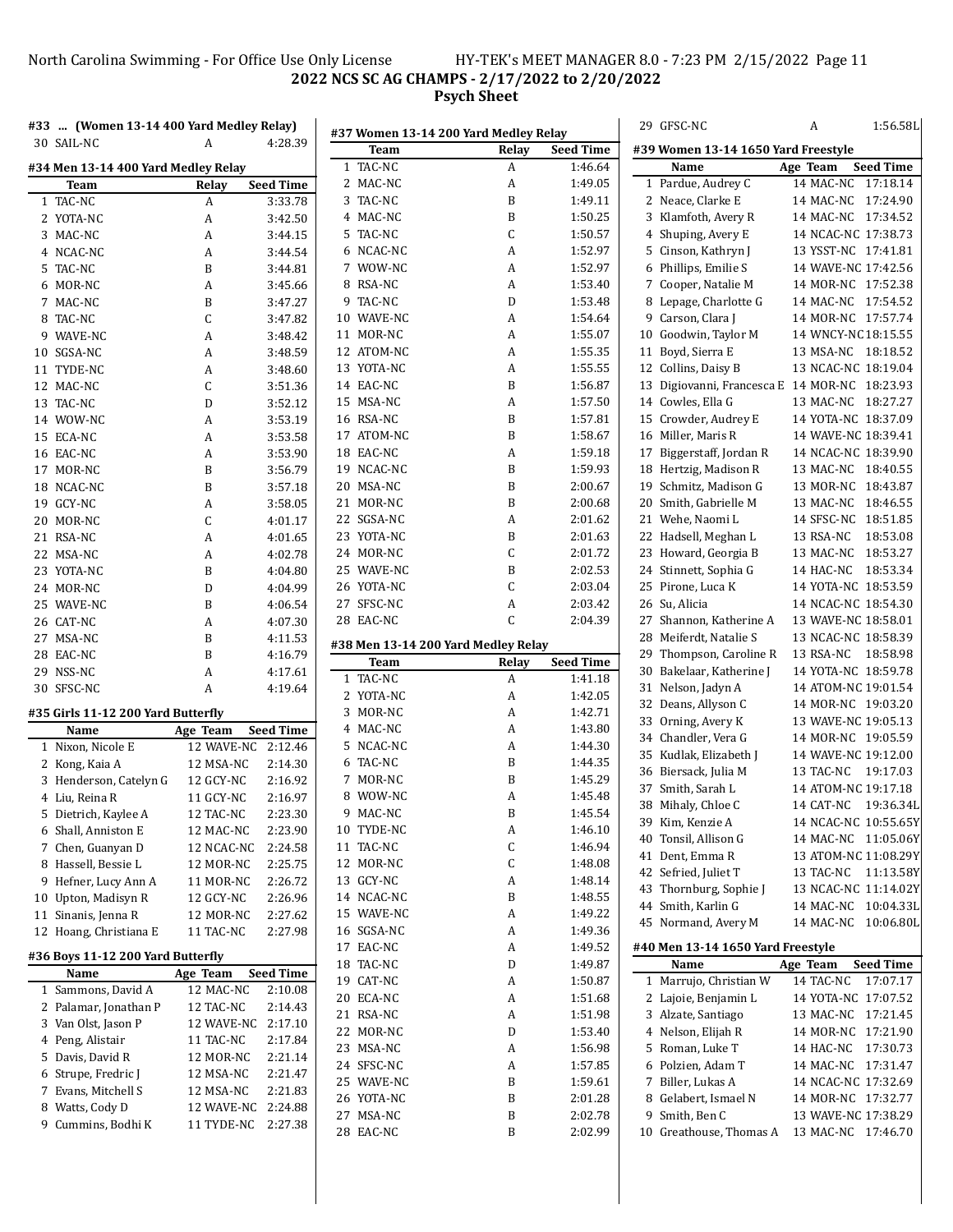#### North Carolina Swimming - For Office Use Only License HY-TEK's MEET MANAGER 8.0 - 7:23 PM 2/15/2022 Page 12 **NCS SC AG CHAMPS - 2/17/2022 to 2/20/2022 Psych Sheet**

### **#40 ... (Men 13-14 1650 Yard Freestyle)**

|    | $\cdots$ ( $\cdots$ $\cdots$        |                     |           |
|----|-------------------------------------|---------------------|-----------|
|    | 11 Andre, Alex U                    | 14 HAC-NC           | 17:54.57  |
| 12 | Locklear, Devin C                   | 14 MOR-NC           | 17:56.64  |
| 13 | Creep, Kyle D                       | 14 TYDE-NC          | 17:57.27  |
| 14 | Hassell, Frank                      | 14 MOR-NC           | 18:05.24  |
| 15 | Tao, Jason J                        | 13 NCAC-NC          | 18:05.38  |
| 16 | Guglielmo, Benjamin R               | 14 MOR-NC           | 18:07.25  |
| 17 | Purcell, Lucas S                    | 14 MOR-NC           | 18:09.19  |
| 18 | Patterson, Carter J                 | 13 TYDE-NC          | 18:12.34  |
| 19 | Neudecker, Jack G                   | 14 MOR-NC           | 18:15.02  |
| 20 | Duggins, Adam M                     | 13 GCY-NC           | 18:15.41  |
| 21 | Jing, Yujia                         | 13 WAVE-NC 18:16.27 |           |
| 22 | Bundy, John M                       | 13 MSA-NC           | 18:18.41  |
| 23 | Hedrick, Noah A                     | 14 YSST-NC          | 18:18.90  |
| 24 | Anderson, Dylan J                   | 13 TAC-NC           | 18:18.96  |
| 25 | Fendelman, David                    | 14 WAVE-NC 18:22.40 |           |
| 26 | Kelty, Maximillian C                | 13 YSST-NC          | 18:23.36  |
| 27 | Dellasega, Sam W                    | 13 WAVE-NC          | 18:25.48  |
| 28 | Fortner, Ryan K                     | 14 WAVE-NC 18:26.76 |           |
| 29 | Cooler, Gary M                      | 13 MAC-NC           | 18:30.86  |
| 30 | Luo, Kevin L                        | 13 NCAC-NC          | 18:32.76  |
| 31 | Gospodarek, Grady R                 | 14 WAVE-NC 18:34.15 |           |
| 32 | Brooks, Nicholas R                  | 13 EAC-NC           | 18:34.77  |
| 33 | Lee, Aiden K                        | 13 MSA-NC           | 18:35.57  |
| 34 | Dewalt, Grey B                      | 13 NCAC-NC          | 18:35.80  |
| 35 | Boyce, Matthew J                    | 14 MOR-NC           | 18:38.60  |
| 36 | Drake, Liam K                       | 13 RSA-NC           | 18:39.54  |
| 37 | Sharron, Raston T                   | 13 WAVE-NC 18:40.61 |           |
| 38 | Tuescher, Thomas F                  | 14 TAC-NC           | 17:44.50L |
| 39 | Brock, Benjamin G                   | 14 NCAC-NC          | 18:32.32L |
| 40 | Barritt, Tyler L                    | 14 NCAC-NC          | 10:30.97Y |
| 41 | Luebke, Alexandre W                 | 14 TAC-NC           | 10:34.99Y |
| 42 | Lee, Alex W                         | 13 TAC-NC           | 10:35.48Y |
| 43 | Li, Jason N                         | 13 NCAC-NC          | 10:36.01Y |
| 44 | Anderson, Jacob B                   | 13 MOR-NC           | 10:48.80Y |
| 45 | Perkins, Wyatt R                    | 14 TAC-NC           | 10:49.10Y |
| 46 | Wu, Ames H                          | 13 NCAC-NC          | 10:52.43Y |
| 47 | Holmes, Robert C                    | 14 NCAC-NC          | 10:52.53Y |
| 48 | Cutbush-Taylor, Denali R 13 NCAC-NC |                     | 10:54.54Y |

#### **#41 Women 13-14 200 Yard Backstroke**

|              | Name                   | Age Team         | <b>Seed Time</b> |
|--------------|------------------------|------------------|------------------|
| $\mathbf{1}$ | Holfelder, Sydney J    | 14 TAC-NC        | 2:03.10          |
|              | 2 Whelehan, Meredith F | 14 TAC-NC        | 2:04.17          |
| 3            | Lloyd, Kyley B         | 14 TAC-NC        | 2:04.64          |
| 4            | Rendon, Kalle B        | 14 TAC-NC        | 2:04.81          |
|              | 5 Vassil, Avery L      | 14 MAC-NC        | 2:05.48          |
| 6            | Shields, Shaelyn G     | 14 MAC-NC        | 2:05.59          |
| 7            | Emrich, Abigail G      | 14 NCAC-NC       | 2:06.13          |
| 8            | Jeltema, Mia K         | 14 TAC-NC        | 2:06.35          |
| 9            | Collins, Mackenzie K   | 14 NCAC-NC       | 2:06.41          |
| 10           | Pardue, Audrey C       | 14 MAC-NC        | 2:06.83          |
| 11           | Claborn, Alyssa A      | <b>14 LOY-NC</b> | 2:06.95          |
| 12           | Klein, Taylor J        | 14 MAC-NC        | 2:07.38          |
| 13           | Martin, Kaitlyn P      | 14 TAC-NC        | 2:07.53          |
| 14           | Schmitz, Madison G     | 13 MOR-NC        | 2:07.61          |
| 15           | Pron, Lianna B         | 13 MAC-NC        | 2:07.68          |
| 16           | Keating, Maeve R       | 14 MAC-NC        | 2:07.91          |
| 17           | Robertson, Lara C      | 13 EAC-NC        | 2:08.33          |
| 18           | Elgart, Shayna B       | 13 WAVE-NC       | 2:08.58          |
| 19           | Cronin, Abbey N        | 14 MAC-NC        | 2:08.77          |

|    | 20 Reddick, Emmaline N           | 13 MAC-NC  | 2:08.95  |
|----|----------------------------------|------------|----------|
| 21 | Stuck, Kelsey M                  | 14 WOW-NC  | 2:09.13  |
|    | 22 Nelson, Savannah K            | 13 TAC-NC  | 2:09.30  |
|    | 23 Chen, Sarah Y                 | 14 TAC-NC  | 2:09.72  |
|    | 24 Pou, Julia M                  | 14 MAC-NC  | 2:09.91  |
| 25 | Thomas, Emma M                   | 13 TAC-NC  | 2:10.11  |
| 26 | Price, Lillian J                 | 13 MAC-NC  | 2:10.33  |
| 27 | Hertzig, Madison R               | 13 MAC-NC  | 2:10.44  |
| 28 | Perdue, Katherine D              | 14 EAC-NC  | 2:10.54  |
|    |                                  | 14 TYDE-NC | 2:10.81  |
| 29 | Farrell, Claire K                |            |          |
| 30 | Cooper, Natalie M                | 14 MOR-NC  | 2:10.83  |
| 31 | McCarter, Macie H                | 14 MAC-NC  | 2:11.21  |
|    | 32 Takei, Kamiko V               | 14 TAC-NC  | 2:11.33  |
| 33 | Cinson, Kathryn J                | 13 YSST-NC | 2:11.53  |
| 34 | Shuping, Avery E                 | 14 NCAC-NC | 2:11.60  |
| 35 | Lu, Angelina Z                   | 13 RSA-NC  | 2:11.75  |
| 36 | Perry, Sophie E                  | 14 YOTA-NC | 2:12.14  |
| 37 | Druhan, Gabrielle E              | 13 MAC-NC  | 2:12.33  |
| 38 | Harper, Chloi M                  | 14 MAC-NC  | 2:12.37  |
| 39 | Winardi, Madison A               | 13 MSA-NC  | 2:12.47  |
| 40 | Barr, Emma L                     | 14 MAC-NC  | 2:12.51  |
| 41 | Boughton, Hannah P               | 13 TAC-NC  | 2:12.63  |
| 42 | Smith, Karlin G                  | 14 MAC-NC  | 2:13.06  |
| 43 | Irvin, Isobel L                  | 13 EAC-NC  | 2:13.22  |
| 44 | Lucas, Harper E                  | 13 RSA-NC  | 2:13.23  |
| 45 | Kiser, Ava C                     | 13 EAC-NC  | 2:13.24  |
| 46 | Mallard, Caroline G              | 14 MAC-NC  | 2:13.48  |
| 47 | Wickerham, Catherine R 13 MAC-NC |            | 2:13.48  |
|    |                                  |            |          |
| 48 | Serens, Kate A                   | 13 WOW-NC  | 2:13.62  |
| 49 | Chia, Mollie J                   | 14 MAC-NC  | 2:13.68  |
| 50 | Champion, Maria F                | 13 MAC-NC  | 2:13.77  |
| 51 | Wolff, Amelia N                  | 14 SFSC-NC | 2:14.12  |
| 52 | Hadsell, Meghan L                | 13 RSA-NC  | 2:14.14  |
| 53 | Qiu, Janice S                    | 13 TAC-NC  | 2:14.15  |
| 54 | Lauver, Lindsay C                | 14 YOTA-NC | 2:14.40  |
| 55 | Broadbent, Carson R              | 13 TAC-NC  | 2:14.40  |
|    | 56 Cardwell, Ava E               | 14 MSA-NC  | 2:14.56  |
| 57 | Thornburg, Sophie J              | 13 NCAC-NC | 2:14.57  |
| 58 | Schilling, Abigail R             | 14 SGSA-NC | 2:14.61  |
| 59 | Canata, Celia A                  | 14 MSA-NC  | 2:14.76  |
| 60 | Eklund, Alyssa C                 | 14 TAC-NC  | 2:14.98  |
| 61 | Jorgenson, Brooke A              | 13 EAC-NC  | 2:14.99  |
| 62 | Smith, Clara P                   | 13 ECA-NC  | 2:15.04  |
| 63 | Boyd, Sierra E                   | 13 MSA-NC  | 2:15.09  |
| 64 | Ricciardi, Giovanna R            | 13 MAC-NC  | 2:15.25  |
| 65 | Fernando, Scarlett O             | 14 EAC-NC  | 2:15.64  |
| 66 | Berberian, Maylie N              | 14 MAC-NC  | 2:15.68  |
| 67 | Whitlock, Devon B                | 13 MOR-NC  | 2:15.73  |
| 68 | Foreman, Riley M                 | 14 WAVE-NC | 2:15.87  |
| 69 | Sefried, Juliet T                | 13 TAC-NC  | 2:15.98  |
| 70 | Sawyer, Victoria R               | 13 TAC-NC  | 2:15.99  |
| 71 | Freeman, Casey A                 | 14 YOTA-NC | 2:43.47  |
|    |                                  | 14 MAC-NC  |          |
| 72 | Pero, Sophia I                   |            | 2:34.05L |
| 73 | Mayers, Kelsey D                 | 14 MAC-NC  | 2:35.34L |
| 74 | Richey, Ruby R                   | 13 YOTA-NC | 2:35.70L |
| 75 | Magner, Caragh M                 | 13 MAC-NC  | 2:35.92L |
| 76 | Lepage, Charlotte G              | 14 MAC-NC  | 2:36.00L |
| 77 | Carlson, Sawyer G                | 14 MAC-NC  | 2:36.10L |
| 78 | Chamblee, Norah D                | 14 MAC-NC  | 2:36.39L |
| 79 | Simpson, Ava G                   | 13 SAIL-NC | 2:36.98L |
| 80 | Stinnett, Sophia G               | 14 HAC-NC  | 2:38.86L |
|    |                                  |            |          |

|    | #42 Men 13-14 200 Yard Backstroke |          |             |                  |
|----|-----------------------------------|----------|-------------|------------------|
|    | Name                              | Age Team |             | <b>Seed Time</b> |
| 1  | Marsteiner, Samuel T              |          | 14 WAVE-NC  | 1:51.51          |
| 2  | Tharakan, Abhay B                 |          | 14 TAC-NC   | 1:52.30          |
| 3  | Austin, Thaddeus E                |          | 14 EAC-NC   | 1:54.39          |
|    | 4 Camacho, Clement D              |          | 14 TAC-NC   | 1:54.58          |
| 5  | Zhang, Chuanqi                    |          | 14 NCAC-NC  | 1:56.12          |
| 6  | Smelzer, Albert M                 |          | 14 SGSA-NC  | 1:57.41          |
| 7  | March, Jackson C                  |          | 14 TAC-NC   | 1:57.69          |
| 8  | Young, Greyson F                  |          | 14 TAC-NC   | 1:58.50          |
| 9  | Platts-Mills, Ian A               |          | 14 NCAC-NC  | 1:59.18          |
| 10 | Kenney, Leo M                     |          | 14 TAC-NC   | 1:59.85          |
| 11 | Marrujo, Christian W              |          | 14 TAC-NC   | 2:00.59          |
| 12 | Short, Harrison R                 |          | 14 MAC-NC   | 2:00.83          |
| 13 | Frondoza, Ethan R                 |          | 14 TYDE-NC  | 2:01.23          |
|    | 14 Tuescher, Thomas F             |          | 14 TAC-NC   | 2:01.86          |
| 15 | Ju, Joshua E                      |          | 14 TAC-NC   | 2:02.48          |
| 16 | Brienza, Maxon C                  |          | 14 MAC-NC   | 2:03.87          |
| 17 | Jackson, Davis T                  |          | 13 TAC-NC   | 2:04.26          |
| 18 | Trowbridge, James M               |          | 14 TYDE-NC  | 2:04.34          |
| 19 | Armstrong, Beck L                 |          | 14 MAC-NC   | 2:04.40          |
| 20 | Perkins, Wyatt R                  |          | 14 TAC-NC   | 2:05.01          |
| 21 | Lauchengco, Ethan A               |          | 14 TAC-NC   | 2:05.01          |
| 22 | Craig, Liam H                     |          | 14 TAC-NC   | 2:05.07          |
| 23 | Townsend, Alexander J             |          | 14 MOR-NC   | 2:05.09          |
| 24 | Liang, Ethan W                    |          | 14 NCAC-NC  | 2:05.39          |
| 25 | Lajoie, Benjamin L                |          | 14 YOTA-NC  | 2:05.69          |
| 26 | Ball, Charles H                   |          | 14 WAVE-NC  | 2:06.04          |
| 27 | Anderson, Jacob B                 |          | 13 MOR-NC   | 2:06.11          |
| 28 | Kelly, Roy A                      |          | 14 UN-07-NC | 2:06.19          |
| 29 | Li, Jerry D                       |          | 13 TAC-NC   | 2:06.26          |
| 30 | Brooks, Nicholas R                |          | 13 EAC-NC   | 2:06.57          |
| 31 | Brown, Lawson W                   |          | 14 WOW-NC   | 2:06.62          |
| 32 | Wu, Ames H                        |          | 13 NCAC-NC  | 2:06.87          |
| 33 | Prabhu, Gino P                    |          | 13 MAC-NC   | 2:06.88          |
| 34 | Abebe, Yaphet B                   |          | 14 GFSC-NC  | 2:06.95          |
| 35 | Zhou, Jacob B                     |          | 14 MAC-NC   | 2:07.42          |
| 36 | Spangler, Thomas B                |          | 14 MAC-NC   | 2:07.59          |
| 37 | Dugan, Tyler N                    |          | 13 MAC-NC   | 2:08.04          |
| 38 | Cornpropst, Ronan W               |          | 13 MOR-NC   | 2:08.16          |
| 39 | Splawski, Peyton C                |          | 14 SGSA-NC  | 2:08.19          |
|    | 40 Guglielmo, Benjamin R          |          | 14 MOR-NC   | 2:08.19          |
| 41 | Stewart, Dylan P                  |          | 13 MSA-NC   | 2:08.26          |
| 42 | Li, Jason N                       |          | 13 NCAC-NC  | 2:08.48          |
| 43 | Shalhoub, Nicholas M              |          | 13 TAC-NC   | 2:08.74          |
| 44 | Lange, Carter W                   |          | 14 YOTA-NC  | 2:08.76          |
| 45 | Jones, Turner D                   |          | 14 ECA-NC   | 2:08.85          |
| 46 | Chaires, Colton W                 |          | 13 CKS-NC   | 2:09.21          |
| 47 | Schear, Nolan W                   |          | 14 MAC-NC   | 2:09.34          |
| 48 | Masneri, Ryan M                   |          | 13 GCY-NC   | 2:09.39          |
| 49 | Dean, Chase J                     |          | 13 TAC-NC   | 2:09.39          |
| 50 | Dewalt, Grey B                    |          | 13 NCAC-NC  | 2:09.43          |
| 51 | Sharron, Raston T                 |          | 13 WAVE-NC  | 2:09.46          |
| 52 | Trexler, Grant M                  |          | 14 TAC-NC   | 2:09.59          |
| 53 | Abernathy, Harris S               |          | 14 EAC-NC   | 2:09.62          |
| 54 | Rammel, Mattaus C                 |          | 13 MOR-NC   | 2:09.68          |
| 55 | Connor, John P                    |          | 14 TAC-NC   | 2:09.76          |
| 56 | Poole, Austin M                   |          | 13 TAC-NC   | 2:09.94          |
| 57 | Sutherland, Ryan J                |          | 14 YOTA-NC  | 2:10.03          |
| 58 | Landis, Jacob S                   |          | 14 WNCY-NC  | 2:10.05          |
| 59 | Restrepo, John F                  |          | 14 NSS-NC   | 2:10.08          |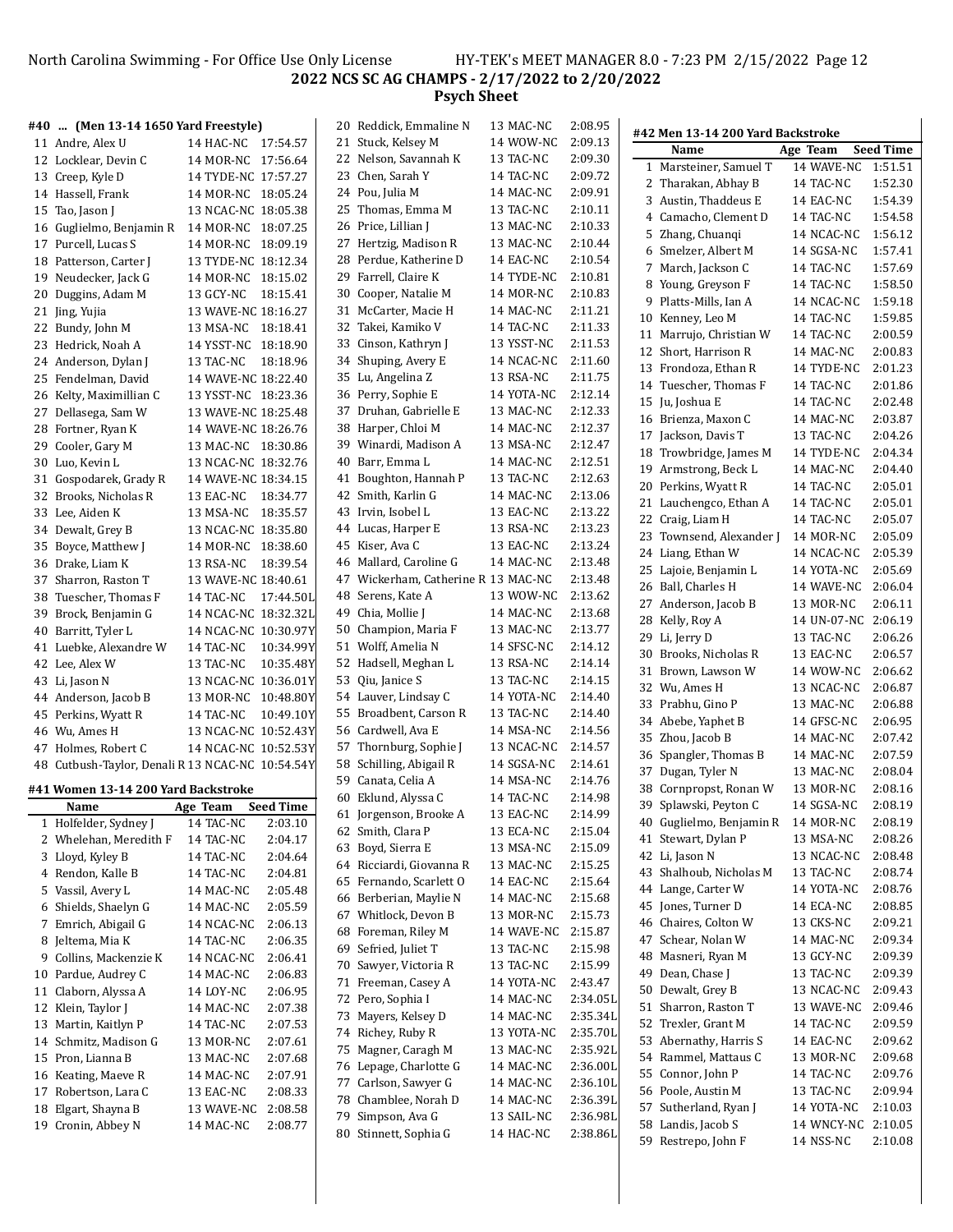### North Carolina Swimming - For Office Use Only License HY-TEK's MEET MANAGER 8.0 - 7:23 PM 2/15/2022 Page 13 **NCS SC AG CHAMPS - 2/17/2022 to 2/20/2022 Psych Sheet**

|    | #42  (Men 13-14 200 Yard Backstroke) |            |                  | 56 Stephens, Riley M             | 13 ATOM-NC | 56.10            | 31 Lauchengco, Ethan A                     | 14 TAC-NC   | 51.73            |
|----|--------------------------------------|------------|------------------|----------------------------------|------------|------------------|--------------------------------------------|-------------|------------------|
|    | 60 White, John P                     | 14 YOTA-NC | 2:32.32L         | 57 Mihaly, Chloe C               | 14 CAT-NC  | 56.13            | 32 Harris, Joshua B                        | 13 WOW-NC   | 51.75            |
|    | 61 Harrison, Joseph B                | 14 MOR-NC  | 2:32.62L         | 58 Chia, Mollie J                | 14 MAC-NC  | 56.13            | 33 Trowbridge, James M                     | 14 TYDE-NC  | 51.78            |
|    |                                      |            |                  | 59 Smith, Clara P                | 13 ECA-NC  | 56.17            | 34 Kenney, Leo M                           | 14 TAC-NC   | 51.79            |
|    | #43 Women 13-14 100 Yard Freestyle   |            |                  | 60 Daniell, Kaylee F             | 13 MAC-NC  | 56.17            | 35 Alexander, Tate A                       | 14 TEAM-NC  | 51.80            |
|    | Name                                 | Age Team   | <b>Seed Time</b> | 61 Bolton, Joslyn R              | 13 TEAM-NC | 56.18            | 36 Kelly, Roy A                            | 14 UN-07-NC | 51.86            |
|    | 1 Whelehan, Meredith F               | 14 TAC-NC  | 50.62            | 62 Lucas, Harper E               | 13 RSA-NC  | 56.18            | 37 Greathouse, Thomas A                    | 13 MAC-NC   | 51.88            |
|    | 2 Morrow, Amelia G                   | 14 EAC-NC  | 51.24            |                                  |            |                  |                                            |             |                  |
|    | 3 Neace, Clarke E                    | 14 MAC-NC  | 51.41            | 63 Carson, Clara J               | 14 MOR-NC  | 56.22            | 38 James, Kaleb O                          | 14 MOR-NC   | 51.95            |
|    | 4 Holfelder, Sydney J                | 14 TAC-NC  | 51.47            | 64 Weaver, Taylor G              | 14 ATOM-NC | 56.26            | 39 Locklear, Devin C                       | 14 MOR-NC   | 52.07            |
|    | 5 Cloutier, Adeline E                | 14 ECA-NC  | 52.20            | 65 Barr, Emma L                  | 14 MAC-NC  | 56.32            | 40 Roman, Luke T                           | 14 HAC-NC   | 52.11            |
|    | 6 Wolk, Isabel H                     | 14 NCAC-NC | 52.37            | 66 Goins, Ann L                  | 14 WAVE-NC | 56.34            | 41 Spangler, Thomas B                      | 14 MAC-NC   | 52.12            |
|    | 7 Howard, Georgia B                  | 13 MAC-NC  | 52.53            | 67 Thornburg, Sophie J           | 13 NCAC-NC | 56.34            | 42 Morgan, Seth J                          | 13 RMY-NC   | 52.16            |
|    | 8 Lloyd, Kyley B                     | 14 TAC-NC  | 52.96            | 68 Pereira, Grace E              | 13 RSA-NC  | 56.34            | 43 Wu, Ames H                              | 13 NCAC-NC  | 52.24            |
|    | 9 Rendon, Kalle B                    | 14 TAC-NC  | 53.08            | 69 Reddick, Emmaline N           | 13 MAC-NC  | 56.34            | 44 Smith, Ben C                            | 13 WAVE-NC  | 52.31            |
|    | 10 Jeltema, Mia K                    | 14 TAC-NC  | 53.17            | 70 Boyd, Sierra E                | 13 MSA-NC  | 56.35            | 45 Armstrong, Beck L                       | 14 MAC-NC   | 52.35            |
|    |                                      |            |                  | 71 Ray, Lauren T                 | 14 GFSC-NC | 56.36            | 46 Luebke, Alexandre W                     | 14 TAC-NC   | 52.39            |
|    | 11 Light, Chloe C                    | 13 TAC-NC  | 53.51            | 72 Koonce, Helen O               | 14 RSA-NC  | 56.38            | 47 John, Nicholas M                        | 14 TAC-NC   | 52.65            |
|    | 12 Lu, Angelina Z                    | 13 RSA-NC  | 53.64            | 73 Freeman, Casey A              | 14 YOTA-NC | 1:10.76          | 48 Hassell, Frank                          | 14 MOR-NC   | 52.66            |
|    | 13 Elgart, Shayna B                  | 13 WAVE-NC | 53.68            | 74 Champion, Maria F             | 13 MAC-NC  | 1:03.18L         | 49 Morgan, Noah S                          | 14 SFSC-NC  | 52.72            |
|    | 14 Crane, Taylor M                   | 13 TAC-NC  | 53.81            | 75 Wrenn, Emily L                | 13 GFSC-NC | 1:03.53L         | 50 Townsend, Alexander J                   | 14 MOR-NC   | 52.72            |
|    | 15 Vassil, Avery L                   | 14 MAC-NC  | 53.97            | 76 Berberian, Maylie N           | 14 MAC-NC  | 1:03.57L         | 51 Ye, Nathaniel X                         | 13 TAC-NC   | 52.77            |
|    | 16 Lepage, Charlotte G               | 14 MAC-NC  | 54.07            | 77 Chamblee, Norah D             | 14 MAC-NC  | 1:03.63L         | 52 Restrepo, John F                        | 14 NSS-NC   | 52.88            |
|    | 17 Bartee, Zetta G                   | 14 MAC-NC  | 54.28            | 78 Cowles, Ella G                | 13 MAC-NC  | 1:03.97L         | 53 Lee, Benjamin J                         | 13 CAT-NC   | 52.90            |
|    | 18 Claborn, Alyssa A                 | 14 LOY-NC  | 54.29            | 79 Sauls, Macie A                | 14 TAC-NC  | 1:03.98L         | 54 Sutherland, Ryan J                      | 14 YOTA-NC  | 52.93            |
|    | 19 Bent, Daniela                     | 14 EAC-NC  | 54.30            | 80 Crowder, Audrey E             | 14 YOTA-NC | 1:04.05L         | 55 Stewart, Dylan P                        | 13 MSA-NC   | 52.94            |
|    | 20 Klein, Taylor J                   | 14 MAC-NC  | 54.33            | 81 Pero, Sophia I                | 14 MAC-NC  | 1:04.08L         | 56 Aberle, Luke T                          | 14 YSST-NC  | 52.97            |
|    | 21 Pou, Julia M                      | 14 MAC-NC  | 54.43            | 82 Wooten, Hannah P              | 14 RSA-NC  | 1:04.40L         | 57 Barritt, Tyler L                        | 14 NCAC-NC  | 52.98            |
|    | 22 Goodwin, Taylor M                 | 14 WNCY-NC | 54.44            | 83 Kern, Kathryn E               | 14 MAC-NC  | 1:04.65L         | 58 Medlin, Carter B                        | 13 MAC-NC   | 53.00            |
|    | 23 Lauver, Lindsay C                 | 14 YOTA-NC | 54.48            | 84 Biggerstaff, Jordan R         | 14 NCAC-NC | 1:04.82L         | 59 Powell, David A                         | 14 EAC-NC   | 53.00            |
|    | 24 Harper, Chloi M                   | 14 MAC-NC  | 54.49            |                                  |            |                  | 60 Moise, Lucas                            | 13 TEAM-NC  | 53.01            |
|    | 25 Takei, Kamiko V                   | 14 TAC-NC  | 54.53            | #44 Men 13-14 100 Yard Freestyle |            |                  |                                            |             | 53.03            |
|    | 26 Wallace, Eliza A                  | 14 MSA-NC  | 54.65            | Name                             | Age Team   | <b>Seed Time</b> | 61 Jones, Turner D<br>62 Eskelund, Jesse E | 14 ECA-NC   | 53.06            |
|    | 27 Pirone, Luca K                    | 14 YOTA-NC | 54.66            | 1 Austin, Thaddeus E             | 14 EAC-NC  | 47.15            | 63 Zhou, Jacob B                           | 14 FAST-NC  | 53.06            |
|    | 28 Mallard, Caroline G               | 14 MAC-NC  | 54.67            | 2 Smelzer, Albert M              | 14 SGSA-NC | 47.23            |                                            | 14 MAC-NC   | 53.08            |
|    | 29 Talwar, Tara T                    | 14 TAC-NC  | 54.68            | 3 Singletary, Cohen P            | 14 TAC-NC  | 47.82            | 64 Holloway, Ethan R                       | 13 RSA-NC   |                  |
|    | 30 Chandler, Vera G                  | 14 MOR-NC  | 54.69            | 4 Marsteiner, Samuel T           | 14 WAVE-NC | 48.33            | 65 House, William E                        | 14 WOW-NC   | 53.08            |
|    | 31 Perry, Sophie E                   | 14 YOTA-NC | 54.76            | 5 Li, Lucas Z                    | 14 NCAC-NC | 48.55            | 66 Lee, Alex W                             | 13 TAC-NC   | 53.09            |
|    | 32 Winardi, Madison A                |            |                  |                                  |            |                  | 67 Conroy, Gavin P                         | 14 MAC-NC   | 53.14            |
|    |                                      |            |                  | 6 Crowell, Maverick W            | 14 SGSA-NC | 48.91            |                                            |             |                  |
|    |                                      | 13 MSA-NC  | 54.99            | 7 Hall, Judah E                  | 14 ST-NC   | 48.96            | 68 Reiniche, Ryan J                        | 14 WOW-NC   | 53.17            |
|    | 33 Smith, Gabrielle M                | 13 MAC-NC  | 55.02            |                                  |            | 48.98            | 69 Charney, Hayden M                       | 14 WAVE-NC  | 1:00.92L         |
|    | 34 Martin, Kaitlyn P                 | 14 TAC-NC  | 55.07            | 8 Lin, Owen H                    | 13 ECA-NC  |                  | 70 Schear, Nolan W                         | 14 MAC-NC   | 1:01.23L         |
|    | 35 Cardwell, Ava E                   | 14 MSA-NC  | 55.07            | 9 Rice, Michael W                | 13 MAC-NC  | 49.17            | 71 Nelson, Elijah R                        | 14 MOR-NC   | 1:01.56L         |
|    | 36 Stuck, Kelsey M                   | 14 WOW-NC  | 55.15            | 10 Creep, Kyle D                 | 14 TYDE-NC | 49.58            |                                            |             |                  |
|    | 37 Collins, Daisy B                  | 13 NCAC-NC | 55.28            | 11 Day, Carson D                 | 14 MAC-NC  | 49.70            | #45 Women 13-14 200 Yard IM                |             |                  |
|    | 38 Drummond, Mary E                  | 13 TEAM-NC | 55.33            | 12 Young, Greyson F              | 14 TAC-NC  | 49.75            | Name                                       | Age Team    | <b>Seed Time</b> |
|    | 39 Mayers, Kelsey D                  | 14 MAC-NC  | 55.46            | 13 Lange, Carter W               | 14 YOTA-NC | 49.97            | 1 Klamfoth, Avery R                        | 14 MAC-NC   | 2:01.13          |
| 40 | Nelson, Savannah K                   | 13 TAC-NC  | 55.50            | 14 Tuescher, Thomas F            | 14 TAC-NC  | 50.10            | 2 Jeltema, Mia K                           | 14 TAC-NC   | 2:04.47          |
| 41 | Becker, Megan L                      | 13 EAC-NC  | 55.51            | 15 Humbert, Jack W               | 14 YOTA-NC | 50.18            | 3 Holfelder, Sydney J                      | 14 TAC-NC   | 2:05.42          |
|    | 42 Ricciardi, Giovanna R             | 13 MAC-NC  | 55.53            | 16 Splawski, Peyton C            | 14 SGSA-NC | 50.58            | 4 Bartee, Zetta G                          | 14 MAC-NC   | 2:06.01          |
|    | 43 Whitlock, Devon B                 | 13 MOR-NC  | 55.64            | 17 March, Jackson C              | 14 TAC-NC  | 50.76            | 5 Pardue, Audrey C                         | 14 MAC-NC   | 2:06.27          |
|    | 44 Canata, Celia A                   | 14 MSA-NC  | 55.65            | 18 Harrison, Joseph B            | 14 MOR-NC  | 50.79            | 6 Shields, Shaelyn G                       | 14 MAC-NC   | 2:06.50          |
|    | 45 Qiu, Janice S                     | 13 TAC-NC  | 55.66            | 19 Edmondson, Eli E              | 14 GOLD-NC | 50.93            | 7 Wolk, Isabel H                           | 14 NCAC-NC  | 2:07.15          |
|    | 46 Chen, Sarah Y                     | 14 TAC-NC  | 55.73            | 20 Craig, Liam H                 | 14 TAC-NC  | 51.03            | 8 Lloyd, Kyley B                           | 14 TAC-NC   | 2:07.37          |
|    | 47 Farrell, Claire K                 | 14 TYDE-NC | 55.74            | 21 Soniat, Robert L              | 14 MAC-NC  | 51.11            | 9 Whelehan, Meredith F                     | 14 TAC-NC   | 2:07.82          |
|    | 48 Simpson, Ava G                    | 13 SAIL-NC | 55.77            | 22 Ju, Joshua E                  | 14 TAC-NC  | 51.12            | 10 Cloutier, Adeline E                     | 14 ECA-NC   | 2:07.99          |
| 49 | Henderson, Sarah G                   | 13 MSA-NC  | 55.78            | 23 Prabhu, Gino P                | 13 MAC-NC  | 51.14            | 11 Emrich, Abigail G                       | 14 NCAC-NC  | 2:08.30          |
|    | 50 Dent, Emma R                      | 13 ATOM-NC | 55.78            | 24 Brienza, Maxon C              | 14 MAC-NC  | 51.22            | 12 Vassil, Avery L                         | 14 MAC-NC   | 2:09.01          |
| 51 | Keating, Maeve R                     | 14 MAC-NC  | 55.78            | 25 Fullagar, Keegan H            | 14 GCY-NC  | 51.28            | 13 Crane, Taylor M                         | 13 TAC-NC   | 2:09.93          |
|    | 52 Burroughs, Juliet K               | 14 WOW-NC  | 55.81            | 26 Abebe, Yaphet B               | 14 GFSC-NC | 51.51            | 14 Cooper, Natalie M                       | 14 MOR-NC   | 2:10.50          |
|    | 53 Johns, Lyla A                     | 14 MAC-NC  | 55.88            | 27 McGonigal, Finn M             | 14 STAR-NC | 51.52            | 15 Rendon, Kalle B                         | 14 TAC-NC   | 2:10.53          |
|    | 54 Schilling, Abigail R              | 14 SGSA-NC | 55.97            | 28 Beaman, Matthew H             | 13 ECA-NC  | 51.67            | 16 Thomas, Emma M                          | 13 TAC-NC   | 2:10.93          |
|    | 55 Sefried, Juliet T                 | 13 TAC-NC  | 56.01            | 29 Ausband, Laith J              | 14 NSEA-NC | 51.67            | 17 Martin, Kaitlyn P                       | 14 TAC-NC   | 2:11.01          |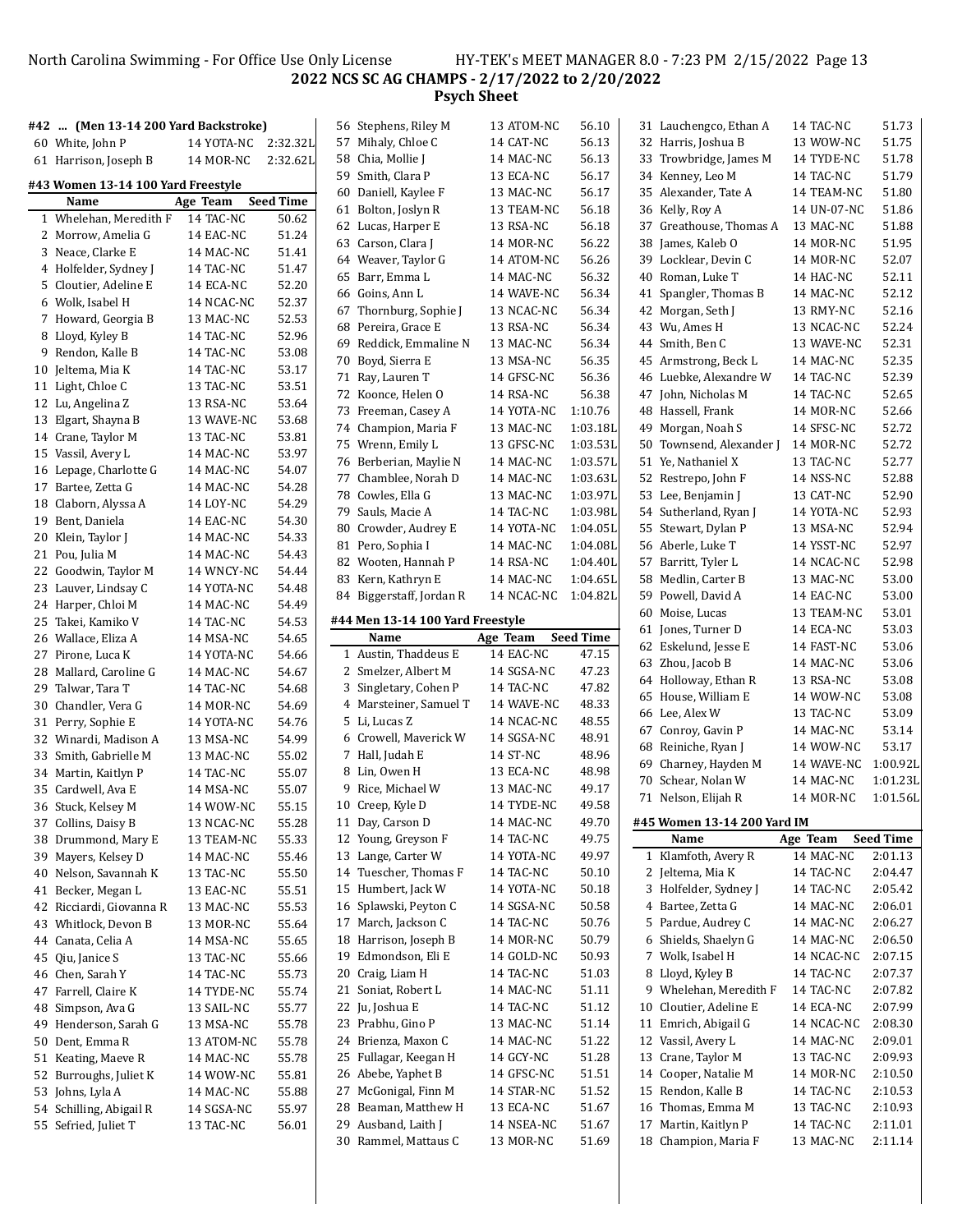# North Carolina Swimming - For Office Use Only License HY-TEK's MEET MANAGER 8.0 - 7:23 PM 2/15/2022 Page 14 **NCS SC AG CHAMPS - 2/17/2022 to 2/20/2022 Psych Sheet**

| #45 | (Women 13-14 200 Yard IM) |                      |                  | 3 Rice, Michael W                                         | 13 MAC-NC              | 1:58.60            | 65 Ball, Charles H                          | 14 WAVE-NC 2:10.49     |                    |
|-----|---------------------------|----------------------|------------------|-----------------------------------------------------------|------------------------|--------------------|---------------------------------------------|------------------------|--------------------|
|     | 19 Reddick, Emmaline N    | 13 MAC-NC            | 2:11.37          | 4 Li, Lucas Z                                             | 14 NCAC-NC             | 1:59.78            | 66 Fortner, Ryan K                          | 14 WAVE-NC 2:28.67L    |                    |
| 20  | Wallace, Eliza A          | 14 MSA-NC            | 2:11.45          | 5 Alzate, Santiago                                        | 13 MAC-NC              | 2:00.02            | #47 Girls 11-12 200 Yard Breaststroke       |                        |                    |
|     | 21 Lu, Angelina Z         | 13 RSA-NC            | 2:11.73          | 6 Frondoza, Ethan R                                       | 14 TYDE-NC             | 2:00.19            | Name                                        |                        | <b>Seed Time</b>   |
|     | 22 Elgart, Shayna B       | 13 WAVE-NC           | 2:11.90          | 7 Lin, Owen H                                             | 13 ECA-NC              | 2:00.95            | 1 Delmar, June E                            | Age Team<br>12 MAC-NC  | 2:27.46            |
|     | 23 Light, Chloe C         | 13 TAC-NC            | 2:11.98          | 8 March, Jackson C                                        | 14 TAC-NC              | 2:01.05            |                                             |                        | 2:28.22            |
|     | 24 Klein, Taylor J        | 14 MAC-NC            | 2:12.02          | 9 Townsend, Alexander J                                   | 14 MOR-NC              | 2:01.38            | 2 Dietrich, Kaylee A                        | 12 TAC-NC              | 2:31.42            |
| 25  | Takei, Kamiko V           | 14 TAC-NC            | 2:12.16          | 10 Platts-Mills, Ian A                                    | 14 NCAC-NC             | 2:01.55            | 3 Koehler, Eva F<br>4 Stout, Kaidynce A     | 12 TAC-NC<br>12 EAC-NC | 2:33.20            |
|     | 26 Wiggins, Harper M      | 14 TAC-NC            | 2:12.24          | 11 Marrujo, Christian W                                   | 14 TAC-NC              | 2:01.88            | 5 O'Malley, Fiona M                         | 12 WAVE-NC             | 2:33.36            |
|     | 27 Barr, Emma L           | 14 MAC-NC            | 2:12.44          | 12 Day, Carson D                                          | 14 MAC-NC              | 2:02.58            | 6 Ramseur, Riley G                          | 12 SFSC-NC             | 2:35.68            |
|     | 28 Pron, Lianna B         | 13 MAC-NC            | 2:12.45          | 13 James, Kaleb O                                         | 14 MOR-NC              | 2:02.64            | 7 Chia, Keira O                             | 12 TAC-NC              | 2:36.41            |
| 29  | Qiu, Janice S             | 13 TAC-NC            | 2:13.20          | 14 Zhang, Chuanqi                                         | 14 NCAC-NC             | 2:03.03            | 8 Whitley, Gabrielle A                      | 12 TAC-NC              | 2:37.73            |
| 30  | Talwar, Tara T            | 14 TAC-NC            | 2:13.62          | 15 Smelzer, Albert M                                      | 14 SGSA-NC             | 2:04.27            | 9 Shall, Anniston E                         | 12 MAC-NC              | 2:39.92            |
|     | 31 Foreman, Riley M       | 14 WAVE-NC           | 2:13.85          | 16 Brienza, Maxon C                                       | 14 MAC-NC              | 2:04.37            | 10 Savage, Susanna E                        | 12 MOR-NC              | 2:43.11            |
|     | 32 Cardwell, Ava E        | 14 MSA-NC            | 2:13.88          | 17 Sutherland, Ryan J                                     | 14 YOTA-NC             | 2:04.58            | 11 Wisenbaker, Zoe I                        | 12 MOR-NC              | 2:43.46            |
|     | 33 Keating, Maeve R       | 14 MAC-NC            | 2:13.96          | 18 Short, Harrison R                                      | 14 MAC-NC              | 2:04.61            | 12 Zuleger, Skylar B                        | 11 TYDE-NC             | 2:44.01            |
|     | 34 Nelson, Savannah K     | 13 TAC-NC            | 2:14.04          | 19 Polzien, Adam T                                        | 14 MAC-NC              | 2:04.96            | 13 Chintapalli, Neela K                     | 11 TAC-NC              | 2:44.05            |
|     | 35 Pou, Julia M           | 14 MAC-NC            | 2:14.06          | 20 Prabhu, Gino P                                         | 13 MAC-NC              | 2:05.02            | 14 Crisson, Addison H                       | 12 UN-06-NC 2:44.10    |                    |
|     | 36 Harper, Chloi M        | 14 MAC-NC            | 2:14.21          | 21 Crowell, Maverick W                                    | 14 SGSA-NC             | 2:05.43            | 15 Hoang, Christiana E                      | 11 TAC-NC              | 2:44.17            |
|     | 37 Schmitz, Madison G     | 13 MOR-NC            | 2:14.37          | 22 Spangler, Thomas B                                     | 14 MAC-NC              | 2:05.44            | 16 Steier, Jayne C                          | 12 MAC-NC              | 2:44.46            |
| 38  | Druhan, Gabrielle E       | 13 MAC-NC            | 2:14.42          | 23 Ju, Joshua E                                           | 14 TAC-NC              | 2:06.21            | 17 Penny, Hadley E                          | 12 MOR-NC              | 2:44.78            |
|     | 39 Hertzig, Madison R     | 13 MAC-NC            | 2:14.78          | 24 Roman, Luke T                                          | 14 HAC-NC              | 2:06.49            | 18 Kern, Elizabeth N                        | 12 MAC-NC              | 2:45.01            |
| 40  | Geyer, Kayda F            | 13 MSA-NC            | 2:15.04          | 25 Medlin, Carter B                                       | 13 MAC-NC              | 2:06.68            | 19 Milne, Eleanor G                         | 12 WAVE-NC             | 2:45.22            |
|     | 41 Phillips, Emilie S     | 14 WAVE-NC           | 2:15.06          | 26 Edmondson, Eli E                                       | 14 GOLD-NC             | 2:06.68            | 20 Senko, Ruby Z                            | 12 RSA-NC              | 2:45.52            |
|     | 42 Nelson, Jadyn A        | 14 ATOM-NC 2:15.16   |                  | 27 Jones, Turner D                                        | 14 ECA-NC              | 2:07.30            | 21 Bass, Lillian C                          | 12 MAC-NC              | 2:45.95            |
|     | 43 Chia, Mollie J         | 14 MAC-NC            | 2:15.18          | 28 Craig, Liam H                                          | 14 TAC-NC              | 2:07.49            | 22 Jones, Eloise E                          | 12 SGSA-NC             | 2:46.41            |
|     | 44 Henderson, Sarah G     | 13 MSA-NC            | 2:15.42          | 29 Zhou, Jacob B                                          | 14 MAC-NC              | 2:07.60            | 23 Palmer, Jaylin A                         | 12 GCY-NC              | 2:46.49            |
|     | 45 Kim, Kenzie A          | 14 NCAC-NC           | 2:15.45          | 30 White, John P                                          | 14 YOTA-NC             | 2:07.72            | 24 Bennett, Addison R                       | 12 MAC-NC              | 2:46.62            |
|     | 46 Mayers, Kelsey D       | 14 MAC-NC            | 2:15.48          | 31 Schear, Nolan W                                        | 14 MAC-NC              | 2:07.81            | 25 Sinanis, Jenna R                         | 12 MOR-NC              | 2:46.69            |
|     | 47 Palmer, Elizabeth V    | 14 TAC-NC            | 2:15.58          | 32 Sharron, Raston T                                      | 13 WAVE-NC             | 2:07.89            | 26 Kistler, Shelby N                        | 11 GCY-NC              | 2:47.14            |
| 48  | Whitlock, Devon B         | 13 MOR-NC            | 2:15.80          | 33 Harrison, Joseph B                                     | 14 MOR-NC              | 2:08.16            | 27 Norris, Stella E                         | 12 GFSC-NC             | 2:47.16            |
| 49  | Price, Lillian J          | 13 MAC-NC            | 2:15.86          | 34 Singletary, Cohen P                                    | 14 TAC-NC              | 2:08.33            | 28 Yu, Grace Q                              | 12 RSA-NC              | 2:47.23            |
| 50  | Collins, Mackenzie K      | 14 NCAC-NC           | 2:15.95          | 35 Soniat, Robert L                                       | 14 MAC-NC              | 2:08.44            | 29 Burton, Abigail R                        | 11 EAC-NC              | 2:47.45            |
|     | 51 Broadbent, Carson R    | 13 TAC-NC            | 2:16.02          | 36 Luebke, Alexandre W                                    | 14 TAC-NC              | 2:08.46            | 30 Gill, Anna K                             | 12 SFSC-NC             | 3:06.09L           |
|     | 52 Ricciardi, Giovanna R  | 13 MAC-NC            | 2:16.13          | 37 McNeer, Max H                                          | 13 ATOM-NC             | 2:08.51            | 31 Thomas, Olivia M                         | 12 TAC-NC              | 3:06.84L           |
|     | 53 McCarter, Macie H      | 14 MAC-NC            | 2:16.17          | 38 Eder, Ryker P                                          | 14 NSEA-NC             | 2:08.56            |                                             |                        |                    |
|     | 54 Perdue, Katherine D    | 14 EAC-NC            | 2:16.31          | 39 Trowbridge, James M                                    | 14 TYDE-NC             | 2:08.67            | #48 Boys 11-12 200 Yard Breaststroke        |                        |                    |
|     | 55 Kern, Kathryn E        | 14 MAC-NC            | 2:16.32          | 40 Liang, Ethan W                                         | 14 NCAC-NC             | 2:08.69            | Name                                        | Age Team               | <b>Seed Time</b>   |
|     | 56 Boughton, Hannah P     | 13 TAC-NC            | 2:16.41          | 41 Restrepo, John F                                       | 14 NSS-NC              | 2:08.84            | 1 Marrujo, Oliver S                         | 12 TAC-NC              | 2:24.21            |
|     | 57 Collins, Daisy B       | 13 NCAC-NC           | 2:16.45          | 42 Rammel, Mattaus C                                      | 13 MOR-NC              | 2:08.86            | 2 Truskowski, Logan R                       | 12 EAC-NC              | 2:30.83            |
|     | 58 Chen, Sarah Y          | 14 TAC-NC            | 2:16.48          | 43 Dean, Chase J                                          | 13 TAC-NC              | 2:08.89            | 3 Van Olst, Jason P                         | 12 WAVE-NC             | 2:30.88            |
|     | 59 Pereira, Grace E       | 13 RSA-NC            | 2:16.53          | 44 Barritt, Tyler L                                       | 14 NCAC-NC             | 2:08.90            | 4 Halpern, Maximillian N 12 NCAC-NC 2:32.78 |                        |                    |
|     | 60 Cronin, Abbey N        | 14 MAC-NC            | 2:16.59          | 45 Jackson, Davis T                                       | 13 TAC-NC              | 2:09.06            | 5 Hamid, Dean N                             | 12 MAC-NC              | 2:33.57            |
|     | 61 Jones, Skylar M        | 14 TAC-NC            | 2:16.62          | 46 Young, Greyson F                                       | 14 TAC-NC              | 2:09.12            | 6 Cummins, Bodhi K                          | 11 TYDE-NC             | 2:34.55            |
|     | 62 Schelble, Marin E      | 14 ATOM-NC           | 2:16.71          | 47 Harris, Joshua B                                       | 13 WOW-NC              | 2:09.12            | 7 Mihaly, Lysander S<br>8 Faistl, Carter M  | 12 HAC-NC              | 2:35.28            |
|     | 63 Mallard, Caroline G    | 14 MAC-NC            | 2:16.74          | 48 Morgan, Seth J                                         | 13 RMY-NC              | 2:09.19            |                                             | 12 PAC-NC<br>12 RSA-NC | 2:36.20            |
|     | 64 Chamblee, Norah D      | 14 MAC-NC            | 2:16.85          | 49 Biller, Lukas A                                        | 14 NCAC-NC             | 2:09.23            | 9 Brumback, Noah G<br>10 Hitchcock, David J |                        | 2:37.91<br>2:38.48 |
|     | 65 Freeman, Casey A       | 14 YOTA-NC           | 3:05.97          | 50 Abebe, Yaphet B                                        | 14 GFSC-NC             | 2:09.27            | 11 Liu, Kevin D                             | 12 HAC-NC<br>11 TAC-NC | 2:38.62            |
|     | 66 Berberian, Maylie N    | 14 MAC-NC            | 2:34.59L         | 51 Trexler, Grant M                                       | 14 TAC-NC              | 2:09.30            | 12 Cindric, Alen B                          | 12 TAC-NC              | 2:38.70            |
|     | 67 Neira, Addyson G       | 14 UN-01-NC 2:34.77L |                  | 52 Fullagar, Keegan H                                     | 14 GCY-NC              | 2:09.42            | 13 Sweet, Eli B                             | 12 MAC-NC              | 2:38.87            |
| 68  | Cinson, Kathryn J         | 13 YSST-NC           | 2:35.79L         | 53 Kenney, Leo M<br>54 Brock, Benjamin G                  | 14 TAC-NC              | 2:09.52<br>2:09.53 | 14 Chopra, Vijay V                          | 12 MSA-NC              | 2:38.94            |
| 69  | Cowles, Ella G            | 13 MAC-NC            | 2:35.81L         | 55 Cooler, Gary M                                         | 14 NCAC-NC             | 2:09.75            | 15 Clark, Jacob C                           | 12 NCAC-NC             | 2:39.44            |
|     | 70 Howard, Georgia B      | 13 MAC-NC            | 2:36.05L         |                                                           | 13 MAC-NC              |                    | 16 Li, Jason Q                              | 12 TAC-NC              | 2:39.97            |
|     | 71 Hitchcock, Ella B      | 14 YSST-NC           | 2:36.95L         | 56 Andre, Alex U<br>57 Hall, Judah E                      | 14 HAC-NC              | 2:09.81<br>2:09.85 | 17 Cooler, Robert R                         | 11 MAC-NC              | 2:40.89            |
|     | 72 Marshall, Toni         | 13 TAC-NC            | 2:37.09L         |                                                           | 14 ST-NC               | 2:09.89            | 18 Keough, Shane P                          | 12 YOTA-NC             | 2:42.36            |
|     | 73 Sawyer, Victoria R     | 13 TAC-NC            | 2:37.90L         | 58 Suphavadeprasit, Arman 14 TAC-NC<br>59 Deluca, Aiden J |                        | 2:09.93            | 19 Petroff, Behrett B                       | 12 NSEA-NC             | 2:42.66            |
|     | #46 Men 13-14 200 Yard IM |                      |                  | 60 Brown, Lawson W                                        | 14 MAC-NC              | 2:10.03            |                                             |                        |                    |
|     | Name                      | Age Team             | <b>Seed Time</b> | 61 Poole, Austin M                                        | 14 WOW-NC<br>13 TAC-NC | 2:10.04            | #49 Girls 11-12 200 Yard Freestyle          |                        |                    |
|     | 1 Camacho, Clement D      | 14 TAC-NC            | 1:54.29          | 62 Lee, Alex W                                            | 13 TAC-NC              | 2:10.14            | Name                                        | Age Team               | <b>Seed Time</b>   |
|     | 2 Tharakan, Abhay B       | 14 TAC-NC            | 1:56.10          | 63 Li, Jason N                                            | 13 NCAC-NC             | 2:10.21            | 1 Whelehan, Sloane E                        | 12 TAC-NC              | 1:57.46            |
|     |                           |                      |                  | 64 Anderson, Jacob B                                      | 13 MOR-NC              | 2:10.31            | 2 Henderson, Catelyn G                      | 12 GCY-NC              | 1:59.40            |
|     |                           |                      |                  |                                                           |                        |                    |                                             |                        |                    |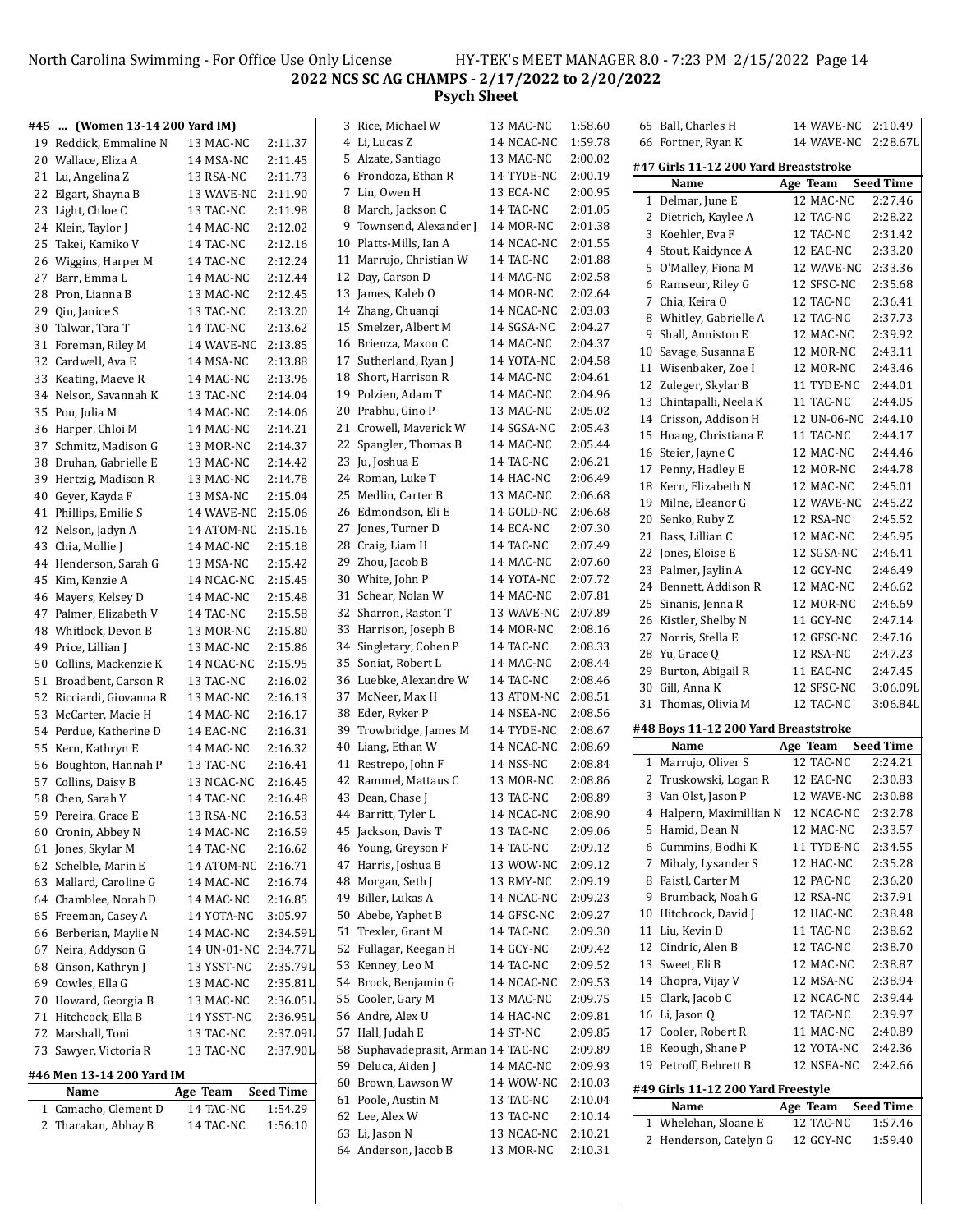#### North Carolina Swimming - For Office Use Only License HY-TEK's MEET MANAGER 8.0 - 7:23 PM 2/15/2022 Page 15 **NCS SC AG CHAMPS - 2/17/2022 to 2/20/2022 Psych Sheet**

### **#49 ... (Girls 11-12 200 Yard Freestyle)**

|    | #49  (Girls 11-12 200 Yard Freestyle) |                  |                  |
|----|---------------------------------------|------------------|------------------|
| 3  | He, Carolin J                         | 12 TAC-NC        | 1:59.53          |
|    | 4 Gill, Anna K                        | 12 SFSC-NC       | 1:59.73          |
|    |                                       |                  |                  |
|    | 5 Guenther, Katherine R               | 12 ATOM-NC       | 2:01.45          |
|    | 6 O'Malley, Fiona M                   | 12 WAVE-NC       | 2:01.69          |
| 7  | Dietrich, Kaylee A                    | 12 TAC-NC        | 2:01.79          |
| 8  | Brock, Yari E                         | 12 NCAC-NC       | 2:02.73          |
| 9  | Kong, Kaia A                          | 12 MSA-NC        | 2:03.41          |
| 10 | Plaza, Karina I                       | 11 ATOM-NC       | 2:05.78          |
| 11 | Ray, Kaylin M                         | 12 TAC-NC        | 2:06.10          |
| 12 | Senko, Ruby Z                         | 12 RSA-NC        | 2:06.13          |
| 13 | Harmon, Elizabeth G                   | 12 ATOM-NC       | 2:06.33          |
|    | 14 Townsend, Annabel K                | 12 MOR-NC        | 2:06.50          |
| 15 | Norris, Scarlett J                    | 12 GFSC-NC       | 2:07.34          |
| 16 | May, Carson B                         | 12 EAC-NC        | 2:07.36          |
|    | 17 Gilreath, Sallie E                 | 11 RSA-NC        | 2:08.12          |
| 18 | Johnson, Elyse C                      | 12 MOR-NC        | 2:08.14          |
|    | 19 Craig, Ailey O                     | 12 TAC-NC        | 2:08.20          |
|    | 20 Sewell, Kaydence R                 | 12 TAC-NC        | 2:08.22          |
|    | 21 Smith, Leah S                      | 11 TAC-NC        | 2:08.29          |
| 22 | Presley, Theresa Z                    | <b>12 EVO-NC</b> | 2:08.44          |
|    | 23 White, Olivia M                    |                  |                  |
|    |                                       | 12 MSA-NC        | 2:08.47          |
|    | #50 Boys 11-12 200 Yard Freestyle     |                  |                  |
|    | Name                                  | Age Team         | <b>Seed Time</b> |
|    | 1 Sito, Andrew C                      | 12 WAVE-NC       | 1:51.50          |
|    | 2 Larsen, Grant K                     | 12 NEAL-NC       | 1:56.40          |
| 3  | Palamar, Jonathan P                   | 12 TAC-NC        | 1:56.51          |
| 4  | Marrujo, Oliver S                     | 12 TAC-NC        | 1:56.65          |
| 5  | Zhang, Chuanxi                        | 12 NCAC-NC       | 1:57.81          |
|    | 6 Cagle, Griffin T                    | 12 MAC-NC        | 1:58.47          |
|    |                                       | 12 MAC-NC        |                  |
|    | 7 Sammons, David A                    |                  | 1:59.51          |
| 8  | Sha, Cody L                           | 12 NCAC-NC       | 1:59.70          |
| 9  | Clark, Jacob C                        | 12 NCAC-NC       | 2:00.36          |
| 10 | Halpern, Maximillian N                | 12 NCAC-NC       | 2:00.72          |
| 11 | Muir, Vaughn K                        | 12 EAC-NC        | 2:00.76          |
|    | 12 Watts, Cody D                      | 12 WAVE-NC       | 2:02.20          |
|    | 13 Sweet, Eli B                       | 12 MAC-NC        | 2:02.67          |
|    | 14 Wulber, Fletcher D                 | 12 NCAC-NC       | 2:04.45          |
| 15 | Stinson, Alexander J                  | 12 ATOM-NC       | 2:04.88          |
|    | 16 Cooper, Henry D                    | 12 EAC-NC        | 2:05.11          |
| 17 | Froehlich, Joseph P                   | 12 TAC-NC        | 2:05.43          |
|    | 18 Guy, William J                     | 12 TEAM-NC       | 2:05.84          |
| 19 | Simmons, Roman S                      | 11 GCY-NC        | 2:05.84          |
| 20 | Slawinski, Charlie K                  | 12 WAVE-NC       | 2:06.41          |
| 21 | Cooler, Robert R                      | 11 MAC-NC        | 2:06.99          |
| 22 | Ennis, Zachary K                      | 12 RSA-NC        | 2:07.01          |
| 23 | Coulter, Ezra T                       | 12 TAC-NC        | 2:07.30          |
| 24 | Riggall, Miles J                      | 12 MAC-NC        | 2:08.18          |
| 25 | Davis, David R                        | 12 MOR-NC        | 2:08.24          |
|    | Schooff, Jackson K                    |                  |                  |
| 26 |                                       | 12 NCAC-NC       | 2:08.32          |
| 27 | Bourke, Chasen M                      | 12 MOR-NC        | 2:08.39          |
| 28 | Austria, Elijah S                     | 11 GCY-NC        | 2:08.76          |
| 29 | Gaylord, Thomas J                     | 12 GCY-NC        | 2:09.01          |
| 30 | White, Andrew J                       | 12 RSA-NC        | 2:09.05          |
| 31 | Brumback, Noah G                      | 12 RSA-NC        | 2:09.13          |
| 32 | Pham, Alexander P                     | 12 ATOM-NC       | 2:09.17          |
| 33 | Harding, Cullan W                     | 12 MAC-NC        | 2:09.44          |
| 34 | Smith, Carson E                       | 12 EAC-NC        | 2:09.58          |
|    |                                       |                  |                  |
| 35 | Puri, Varun V                         | 12 ATOM-NC       | 2:09.60          |

| 37 | Peterson, Theodore D                 | 12 MSA-NC   | 2:09.79          | # |
|----|--------------------------------------|-------------|------------------|---|
|    | 38 Price, William F                  | 12 ECA-NC   | 2:10.05          |   |
|    | 39 Desmond, William F                | 12 MAC-NC   | 2:10.10          |   |
| 40 | Macgregor, Jackson D                 | 12 ATOM-NC  | 2:10.31          |   |
| 41 | Niemoller, Leo P                     | 12 MAC-NC   | 2:10.45          |   |
|    | 42 Forester, William B               | 12 NCAC-NC  | 2:10.48          |   |
| 43 | Shall, Drennan K                     | 12 MAC-NC   | 2:39.00          |   |
|    |                                      |             |                  |   |
|    | #51 Girls 11-12 50 Yard Breaststroke |             |                  |   |
|    | Name                                 | Age Team    | <b>Seed Time</b> |   |
| 1  | Koehler, Eva F                       | 12 TAC-NC   | 32.34            |   |
| 2  | Stout, Kaidynce A                    | 12 EAC-NC   | 32.46            |   |
| 3  | Ramseur, Riley G                     | 12 SFSC-NC  | 32.64            |   |
| 4  | Delmar, June E                       | 12 MAC-NC   | 33.10            |   |
| 5  | Brock, Yari E                        | 12 NCAC-NC  | 33.36            |   |
| 6  | Dietrich, Kaylee A                   | 12 TAC-NC   | 33.42            |   |
| 7  | Zuleger, Skylar B                    | 11 TYDE-NC  | 33.50            |   |
| 8  | O'Malley, Fiona M                    | 12 WAVE-NC  | 33.67            |   |
|    | 9 Wisenbaker, Zoe I                  | 12 MOR-NC   | 33.85            |   |
| 10 | Kern, Elizabeth N                    | 12 MAC-NC   | 33.89            |   |
| 11 | Chia, Keira O                        | 12 TAC-NC   | 33.97            |   |
|    | 12 Liu, Reina R                      | 11 GCY-NC   | 34.26            |   |
|    | 13 Shall, Anniston E                 | 12 MAC-NC   | 34.33            |   |
|    | 14 Savage, Susanna E                 | 12 MOR-NC   | 34.37            |   |
| 15 | Crisson, Addison H                   | 12 UN-06-NC | 34.43            |   |
|    | 16 Wainio, Skylar R                  | 12 MOR-NC   | 34.47            |   |
|    | 17 Plaza, Karina I                   | 11 ATOM-NC  | 34.56            |   |
| 18 | Palmer, Jaylin A                     | 12 GCY-NC   | 34.66            |   |
|    | 19 Thomas, Olivia M                  | 12 TAC-NC   | 34.72            |   |
| 20 | Johnson, Elyse C                     | 12 MOR-NC   | 35.04            |   |
| 21 | Kerestes, Ivana M                    | 12 MSA-NC   | 35.05            |   |
|    | 22 Norris, Scarlett J                | 12 GFSC-NC  | 35.18            |   |
| 23 | Milne, Eleanor G                     | 12 WAVE-NC  | 35.34            |   |
| 24 | Jones, Eloise E                      | 12 SGSA-NC  | 35.37            |   |
| 25 | Hronich, Emma A                      | 11 STAR-NC  | 35.39            |   |
|    | 26 Eller, Kendall E                  | 12 MAC-NC   | 35.51            |   |
|    | 27 Chintapalli, Neela K              | 11 TAC-NC   | 35.54            |   |
| 28 | Berberian, Georgia M                 | 12 MAC-NC   | 35.58            |   |
|    | 29 Hoang, Christiana E               | 11 TAC-NC   | 35.59            |   |
| 30 | Burton, Abigail R                    | 11 EAC-NC   | 35.63            |   |
| 31 | Kohler, Isabel C                     | 12 MOR-NC   | 35.67            |   |
| 32 | Bennett, Addison R                   | 12 MAC-NC   | 35.67            |   |
| 33 | Davis, Elise C                       | 11 NCAC-NC  | 35.84            |   |
| 34 | Howards, Sage L                      | 12 UN-03-NC | 35.85            |   |
| 35 | Norris, Stella E                     | 12 GFSC-NC  | 35.89            |   |
| 36 | Yu, Grace Q                          | 12 RSA-NC   | 35.92            |   |
| 37 | Davis, Stewart M                     | 12 MSA-NC   | 35.97            |   |
| 38 | Bass, Lillian C                      | 12 MAC-NC   | 35.99            |   |
| 39 | Penny, Hadley E                      | 12 MOR-NC   | 36.06            |   |
| 40 | Wallace, Jenna R                     | 11 MSA-NC   | 36.06            |   |
| 41 | Cotham, Chelsea S                    | 12 MOR-NC   | 36.08            |   |
| 42 | Grant, Dorothy Ellen V               | 12 MOR-NC   | 36.13            |   |
| 43 | Roy, Kaitlyn E                       | 12 MSA-NC   | 36.14            |   |
| 44 | Shelley, Lilly A                     | 11 MHAC-NC  | 36.18            |   |
| 45 | Locklear, Marissa N                  | 12 MOR-NC   | 36.19            |   |
| 46 | Steier, Jayne C                      | 12 MAC-NC   | 36.20            |   |
| 47 | Harmon, Elizabeth G                  | 12 ATOM-NC  | 36.25            |   |
| 48 | Kistler, Shelby N                    | 11 GCY-NC   | 36.27            |   |
| 49 | Mutanuka, Amiah O                    | 11 EAC-NC   | 36.28            |   |
| 50 | Fox, Madeline G                      | 12 TAC-NC   | 36.30            |   |
| 51 | Cox, Madelyn G                       | 12 SAIL-NC  | 36.31            |   |
|    |                                      |             |                  |   |

|    | #52 Boys 11-12 50 Yard Breaststroke |            |                  |
|----|-------------------------------------|------------|------------------|
|    | Name                                | Age Team   | <b>Seed Time</b> |
| 1  | Marrujo, Oliver S                   | 12 TAC-NC  | 30.96            |
| 2  | Hamid, Dean N                       | 12 MAC-NC  | 31.79            |
| 3  | Halpern, Maximillian N              | 12 NCAC-NC | 32.06            |
| 4  | Van Olst, Jason P                   | 12 WAVE-NC | 32.12            |
| 5  | Cummins, Bodhi K                    | 11 TYDE-NC | 32.37            |
| 6  | Truskowski, Logan R                 | 12 EAC-NC  | 32.61            |
| 7  | Sharma, Madhuram                    | 12 TAC-NC  | 32.96            |
|    |                                     | 12 MSA-NC  |                  |
| 8  | Strupe, Fredric J                   |            | 33.01            |
| 9  | Petroff, Behrett B                  | 12 NSEA-NC | 33.31            |
| 10 | Clark, Jacob C                      | 12 NCAC-NC | 33.43            |
| 11 | Faistl, Carter M                    | 12 PAC-NC  | 33.51            |
| 12 | Cooler, Robert R                    | 11 MAC-NC  | 33.67            |
| 13 | Liu, Kevin D                        | 11 TAC-NC  | 33.86            |
| 14 | Mihaly, Lysander S                  | 12 HAC-NC  | 33.87            |
| 15 | Williams, John S                    | 11 MAC-NC  | 34.13            |
| 16 | Larsen, Grant K                     | 12 NEAL-NC | 34.33            |
| 17 | Li, Jason Q                         | 12 TAC-NC  | 34.47            |
| 18 | Zhang, Roger H                      | 12 TAC-NC  | 34.57            |
| 19 | Zhang, Nathan R                     | 11 MAC-NC  | 34.62            |
| 20 | Keough, Shane P                     | 12 YOTA-NC | 34.63            |
| 21 | Chopra, Vijay V                     | 12 MSA-NC  | 34.63            |
| 22 | Cindric, Alen B                     | 12 TAC-NC  | 34.74            |
| 23 | Lewis, James M                      | 12 WOW-NC  | 34.74            |
| 24 | Ennis, Zachary K                    | 12 RSA-NC  | 34.95            |
| 25 | Carlson, Samuel B                   | 11 MAC-NC  | 34.99            |
| 26 | Park, Joseph S                      | 12 TAC-NC  | 35.08            |
| 27 | Smith, Carson E                     | 12 EAC-NC  | 35.17            |
| 28 | Hitchcock, David J                  | 12 HAC-NC  | 35.27            |
|    |                                     | 12 TAC-NC  | 35.36            |
| 29 | Shelby, Alexander E                 |            |                  |
| 30 | Brumback, Noah G                    | 12 RSA-NC  | 35.56            |
| 31 | Emery, Gabriel J                    | 12 YOTA-NC | 35.70            |
| 32 | Medlin, Wyatt C                     | 12 GCY-NC  | 35.74            |
| 33 | Ghim, Lucas H                       | 12 TAC-NC  | 35.75            |
| 34 | Bachmann, Charles H                 | 12 EAC-NC  | 35.79            |
| 35 | Repella, Benjamin M                 | 12 ATOM-NC | 35.93            |
| 36 | Boehmer, Jakob A                    | 12 BAC-NC  | 36.16            |
| 37 | Niemoller, Leo P                    | 12 MAC-NC  | 36.20            |
| 38 | Grena, Erich M                      | 12 WAVE-NC | 36.25            |
|    | 39 Austria, Elijah S                | 11 GCY-NC  | 36.27            |
|    | 40 Nguyen, Connor V                 | 11 MOR-NC  | 36.49            |
|    | 41 Price, William F                 | 12 ECA-NC  | 36.53            |
| 42 | Demoss, Nathan T                    | 11 TAC-NC  | 36.62            |
| 43 | Boehmer, Oliver R                   | 12 BAC-NC  | 36.62            |
|    | 44 Gaines, Joseph B                 | 12 SFSC-NC | 36.73            |
| 45 | Feng, Edward M                      | 11 NCAC-NC | 36.74            |
| 46 | Wulber, Fletcher D                  | 12 NCAC-NC | 36.76            |
| 47 | Hennis, Nolan A                     | 11 TYDE-NC | 36.82            |
| 48 | Ge, Nairila T                       | 12 TAC-NC  | 36.84            |
| 49 | Mitcham, Avery J                    | 12 GCY-NC  | 36.87            |
| 50 | Hammons, Elijah D                   | 12 MOR-NC  | 37.05            |
| 51 | Wolk, Max A                         | 11 NCAC-NC | 37.09            |
| 52 | Harding, Cullan W                   | 12 MAC-NC  | 37.11            |
| 53 | Johnson, Phillip E                  | 11 GG-NC   | 37.16            |
| 54 | Tripsa, Matthew R                   | 12 MAC-NC  | 37.26            |
| 55 | Tang, Kevin Y                       | 12 TAC-NC  |                  |
|    |                                     |            | 37.30            |
| 56 | Chen, Michael X                     | 12 NCAC-NC | 37.36            |
| 57 | Shearin, William K                  | 12 RSA-NC  | 37.36            |
| 58 | Liu, Ethan S                        | 12 RSA-NC  | 37.39            |
| 59 | Wickerham, Cooper S                 | 11 MAC-NC  | 37.40            |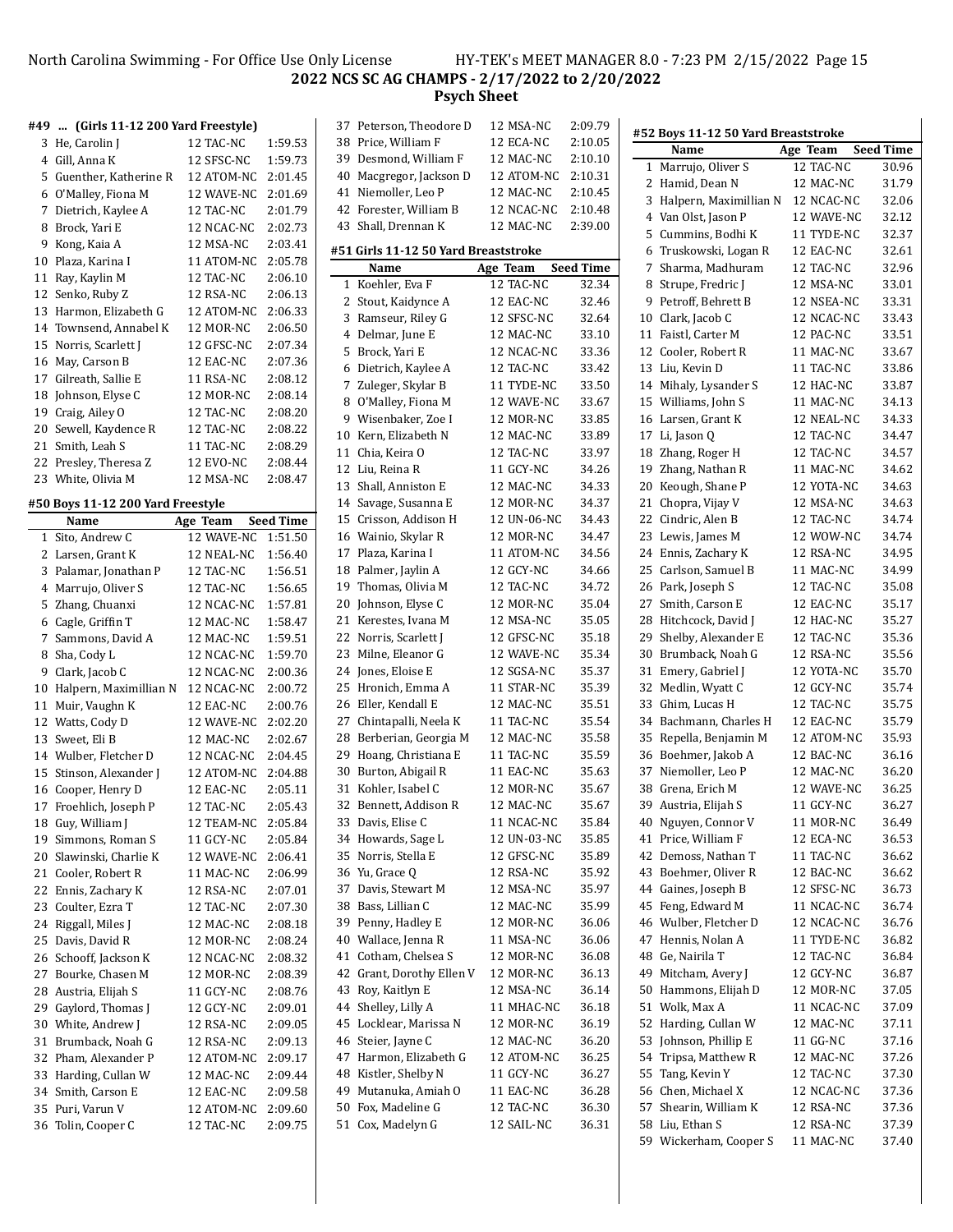### North Carolina Swimming - For Office Use Only License HY-TEK's MEET MANAGER 8.0 - 7:23 PM 2/15/2022 Page 16 **NCS SC AG CHAMPS - 2/17/2022 to 2/20/2022 Psych Sheet**

| #52  (Boys 11-12 50 Yard Breaststroke) |                    |                  |    |                                   |                    |                  | 60 Lee, Joel R              | 11 CAT-NC          | 1:10.85          |
|----------------------------------------|--------------------|------------------|----|-----------------------------------|--------------------|------------------|-----------------------------|--------------------|------------------|
| 60 Atkins, Tristan A                   | 12 EAC-NC          | 37.48            |    | #54 Boys 11-12 100 Yard Butterfly |                    |                  | 61 Brown, Hayes H           | 12 WAVE-NC 1:10.88 |                  |
|                                        |                    |                  |    | Name                              | Age Team           | <b>Seed Time</b> |                             |                    |                  |
| #53 Girls 11-12 100 Yard Butterfly     |                    |                  |    | 1 Evans, Mitchell S               | 12 MSA-NC          | 58.43            | #55 Girls 11-12 100 Yard IM |                    |                  |
| Name                                   | Age Team           | <b>Seed Time</b> |    | 2 Sha, Cody L                     | 12 NCAC-NC         | 58.55            | Name                        | Age Team           | <b>Seed Time</b> |
| 1 Henderson, Catelyn G                 | 12 GCY-NC          | 59.85            |    | 3 Sammons, David A                | 12 MAC-NC          | 59.38            | 1 He, Carolin J             | 12 TAC-NC          | 1:01.32          |
| 2 Nixon, Nicole E                      | 12 WAVE-NC 1:00.18 |                  |    | 4 Palamar, Jonathan P             | 12 TAC-NC          | 59.44            | 2 Ramseur, Riley G          | 12 SFSC-NC         | 1:02.38          |
| 3 Ramseur, Riley G                     | 12 SFSC-NC         | 1:00.37          |    | 5 Van Olst, Jason P               | 12 WAVE-NC         | 1:01.39          | 3 Nixon, Nicole E           | 12 WAVE-NC         | 1:03.15          |
| 4 Kong, Kaia A                         | 12 MSA-NC          | 1:01.09          |    | 6 Strupe, Fredric J               | 12 MSA-NC          | 1:02.04          | 4 Brock, Yari E             | 12 NCAC-NC         | 1:03.48          |
| 5 Gill, Anna K                         | 12 SFSC-NC         | 1:02.19          |    | 7 Zhang, Chuanxi                  | 12 NCAC-NC         | 1:02.12          | 5 Koehler, Eva F            | 12 TAC-NC          | 1:03.57          |
| 6 Delmar, June E                       | 12 MAC-NC          | 1:02.65          |    | 8 Walker, James R                 | 12 NEAL-NC         | 1:02.28          | 6 Liu, Reina R              | 11 GCY-NC          | 1:03.86          |
| 7 Austin, Selah G                      | 12 TYDE-NC         | 1:03.02          |    | 9 Peterson, Theodore D            | 12 MSA-NC          | 1:03.06          | 7 Delmar, June E            | 12 MAC-NC          | 1:04.34          |
| 8 Whitley, Gabrielle A                 | 12 TAC-NC          | 1:03.22          |    | 10 Hensley, Jonathan A            | 11 GCY-NC          | 1:03.80          | 8 O'Malley, Fiona M         | 12 WAVE-NC         | 1:04.47          |
| 9 Grieve, Lily A                       | 12 NEAL-NC         | 1:03.86          |    | 11 Sweet, Eli B                   | 12 MAC-NC          | 1:03.81          | 9 Dietrich, Kaylee A        | 12 TAC-NC          | 1:05.30          |
| 10 Holden, Ainsley M                   | 12 MSA-NC          | 1:04.15          |    | 12 Dunaway, Jake B                | 12 TAC-NC          | 1:04.13          | 10 Chia, Keira O            | 12 TAC-NC          | 1:05.60          |
| 11 Wisenbaker, Zoe I                   | 12 MOR-NC          | 1:04.82          |    | 13 Davis, David R                 | 12 MOR-NC          | 1:04.36          | 11 Gill, Anna K             | 12 SFSC-NC         | 1:05.80          |
| 12 Townsend, Annabel K                 | 12 MOR-NC          | 1:04.89          |    | 14 Peng, Alistair                 | 11 TAC-NC          | 1:05.12          | 12 Craig, Ailey O           | 12 TAC-NC          | 1:05.80          |
| 13 Chen, Guanyan D                     | 12 NCAC-NC         | 1:05.73          |    | 15 Liu, Kevin D                   | 11 TAC-NC          | 1:05.63          | 13 Thomas, Olivia M         | 12 TAC-NC          | 1:05.83          |
|                                        | 11 WNCY-NC 1:05.75 |                  |    | 16 Guy, William J                 | 12 TEAM-NC         | 1:05.89          | 14 Johnson, Elyse C         | 12 MOR-NC          | 1:05.94          |
| 14 Goforth, Molly R                    |                    |                  |    | 17 Winardi, Caleb E               | 11 MSA-NC          | 1:05.90          | 15 Shall, Anniston E        | 12 MAC-NC          | 1:06.09          |
| 15 Hassell, Bessie L                   | 12 MOR-NC          | 1:06.09          |    |                                   |                    |                  |                             |                    |                  |
| 16 Upton, Madisyn R                    | 12 GCY-NC          | 1:06.11          |    | 18 Ehrhart, Rhys M                | 11 MAC-NC          | 1:06.05          | 16 Austin, Selah G          | 12 TYDE-NC         | 1:07.10          |
| 17 Gangloff, Annabelle S               | 12 NCAC-NC         | 1:06.19          |    | 19 Tripsa, Matthew R              | 12 MAC-NC          | 1:06.06          | 17 Kerestes, Ivana M        | 12 MSA-NC          | 1:07.29          |
| 18 Guenther, Katherine R               | 12 ATOM-NC 1:06.20 |                  |    | 20 Macgregor, Jackson D           | 12 ATOM-NC         | 1:06.50          | 18 Harmon, Elizabeth G      | 12 ATOM-NC         | 1:07.70          |
| 19 Kumar, Eliana L                     | 12 WAVE-NC         | 1:06.53          |    | 21 Sharma, Madhuram               | 12 TAC-NC          | 1:06.75          | 19 Grant, Dorothy Ellen V   | 12 MOR-NC          | 1:07.86          |
| 20 Johnson, Elyse C                    | 12 MOR-NC          | 1:06.59          |    | 22 Beebe, Nolan J                 | 12 TAC-NC          | 1:06.83          | 20 Smith, Lauron K          | 12 STAR-NC         | 1:07.88          |
| 21 Hoang, Christiana E                 | 11 TAC-NC          | 1:06.89          |    | 23 McCarthy, Connor F             | 11 MAC-NC          | 1:06.87          | 21 Jones, Eloise E          | 12 SGSA-NC         | 1:08.12          |
| 22 Kwong, Laila S                      | 12 YOTA-NC         | 1:06.97          |    | 24 Watts, Cody D                  | 12 WAVE-NC         | 1:06.98          | 22 Hoang, Christiana E      | 11 TAC-NC          | 1:08.13          |
| 23 Harmon, Elizabeth G                 | 12 ATOM-NC         | 1:07.06          |    | 25 Mayo, Horace H                 | 11 NSEA-NC         | 1:07.23          | 23 Ng, Kieren A             | 11 MOR-NC          | 1:08.19          |
| 24 D'Onofrio, Cailyn M                 | 12 MAC-NC          | 1:07.29          |    | 26 Williams, John S               | 11 MAC-NC          | 1:07.37          | 24 Gangloff, Annabelle S    | 12 NCAC-NC         | 1:08.22          |
| 25 Ray, Kaylin M                       | 12 TAC-NC          | 1:07.45          |    | 27 Tolin, Cooper C                | 12 TAC-NC          | 1:07.40          | 25 Wainio, Skylar R         | 12 MOR-NC          | 1:08.36          |
| 26 Smith, Leah S                       | 11 TAC-NC          | 1:07.73          |    | 28 Piccioli, Gabriel C            | 12 EAC-NC          | 1:07.49          | 26 Kwong, Laila S           | 12 YOTA-NC         | 1:08.45          |
| 27 Gilreath, Sallie E                  | 11 RSA-NC          | 1:07.90          |    | 29 Niemoller, Leo P               | 12 MAC-NC          | 1:07.73          | 27 Oman, Kennedy M          | 12 TAC-NC          | 1:08.53          |
| 28 Sewell, Kaydence R                  | 12 TAC-NC          | 1:07.99          | 30 | Chen, Michael X                   | 12 NCAC-NC         | 1:07.84          | 28 Townsend, Annabel K      | 12 MOR-NC          | 1:08.58          |
| 29 Sinanis, Jenna R                    | 12 MOR-NC          | 1:08.00          |    | 31 Austria, Elijah S              | 11 GCY-NC          | 1:07.87          | 29 Senko, Ruby Z            | 12 RSA-NC          | 1:08.62          |
| 30 Nwokolo, Analeigh C                 | 12 TAC-NC          | 1:08.15          |    | 32 Schooff, Jackson K             | 12 NCAC-NC         | 1:07.87          | 30 Savage, Susanna E        | 12 MOR-NC          | 1:08.63          |
| 31 Savage, Susanna E                   | 12 MOR-NC          | 1:08.16          |    | 33 Papp, Alexander J              | 12 WAVE-NC 1:07.90 |                  | 31 Kern, Elizabeth N        | 12 MAC-NC          | 1:08.65          |
| 32 Matheny, Natalie G                  | 12 RSA-NC          | 1:08.18          |    | 34 Mihaly, Lysander S             | 12 HAC-NC          | 1:07.99          | 32 Stout, Kaidynce A        | 12 EAC-NC          | 1:08.67          |
| 33 Calhoun, Leah R                     | 12 MAC-NC          | 1:08.18          |    | 35 Roman, Vlad M                  | 12 MAC-NC          | 1:07.99          | 33 Chintapalli, Neela K     | 11 TAC-NC          | 1:08.76          |
| 34 Kudlak, Susanna L                   | 11 WAVE-NC         | 1:08.24          |    | 36 Onori, Leonardo J              | 12 MOR-NC          | 1:08.47          | 34 Norris, Scarlett J       | 12 GFSC-NC         | 1:08.84          |
| 35 Bok, Kayden E                       | 12 MAC-NC          | 1:08.26          |    | 37 Morris, Quinn F                | 12 LOY-NC          | 1:08.63          | 35 Calhoun, Leah R          | 12 MAC-NC          | 1:08.86          |
| 36 Hefner, Lucy Ann A                  | 11 MOR-NC          | 1:08.33          |    | 38 Stinson, Alexander J           | 12 ATOM-NC         | 1:08.71          | 36 Smith, Leah S            | 11 TAC-NC          | 1:08.90          |
| 37 Burdick, Lilly D                    | 12 MOR-NC          | 1:08.34          |    | 39 Desmond, William F             | 12 MAC-NC          | 1:08.71          | 37 Kudlak, Susanna L        | 11 WAVE-NC         | 1:08.94          |
| 38 Kondal, Jasmit O                    | 12 WNCY-NC 1:08.35 |                  |    | 40 Cowles, Isaiah W               | 11 MAC-NC          | 1:09.02          | 38 Beekman, Eva L           | 12 TYDE-NC         | 1:08.99          |
| 39 May, Carson B                       | 12 EAC-NC          | 1:08.36          |    | 41 Li, Jason Q                    | 12 TAC-NC          | 1:09.03          | 39 Upton, Madisyn R         | 12 GCY-NC          | 1:09.07          |
| 40 Richardson, Emma G                  | 11 MSA-NC          | 1:08.39          |    | 42 Su, Jacob A                    | 11 NCAC-NC         | 1:09.06          | 40 Grieve, Lily A           | 12 NEAL-NC         | 1:09.08          |
| 41 Mason, Ansley P                     | 12 YOTA-NC         | 1:08.48          |    | 43 Shearin, William K             | 12 RSA-NC          | 1:09.06          | 41 Sewell, Kaydence R       | 12 TAC-NC          | 1:09.10          |
| 42 Connor, Greyson S                   | 12 ATOM-NC 1:08.59 |                  |    | 44 Keough, Shane P                | 12 YOTA-NC         | 1:09.30          | 42 Eller, Kendall E         | 12 MAC-NC          | 1:09.18          |
| 43 Fink, Brittany M                    | 11 MSA-NC          | 1:08.72          |    | 45 Forester, William B            | 12 NCAC-NC         | 1:09.44          | 43 May, Carson B            | 12 EAC-NC          | 1:09.19          |
| 44 Cleary, Shea V                      |                    | 1:08.83          |    | 46 Price, William F               | 12 ECA-NC          | 1:09.64          | 44 Holden, Ainsley M        | 12 MSA-NC          | 1:09.21          |
|                                        | 11 MAC-NC          |                  |    | 47 Babani, Athan C                | 12 ATOM-NC 1:09.72 |                  |                             |                    |                  |
| 45 Watne, Brooke A                     | 12 MSA-NC          | 1:08.95          |    |                                   |                    |                  | #56 Boys 11-12 100 Yard IM  |                    |                  |
| 46 Eller, Kendall E                    | 12 MAC-NC          | 1:08.96          |    | 48 Wolk, Max A                    | 11 NCAC-NC         | 1:09.74          | Name                        | Age Team           | <b>Seed Time</b> |
| 47 Fleshman, Livia J                   | 11 TAC-NC          | 1:08.97          |    | 49 Zhang, Roger H                 | 12 TAC-NC          | 1:09.77          | 1 Marrujo, Oliver S         | 12 TAC-NC          | 1:01.32          |
| 48 Marino, Ava G                       | 11 MAC-NC          | 1:09.04          |    | 50 Ghim, Lucas H                  | 12 TAC-NC          | 1:10.00          | 2 Sha, Cody L               | 12 NCAC-NC         | 1:01.91          |
| 49 Vargas, Hanna S                     | 12 TYDE-NC         | 1:09.05          |    | 51 Miller, Davis E                | 11 MOR-NC          | 1:10.05          | 3 Hamid, Dean N             | 12 MAC-NC          | 1:01.97          |
| 50 Kern, Elizabeth N                   | 12 MAC-NC          | 1:09.15          |    | 52 Shelby, Alexander E            | 12 TAC-NC          | 1:10.15          | 4 Zhang, Chuanxi            | 12 NCAC-NC         | 1:02.97          |
| 51 Ng, Kieren A                        | 11 MOR-NC          | 1:09.16          |    | 53 Caress, Baxter L               | 11 YOTA-NC         | 1:10.23          | 5 Halpern, Maximillian N    | 12 NCAC-NC         | 1:03.04          |
| 52 Cyrus, Campbelle L                  | 12 MAC-NC          | 1:09.17          |    | 54 Carlson, Samuel B              | 11 MAC-NC          | 1:10.25          | 6 Van Olst, Jason P         | 12 WAVE-NC 1:03.60 |                  |
| 53 Rinker, Charlotte R                 | 12 MOR-NC          | 1:19.75L         |    | 55 Nicolay, Colin L               | 12 TYDE-NC         | 1:10.27          | 7 Truskowski, Logan R       | 12 EAC-NC          | 1:03.91          |
|                                        |                    |                  |    | 56 Tennant, Tyler H               | 12 MSA-NC          | 1:10.28          | 8 Strupe, Fredric J         | 12 MSA-NC          | 1:03.94          |
|                                        |                    |                  |    | 57 Bourke, Chasen M               | 12 MOR-NC          | 1:10.49          | 9 Clark, Jacob C            | 12 NCAC-NC         | 1:04.37          |
|                                        |                    |                  |    | 58 Gwaltney, Colton T             | 12 YOTA-NC         | 1:10.62          | 10 Muir, Vaughn K           | 12 EAC-NC          | 1:04.42          |
|                                        |                    |                  |    | 59 Sandor, John E                 | 12 YOTA-NC 1:10.65 |                  |                             |                    |                  |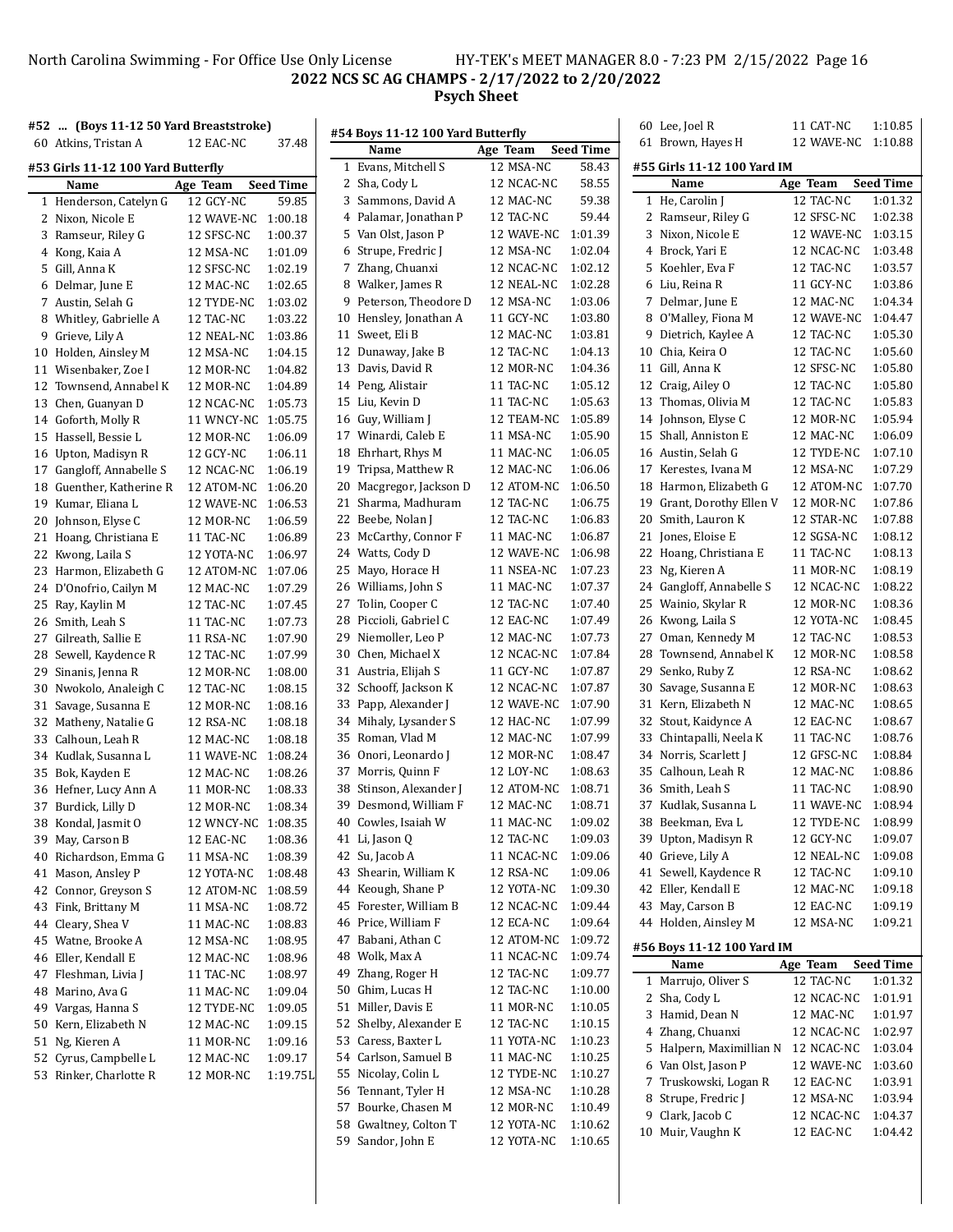North Carolina Swimming - For Office Use Only License HY-TEK's MEET MANAGER 8.0 - 7:23 PM 2/15/2022 Page 17 **NCS SC AG CHAMPS - 2/17/2022 to 2/20/2022**

**Psych Sheet**

| #56 | (Boys 11-12 100 Yard IM)                 |                    |                  | 10 TYDE-NC  | A                                       | 3:57.43          | 19 STAR-NC                           | A            | 2:05.78          |
|-----|------------------------------------------|--------------------|------------------|-------------|-----------------------------------------|------------------|--------------------------------------|--------------|------------------|
|     | 11 Chopra, Vijay V                       | 12 MSA-NC          | 1:04.91          | 11 RSA-NC   | A                                       | 3:57.77          | 20 RSA-NC                            | A            | 2:05.93          |
|     | 12 Cummins, Bodhi K                      | 11 TYDE-NC         | 1:04.98          | 12 MOR-NC   | B                                       | 4:01.88          | 21 MOR-NC                            | С            | 2:06.56          |
|     | 13 Faistl, Carter M                      | 12 PAC-NC          | 1:05.56          | 13 YOTA-NC  | A                                       | 4:02.32          | 22 MAC-NC                            | C            | 2:07.14          |
|     | 14 Evans, Mitchell S                     | 12 MSA-NC          | 1:05.56          | 14 MSA-NC   | B                                       | 4:02.95          | 23 MAC-NC                            | D            | 2:07.92          |
|     | 15 Larsen, Grant K                       | 12 NEAL-NC         | 1:05.83          | 15 SFSC-NC  | A                                       | 4:04.39          | 24 RSA-NC                            | B            | 2:08.12          |
|     | 16 Winardi, Caleb E                      | 11 MSA-NC          | 1:06.23          | 16 EAC-NC   | A                                       | 4:07.90          | 25 YOTA-NC                           | B            | 2:08.71          |
|     | 17 Williams, John S                      | 11 MAC-NC          | 1:06.34          | 17 MOR-NC   | C                                       | 4:08.38          | 26 WAVE-NC                           | B            | 2:08.99          |
|     | 18 Cooper, Henry D                       | 12 EAC-NC          | 1:06.49          | 18 MAC-NC   | B                                       | 4:08.73          | 27 GCY-NC                            | B            | 2:10.62          |
|     | 19 Hensley, Jonathan A                   | 11 GCY-NC          | 1:06.60          | 19 YOTA-NC  | B                                       | 4:12.56          | 28 MOR-NC                            | D            | 2:10.91          |
| 20  | Froehlich, Joseph P                      | 12 TAC-NC          | 1:07.02          | 20 NCAC-NC  | $\, {\bf B}$                            | 4:13.92          | 29 SAIL-NC                           | A            | 2:12.49          |
|     | 21 Hitchcock, David J                    | 12 HAC-NC          | 1:07.06          | 21 RSA-NC   | B                                       | 4:16.34          | 30 EAC-NC                            | B            | 2:12.62          |
|     | 22 Cagle, Griffin T                      | 12 MAC-NC          | 1:07.47          | 22 WAVE-NC  | B                                       | 4:20.10          | 31 NEAL-NC                           | A            | 2:15.60          |
|     | 23 Cindric, Alen B                       | 12 TAC-NC          | 1:07.49          | 23 GCY-NC   | $\, {\bf B}$                            | 4:24.65          |                                      |              |                  |
|     | 24 Dunaway, Jake B                       | 12 TAC-NC          | 1:07.69          | 24 EAC-NC   | B                                       | 4:28.86          | #60 Boys 11-12 200 Yard Medley Relay |              |                  |
|     | 25 Sharma, Madhuram                      | 12 TAC-NC          | 1:07.85          |             |                                         |                  | Team                                 | Relay        | <b>Seed Time</b> |
|     |                                          | 12 TEAM-NC 1:07.88 |                  |             | #58 Boys 11-12 400 Yard Freestyle Relay |                  | 1 NCAC-NC                            | A            | 1:52.10          |
|     | 26 Guy, William J                        |                    |                  | Team        | Relay                                   | <b>Seed Time</b> | 2 TAC-NC                             | A            | 1:53.89          |
|     | 27 Phillips, Gavin M                     | 12 TAC-NC          | 1:07.91          | 1 NCAC-NC   | A                                       | 3:38.93          | 3 WAVE-NC                            | A            | 1:54.40          |
|     | 28 Schooff, Jackson K                    | 12 NCAC-NC         | 1:07.98          | 2 WAVE-NC   | A                                       | 3:43.43          | 4 MSA-NC                             | A            | 1:55.09          |
|     | 29 Liu, Kevin D                          | 11 TAC-NC          | 1:07.99          | 3 TAC-NC    | A                                       | 3:44.63          | 5 MAC-NC                             | A            | 1:55.38          |
| 30  | Roman, Vlad M                            | 12 MAC-NC          | 1:08.00          | 4 MAC-NC    | A                                       | 3:45.55          | 6 EAC-NC                             | A            | 1:56.65          |
|     | 31 Li, Jason Q                           | 12 TAC-NC          | 1:08.05          | 5 EAC-NC    | A                                       | 3:47.03          | 7 TAC-NC                             | B            | 1:58.53          |
|     | 32 Piccioli, Gabriel C                   | 12 EAC-NC          | 1:08.11          | 6 MSA-NC    | A                                       | 3:47.65          | 8 NCAC-NC                            | B            | 1:59.17          |
|     | 33 Walker, James R                       | 12 NEAL-NC         | 1:08.21          | 7 MOR-NC    | A                                       | 3:53.49          | 9 MOR-NC                             | A            | 1:59.23          |
|     | 34 Riggall, Miles J                      | 12 MAC-NC          | 1:08.29          | 8 NCAC-NC   | B                                       | 3:53.88          | 10 ATOM-NC                           | A            | 1:59.67          |
|     | 35 Pham, Alexander P                     | 12 ATOM-NC 1:08.34 |                  | 9 ATOM-NC   | A                                       | 3:54.49          | 11 MAC-NC                            | B            | 2:00.87          |
|     | 36 Mitcham, Avery J                      | 12 GCY-NC          | 1:08.46          | 10 TAC-NC   | B                                       | 3:55.53          | 12 TAC-NC                            | C            | 2:02.26          |
|     | 37 Morris, Quinn F                       | 12 LOY-NC          | 1:08.48          | 11 GCY-NC   | A                                       | 3:56.21          | 13 MAC-NC                            | C            | 2:03.10          |
|     | 38 Austria, Elijah S                     | 11 GCY-NC          | 1:08.52          | 12 RSA-NC   | A                                       | 3:57.37          | 14 GCY-NC                            | A            | 2:03.82          |
| 39  | Johnson, Phillip E                       | 11 GG-NC           | 1:08.63          | 13 MAC-NC   | B                                       | 3:57.82          | 15 MSA-NC                            | B            | 2:04.32          |
| 40  | Puri, Varun V                            | 12 ATOM-NC 1:08.74 |                  | 14 MSA-NC   | B                                       | 3:58.74          | 16 MOR-NC                            | B            | 2:04.57          |
|     | 41 Su, Jacob A                           | 11 NCAC-NC         | 1:08.91          | 15 MAC-NC   | C                                       | 4:03.35          | 17 MAC-NC                            | D            | 2:04.85          |
|     | 42 Wehe, Isaiah J                        | 12 GCY-NC          | 1:08.96          |             |                                         |                  |                                      |              |                  |
|     | 43 Wolk, Max A                           | 11 NCAC-NC         | 1:08.96          | 16 YOTA-NC  | A                                       | 4:08.85          | 18 YOTA-NC                           | A            | 2:05.02          |
|     | 44 Mayo, Horace H                        | 11 NSEA-NC         | 1:08.97          | 17 MAC-NC   | D                                       | 4:10.84          | 19 RSA-NC                            | A            | 2:05.19          |
|     | 45 Shelby, Alexander E                   | 12 TAC-NC          | 1:09.14          | 18 MOR-NC   | B                                       | 4:11.26          | 20 EAC-NC                            | B            | 2:08.29          |
| 46  | Tripsa, Matthew R                        | 12 MAC-NC          | 1:09.16          | 19 WAVE-NC  | B                                       | 4:11.74          | 21 GCY-NC                            | B            | 2:08.70          |
|     | 47 Petroff, Behrett B                    | 12 NSEA-NC         | 1:09.34          | 20 EAC-NC   | $\, {\bf B}$                            | 4:12.35          | 22 WAVE-NC                           | B            | 2:09.47          |
|     | 48 Nicolay, Colin L                      | 12 TYDE-NC         | 1:09.36          | 21 GCY-NC   | B                                       | 4:15.76          | 23 YOTA-NC                           | B            | 2:11.04          |
| 49  | Slawinski, Charlie K                     | 12 WAVE-NC 1:09.43 |                  | 22 YOTA-NC  | B                                       | 4:20.09          | 24 RSA-NC                            | $\, {\bf B}$ | 2:11.94          |
|     | 50 Zhang, Roger H                        | 12 TAC-NC          | 1:09.43          | 23 RSA-NC   | B                                       | 4:29.50          | #61 Girls 11-12 50 Yard Butterfly    |              |                  |
|     | 51 Smith, Carson E                       | 12 EAC-NC          | 1:09.43          |             | #59 Girls 11-12 200 Yard Medley Relay   |                  | Name                                 | Age Team     | <b>Seed Time</b> |
|     | 52 Coulter, Ezra T                       | 12 TAC-NC          | 1:09.44          | <b>Team</b> | Relay                                   | <b>Seed Time</b> | 1 Ramseur, Riley G                   | 12 SFSC-NC   | 26.86            |
|     | 53 Ghim, Lucas H                         | 12 TAC-NC          | 1:09.58          | 1 TAC-NC    | A                                       | 1:53.39          | 2 Nixon, Nicole E                    | 12 WAVE-NC   | 27.13            |
|     | 54 Kennedy, Caiden H                     | 12 RSA-NC          | 1:09.62          | 2 MOR-NC    | A                                       | 1:57.76          | 3 Henderson, Catelyn G               | 12 GCY-NC    | 27.42            |
| 55  | Beebe, Nolan J                           | 12 TAC-NC          | 1:09.65          | 3 GCY-NC    | A                                       | 1:57.94          | 4 Koehler, Eva F                     | 12 TAC-NC    | 27.63            |
|     | 56 Davis, David R                        |                    |                  | 4 MOR-NC    | B                                       | 1:58.14          | 5 Gill, Anna K                       | 12 SFSC-NC   | 27.65            |
|     |                                          | 12 MOR-NC          | 1:09.68          | 5 TYDE-NC   | A                                       | 1:58.28          | 6 He, Carolin J                      | 12 TAC-NC    | 27.68            |
|     | 57 Forester, William B                   | 12 NCAC-NC         | 1:09.71          | 6 WAVE-NC   | A                                       | 1:58.66          | 7 Austin, Selah G                    | 12 TYDE-NC   | 28.04            |
|     | 58 Carlson, Samuel B                     | 11 MAC-NC          | 1:09.71          | 7 TAC-NC    | B                                       | 1:58.96          | 8 Kong, Kaia A                       | 12 MSA-NC    | 28.21            |
|     | #57 Girls 11-12 400 Yard Freestyle Relay |                    |                  | 8 MSA-NC    |                                         | 2:00.25          | 9 Brock, Yari E                      | 12 NCAC-NC   | 28.22            |
|     | Team                                     | Relay              | <b>Seed Time</b> |             | A                                       |                  |                                      |              |                  |
|     | 1 TAC-NC                                 | A                  | 3:43.04          | 9 MAC-NC    | A                                       | 2:00.87          | 10 Whitley, Gabrielle A              | 12 TAC-NC    | 28.23            |
|     | 2 MOR-NC                                 | A                  | 3:51.86          | 10 ATOM-NC  | A                                       | 2:01.12          | 11 Liu, Reina R                      | 11 GCY-NC    | 28.29            |
|     | 3 WAVE-NC                                | A                  | 3:53.30          | 11 NCAC-NC  | A                                       | 2:01.47          | 12 Plaza, Karina I                   | 11 ATOM-NC   | 28.57            |
|     | 4 GCY-NC                                 | A                  | 3:53.32          | 12 TAC-NC   | C                                       | 2:02.22          | 13 Grieve, Lily A                    | 12 NEAL-NC   | 28.62            |
|     | 5 TAC-NC                                 | B                  | 3:53.57          | 13 EAC-NC   | A                                       | 2:02.76          | 14 Townsend, Annabel K               | 12 MOR-NC    | 28.71            |
|     | 6 ATOM-NC                                | A                  | 3:54.06          | 14 SFSC-NC  | A                                       | 2:03.10          | 15 Harmon, Elizabeth G               | 12 ATOM-NC   | 29.02            |
|     | 7 MSA-NC                                 | A                  | 3:54.14          | 15 MAC-NC   | B                                       | 2:04.23          | 16 Delmar, June E                    | 12 MAC-NC    | 29.07            |
|     | 8 NCAC-NC                                | A                  | 3:54.96          | 16 YOTA-NC  | A                                       | 2:04.36          | 17 Hassell, Bessie L                 | 12 MOR-NC    | 29.08            |
|     | 9 MAC-NC                                 | A                  | 3:55.92          | 17 MSA-NC   | B                                       | 2:04.94          | 18 Wisenbaker, Zoe I                 | 12 MOR-NC    | 29.11            |
|     |                                          |                    |                  | 18 NCAC-NC  | B                                       | 2:05.44          | 19 Holden, Ainsley M                 | 12 MSA-NC    | 29.20            |
|     |                                          |                    |                  |             |                                         |                  |                                      |              |                  |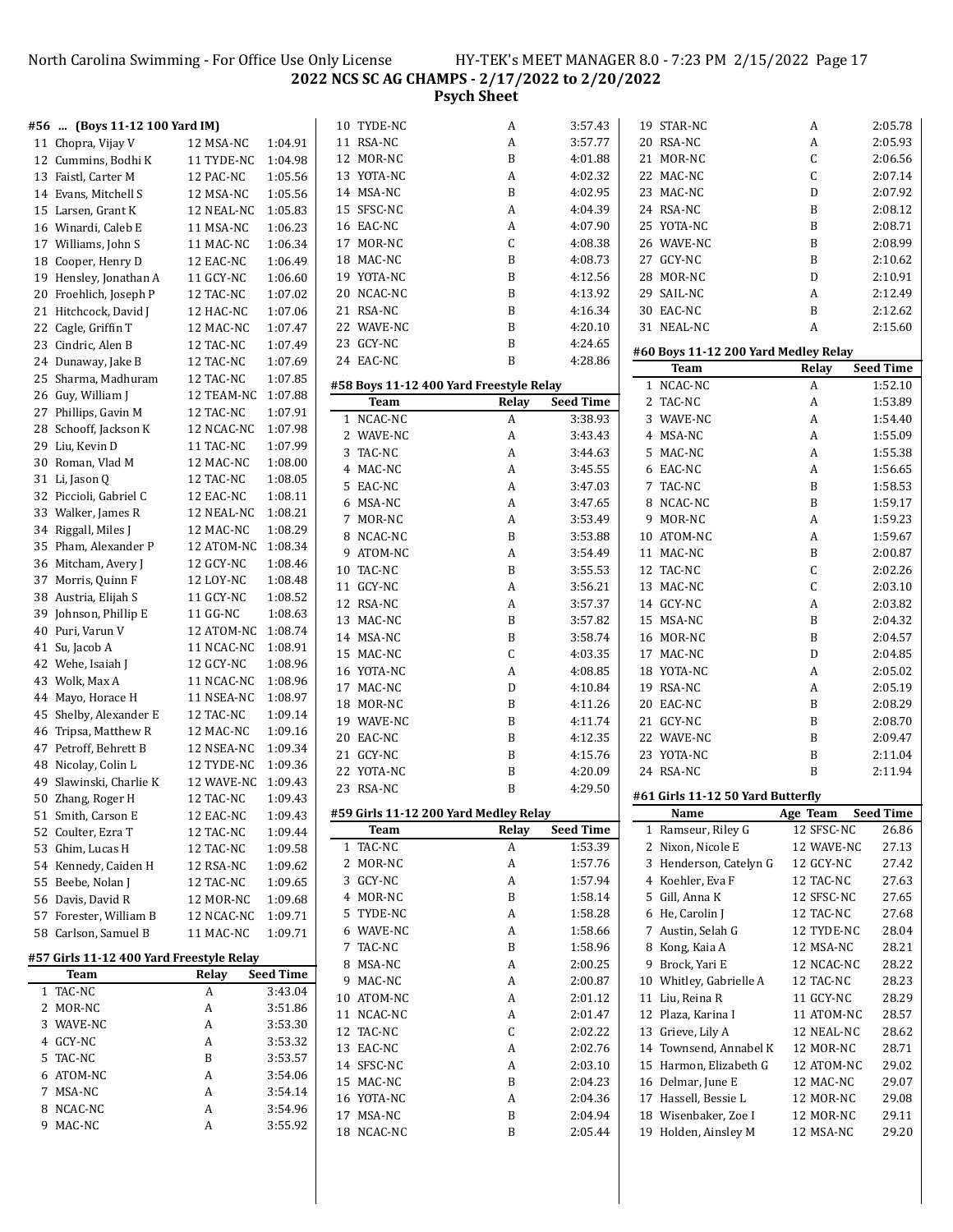North Carolina Swimming - For Office Use Only License HY-TEK's MEET MANAGER 8.0 - 7:23 PM 2/15/2022 Page 18 **NCS SC AG CHAMPS - 2/17/2022 to 2/20/2022 Psych Sheet**

|    | #61  (Girls 11-12 50 Yard Butterfly) |            |                  | 19 Hamid, Dean N                          | 12 MAC-NC                | 29.22            | 8 Smith, Leah S                            | 11 TAC-NC               | 25.73            |
|----|--------------------------------------|------------|------------------|-------------------------------------------|--------------------------|------------------|--------------------------------------------|-------------------------|------------------|
|    | 20 Richardson, Emma G                | 11 MSA-NC  | 29.24            | 20 Papp, Alexander J                      | 12 WAVE-NC               | 29.37            | 9 Gill, Anna K                             | 12 SFSC-NC              | 25.96            |
|    | 21 White, Olivia M                   | 12 MSA-NC  | 29.34            | 21 Lanier, John I                         | 11 WNCY-NC               | 29.45            | 10 Austin, Selah G                         | 12 TYDE-NC              | 26.22            |
|    | 22 Mason, Ansley P                   | 12 YOTA-NC | 29.52            | 22 Beebe, Nolan J                         | 12 TAC-NC                | 29.46            | 11 Johnson, Elyse C                        | 12 MOR-NC               | 26.25            |
|    | 23 Kudlak, Susanna L                 | 11 WAVE-NC | 29.58            | 23 Austria, Elijah S                      | 11 GCY-NC                | 29.48            | 12 Craig, Ailey O                          | 12 TAC-NC               | 26.31            |
|    | 24 Craig, Ailey O                    | 12 TAC-NC  | 29.60            | 24 Sharma, Madhuram                       | 12 TAC-NC                | 29.52            | 13 Whitley, Gabrielle A                    | 12 TAC-NC               | 26.48            |
|    | 25 Kwong, Laila S                    | 12 YOTA-NC | 29.65            | 25 Coulter, Ezra T                        | 12 TAC-NC                | 29.59            | 14 Wainio, Skylar R                        | 12 MOR-NC               | 26.49            |
|    | 26 Gangloff, Annabelle S             | 12 NCAC-NC | 29.65            | 26 Gaines, Joseph B                       | 12 SFSC-NC               | 29.63            | 15 Moore, Mary A                           | 12 TYDE-NC              | 26.60            |
|    | 27 Hefner, Lucy Ann A                | 11 MOR-NC  | 29.67            | 27 Tennant, Tyler H                       | 12 MSA-NC                | 29.64            | 16 Wisenbaker, Zoe I                       | 12 MOR-NC               | 26.80            |
|    | 28 Upton, Madisyn R                  | 12 GCY-NC  | 29.71            | 28 Hitchcock, David J                     | 12 HAC-NC                | 29.77            | 17 Grieve, Lily A                          | 12 NEAL-NC              | 26.83            |
|    | 29 Cyrus, Campbelle L                | 12 MAC-NC  | 29.72            | 29 Ehrhart, Rhys M                        | 11 MAC-NC                | 29.79            | 18 Jones, Eloise E                         | 12 SGSA-NC              | 26.97            |
|    | 30 Kern, Elizabeth N                 | 12 MAC-NC  | 29.78            | 30 Liu, Kevin D                           | 11 TAC-NC                | 29.80            | 19 Bok, Kayden E                           | 12 MAC-NC               | 26.97            |
|    | 31 Smith, Leah S                     | 11 TAC-NC  | 29.90            | 31 Zhang, Roger H                         | 12 TAC-NC                | 29.88            | 20 Connor, Greyson S                       | 12 ATOM-NC              | 27.06            |
|    | 32 Kondal, Jasmit O                  | 12 WNCY-NC | 29.91            | 32 Chen, Michael X                        | 12 NCAC-NC               | 29.88            | 21 Feng, Katherine J                       | 11 YOTA-NC              | 27.07            |
|    | 33 D'Onofrio, Cailyn M               | 12 MAC-NC  | 29.96            | 33 Chaires, Piers A                       | 11 CKS-NC                | 29.91            | 22 Kwong, Laila S                          | 12 YOTA-NC              | 27.08            |
|    | 34 Zuleger, Skylar B                 | 11 TYDE-NC | 29.99            | 34 Bai, Thomas                            | 11 MSA-NC                | 29.92            | 23 Ray, Kaylin M                           | 12 TAC-NC               | 27.10            |
|    | 35 Mutanuka, Amiah O                 | 11 EAC-NC  | 30.00            | 35 Dunaway, Jake B                        | 12 TAC-NC                | 29.93            | 24 Holfelder, Lyla A                       | 12 TAC-NC               | 27.11            |
|    | 36 Leoncini, Isabella C              | 12 WAVE-NC | 30.03            | 36 Shelby, Alexander E                    | 12 TAC-NC                | 29.94            | 25 Schooff, Annie B                        | 11 NCAC-NC              | 27.15            |
|    | 37 Grant, Dorothy Ellen V            | 12 MOR-NC  | 30.07            | 37 Williams, John S                       | 11 MAC-NC                | 29.97            | 26 Cyrus, Campbelle L                      | 12 MAC-NC               | 27.18            |
|    | 38 Nwokolo, Analeigh C               | 12 TAC-NC  | 30.07            | 38 Froehlich, Joseph P                    | 12 TAC-NC                | 30.00            | 27 Smith, Arizona E                        | 11 TEAM-NC              | 27.19            |
|    | 39 Schooff, Annie B                  | 11 NCAC-NC | 30.07            | 39 Davis, David R                         | 12 MOR-NC                | 30.04            | 28 Nwokolo, Analeigh C                     | 12 TAC-NC               | 27.20            |
|    | 40 Hronich, Emma A                   | 11 STAR-NC | 30.10            | 40 Stinson, Alexander J                   | 12 ATOM-NC               | 30.05            | 29 Buddin, Murray J                        | 11 RSA-NC               | 27.21            |
|    | 41 Smith, Lauron K                   | 12 STAR-NC | 30.11            | 41 McCarthy, Connor F                     | 11 MAC-NC                | 30.10            | 30 Richardson, Emma G                      | 11 MSA-NC               | 27.27            |
|    | 42 Davis, Elise C                    | 11 NCAC-NC | 30.13            | 42 Niemoller, Leo P                       | 12 MAC-NC                | 30.16            | 31 Eckard, Violet E                        | 12 RSA-NC               | 27.27            |
|    | 43 Chen, Guanyan D                   | 12 NCAC-NC | 30.15            | 43 Su, Jacob A                            | 11 NCAC-NC               | 30.30            | 32 Gutierrez, Rosario L                    | 11 NCAC-NC              | 27.28            |
| 44 | Connor, Greyson S                    | 12 ATOM-NC | 30.15            | 44 Cooler, Robert R                       | 11 MAC-NC                | 30.34            | 33 Norris, Scarlett J                      | 12 GFSC-NC              | 27.29            |
|    | 45 Goforth, Molly R                  | 11 WNCY-NC | 30.15            | 45 Bourke, Chasen M                       | 12 MOR-NC                | 30.35            | 34 Lange, Campbell E                       | 12 YOTA-NC              | 27.30            |
|    | 46 Freeman, Lauryn C                 | 12 TYDE-NC | 30.18            | 46 Mitcham, Avery J                       | 12 GCY-NC                | 30.36            | 35 Gilreath, Sallie E                      | 11 RSA-NC               | 27.39            |
|    | 47 Fink, Brittany M                  | 11 MSA-NC  | 30.18            | 47 Harding, Cullan W                      | 12 MAC-NC                | 30.41            | 36 Kern, Elizabeth N                       | 12 MAC-NC               | 27.39            |
| 48 | Smith, Arizona E                     | 11 TEAM-NC | 30.19            | 48 Caress, Baxter L                       | 11 YOTA-NC               | 30.50            | 37 Adekoya, Oyinkansola O 12 GCY-NC        |                         | 27.40            |
| 49 | Moore, Mary A                        | 12 TYDE-NC | 30.26            | 49 Johnson, Phillip E                     | 11 GG-NC                 | 30.52            | 38 Benton, Amelia R                        | 12 ECA-NC               | 27.48            |
|    | 50 Bok, Kayden E                     | 12 MAC-NC  | 30.28            | 50 Desmond, William F                     | 12 MAC-NC                | 30.56            | 39 Mason, Ansley P                         | 12 YOTA-NC              | 27.49            |
|    |                                      |            |                  |                                           |                          |                  |                                            |                         |                  |
|    |                                      |            |                  |                                           |                          |                  |                                            |                         |                  |
|    | 51 Kuly, Erin W                      | 12 SAIL-NC | 30.31            | 51 Shearin, William K                     | 12 RSA-NC                | 30.61            | #64 Boys 11-12 50 Yard Freestyle           |                         |                  |
|    | 52 Feng, Katherine J                 | 11 YOTA-NC | 30.38            | 52 Tripsa, Matthew R                      | 12 MAC-NC                | 30.62            | Name                                       | Age Team                | <b>Seed Time</b> |
| 53 | Rinker, Charlotte R                  | 12 MOR-NC  | 34.29L           | 53 Raniszeski, Cooper L                   | 11 MAC-NC                | 30.66            | 1 Larsen, Grant K                          | 12 NEAL-NC              | 23.16            |
| 54 | Vargas, Hanna S                      | 12 TYDE-NC | 34.35L           | 54 Kennedy, Caiden H                      | 12 RSA-NC<br>11 NCAC-NC  | 30.69            | 2 Sito, Andrew C                           | 12 WAVE-NC              | 23.56            |
|    | 55 Kumar, Eliana L                   | 12 WAVE-NC | 34.35L           | 55 Wolk, Max A<br>56 Sandor, John E       | 12 YOTA-NC               | 30.70            | 3 Sha, Cody L                              | 12 NCAC-NC              | 24.05            |
|    | 56 Marino, Ava G                     | 11 MAC-NC  | 34.67L           |                                           |                          | 30.74            | 4 Halpern, Maximillian N                   | 12 NCAC-NC              | 24.83            |
|    | 57 Eller, Kendall E                  | 12 MAC-NC  | 34.70L           | 57 Pham, Alexander P                      | 12 ATOM-NC<br>12 GCY-NC  | 30.75            | 5 Hamid, Dean N                            | 12 MAC-NC               | 24.93            |
|    | 58 Gilreath, Sallie E                | 11 RSA-NC  | 34.71L           | 58 Wehe, Isaiah J                         | 11 MAC-NC                | 30.78            | 6 Sammons, David A                         | 12 MAC-NC               | 25.24            |
|    | #62 Boys 11-12 50 Yard Butterfly     |            |                  | 59 Cowles, Isaiah W                       |                          | 30.80            | 7 Strupe, Fredric J                        | 12 MSA-NC               | 25.46            |
|    | Name                                 | Age Team   | <b>Seed Time</b> | 60 Nicolay, Colin L<br>61 Babani, Athan C | 12 TYDE-NC<br>12 ATOM-NC | 30.81<br>30.84   | 8 Muir, Vaughn K                           | 12 EAC-NC               | 25.47            |
|    | 1 Sha, Cody L                        | 12 NCAC-NC | 26.08            | 62 Miller, Davis E                        | 11 MOR-NC                | 30.89            | 9 Evans, Mitchell S                        | 12 MSA-NC               | 25.50            |
|    | 2 Halpern, Maximillian N 12 NCAC-NC  |            | 26.95            | 63 Onori, Leonardo J                      | 12 MOR-NC                |                  | 10 Stinson, Alexander J                    | 12 ATOM-NC              | 25.72            |
|    | 3 Evans, Mitchell S                  | 12 MSA-NC  | 27.02            | 64 Brown, Hayes H                         | 12 WAVE-NC               | 30.89            | 11 Wulber, Fletcher D                      | 12 NCAC-NC              | 25.81            |
|    | 4 Sammons, David A                   | 12 MAC-NC  | 27.49            | 65 Price, William F                       | 12 ECA-NC                | 30.89<br>30.94   | 12 Guy, William J                          | 12 TEAM-NC              | 25.87            |
|    | 5 Palamar, Jonathan P                | 12 TAC-NC  | 27.57            | 66 Cindric, Alen B                        | 12 TAC-NC                | 30.96            | 13 Schooff, Jackson K                      | 12 NCAC-NC              | 25.87            |
|    | 6 Strupe, Fredric J                  | 12 MSA-NC  | 27.79            | 67 Carlson, Samuel B                      | 11 MAC-NC                | 34.98L           | 14 Peng, Alistair                          | 11 TAC-NC               | 25.94            |
|    | 7 Peterson, Theodore D               | 12 MSA-NC  | 27.92            | 68 Wulber, Fletcher D                     | 12 NCAC-NC               |                  | 15 Peterson, Theodore D                    | 12 MSA-NC               | 25.94            |
|    | 8 Van Olst, Jason P                  | 12 WAVE-NC | 27.93            |                                           | 12 TAC-NC                | 35.09L<br>35.27L | 16 Watts, Cody D                           | 12 WAVE-NC              | 26.11            |
|    | 9 Walker, James R                    | 12 NEAL-NC | 28.19            | 69 Tolin, Cooper C<br>70 Roman, Vlad M    | 12 MAC-NC                | 35.66L           | 17 Cooper, Henry D                         | 12 EAC-NC               | 26.11            |
|    | 10 Winardi, Caleb E                  | 11 MSA-NC  | 28.19            |                                           |                          |                  | 18 Lanier, John I                          | 11 WNCY-NC              | 26.26            |
| 11 | Macgregor, Jackson D                 | 12 ATOM-NC | 28.28            | #63 Girls 11-12 50 Yard Freestyle         |                          |                  | 19 Hensley, Jonathan A                     | 11 GCY-NC               | 26.33            |
| 12 | Peng, Alistair                       | 11 TAC-NC  | 28.41            | Name                                      | Age Team                 | <b>Seed Time</b> | 20 Mayo, Horace H                          | 11 NSEA-NC              | 26.36            |
| 13 | Zhang, Chuanxi                       | 12 NCAC-NC | 28.65            | 1 Whelehan, Sloane E                      | 12 TAC-NC                | 24.66            | 21 Cagle, Griffin T                        | 12 MAC-NC               | 26.39            |
|    | 14 Hensley, Jonathan A               | 11 GCY-NC  | 28.74            | 2 Ramseur, Riley G                        | 12 SFSC-NC               | 25.06            | 22 Wolk, Max A                             | 11 NCAC-NC              | 26.41            |
|    | 15 Guy, William J                    | 12 TEAM-NC | 28.84            | 3 He, Carolin J                           | 12 TAC-NC                | 25.11            | 23 Riggall, Miles J                        | 12 MAC-NC               | 26.48            |
|    | 16 Mayo, Horace H                    | 11 NSEA-NC | 28.90            | 4 Henderson, Catelyn G                    | 12 GCY-NC                | 25.26            | 24 Froehlich, Joseph P                     | 12 TAC-NC               | 26.49            |
|    | 17 Piccioli, Gabriel C               | 12 EAC-NC  | 28.97            | 5 Smith, Lauron K                         | 12 STAR-NC               | 25.31            | 25 Sharma, Madhuram                        | 12 TAC-NC               | 26.51            |
|    | 18 Schooff, Jackson K                | 12 NCAC-NC | 29.09            | 6 Brock, Yari E<br>7 O'Malley, Fiona M    | 12 NCAC-NC<br>12 WAVE-NC | 25.41<br>25.60   | 26 Winardi, Caleb E<br>27 Cummins, Bodhi K | 11 MSA-NC<br>11 TYDE-NC | 26.51<br>26.59   |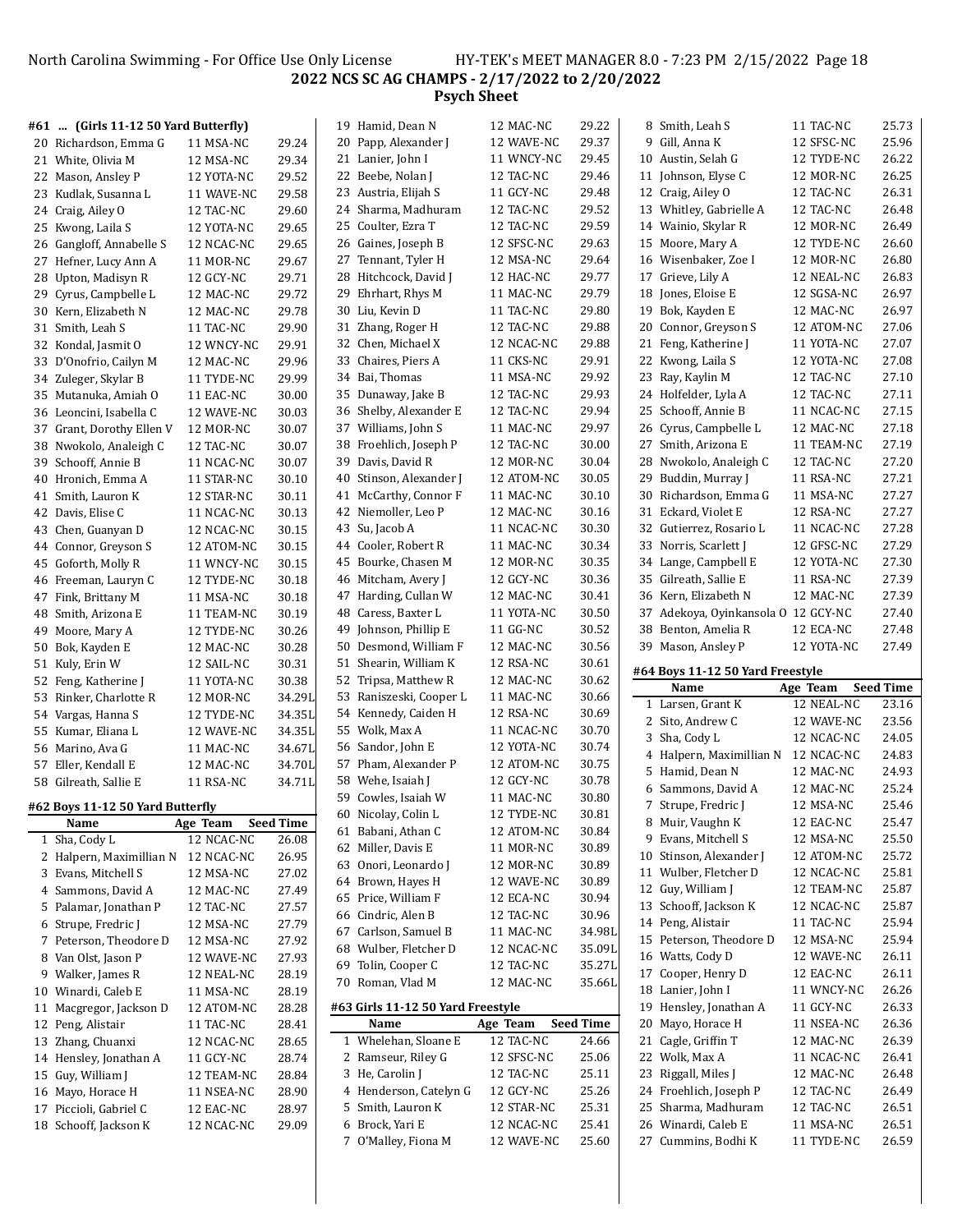North Carolina Swimming - For Office Use Only License HY-TEK's MEET MANAGER 8.0 - 7:23 PM 2/15/2022 Page 19 **NCS SC AG CHAMPS - 2/17/2022 to 2/20/2022 Psych Sheet**

| #64  (Boys 11-12 50 Yard Freestyle)   |                     |           | 19 Jones, Eloise E                   | 12 SGSA-NC          | 1:17.50          | 34 Feng, Edward M                   | 11 NCAC-NC | 1:18.06            |
|---------------------------------------|---------------------|-----------|--------------------------------------|---------------------|------------------|-------------------------------------|------------|--------------------|
| 28 Dunaway, Jake B                    | 12 TAC-NC           | 26.59     | 20 Bennett, Addison R                | 12 MAC-NC           | 1:17.68          | 35 Repella, Benjamin M              | 12 ATOM-NC | 1:18.32            |
| 29 Johnson, Phillip E                 | 11 GG-NC            | 26.59     | 21 Milne, Eleanor G                  | 12 WAVE-NC 1:17.74  |                  | 36 Ghim, Lucas H                    | 12 TAC-NC  | 1:18.34            |
| 30 Tantillo, William J                | 12 MSA-NC           | 26.61     | 22 Fox, Madeline G                   | 12 TAC-NC           | 1:17.91          | 37 Shelby, Alexander E              | 12 TAC-NC  | 1:18.42            |
| 31 Coulter, Ezra T                    | 12 TAC-NC           | 26.62     | 23 Hronich, Emma A                   | 11 STAR-NC          | 1:18.02          | 38 Austria, Elijah S                | 11 GCY-NC  | 1:18.58            |
| 32 Chen, Michael X                    | 12 NCAC-NC          | 26.68     | 24 Chintapalli, Neela K              | 11 TAC-NC           | 1:18.11          | 39 Price, William F                 | 12 ECA-NC  | 1:19.52            |
| 33 Grena, Erich M                     | 12 WAVE-NC          | 26.75     | 25 Bass, Lillian C                   | 12 MAC-NC           | 1:18.12          | 40 Nguyen, Connor V                 | 11 MOR-NC  | 1:19.55            |
| 34 Pham, Alexander P                  | 12 ATOM-NC          | 26.79     | 26 Norris, Stella E                  | 12 GFSC-NC          | 1:18.12          | 41 Hulbig, Gavin K                  | 11 RSA-NC  | 1:19.62            |
| 35 Puri, Varun V                      | 12 ATOM-NC          | 26.80     | 27 Dinkins, Natalie L                | 12 TYDE-NC          | 1:18.31          | 42 Tripsa, Matthew R                | 12 MAC-NC  | 1:19.68            |
| 36 Williams, John S                   | 11 MAC-NC           | 26.81     | 28 Burton, Abigail R                 | 11 EAC-NC           | 1:18.32          | 43 Su, Jacob A                      | 11 NCAC-NC | 1:19.83            |
| 37 Chopra, Vijay V                    | 12 MSA-NC           | 26.85     | 29 Wallace, Jenna R                  | 11 MSA-NC           | 1:18.38          | 44 Lewis, James M                   | 12 WOW-NC  | 1:20.28            |
| 38 Macgregor, Jackson D               | 12 ATOM-NC          | 26.88     | 30 Davis, Stewart M                  | 12 MSA-NC           | 1:18.40          | 45 Liu, Ethan S                     | 12 RSA-NC  | 1:20.30            |
|                                       |                     | 26.89     | 31 Steier, Jayne C                   | 12 MAC-NC           | 1:18.60          | 46 Slawinski, Charlie K             | 12 WAVE-NC | 1:20.65            |
| 39 Ennis, Zachary K                   | 12 RSA-NC           |           | 32 Senko, Ruby Z                     | 12 RSA-NC           | 1:18.61          | 47 Puri, Varun V                    | 12 ATOM-NC | 1:20.66            |
| 40 Gaines, Joseph B                   | 12 SFSC-NC          | 26.91     |                                      |                     | 1:18.69          |                                     |            | 1:20.82            |
| 41 Bourke, Chasen M                   | 12 MOR-NC           | 26.92     | 33 Eller, Kendall E                  | 12 MAC-NC           |                  | 48 Ennis, Zachary K                 | 12 RSA-NC  |                    |
| 42 Walker, James R                    | 12 NEAL-NC          | 26.95     | 34 Kwong, Laila S                    | 12 YOTA-NC          | 1:18.78          | 49 Emery, Gabriel J                 | 12 YOTA-NC | 1:20.90            |
| 43 Morris, Quinn F                    | 12 LOY-NC           | 27.17     | 35 Bok, Kayden E                     | 12 MAC-NC           | 1:18.90          | 50 Hammons, Elijah D                | 12 MOR-NC  | 1:20.98            |
| 44 Liu, Kevin D                       | 11 TAC-NC           | 27.18     | 36 Howards, Sage L                   | 12 UN-03-NC 1:18.93 |                  | 51 Hennis, Nolan A                  | 11 TYDE-NC | 1:21.15            |
| 45 Wehe, Isaiah J                     | 12 GCY-NC           | 27.20     | 37 Yu, Grace Q                       | 12 RSA-NC           | 1:18.97          | 52 Ge, Nairila T                    | 12 TAC-NC  | 1:21.15            |
| 46 Willis, River J                    | 12 CKS-NC           | 27.23     | 38 Hoang, Christiana E               | 11 TAC-NC           | 1:19.06          | 53 Shearin, William K               | 12 RSA-NC  | 1:21.20            |
| 47 Faistl, Carter M                   | 12 PAC-NC           | 27.29     | 39 Berberian, Georgia M              | 12 MAC-NC           | 1:19.09          | 54 Gaines, Joseph B                 | 12 SFSC-NC | 1:21.26            |
| 48 Beebe, Nolan J                     | 12 TAC-NC           | 27.29     | 40 Kistler, Shelby N                 | 11 GCY-NC           | 1:19.11          | 55 Demoss, Nathan T                 | 11 TAC-NC  | 1:21.31            |
| 49 Kennedy, Caiden H                  | 12 RSA-NC           | 27.34     | 41 Cleary, Shea V                    | 11 MAC-NC           | 1:19.14          | #67 Girls 11-12 100 Yard Backstroke |            |                    |
| 50 Valyo, Blake J                     | 12 LIFE-NC          | 27.36     | 42 Gangloff, Annabelle S             | 12 NCAC-NC          | 1:29.71L         | Name                                | Age Team   | <b>Seed Time</b>   |
| 51 Peterson, Joshua H                 | 11 MSA-NC           | 27.41     | 43 Penny, Hadley E                   | 12 MOR-NC           | 1:30.27L         | 1 Whelehan, Sloane E                | 12 TAC-NC  | 58.85              |
| 52 Niemoller, Leo P                   | 12 MAC-NC           | 27.41     | 44 Xu, Ashley                        | 12 MAC-NC           | 1:31.37L         | 2 Liu, Reina R                      | 11 GCY-NC  | 1:00.29            |
| 53 McCarthy, Connor F                 | 11 MAC-NC           | 27.41     | #66 Boys 11-12 100 Yard Breaststroke |                     |                  | 3 He, Carolin J                     | 12 TAC-NC  | 1:00.41            |
| 54 Sandor, John E                     | 12 YOTA-NC          | 27.42     | Name                                 | Age Team            | <b>Seed Time</b> | 4 Nixon, Nicole E                   | 12 WAVE-NC | 1:01.32            |
| 55 Muminovic, Liam E                  | 11 MOR-NC           | 27.44     | 1 Marrujo, Oliver S                  | 12 TAC-NC           | 1:06.37          | 5 Koehler, Eva F                    | 12 TAC-NC  | 1:01.50            |
| 56 Onori, Leonardo J                  | 12 MOR-NC           | 27.45     | 2 Hamid, Dean N                      | 12 MAC-NC           | 1:09.03          | 6 Whitley, Gabrielle A              | 12 TAC-NC  | 1:02.22            |
| 57 Phillips, Gavin M                  | 12 TAC-NC           | 27.49     |                                      |                     | 1:09.15          |                                     |            | 1:03.56            |
| 58 Piccioli, Gabriel C                | 12 EAC-NC           | 27.49     | 3 Van Olst, Jason P                  | 12 WAVE-NC          |                  | 7 Ramseur, Riley G                  | 12 SFSC-NC |                    |
| 59 Shearin, William K                 | 12 RSA-NC           | 27.55     | 4 Truskowski, Logan R                | 12 EAC-NC           | 1:10.42          | 8 Plaza, Karina I                   | 11 ATOM-NC | 1:04.02<br>1:04.58 |
| 60 Harding, Cullan W                  | 12 MAC-NC           | 27.56     | 5 Cummins, Bodhi K                   | 11 TYDE-NC          | 1:11.15          | 9 Delmar, June E                    | 12 MAC-NC  |                    |
| 61 Brown, Hayes H                     | 12 WAVE-NC          | 27.58     | 6 Faistl, Carter M                   | 12 PAC-NC           | 1:11.58          | 10 White, Olivia M                  | 12 MSA-NC  | 1:04.68            |
| 62 Shelby, Alexander E                | 12 TAC-NC           | 27.58     | 7 Halpern, Maximillian N             | 12 NCAC-NC          | 1:11.61          | 11 Craig, Ailey O                   | 12 TAC-NC  | 1:05.00            |
| 63 Petroff, Behrett B                 | 12 NSEA-NC          | 27.59     | 8 Valyo, Blake J                     | 12 LIFE-NC          | 1:12.30          | 12 Vargas, Hanna S                  | 12 TYDE-NC | 1:05.60            |
| 64 Shall, Drennan K                   | 12 MAC-NC           | 32.88     | 9 Mihaly, Lysander S                 | 12 HAC-NC           | 1:12.51          | 13 Kwong, Laila S                   | 12 YOTA-NC | 1:05.66            |
| 65 Tolin, Cooper C                    | 12 TAC-NC           | 30.86L    | 10 Clark, Jacob C                    | 12 NCAC-NC          | 1:12.72          | 14 Thomas, Olivia M                 | 12 TAC-NC  | 1:05.68            |
| 66 Tripsa, Matthew R                  | 12 MAC-NC           | 31.16L    | 11 Cooler, Robert R                  | 11 MAC-NC           | 1:13.00          | 15 Guenther, Katherine R            | 12 ATOM-NC | 1:05.68            |
|                                       |                     |           | 12 Johnson, Phillip E                | 11 GG-NC            | 1:13.62          | 16 Johnson, Elyse C                 | 12 MOR-NC  | 1:05.88            |
| #65 Girls 11-12 100 Yard Breaststroke |                     |           | 13 Keough, Shane P                   | 12 YOTA-NC          | 1:13.88          | 17 Chia, Keira O                    | 12 TAC-NC  | 1:05.99            |
| Name                                  | Age Team            | Seed Time | 14 Liu, Kevin D                      | 11 TAC-NC           | 1:14.14          | 18 Oman, Kennedy M                  | 12 TAC-NC  | 1:06.15            |
| 1 Stout, Kaidynce A                   | 12 EAC-NC           | 1:10.19   | 15 Chopra, Vijay V                   | 12 MSA-NC           | 1:14.28          | 19 Smith, Lauron K                  | 12 STAR-NC | 1:06.18            |
| 2 Dietrich, Kaylee A                  | 12 TAC-NC           | 1:10.23   | 16 Smith, Carson E                   | 12 EAC-NC           | 1:14.62          | 20 Ray, Kaylin M                    | 12 TAC-NC  | 1:06.27            |
| 3 Koehler, Eva F                      | 12 TAC-NC           | 1:10.42   | 17 Li, Jason Q                       | 12 TAC-NC           | 1:14.63          | 21 Beekman, Eva L                   | 12 TYDE-NC | 1:06.33            |
| 4 Delmar, June E                      | 12 MAC-NC           | 1:11.10   | 18 Petroff, Behrett B                | 12 NSEA-NC          | 1:15.14          | 22 Holden, Ainsley M                | 12 MSA-NC  | 1:06.56            |
| 5 Chia, Keira O                       | 12 TAC-NC           | 1:11.64   | 19 Wulber, Fletcher D                | 12 NCAC-NC          | 1:15.51          | 23 Milheim, Anna G                  | 11 MAC-NC  | 1:06.75            |
| 6 Wisenbaker, Zoe I                   | 12 MOR-NC           | 1:12.08   | 20 Brumback, Noah G                  | 12 RSA-NC           | 1:15.66          | 24 Sewell, Kaydence R               | 12 TAC-NC  | 1:06.84            |
| 7 O'Malley, Fiona M                   | 12 WAVE-NC 1:12.22  |           | 21 Zhang, Roger H                    | 12 TAC-NC           | 1:15.72          | 25 Townsend, Annabel K              | 12 MOR-NC  | 1:07.04            |
| 8 Brock, Yari E                       | 12 NCAC-NC 1:13.39  |           | 22 Park, Joseph S                    | 12 TAC-NC           | 1:16.21          | 26 Haxholdt, Jacqueline             | 12 TAC-NC  | 1:07.13            |
| 9 Zuleger, Skylar B                   | 11 TYDE-NC          | 1:13.86   | 23 Bachmann, Charles H               | 12 EAC-NC           | 1:16.35          | 27 Smith, Leah S                    | 11 TAC-NC  | 1:07.21            |
| 10 Thomas, Olivia M                   | 12 TAC-NC           | 1:13.96   | 24 Cindric, Alen B                   | 12 TAC-NC           | 1:16.53          | 28 Crosby, Eleanor G                | 12 YOTA-NC | 1:07.33            |
| 11 Shall, Anniston E                  | 12 MAC-NC           | 1:15.18   | 25 Larsen, Grant K                   | 12 NEAL-NC          | 1:16.65          | 29 Calhoun, Leah R                  | 12 MAC-NC  | 1:07.42            |
| 12 Palmer, Jaylin A                   | 12 GCY-NC           | 1:15.23   | 26 Carlson, Samuel B                 | 11 MAC-NC           | 1:16.78          | 30 Gardner, Gabrielle N             | 12 EAC-NC  | 1:07.43            |
| 13 Guenther, Katherine R              | 12 ATOM-NC 1:15.36  |           | 27 Williams, John S                  | 11 MAC-NC           | 1:17.11          | 31 Patterson, Reese K               | 12 TYDE-NC | 1:07.48            |
| 14 Savage, Susanna E                  | 12 MOR-NC           | 1:15.55   | 28 Zhang, Nathan R                   | 11 MAC-NC           | 1:17.14          | 32 Hefner, Lucy Ann A               | 11 MOR-NC  | 1:07.54            |
| 15 Crisson, Addison H                 | 12 UN-06-NC 1:16.15 |           | 29 Guy, William J                    | 12 TEAM-NC 1:17.22  |                  | 33 Wilson, Addison R                | 12 WST-NC  | 1:07.60            |
| 16 Harmon, Elizabeth G                | 12 ATOM-NC 1:16.75  |           | 30 Hitchcock, David J                | 12 HAC-NC           | 1:17.28          | 34 Brewster, Grayson L              | 12 MSA-NC  | 1:07.62            |
| 17 Kern, Elizabeth N                  | 12 MAC-NC           | 1:16.93   | 31 Wolk, Max A                       | 11 NCAC-NC          | 1:17.51          | 35 Connor, Greyson S                | 12 ATOM-NC | 1:07.64            |
| 18 Kerestes, Ivana M                  | 12 MSA-NC           | 1:17.17   | 32 Sharma, Madhuram                  | 12 TAC-NC           | 1:17.72          | 36 Senko, Ruby Z                    | 12 RSA-NC  | 1:07.76            |
|                                       |                     |           |                                      |                     |                  |                                     |            |                    |

Parham, Zachary A 12 MSA-NC 1:18.04

Hassell, Bessie L 12 MOR-NC 1:07.82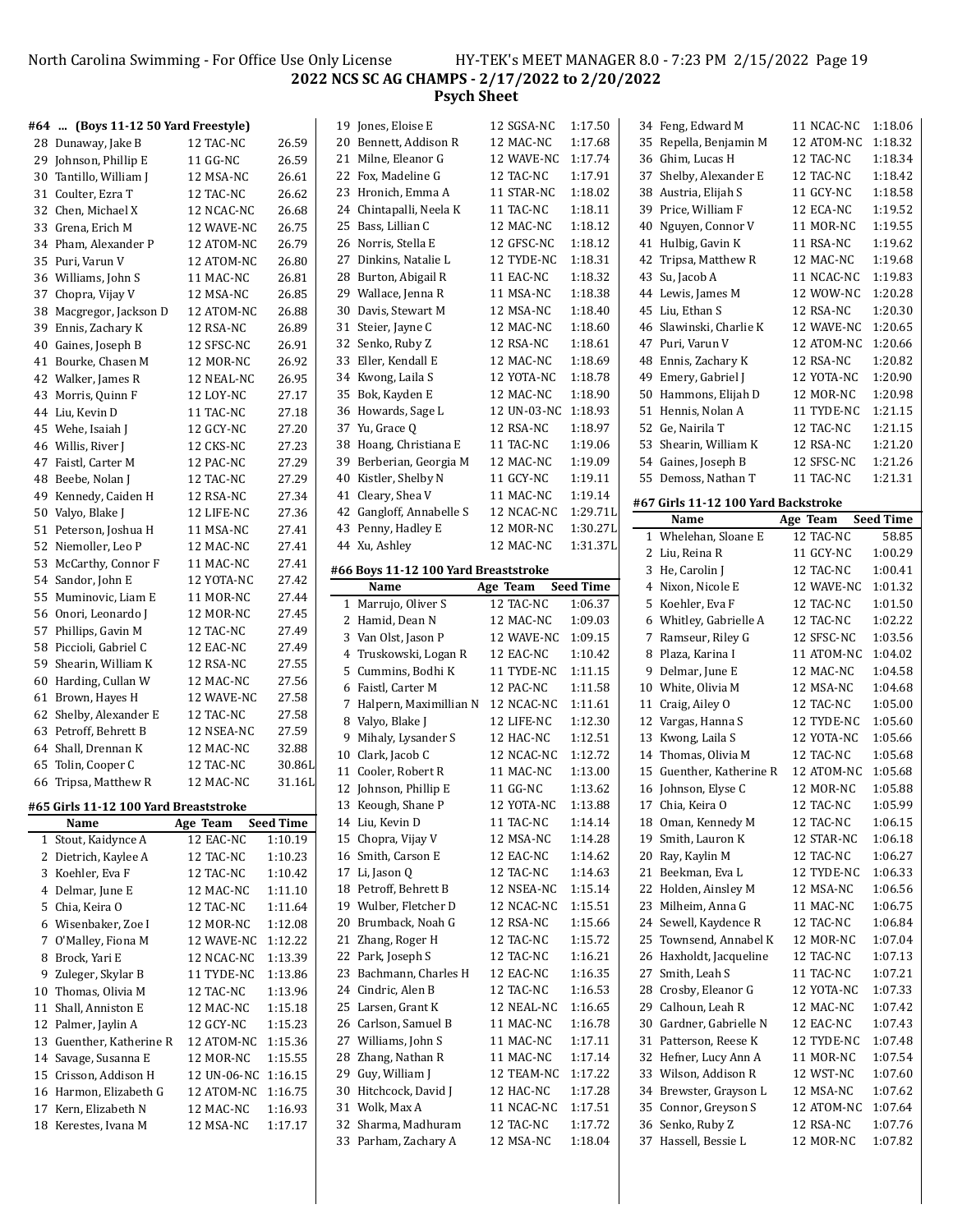# North Carolina Swimming - For Office Use Only License HY-TEK's MEET MANAGER 8.0 - 7:23 PM 2/15/2022 Page 20 **NCS SC AG CHAMPS - 2/17/2022 to 2/20/2022 Psych Sheet**

|    | #67  (Girls 11-12 100 Yard Backstroke)     |                    |                  |    | 35 Chaires, Piers A                | 11 CKS-NC          | 1:07.56          | 7 Sweet, Eli B                           | 12 MAC-NC  | 5:27.51          |
|----|--------------------------------------------|--------------------|------------------|----|------------------------------------|--------------------|------------------|------------------------------------------|------------|------------------|
|    | 38 Chintapalli, Neela K                    | 11 TAC-NC          | 1:07.82          |    | 36 Puri, Varun V                   | 12 ATOM-NC         | 1:07.56          | 8 Muir, Vaughn K                         | 12 EAC-NC  | 5:27.95          |
|    | 39 Grieve, Lily A                          | 12 NEAL-NC         | 1:07.88          |    | 37 Riggall, Miles J                | 12 MAC-NC          | 1:07.71          | 9 Simmons, Roman S                       | 11 GCY-NC  | 5:29.75          |
|    | 40 Chen, Guanyan D                         | 12 NCAC-NC         | 1:07.95          |    | 38 Morris, Quinn F                 | 12 LOY-NC          | 1:07.93          | 10 Watts, Cody D                         | 12 WAVE-NC | 5:30.45          |
|    | 41 Holloway, Brynn E                       | 11 RSA-NC          | 1:07.99          | 39 | Piccioli, Gabriel C                | 12 EAC-NC          | 1:08.16          | 11 Stinson, Alexander J                  | 12 ATOM-NC | 5:31.23          |
|    | 42 Lange, Campbell E                       | 12 YOTA-NC         | 1:08.16          | 40 | Desmond, William F                 | 12 MAC-NC          | 1:08.17          | 12 Peterson. Theodore D                  | 12 MSA-NC  | 5:31.39          |
|    | 43 Buddin, Murray J                        | 11 RSA-NC          | 1:08.18          |    | 41 Macgregor, Jackson D            | 12 ATOM-NC 1:08.21 |                  | 13 Mihaly, Lysander S                    | 12 HAC-NC  | 5:32.99          |
|    | 44 Eller, Kendall E                        | 12 MAC-NC          | 1:08.33          |    | 42 Golden, Bryce R                 | 11 SAIL-NC         | 1:08.23          | 14 Cooper, Henry D                       | 12 EAC-NC  | 5:34.48          |
|    | 45 Gangloff, Annabelle S                   | 12 NCAC-NC         | 1:08.46          |    | 43 Forester, William B             | 12 NCAC-NC         | 1:08.38          | 15 Froehlich, Joseph P                   | 12 TAC-NC  | 5:35.27          |
|    | 46 Gutierrez, Rosario L                    | 11 NCAC-NC         | 1:08.52          |    | 44 Seawell, Christopher L          | 12 CAT-NC          | 1:08.43          | 16 Puri, Varun V                         | 12 ATOM-NC | 5:35.98          |
|    | 47 Berl, Elise V                           | 11 MAC-NC          | 1:08.53          |    | 45 Li, Jason Q                     | 12 TAC-NC          | 1:08.43          | 17 Cooler, Robert R                      | 11 MAC-NC  | 5:37.65          |
|    | 48 Freeman, Lauryn C                       | 12 TYDE-NC         | 1:08.54          |    | 46 Su, Jacob A                     | 11 NCAC-NC         | 1:08.45          | 18 Harding, Cullan W                     | 12 MAC-NC  | 5:39.11          |
| 49 | Wheeler, Alyssa N                          | 12 TYDE-NC         | 1:08.54          |    | 47 Wulber, Fletcher D              | 12 NCAC-NC         | 1:08.69          | 19 Gaylord, Thomas J                     | 12 GCY-NC  | 5:42.46          |
|    | 50 Powell, Catherine G                     |                    | 1:08.56          |    | 48 Nicolay, Colin L                | 12 TYDE-NC         | 1:08.75          | 20 Davis, David R                        | 12 MOR-NC  | 5:43.51          |
|    |                                            | 11 NCAC-NC         |                  | 49 | Ennis, Zachary K                   | 12 RSA-NC          | 1:08.77          | 21 Pham, Alexander P                     | 12 ATOM-NC | 5:44.51          |
|    | 51 McFarland, Elle K                       | 12 GFSC-NC         | 1:08.56          |    |                                    |                    | 1:08.78          |                                          |            | 5:44.62          |
|    | 52 Hoang, Christiana E                     | 11 TAC-NC          | 1:08.57          |    | 50 Sharma, Madhuram                | 12 TAC-NC          | 1:08.79          | 22 Austria, Elijah S                     | 11 GCY-NC  | 5:44.77          |
|    | 53 Sinanis, Jenna R                        | 12 MOR-NC          | 1:08.63          |    | 51 Meintel, Calvin J               | 12 MOR-NC          |                  | 23 Evans, Mitchell S                     | 12 MSA-NC  |                  |
|    | 54 Fink, Brittany M                        | 11 MSA-NC          | 1:08.71          |    | 52 Pron, Jason K                   | 11 MAC-NC          | 1:08.79          | 24 Brumback, Noah G                      | 12 RSA-NC  | 5:45.09          |
|    | 55 Greathouse, Erin L                      | 11 MAC-NC          | 1:08.78          |    | 53 Ghim, Lucas H                   | 12 TAC-NC          | 1:08.86          | 25 Macgregor, Jackson D                  | 12 ATOM-NC | 5:47.66          |
|    | 56 Whitson, Shayla K                       | 12 TAC-NC          | 1:08.83          |    | 54 White, Andrew J                 | 12 RSA-NC          | 1:08.90          | 26 Price, William F                      | 12 ECA-NC  | 5:47.87          |
|    | 57 Bok, Kayden E                           | 12 MAC-NC          | 1:08.83          |    | 55 Roman, Vlad M                   | 12 MAC-NC          | 1:09.11          | 27 Shall, Drennan K                      | 12 MAC-NC  | 6:54.73          |
|    | 58 Lee, Eunsoul                            | 12 YOTA-NC         | 1:08.92          |    | 56 Ehrhart, Rhys M                 | 11 MAC-NC          | 1:09.29          | 28 Tripsa, Matthew R                     | 12 MAC-NC  | 5:05.07L         |
|    | 59 Ng, Kieren A                            | 11 MOR-NC          | 1:08.98          |    | 57 Gellin, David A                 | 12 NCAC-NC         | 1:09.34          | 29 Wolk, Max A                           | 11 NCAC-NC | 5:12.19L         |
|    | 60 Baucom, Kylie G                         | 12 MAC-NC          | 1:18.86L         |    | 58 Niemoller, Leo P                | 12 MAC-NC          | 1:09.47          | 30 Forester, William B                   | 12 NCAC-NC | 5:13.72L         |
|    | #68 Boys 11-12 100 Yard Backstroke         |                    |                  | 59 | Tang, Kevin Y                      | 12 TAC-NC          | 1:09.65          | 31 Roman, Vlad M                         | 12 MAC-NC  | 5:14.43L         |
|    | Name                                       | Age Team           | <b>Seed Time</b> |    | 60 Muminovic, Liam E               | 11 MOR-NC          | 1:09.70          | #71 Girls 11-12 200 Yard Freestyle Relay |            |                  |
|    | 1 Sito, Andrew C                           | 12 WAVE-NC         | 57.16            |    | 61 Johnson, Phillip E              | 11 GG-NC           | 1:09.78          | Team                                     | Relay      | <b>Seed Time</b> |
|    | 2 Sha, Cody L                              | 12 NCAC-NC         | 59.18            |    | 62 Raniszeski, Cooper L            | 11 MAC-NC          | 1:20.96L         | 1 TAC-NC                                 | A          | 1:40.61          |
|    | 3 Palamar, Jonathan P                      | 12 TAC-NC          | 59.39            |    | #69 Girls 11-12 500 Yard Freestyle |                    |                  | 2 MOR-NC                                 | A          | 1:44.28          |
|    | 4 Zhang, Chuanxi                           | 12 NCAC-NC         | 1:00.58          |    | Name                               | Age Team           | <b>Seed Time</b> | 3 WAVE-NC                                | А          | 1:46.72          |
|    | 5 Hamid, Dean N                            | 12 MAC-NC          | 1:01.14          |    | 1 Whelehan, Sloane E               | 12 TAC-NC          | 5:17.94          | 4 GCY-NC                                 | A          | 1:47.01          |
|    | 6 Peng, Alistair                           | 11 TAC-NC          | 1:02.33          |    | 2 Henderson, Catelyn G             | 12 GCY-NC          | 5:19.86          | 5 NCAC-NC                                | A          | 1:47.34          |
|    | 7 Chopra, Vijay V                          | 12 MSA-NC          | 1:02.67          |    | 3 Dietrich, Kaylee A               | 12 TAC-NC          | 5:20.08          | 6 TAC-NC                                 | B          | 1:47.40          |
|    | 8 Muir, Vaughn K                           | 12 EAC-NC          | 1:02.77          |    | 4 Guenther, Katherine R            | 12 ATOM-NC         | 5:21.74          | 7 ATOM-NC                                | A          | 1:47.84          |
|    | 9 Truskowski, Logan R                      | 12 EAC-NC          | 1:03.16          |    | 5 Brock, Yari E                    | 12 NCAC-NC         | 5:22.26          | 8 TYDE-NC                                | A          | 1:48.26          |
|    | 10 Coulter, Ezra T                         | 12 TAC-NC          | 1:03.29          |    | 6 Gill, Anna K                     | 12 SFSC-NC         | 5:23.19          | 9 MSA-NC                                 | A          | 1:48.84          |
|    | 11 Sweet, Eli B                            | 12 MAC-NC          | 1:03.33          |    | 7 O'Malley, Fiona M                | 12 WAVE-NC         | 5:24.96          | 10 STAR-NC                               | A          | 1:49.73          |
|    | 12 Dunaway, Jake B                         | 12 TAC-NC          | 1:04.00          |    | 8 Shall, Anniston E                | 12 MAC-NC          | 5:31.38          | 11 RSA-NC                                | А          | 1:50.13          |
|    | 13 Froehlich, Joseph P                     | 12 TAC-NC          | 1:04.08          |    | 9 Plaza, Karina I                  | 11 ATOM-NC         | 5:31.89          | 12 TAC-NC                                | C          | 1:50.41          |
|    | 14 Cooper, Henry D                         | 12 EAC-NC          | 1:04.38          |    | 10 Johnson, Elyse C                | 12 MOR-NC          | 5:32.65          | 13 MAC-NC                                | A          | 1:50.57          |
|    | 15 Hensley, Jonathan A                     | 11 GCY-NC          | 1:04.57          |    | 11 Townsend, Annabel K             | 12 MOR-NC          | 5:33.14          | 14 YOTA-NC                               | A          | 1:50.81          |
|    |                                            | 12 NEAL-NC 1:04.81 |                  |    | 12 Harmon, Elizabeth G             | 12 ATOM-NC 5:37.19 |                  | 15 MOR-NC                                | B          | 1:52.09          |
|    | 16 Larsen, Grant K<br>17 Pham, Alexander P | 12 ATOM-NC 1:04.84 |                  |    | 13 Senko, Ruby Z                   | 12 RSA-NC          | 5:37.67          | 16 MSA-NC                                | B          | 1:52.93          |
|    |                                            |                    | 1:05.19          |    | 14 Ray, Kaylin M                   | 12 TAC-NC          | 5:38.64          | 17 MAC-NC                                | B          | 1:52.99          |
|    | 18 Schooff, Jackson K                      | 12 NCAC-NC         |                  |    | 15 Norris, Scarlett J              | 12 GFSC-NC         | 5:38.73          | 18 SFSC-NC                               |            | 1:53.46          |
|    | 19 Davis, David R                          | 12 MOR-NC          | 1:05.60          |    | 16 Goforth, Molly R                | 11 WNCY-NC 5:40.80 |                  | 19 MOR-NC                                | A          | 1:54.82          |
|    | 20 Beebe, Nolan J                          | 12 TAC-NC          | 1:05.67          |    |                                    |                    |                  |                                          | C          |                  |
|    | 21 Mitcham, Avery J                        | 12 GCY-NC          | 1:05.72          |    | 17 Oman, Kennedy M                 | 12 TAC-NC          | 5:42.90          | 20 EAC-NC                                | A          | 1:54.85          |
|    | 22 Phillips, Gavin M                       | 12 TAC-NC          | 1:06.01          |    | 18 Chen, Guanyan D                 | 12 NCAC-NC         | 5:43.10          | 21 NCAC-NC                               | B          | 1:55.52          |
|    | 23 Simmons, Roman S                        | 11 GCY-NC          | 1:06.32          |    | 19 Kern, Elizabeth N               | 12 MAC-NC          | 5:43.91          | 22 YOTA-NC                               | B          | 1:55.53          |
|    | 24 Wehe, Isaiah J                          | 12 GCY-NC          | 1:06.35          |    | 20 Ng, Kieren A                    | 11 MOR-NC          | 5:44.27          | 23 RSA-NC                                | B          | 1:57.36          |
|    | 25 Cagle, Griffin T                        | 12 MAC-NC          | 1:06.43          |    | 21 Sewell, Kaydence R              | 12 TAC-NC          | 5:44.41          | 24 WAVE-NC                               | B          | 1:57.64          |
|    | 26 Mayo, Horace H                          | 11 NSEA-NC         | 1:06.44          |    | 22 Gayle, Dakota A                 | 11 MAC-NC          | 5:45.67          | 25 MOR-NC                                | D          | 1:59.69          |
| 27 | Tolin, Cooper C                            | 12 TAC-NC          | 1:06.68          |    | #70 Boys 11-12 500 Yard Freestyle  |                    |                  | 26 EAC-NC                                | B          | 2:01.65          |
|    | 28 Cindric, Alen B                         | 12 TAC-NC          | 1:06.87          |    | Name                               | Age Team           | <b>Seed Time</b> | 27 GCY-NC                                | B          | 2:01.87          |
|    | 29 Kennedy, Caiden H                       | 12 RSA-NC          | 1:06.95          |    | 1 Sito, Andrew C                   | 12 WAVE-NC 5:11.92 |                  | 28 NEAL-NC                               | A          | 2:02.05          |
|    | 30 Chen, Michael X                         | 12 NCAC-NC         | 1:07.31          |    | 2 Zhang, Chuanxi                   | 12 NCAC-NC 5:12.23 |                  | #72 Boys 11-12 200 Yard Freestyle Relay  |            |                  |
|    | 31 Winardi, Caleb E                        | 11 MSA-NC          | 1:07.37          |    | 3 Clark, Jacob C                   | 12 NCAC-NC         | 5:14.14          | <b>Team</b>                              | Relay      | <b>Seed Time</b> |
|    | 32 Bourke, Chasen M                        | 12 MOR-NC          | 1:07.44          |    | 4 Marrujo, Oliver S                | 12 TAC-NC          | 5:18.63          | 1 NCAC-NC                                | A          | 1:40.56          |
|    | 33 Shelby, Alexander E                     | 12 TAC-NC          | 1:07.53          |    | 5 Cagle, Griffin T                 | 12 MAC-NC          | 5:21.01          | 2 WAVE-NC                                | A          | 1:42.69          |
|    | 34 Slawinski, Charlie K                    | 12 WAVE-NC 1:07.55 |                  |    | 6 Cummins, Bodhi K                 | 11 TYDE-NC 5:26.10 |                  | 3 MAC-NC                                 | A          | 1:42.75          |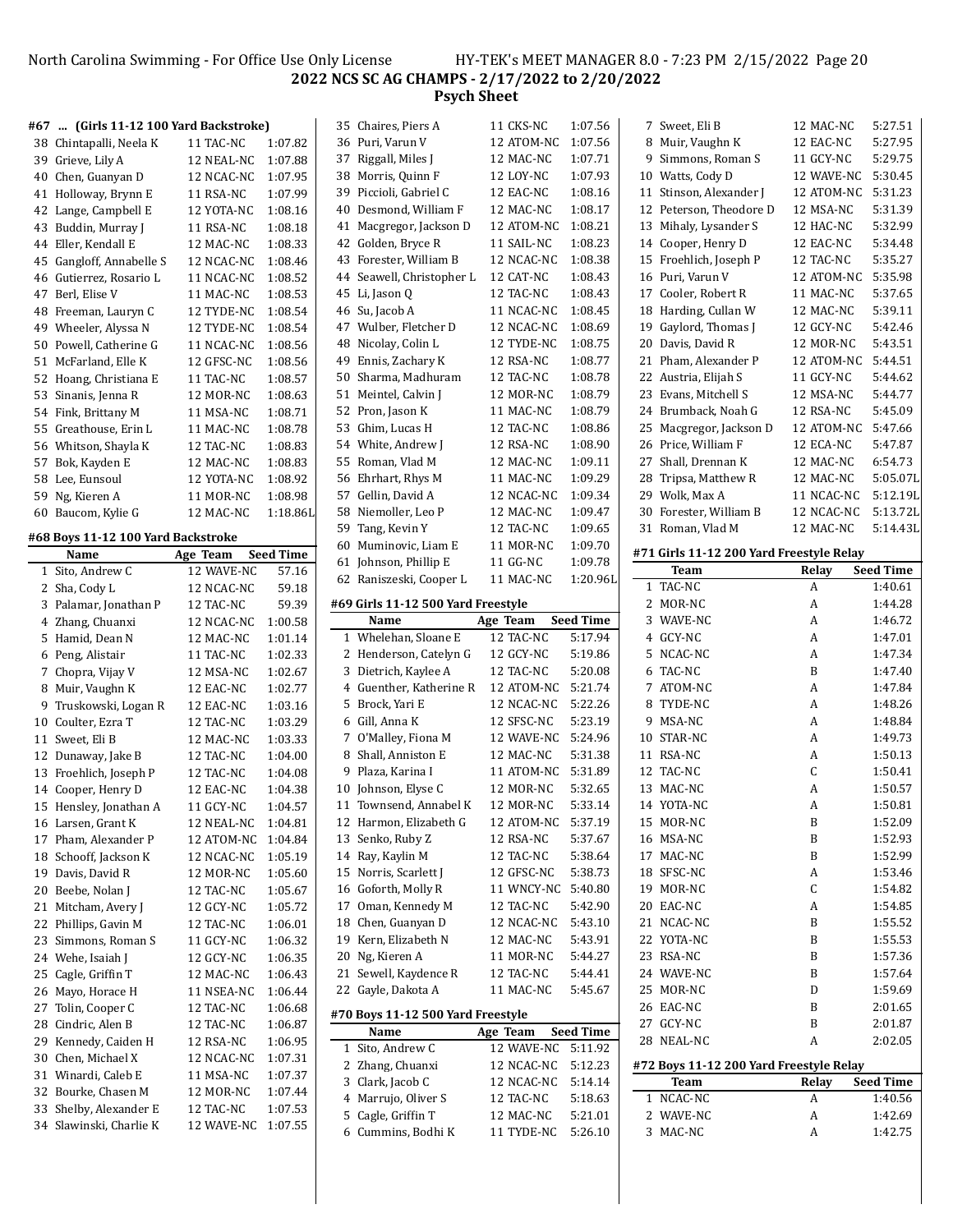### North Carolina Swimming - For Office Use Only License HY-TEK's MEET MANAGER 8.0 - 7:23 PM 2/15/2022 Page 21 **NCS SC AG CHAMPS - 2/17/2022 to 2/20/2022 Psych Sheet**

|    | #72  (Boys 11-12 200 Yard Freestyle Relay) |            |                  | 3.                                 |
|----|--------------------------------------------|------------|------------------|------------------------------------|
|    | 4 TAC-NC                                   | A          | 1:43.22          | 3.                                 |
| 5  | MSA-NC                                     | A          | 1:43.41          | 3                                  |
| 6  | NCAC-NC                                    | B          | 1:45.01          | 3                                  |
| 7  | EAC-NC                                     | A          | 1:45.40          | 3                                  |
| 8  | MOR-NC                                     | A          | 1:46.16          | 3'                                 |
| 9  | TAC-NC                                     | B          | 1:46.90          | 4                                  |
|    | 10 ATOM-NC                                 | A          | 1:47.71          | 4                                  |
|    | 11 MAC-NC                                  | B          | 1:47.73          | $\overline{4}$                     |
| 12 | GCY-NC                                     | A          | 1:48.47          | $\overline{4}$                     |
|    | 13 MSA-NC                                  | B          | 1:49.26          | 4.                                 |
|    | 14 RSA-NC                                  | A          | 1:49.67          | 4                                  |
|    | 15 TAC-NC                                  | C          | 1:50.72          | 4                                  |
|    | 16 MAC-NC                                  | С          | 1:51.61          |                                    |
|    | 17 YOTA-NC                                 | A          | 1:53.40          | #7                                 |
|    | 18 WAVE-NC                                 | B          | 1:54.33          |                                    |
|    | 19 GCY-NC                                  | B          | 1:55.37          |                                    |
|    | 20 MOR-NC                                  | B          | 1:55.47          |                                    |
|    |                                            |            |                  |                                    |
|    | 21 ATOM-NC                                 | B          | 1:55.69          |                                    |
|    | 22 EAC-NC                                  | B          | 1:56.21          |                                    |
|    | 23 MAC-NC                                  | D          | 1:56.30          |                                    |
|    | 24 YOTA-NC                                 | B          | 1:57.76          |                                    |
| 25 | NEAL-NC                                    | A          | 2:00.33          |                                    |
|    | 26 SAIL-NC                                 | A          | 2:00.34          |                                    |
|    | 27 RSA-NC                                  | B          | 2:00.34          | $1\,$                              |
|    | #73 Girls 11-12 50 Yard Backstroke         |            |                  | $\mathbf{1}$                       |
|    | Name                                       | Age Team   | <b>Seed Time</b> | $\mathbf{1}$                       |
|    | 1 Whelehan, Sloane E                       | 12 TAC-NC  | 28.06            | $\mathbf{1}$                       |
| 2  | Nixon, Nicole E                            | 12 WAVE-NC | 28.14            | $1\cdot$                           |
| 3  | He, Carolin J                              | 12 TAC-NC  | 28.16            | $\mathbf{1}$                       |
| 4  | Ramseur, Riley G                           | 12 SFSC-NC | 28.29            | $\mathbf{1}$                       |
| 5  | Liu, Reina R                               | 11 GCY-NC  | 28.46            | $1^{\circ}$                        |
|    | 6 Koehler, Eva F                           | 12 TAC-NC  | 29.10            | $1^{\circ}$                        |
| 7  | Whitley, Gabrielle A                       | 12 TAC-NC  | 29.17            | $1^{\scriptscriptstyle\mathsf{I}}$ |
| 8  | White, Olivia M                            | 12 MSA-NC  | 29.72            | $\overline{2}$                     |
| 9  | Plaza, Karina I                            | 11 ATOM-NC | 29.94            | 2                                  |
|    | 10 Vargas, Hanna S                         | 12 TYDE-NC | 30.14            | $\overline{2}$                     |
| 11 | Thomas, Olivia M                           | 12 TAC-NC  | 30.21            | $\mathbf{2}$                       |
|    | 12 Holden, Ainsley M                       | 12 MSA-NC  | 30.51            | 2.                                 |
|    | 13 Smith, Leah S                           | 11 TAC-NC  | 30.55            | 2.                                 |
|    | 14 Beekman, Eva L                          | 12 TYDE-NC | 30.59            | $\overline{c}$                     |
| 15 | Grieve, Lily A                             | 12 NEAL-NC | 30.68            | $2^{\circ}$                        |
| 16 | Gangloff, Annabelle S                      | 12 NCAC-NC | 30.81            | $\mathbf{2}$                       |
| 17 | Smith, Lauron K                            | 12 STAR-NC | 30.86            | $2^{\circ}$                        |
| 18 | Hassell, Bessie L                          | 12 MOR-NC  | 30.92            | 3                                  |
| 19 | Chia, Keira O                              | 12 TAC-NC  | 30.99            | 3                                  |
| 20 | Bok, Kayden E                              | 12 MAC-NC  | 31.10            | 3.                                 |
| 21 | Buddin, Murray J                           | 11 RSA-NC  | 31.21            | 3.                                 |
| 22 | Freeman, Lauryn C                          | 12 TYDE-NC | 31.25            | 3.                                 |
| 23 | Eller, Kendall E                           | 12 MAC-NC  | 31.34            | 3.                                 |
| 24 | Gardner, Gabrielle N                       | 12 EAC-NC  | 31.41            | 3                                  |
| 25 | Hronich, Emma A                            | 11 STAR-NC | 31.47            | 3                                  |
| 26 | Oman, Kennedy M                            | 12 TAC-NC  | 31.48            | 3:                                 |
| 27 | Craig, Ailey O                             | 12 TAC-NC  | 31.53            | 3'                                 |
| 28 | Patterson, Reese K                         | 12 TYDE-NC | 31.62            | 4                                  |
| 29 | Schooff, Annie B                           | 11 NCAC-NC | 31.62            | 4                                  |
| 30 | Lange, Campbell E                          | 12 YOTA-NC | 31.64            | 4.                                 |
| 31 | Wilson, Addison R                          | 12 WST-NC  | 31.64            | 4                                  |
| 32 | McCowen, Sarah E                           | 11 NCAC-NC | 31.65            | 4.                                 |
|    | 33 Gutierrez, Rosario L                    | 11 NCAC-NC | 31.66            | 4                                  |
|    |                                            |            |                  |                                    |

| 34 Chintapalli, Neela K<br>11 TAC-NC<br>35<br>Sankowski, Adele J<br>11 MSA-NC<br>36 Sewell, Kaydence R<br>12 TAC-NC<br>37 Powell, Catherine G<br>11 NCAC-NC<br>Haxholdt, Jacqueline<br>38<br>12 TAC-NC<br>39 Grant, Dorothy Ellen V<br>12 MOR-NC<br>40<br>Brewster, Grayson L<br>12 MSA-NC<br>41 Wheeler, Alyssa N<br>12 TYDE-NC<br>Townsend, Annabel K<br>42<br>12 MOR-NC<br>Greathouse, Erin L<br>43<br>11 MAC-NC<br>44 Xu, Ashley<br>12 MAC-NC<br>45<br>Smith, Arizona E<br>11 TEAM-NC<br>46<br>Moore, Mary A<br>12 TYDE-NC<br>#74 Boys 11-12 50 Yard Backstroke<br>Name<br>Age Team<br>Sito, Andrew C<br>12 WAVE-NC<br>1<br>Sha, Cody L<br>2<br>12 NCAC-NC<br>3<br>Zhang, Chuanxi<br>12 NCAC-NC<br>Hamid, Dean N<br>4<br>12 MAC-NC<br>12 TAC-NC<br>5<br>Palamar, Jonathan P<br>Peng, Alistair<br>11 TAC-NC<br>6<br>7<br>Chopra, Vijay V<br>12 MSA-NC<br>8<br>Truskowski, Logan R<br>12 EAC-NC<br>9<br>Dunaway, Jake B<br>12 TAC-NC<br>Mayo, Horace H<br>10<br>11 NSEA-NC<br>Cooper, Henry D<br>12 EAC-NC<br>11<br>12 MSA-NC<br>12<br>Peterson, Theodore D<br>13 Muir, Vaughn K<br>12 EAC-NC<br>14 Winardi, Caleb E<br>11 MSA-NC<br>15<br>12 MAC-NC<br>Sweet, Eli B<br>16 Pham, Alexander P<br>12 ATOM-NC<br>11 GCY-NC<br>17<br>Hensley, Jonathan A<br>18 Chen, Michael X<br>12 NCAC-NC<br>19<br>Froehlich, Joseph P<br>12 TAC-NC<br>20<br>Schooff, Jackson K<br>12 NCAC-NC<br>21<br>Puri, Varun V<br>12 ATOM-NC<br>12 GCY-NC<br>22 Mitcham, Avery J<br>23 Larsen, Grant K<br>12 NEAL-NC<br>24<br>Bourke, Chasen M<br>12 MOR-NC<br>12 NCAC-NC<br>25<br>Wulber, Fletcher D<br>26<br>Gaines, Joseph B<br>12 SFSC-NC<br>Beebe, Nolan J<br>12 TAC-NC<br>27<br>Cindric, Alen B<br>28<br>12 TAC-NC<br>Coulter, Ezra T<br>29<br>12 TAC-NC<br>Tripsa, Matthew R<br>30<br>12 MAC-NC<br>Riggall, Miles J<br>31<br>12 MAC-NC<br>32<br>Faistl, Carter M<br>12 PAC-NC<br>Morris, Quinn F<br>33<br>12 LOY-NC<br>Phillips, Gavin M<br>34<br>12 TAC-NC<br>35<br>Davis, Tyler C<br>12 ATOM-NC<br>Macgregor, Jackson D<br>36<br>12 ATOM-NC<br>37<br>Meintel, Calvin J<br>12 MOR-NC<br>38<br>Onori, Leonardo J<br>12 MOR-NC<br>39<br>McCarthy, Connor F<br>11 MAC-NC | 31.70<br>31.70<br>31.75<br>31.79<br>31.80<br>31.81 |   |
|------------------------------------------------------------------------------------------------------------------------------------------------------------------------------------------------------------------------------------------------------------------------------------------------------------------------------------------------------------------------------------------------------------------------------------------------------------------------------------------------------------------------------------------------------------------------------------------------------------------------------------------------------------------------------------------------------------------------------------------------------------------------------------------------------------------------------------------------------------------------------------------------------------------------------------------------------------------------------------------------------------------------------------------------------------------------------------------------------------------------------------------------------------------------------------------------------------------------------------------------------------------------------------------------------------------------------------------------------------------------------------------------------------------------------------------------------------------------------------------------------------------------------------------------------------------------------------------------------------------------------------------------------------------------------------------------------------------------------------------------------------------------------------------------------------------------------------------------------------------------------------------------------------------------------------------------------------------------------------------------------------------------------------------------------------------------------------------------------------------------------------------------------|----------------------------------------------------|---|
|                                                                                                                                                                                                                                                                                                                                                                                                                                                                                                                                                                                                                                                                                                                                                                                                                                                                                                                                                                                                                                                                                                                                                                                                                                                                                                                                                                                                                                                                                                                                                                                                                                                                                                                                                                                                                                                                                                                                                                                                                                                                                                                                                      |                                                    |   |
|                                                                                                                                                                                                                                                                                                                                                                                                                                                                                                                                                                                                                                                                                                                                                                                                                                                                                                                                                                                                                                                                                                                                                                                                                                                                                                                                                                                                                                                                                                                                                                                                                                                                                                                                                                                                                                                                                                                                                                                                                                                                                                                                                      |                                                    |   |
|                                                                                                                                                                                                                                                                                                                                                                                                                                                                                                                                                                                                                                                                                                                                                                                                                                                                                                                                                                                                                                                                                                                                                                                                                                                                                                                                                                                                                                                                                                                                                                                                                                                                                                                                                                                                                                                                                                                                                                                                                                                                                                                                                      |                                                    |   |
|                                                                                                                                                                                                                                                                                                                                                                                                                                                                                                                                                                                                                                                                                                                                                                                                                                                                                                                                                                                                                                                                                                                                                                                                                                                                                                                                                                                                                                                                                                                                                                                                                                                                                                                                                                                                                                                                                                                                                                                                                                                                                                                                                      |                                                    |   |
|                                                                                                                                                                                                                                                                                                                                                                                                                                                                                                                                                                                                                                                                                                                                                                                                                                                                                                                                                                                                                                                                                                                                                                                                                                                                                                                                                                                                                                                                                                                                                                                                                                                                                                                                                                                                                                                                                                                                                                                                                                                                                                                                                      |                                                    |   |
|                                                                                                                                                                                                                                                                                                                                                                                                                                                                                                                                                                                                                                                                                                                                                                                                                                                                                                                                                                                                                                                                                                                                                                                                                                                                                                                                                                                                                                                                                                                                                                                                                                                                                                                                                                                                                                                                                                                                                                                                                                                                                                                                                      |                                                    |   |
|                                                                                                                                                                                                                                                                                                                                                                                                                                                                                                                                                                                                                                                                                                                                                                                                                                                                                                                                                                                                                                                                                                                                                                                                                                                                                                                                                                                                                                                                                                                                                                                                                                                                                                                                                                                                                                                                                                                                                                                                                                                                                                                                                      |                                                    |   |
|                                                                                                                                                                                                                                                                                                                                                                                                                                                                                                                                                                                                                                                                                                                                                                                                                                                                                                                                                                                                                                                                                                                                                                                                                                                                                                                                                                                                                                                                                                                                                                                                                                                                                                                                                                                                                                                                                                                                                                                                                                                                                                                                                      | 31.86                                              |   |
|                                                                                                                                                                                                                                                                                                                                                                                                                                                                                                                                                                                                                                                                                                                                                                                                                                                                                                                                                                                                                                                                                                                                                                                                                                                                                                                                                                                                                                                                                                                                                                                                                                                                                                                                                                                                                                                                                                                                                                                                                                                                                                                                                      | 31.88                                              |   |
|                                                                                                                                                                                                                                                                                                                                                                                                                                                                                                                                                                                                                                                                                                                                                                                                                                                                                                                                                                                                                                                                                                                                                                                                                                                                                                                                                                                                                                                                                                                                                                                                                                                                                                                                                                                                                                                                                                                                                                                                                                                                                                                                                      | 31.89                                              |   |
|                                                                                                                                                                                                                                                                                                                                                                                                                                                                                                                                                                                                                                                                                                                                                                                                                                                                                                                                                                                                                                                                                                                                                                                                                                                                                                                                                                                                                                                                                                                                                                                                                                                                                                                                                                                                                                                                                                                                                                                                                                                                                                                                                      | 36.56L                                             |   |
|                                                                                                                                                                                                                                                                                                                                                                                                                                                                                                                                                                                                                                                                                                                                                                                                                                                                                                                                                                                                                                                                                                                                                                                                                                                                                                                                                                                                                                                                                                                                                                                                                                                                                                                                                                                                                                                                                                                                                                                                                                                                                                                                                      | 37.11L                                             |   |
|                                                                                                                                                                                                                                                                                                                                                                                                                                                                                                                                                                                                                                                                                                                                                                                                                                                                                                                                                                                                                                                                                                                                                                                                                                                                                                                                                                                                                                                                                                                                                                                                                                                                                                                                                                                                                                                                                                                                                                                                                                                                                                                                                      |                                                    |   |
|                                                                                                                                                                                                                                                                                                                                                                                                                                                                                                                                                                                                                                                                                                                                                                                                                                                                                                                                                                                                                                                                                                                                                                                                                                                                                                                                                                                                                                                                                                                                                                                                                                                                                                                                                                                                                                                                                                                                                                                                                                                                                                                                                      | 37.14L                                             |   |
|                                                                                                                                                                                                                                                                                                                                                                                                                                                                                                                                                                                                                                                                                                                                                                                                                                                                                                                                                                                                                                                                                                                                                                                                                                                                                                                                                                                                                                                                                                                                                                                                                                                                                                                                                                                                                                                                                                                                                                                                                                                                                                                                                      | 37.25L                                             |   |
|                                                                                                                                                                                                                                                                                                                                                                                                                                                                                                                                                                                                                                                                                                                                                                                                                                                                                                                                                                                                                                                                                                                                                                                                                                                                                                                                                                                                                                                                                                                                                                                                                                                                                                                                                                                                                                                                                                                                                                                                                                                                                                                                                      |                                                    |   |
|                                                                                                                                                                                                                                                                                                                                                                                                                                                                                                                                                                                                                                                                                                                                                                                                                                                                                                                                                                                                                                                                                                                                                                                                                                                                                                                                                                                                                                                                                                                                                                                                                                                                                                                                                                                                                                                                                                                                                                                                                                                                                                                                                      | <b>Seed Time</b>                                   |   |
|                                                                                                                                                                                                                                                                                                                                                                                                                                                                                                                                                                                                                                                                                                                                                                                                                                                                                                                                                                                                                                                                                                                                                                                                                                                                                                                                                                                                                                                                                                                                                                                                                                                                                                                                                                                                                                                                                                                                                                                                                                                                                                                                                      | 26.80                                              |   |
|                                                                                                                                                                                                                                                                                                                                                                                                                                                                                                                                                                                                                                                                                                                                                                                                                                                                                                                                                                                                                                                                                                                                                                                                                                                                                                                                                                                                                                                                                                                                                                                                                                                                                                                                                                                                                                                                                                                                                                                                                                                                                                                                                      | 27.27                                              |   |
|                                                                                                                                                                                                                                                                                                                                                                                                                                                                                                                                                                                                                                                                                                                                                                                                                                                                                                                                                                                                                                                                                                                                                                                                                                                                                                                                                                                                                                                                                                                                                                                                                                                                                                                                                                                                                                                                                                                                                                                                                                                                                                                                                      |                                                    |   |
|                                                                                                                                                                                                                                                                                                                                                                                                                                                                                                                                                                                                                                                                                                                                                                                                                                                                                                                                                                                                                                                                                                                                                                                                                                                                                                                                                                                                                                                                                                                                                                                                                                                                                                                                                                                                                                                                                                                                                                                                                                                                                                                                                      | 28.15                                              |   |
|                                                                                                                                                                                                                                                                                                                                                                                                                                                                                                                                                                                                                                                                                                                                                                                                                                                                                                                                                                                                                                                                                                                                                                                                                                                                                                                                                                                                                                                                                                                                                                                                                                                                                                                                                                                                                                                                                                                                                                                                                                                                                                                                                      | 28.21                                              |   |
|                                                                                                                                                                                                                                                                                                                                                                                                                                                                                                                                                                                                                                                                                                                                                                                                                                                                                                                                                                                                                                                                                                                                                                                                                                                                                                                                                                                                                                                                                                                                                                                                                                                                                                                                                                                                                                                                                                                                                                                                                                                                                                                                                      | 28.58                                              |   |
|                                                                                                                                                                                                                                                                                                                                                                                                                                                                                                                                                                                                                                                                                                                                                                                                                                                                                                                                                                                                                                                                                                                                                                                                                                                                                                                                                                                                                                                                                                                                                                                                                                                                                                                                                                                                                                                                                                                                                                                                                                                                                                                                                      | 28.87                                              |   |
|                                                                                                                                                                                                                                                                                                                                                                                                                                                                                                                                                                                                                                                                                                                                                                                                                                                                                                                                                                                                                                                                                                                                                                                                                                                                                                                                                                                                                                                                                                                                                                                                                                                                                                                                                                                                                                                                                                                                                                                                                                                                                                                                                      | 29.12                                              |   |
|                                                                                                                                                                                                                                                                                                                                                                                                                                                                                                                                                                                                                                                                                                                                                                                                                                                                                                                                                                                                                                                                                                                                                                                                                                                                                                                                                                                                                                                                                                                                                                                                                                                                                                                                                                                                                                                                                                                                                                                                                                                                                                                                                      | 29.19                                              |   |
|                                                                                                                                                                                                                                                                                                                                                                                                                                                                                                                                                                                                                                                                                                                                                                                                                                                                                                                                                                                                                                                                                                                                                                                                                                                                                                                                                                                                                                                                                                                                                                                                                                                                                                                                                                                                                                                                                                                                                                                                                                                                                                                                                      | 29.49                                              |   |
|                                                                                                                                                                                                                                                                                                                                                                                                                                                                                                                                                                                                                                                                                                                                                                                                                                                                                                                                                                                                                                                                                                                                                                                                                                                                                                                                                                                                                                                                                                                                                                                                                                                                                                                                                                                                                                                                                                                                                                                                                                                                                                                                                      | 29.57                                              |   |
|                                                                                                                                                                                                                                                                                                                                                                                                                                                                                                                                                                                                                                                                                                                                                                                                                                                                                                                                                                                                                                                                                                                                                                                                                                                                                                                                                                                                                                                                                                                                                                                                                                                                                                                                                                                                                                                                                                                                                                                                                                                                                                                                                      | 29.60                                              |   |
|                                                                                                                                                                                                                                                                                                                                                                                                                                                                                                                                                                                                                                                                                                                                                                                                                                                                                                                                                                                                                                                                                                                                                                                                                                                                                                                                                                                                                                                                                                                                                                                                                                                                                                                                                                                                                                                                                                                                                                                                                                                                                                                                                      |                                                    |   |
|                                                                                                                                                                                                                                                                                                                                                                                                                                                                                                                                                                                                                                                                                                                                                                                                                                                                                                                                                                                                                                                                                                                                                                                                                                                                                                                                                                                                                                                                                                                                                                                                                                                                                                                                                                                                                                                                                                                                                                                                                                                                                                                                                      | 29.62                                              | # |
|                                                                                                                                                                                                                                                                                                                                                                                                                                                                                                                                                                                                                                                                                                                                                                                                                                                                                                                                                                                                                                                                                                                                                                                                                                                                                                                                                                                                                                                                                                                                                                                                                                                                                                                                                                                                                                                                                                                                                                                                                                                                                                                                                      | 29.62                                              |   |
|                                                                                                                                                                                                                                                                                                                                                                                                                                                                                                                                                                                                                                                                                                                                                                                                                                                                                                                                                                                                                                                                                                                                                                                                                                                                                                                                                                                                                                                                                                                                                                                                                                                                                                                                                                                                                                                                                                                                                                                                                                                                                                                                                      | 29.63                                              |   |
|                                                                                                                                                                                                                                                                                                                                                                                                                                                                                                                                                                                                                                                                                                                                                                                                                                                                                                                                                                                                                                                                                                                                                                                                                                                                                                                                                                                                                                                                                                                                                                                                                                                                                                                                                                                                                                                                                                                                                                                                                                                                                                                                                      | 29.71                                              |   |
|                                                                                                                                                                                                                                                                                                                                                                                                                                                                                                                                                                                                                                                                                                                                                                                                                                                                                                                                                                                                                                                                                                                                                                                                                                                                                                                                                                                                                                                                                                                                                                                                                                                                                                                                                                                                                                                                                                                                                                                                                                                                                                                                                      | 29.74                                              |   |
|                                                                                                                                                                                                                                                                                                                                                                                                                                                                                                                                                                                                                                                                                                                                                                                                                                                                                                                                                                                                                                                                                                                                                                                                                                                                                                                                                                                                                                                                                                                                                                                                                                                                                                                                                                                                                                                                                                                                                                                                                                                                                                                                                      | 30.00                                              |   |
|                                                                                                                                                                                                                                                                                                                                                                                                                                                                                                                                                                                                                                                                                                                                                                                                                                                                                                                                                                                                                                                                                                                                                                                                                                                                                                                                                                                                                                                                                                                                                                                                                                                                                                                                                                                                                                                                                                                                                                                                                                                                                                                                                      | 30.24                                              |   |
|                                                                                                                                                                                                                                                                                                                                                                                                                                                                                                                                                                                                                                                                                                                                                                                                                                                                                                                                                                                                                                                                                                                                                                                                                                                                                                                                                                                                                                                                                                                                                                                                                                                                                                                                                                                                                                                                                                                                                                                                                                                                                                                                                      | 30.31                                              |   |
|                                                                                                                                                                                                                                                                                                                                                                                                                                                                                                                                                                                                                                                                                                                                                                                                                                                                                                                                                                                                                                                                                                                                                                                                                                                                                                                                                                                                                                                                                                                                                                                                                                                                                                                                                                                                                                                                                                                                                                                                                                                                                                                                                      | 30.38                                              |   |
|                                                                                                                                                                                                                                                                                                                                                                                                                                                                                                                                                                                                                                                                                                                                                                                                                                                                                                                                                                                                                                                                                                                                                                                                                                                                                                                                                                                                                                                                                                                                                                                                                                                                                                                                                                                                                                                                                                                                                                                                                                                                                                                                                      | 30.39                                              |   |
|                                                                                                                                                                                                                                                                                                                                                                                                                                                                                                                                                                                                                                                                                                                                                                                                                                                                                                                                                                                                                                                                                                                                                                                                                                                                                                                                                                                                                                                                                                                                                                                                                                                                                                                                                                                                                                                                                                                                                                                                                                                                                                                                                      |                                                    |   |
|                                                                                                                                                                                                                                                                                                                                                                                                                                                                                                                                                                                                                                                                                                                                                                                                                                                                                                                                                                                                                                                                                                                                                                                                                                                                                                                                                                                                                                                                                                                                                                                                                                                                                                                                                                                                                                                                                                                                                                                                                                                                                                                                                      | 30.40                                              |   |
|                                                                                                                                                                                                                                                                                                                                                                                                                                                                                                                                                                                                                                                                                                                                                                                                                                                                                                                                                                                                                                                                                                                                                                                                                                                                                                                                                                                                                                                                                                                                                                                                                                                                                                                                                                                                                                                                                                                                                                                                                                                                                                                                                      | 30.49                                              |   |
|                                                                                                                                                                                                                                                                                                                                                                                                                                                                                                                                                                                                                                                                                                                                                                                                                                                                                                                                                                                                                                                                                                                                                                                                                                                                                                                                                                                                                                                                                                                                                                                                                                                                                                                                                                                                                                                                                                                                                                                                                                                                                                                                                      | 30.60                                              |   |
|                                                                                                                                                                                                                                                                                                                                                                                                                                                                                                                                                                                                                                                                                                                                                                                                                                                                                                                                                                                                                                                                                                                                                                                                                                                                                                                                                                                                                                                                                                                                                                                                                                                                                                                                                                                                                                                                                                                                                                                                                                                                                                                                                      | 30.70                                              |   |
|                                                                                                                                                                                                                                                                                                                                                                                                                                                                                                                                                                                                                                                                                                                                                                                                                                                                                                                                                                                                                                                                                                                                                                                                                                                                                                                                                                                                                                                                                                                                                                                                                                                                                                                                                                                                                                                                                                                                                                                                                                                                                                                                                      | 30.71                                              |   |
|                                                                                                                                                                                                                                                                                                                                                                                                                                                                                                                                                                                                                                                                                                                                                                                                                                                                                                                                                                                                                                                                                                                                                                                                                                                                                                                                                                                                                                                                                                                                                                                                                                                                                                                                                                                                                                                                                                                                                                                                                                                                                                                                                      | 30.76                                              |   |
|                                                                                                                                                                                                                                                                                                                                                                                                                                                                                                                                                                                                                                                                                                                                                                                                                                                                                                                                                                                                                                                                                                                                                                                                                                                                                                                                                                                                                                                                                                                                                                                                                                                                                                                                                                                                                                                                                                                                                                                                                                                                                                                                                      | 30.87                                              |   |
|                                                                                                                                                                                                                                                                                                                                                                                                                                                                                                                                                                                                                                                                                                                                                                                                                                                                                                                                                                                                                                                                                                                                                                                                                                                                                                                                                                                                                                                                                                                                                                                                                                                                                                                                                                                                                                                                                                                                                                                                                                                                                                                                                      | 30.92                                              |   |
|                                                                                                                                                                                                                                                                                                                                                                                                                                                                                                                                                                                                                                                                                                                                                                                                                                                                                                                                                                                                                                                                                                                                                                                                                                                                                                                                                                                                                                                                                                                                                                                                                                                                                                                                                                                                                                                                                                                                                                                                                                                                                                                                                      | 30.93                                              |   |
|                                                                                                                                                                                                                                                                                                                                                                                                                                                                                                                                                                                                                                                                                                                                                                                                                                                                                                                                                                                                                                                                                                                                                                                                                                                                                                                                                                                                                                                                                                                                                                                                                                                                                                                                                                                                                                                                                                                                                                                                                                                                                                                                                      |                                                    |   |
|                                                                                                                                                                                                                                                                                                                                                                                                                                                                                                                                                                                                                                                                                                                                                                                                                                                                                                                                                                                                                                                                                                                                                                                                                                                                                                                                                                                                                                                                                                                                                                                                                                                                                                                                                                                                                                                                                                                                                                                                                                                                                                                                                      | 30.94                                              |   |
|                                                                                                                                                                                                                                                                                                                                                                                                                                                                                                                                                                                                                                                                                                                                                                                                                                                                                                                                                                                                                                                                                                                                                                                                                                                                                                                                                                                                                                                                                                                                                                                                                                                                                                                                                                                                                                                                                                                                                                                                                                                                                                                                                      | 31.12                                              |   |
|                                                                                                                                                                                                                                                                                                                                                                                                                                                                                                                                                                                                                                                                                                                                                                                                                                                                                                                                                                                                                                                                                                                                                                                                                                                                                                                                                                                                                                                                                                                                                                                                                                                                                                                                                                                                                                                                                                                                                                                                                                                                                                                                                      | 31.15                                              |   |
|                                                                                                                                                                                                                                                                                                                                                                                                                                                                                                                                                                                                                                                                                                                                                                                                                                                                                                                                                                                                                                                                                                                                                                                                                                                                                                                                                                                                                                                                                                                                                                                                                                                                                                                                                                                                                                                                                                                                                                                                                                                                                                                                                      | 31.18                                              |   |
|                                                                                                                                                                                                                                                                                                                                                                                                                                                                                                                                                                                                                                                                                                                                                                                                                                                                                                                                                                                                                                                                                                                                                                                                                                                                                                                                                                                                                                                                                                                                                                                                                                                                                                                                                                                                                                                                                                                                                                                                                                                                                                                                                      | 31.30                                              |   |
|                                                                                                                                                                                                                                                                                                                                                                                                                                                                                                                                                                                                                                                                                                                                                                                                                                                                                                                                                                                                                                                                                                                                                                                                                                                                                                                                                                                                                                                                                                                                                                                                                                                                                                                                                                                                                                                                                                                                                                                                                                                                                                                                                      | 31.38                                              |   |
|                                                                                                                                                                                                                                                                                                                                                                                                                                                                                                                                                                                                                                                                                                                                                                                                                                                                                                                                                                                                                                                                                                                                                                                                                                                                                                                                                                                                                                                                                                                                                                                                                                                                                                                                                                                                                                                                                                                                                                                                                                                                                                                                                      | 31.45                                              |   |
|                                                                                                                                                                                                                                                                                                                                                                                                                                                                                                                                                                                                                                                                                                                                                                                                                                                                                                                                                                                                                                                                                                                                                                                                                                                                                                                                                                                                                                                                                                                                                                                                                                                                                                                                                                                                                                                                                                                                                                                                                                                                                                                                                      | 31.47                                              |   |
|                                                                                                                                                                                                                                                                                                                                                                                                                                                                                                                                                                                                                                                                                                                                                                                                                                                                                                                                                                                                                                                                                                                                                                                                                                                                                                                                                                                                                                                                                                                                                                                                                                                                                                                                                                                                                                                                                                                                                                                                                                                                                                                                                      | 31.51                                              |   |
|                                                                                                                                                                                                                                                                                                                                                                                                                                                                                                                                                                                                                                                                                                                                                                                                                                                                                                                                                                                                                                                                                                                                                                                                                                                                                                                                                                                                                                                                                                                                                                                                                                                                                                                                                                                                                                                                                                                                                                                                                                                                                                                                                      |                                                    |   |
| Pron, Jason K<br>11 MAC-NC<br>40                                                                                                                                                                                                                                                                                                                                                                                                                                                                                                                                                                                                                                                                                                                                                                                                                                                                                                                                                                                                                                                                                                                                                                                                                                                                                                                                                                                                                                                                                                                                                                                                                                                                                                                                                                                                                                                                                                                                                                                                                                                                                                                     | 31.62                                              |   |
| Stinson, Alexander J<br>41<br>12 ATOM-NC                                                                                                                                                                                                                                                                                                                                                                                                                                                                                                                                                                                                                                                                                                                                                                                                                                                                                                                                                                                                                                                                                                                                                                                                                                                                                                                                                                                                                                                                                                                                                                                                                                                                                                                                                                                                                                                                                                                                                                                                                                                                                                             | 31.63                                              |   |
| Nicolay, Colin L<br>42<br>12 TYDE-NC                                                                                                                                                                                                                                                                                                                                                                                                                                                                                                                                                                                                                                                                                                                                                                                                                                                                                                                                                                                                                                                                                                                                                                                                                                                                                                                                                                                                                                                                                                                                                                                                                                                                                                                                                                                                                                                                                                                                                                                                                                                                                                                 | 31.68                                              |   |
| Raniszeski, Cooper L<br>43<br>11 MAC-NC                                                                                                                                                                                                                                                                                                                                                                                                                                                                                                                                                                                                                                                                                                                                                                                                                                                                                                                                                                                                                                                                                                                                                                                                                                                                                                                                                                                                                                                                                                                                                                                                                                                                                                                                                                                                                                                                                                                                                                                                                                                                                                              | 31.74                                              |   |
| 44<br>Seawell, Christopher L<br>12 CAT-NC                                                                                                                                                                                                                                                                                                                                                                                                                                                                                                                                                                                                                                                                                                                                                                                                                                                                                                                                                                                                                                                                                                                                                                                                                                                                                                                                                                                                                                                                                                                                                                                                                                                                                                                                                                                                                                                                                                                                                                                                                                                                                                            | 31.75                                              |   |
| Chaires, Piers A<br>45<br>11 CKS-NC                                                                                                                                                                                                                                                                                                                                                                                                                                                                                                                                                                                                                                                                                                                                                                                                                                                                                                                                                                                                                                                                                                                                                                                                                                                                                                                                                                                                                                                                                                                                                                                                                                                                                                                                                                                                                                                                                                                                                                                                                                                                                                                  |                                                    |   |
| Shelby, Alexander E<br>46<br>12 TAC-NC                                                                                                                                                                                                                                                                                                                                                                                                                                                                                                                                                                                                                                                                                                                                                                                                                                                                                                                                                                                                                                                                                                                                                                                                                                                                                                                                                                                                                                                                                                                                                                                                                                                                                                                                                                                                                                                                                                                                                                                                                                                                                                               | 31.79                                              |   |

| 47 | Tolin, Cooper C                    | 12 TAC-NC  | 31.82            |
|----|------------------------------------|------------|------------------|
| 48 | Li, Jason Q                        | 12 TAC-NC  | 31.85            |
| 49 | Niemoller, Leo P                   | 12 MAC-NC  | 31.86            |
|    | 50 Valyo, Blake J                  | 12 LIFE-NC | 31.88            |
| 51 | Park, Joseph S                     | 12 TAC-NC  | 31.91            |
| 52 | Simmons, Roman S                   | 11 GCY-NC  | 31.93            |
| 53 | Guy, William J                     | 12 TEAM-NC | 31.95            |
| 54 | Lanier, John I                     | 11 WNCY-NC | 31.97            |
| 55 | Muminovic, Liam E                  | 11 MOR-NC  | 31.98            |
| 56 | Desmond, William F                 | 12 MAC-NC  | 31.99            |
| 57 | Slawinski, Charlie K               | 12 WAVE-NC | 32.02            |
| 58 | Tang, Kevin Y                      | 12 TAC-NC  | 32.09            |
| 59 | White, Andrew J                    | 12 RSA-NC  | 32.13            |
| 60 | Sharma, Madhuram                   | 12 TAC-NC  | 32.17            |
| 61 | Forester, William B                | 12 NCAC-NC | 32.25            |
| 62 | Wehe, Isaiah J                     | 12 GCY-NC  | 32.27            |
| 63 | Walker, James R                    | 12 NEAL-NC | 32.31            |
| 64 |                                    | 12 BAC-NC  |                  |
|    | Boehmer, Oliver R                  |            | 32.31<br>32.31   |
| 65 | Ehrhart, Rhys M                    | 11 MAC-NC  |                  |
|    | 66 Gellin, David A                 | 12 NCAC-NC | 32.33            |
| 67 | Peck, Warner L                     | 12 ST-NC   | 32.35            |
| 68 | Kennedy, Caiden H                  | 12 RSA-NC  | 32.38            |
| 69 | Shall, Drennan K                   | 12 MAC-NC  | 41.00            |
| 70 | Golden, Bryce R                    | 11 SAIL-NC | 37.21L           |
| 71 | Roman, Vlad M                      | 12 MAC-NC  | 37.41L           |
| 72 | Williams, Jackson T                | 11 MSA-NC  | 37.67L           |
|    | #75 Girls 11-12 100 Yard Freestyle |            |                  |
|    | Name                               | Age Team   | <b>Seed Time</b> |
|    | 1 Whelehan, Sloane E               | 12 TAC-NC  | 53.28            |
|    |                                    |            |                  |
| 2  |                                    | 12 SFSC-NC |                  |
|    | Ramseur, Riley G                   |            | 54.69            |
| 3  | Brock, Yari E                      | 12 NCAC-NC | 54.87            |
| 4  | Henderson, Catelyn G               | 12 GCY-NC  | 55.54            |
| 5  | Gill, Anna K                       | 12 SFSC-NC | 55.59            |
| 6  | Nixon, Nicole E                    | 12 WAVE-NC | 55.71            |
| 7  | Johnson, Elyse C                   | 12 MOR-NC  | 56.51            |
| 8  | O'Malley, Fiona M                  | 12 WAVE-NC | 56.58            |
| 9  | Austin, Selah G                    | 12 TYDE-NC | 57.24            |
| 10 | Craig, Ailey O                     | 12 TAC-NC  | 57.37            |
| 11 | Smith, Leah S                      | 11 TAC-NC  | 57.43            |
| 12 | Guenther, Katherine R              | 12 ATOM-NC | 57.44            |
| 13 | Plaza, Karina I                    | 11 ATOM-NC | 57.54            |
| 14 | Smith, Lauron K                    | 12 STAR-NC | 57.78            |
| 15 | Grieve, Lily A                     | 12 NEAL-NC | 57.78            |
|    | 16 White, Olivia M                 | 12 MSA-NC  | 58.35            |
| 17 | Norris, Scarlett J                 | 12 GFSC-NC | 58.46            |
| 18 | Ray, Kaylin M                      | 12 TAC-NC  | 58.69            |
| 19 | Gilreath, Sallie E                 | 11 RSA-NC  | 58.78            |
| 20 | Eller, Kendall E                   | 12 MAC-NC  | 58.79            |
| 21 | Kerestes, Ivana M                  | 12 MSA-NC  | 59.05            |
| 22 | Sankowski, Adele J                 | 11 MSA-NC  | 59.16            |
| 23 | Kudlak, Susanna L                  | 11 WAVE-NC | 59.22            |
| 24 | Senko, Ruby Z                      | 12 RSA-NC  | 59.31            |
| 25 | Gayle, Dakota A                    | 11 MAC-NC  | 59.34            |
| 26 | Hoang, Christiana E                | 11 TAC-NC  | 59.35            |
| 27 | Adekoya, Oyinkansola O             | 12 GCY-NC  | 59.37            |
| 28 | Kern, Elizabeth N                  | 12 MAC-NC  | 59.43            |
| 29 | Richardson, Emma G                 | 11 MSA-NC  | 59.46            |
| 30 | Smith, Arizona E                   | 11 TEAM-NC | 59.54            |
| 31 | Wainio, Skylar R                   | 12 MOR-NC  | 59.54            |
| 32 | Harmon, Elizabeth G                | 12 ATOM-NC | 59.54            |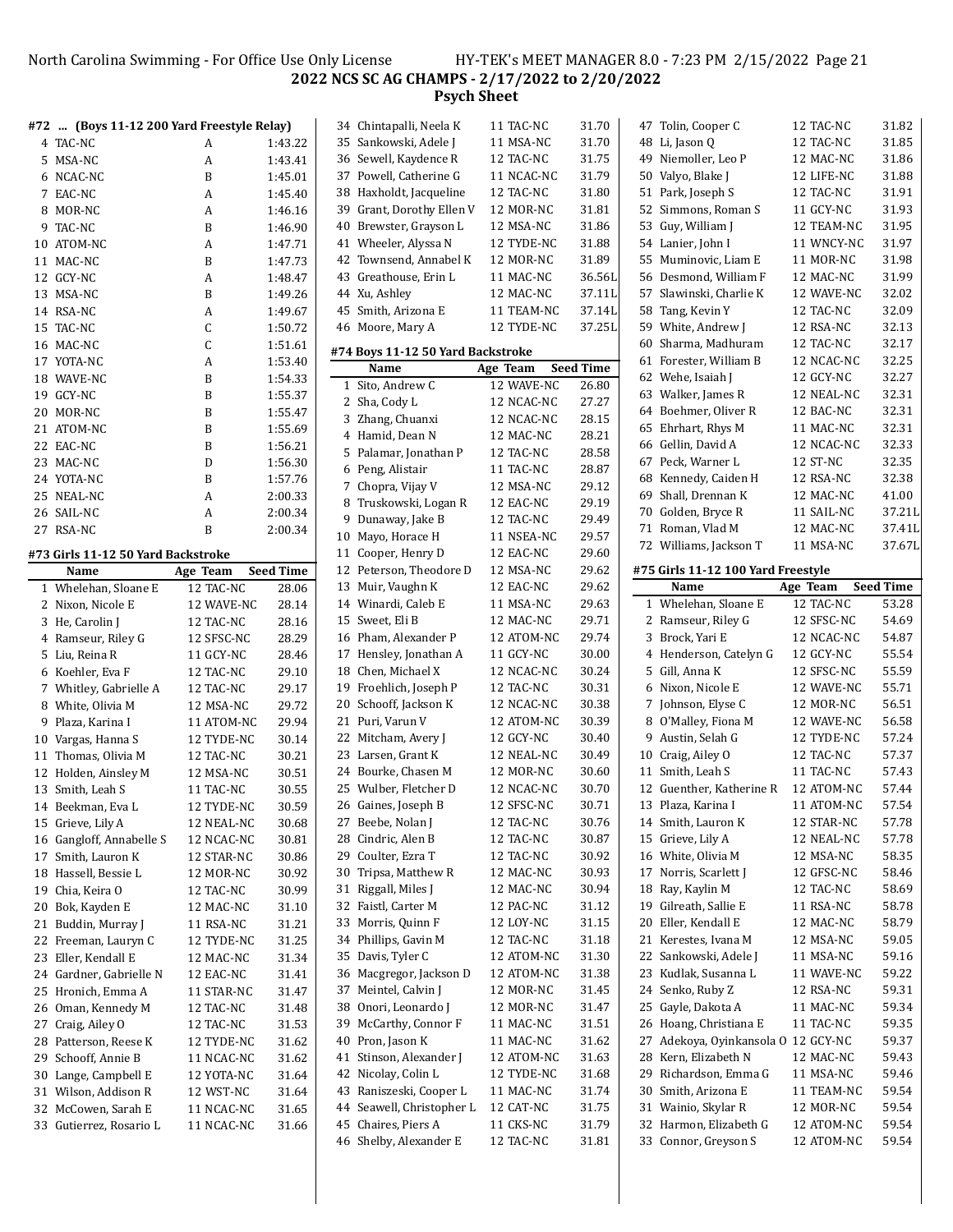# North Carolina Swimming - For Office Use Only License HY-TEK's MEET MANAGER 8.0 - 7:23 PM 2/15/2022 Page 22 **NCS SC AG CHAMPS - 2/17/2022 to 2/20/2022 Psych Sheet**

| #75      | (Girls 11-12 100 Yard Freestyle)           |                        |                  |
|----------|--------------------------------------------|------------------------|------------------|
| 34       | Buddin, Murray J                           | 11 RSA-NC              | 59.69            |
|          | 35 Calhoun, Leah R                         | 12 MAC-NC              | 1:08.00L         |
| 36       | Moore, Mary A                              | 12 TYDE-NC             | 1:08.56L         |
|          | 37 Grant, Dorothy Ellen V                  | 12 MOR-NC              | 1:08.64L         |
| 38       | Chen, Guanyan D                            | 12 NCAC-NC             | 1:08.87L         |
| 39       | Kolano, Alana X                            | 12 MAC-NC              | 1:08.98L         |
| 40       | Vargas, Hanna S                            | 12 TYDE-NC             | 1:08.99L         |
|          |                                            |                        |                  |
|          | #76 Boys 11-12 100 Yard Freestyle<br>Name  |                        | <b>Seed Time</b> |
| 1        | Sito, Andrew C                             | Age Team<br>12 WAVE-NC | 50.87            |
|          | 2 Larsen, Grant K                          | 12 NEAL-NC             | 51.52            |
| 3        | Sha, Cody L                                | 12 NCAC-NC             | 52.38            |
|          | 4 Muir, Vaughn K                           | 12 EAC-NC              | 54.64            |
| 5        | Sammons, David A                           | 12 MAC-NC              | 54.83            |
| 6        | Halpern, Maximillian N                     | 12 NCAC-NC             | 55.13            |
| 7        | Marrujo, Oliver S                          | 12 TAC-NC              | 55.25            |
| 8        | Clark, Jacob C                             | 12 NCAC-NC             | 55.57            |
|          |                                            | 12 EAC-NC              | 55.84            |
| 9        | Cooper, Henry D                            | 12 NCAC-NC             |                  |
| 10       | Zhang, Chuanxi                             |                        | 55.85            |
| 11       | Strupe, Fredric J                          | 12 MSA-NC              | 56.28            |
| 12       | Wulber, Fletcher D<br>Stinson, Alexander J | 12 NCAC-NC             | 56.36            |
| 13       |                                            | 12 ATOM-NC             | 56.44            |
| 14       | Watts, Cody D                              | 12 WAVE-NC             | 56.70            |
| 15       | Hamid, Dean N                              | 12 MAC-NC              | 56.74            |
| 16       | Guy, William J                             | 12 TEAM-NC             | 56.82            |
| 17       | Cagle, Griffin T                           | 12 MAC-NC              | 56.89            |
| 18       | Peng, Alistair                             | 11 TAC-NC              | 56.97            |
| 19       | Truskowski, Logan R                        | 12 EAC-NC              | 57.02            |
| 20       | Schooff, Jackson K                         | 12 NCAC-NC             | 57.25            |
| 21       | Peterson, Theodore D                       | 12 MSA-NC              | 57.52            |
| 22       | Dunaway, Jake B                            | 12 TAC-NC              | 57.58            |
| 23       | Winardi, Caleb E                           | 11 MSA-NC              | 57.63            |
| 24       | Valyo, Blake J                             | 12 LIFE-NC             | 57.64            |
| 25       | Evans, Mitchell S<br>Cummins, Bodhi K      | 12 MSA-NC              | 57.71            |
| 26       |                                            | 11 TYDE-NC             | 57.80            |
| 27<br>28 | Coulter, Ezra T<br>Onori, Leonardo J       | 12 TAC-NC<br>12 MOR-NC | 57.87<br>58.00   |
| 29       | Hensley, Jonathan A                        | 11 GCY-NC              | 58.05            |
| 30       | Ennis, Zachary K                           | 12 RSA-NC              | 58.47            |
| 31       | Tolin, Cooper C                            | 12 TAC-NC              | 58.71            |
|          | Wolk, Max A                                | 11 NCAC-NC             |                  |
| 32<br>33 | Tantillo, William J                        | 12 MSA-NC              | 58.83<br>58.83   |
| 34       | Davis, David R                             | 12 MOR-NC              | 58.87            |
| 35       | White, Andrew J                            | 12 RSA-NC              | 58.92            |
| 36       | Faistl, Carter M                           | 12 PAC-NC              | 59.06            |
| 37       | Williams, John S                           | 11 MAC-NC              | 59.08            |
| 38       | Puri, Varun V                              | 12 ATOM-NC             | 59.15            |
| 39       | Walker, James R                            | 12 NEAL-NC             | 59.17            |
| 40       | Macgregor, Jackson D                       | 12 ATOM-NC             | 59.24            |
| 41       | Tennant, Tyler H                           | 12 MSA-NC              | 59.26            |
| 42       | Muminovic, Liam E                          | 11 MOR-NC              | 59.28            |
| 43       | Beebe, Nolan J                             | 12 TAC-NC              | 59.28            |
| 44       | Price, William F                           | 12 ECA-NC              | 59.36            |
| 45       | Gaylord, Thomas J                          | 12 GCY-NC              | 59.45            |
| 46       | Harding, Cullan W                          | 12 MAC-NC              | 59.46            |
| 47       | Piccioli, Gabriel C                        | 12 EAC-NC              | 59.53            |
| 48       | Grena, Erich M                             | 12 WAVE-NC             | 59.55            |
| 49       | Simmons, Roman S                           | 11 GCY-NC              | 59.58            |
| 50       | Smith, Carson E                            | 12 EAC-NC              | 59.61            |
|          |                                            |                        |                  |

| 18         | Peng, Alistair              | 11 TAC-NC  | 2:21.25          |
|------------|-----------------------------|------------|------------------|
| 17         | Mihaly, Lysander S          | 12 HAC-NC  | 2:20.94          |
| 16         | Liu, Kevin D                | 11 TAC-NC  | 2:19.53          |
| 15         | Sweet, Eli B                | 12 MAC-NC  | 2:19.24          |
| 14         | Dunaway, Jake B             | 12 TAC-NC  | 2:18.98          |
| 13         | Truskowski, Logan R         | 12 EAC-NC  | 2:17.96          |
| 12         | Evans, Mitchell S           | 12 MSA-NC  | 2:17.85          |
| 11         | Cagle, Griffin T            | 12 MAC-NC  | 2:17.12          |
| 10         | Strupe, Fredric J           | 12 MSA-NC  | 2:16.60          |
| 9          | Van Olst, Jason P           | 12 WAVE-NC | 2:16.28          |
| 8          | Muir, Vaughn K              | 12 EAC-NC  | 2:16.19          |
| 7          | Sammons, David A            | 12 MAC-NC  | 2:16.05          |
| 6          | Sha, Cody L                 | 12 NCAC-NC | 2:15.93          |
| 5          | Halpern, Maximillian N      | 12 NCAC-NC | 2:15.19          |
| 4          | Clark, Jacob C              | 12 NCAC-NC | 2:14.97          |
| 3          | Palamar, Jonathan P         | 12 TAC-NC  | 2:10.40          |
| 2          | Marrujo, Oliver S           | 12 TAC-NC  | 2:10.02          |
| 1          | Sito, Andrew C              | 12 WAVE-NC | 2:06.71          |
|            | Name                        | Age Team   | <b>Seed Time</b> |
|            | #78 Boys 11-12 200 Yard IM  |            |                  |
|            |                             |            |                  |
| ${\bf 28}$ | Sewell, Kaydence R          | 12 TAC-NC  | 2:26.33          |
| 27         | Stout, Kaidynce A           | 12 EAC-NC  | 2:26.13          |
|            | 26 Ray, Kaylin M            | 12 TAC-NC  | 2:25.85          |
| 25         | Xu, Ashley                  | 12 MAC-NC  | 2:25.72          |
| 24         | Eller, Kendall E            | 12 MAC-NC  | 2:25.72          |
| 23         | Hefner, Lucy Ann A          | 11 MOR-NC  | 2:25.24          |
| 22         | Upton, Madisyn R            | 12 GCY-NC  | 2:24.82          |
| 21         | Shall, Anniston E           | 12 MAC-NC  | 2:24.09          |
| 20         | Hoang, Christiana E         | 11 TAC-NC  | 2:23.60          |
| 19         | Brock, Yari E               | 12 NCAC-NC | 2:23.25          |
| 18         | Gangloff, Annabelle S       | 12 NCAC-NC | 2:22.84          |
|            |                             |            |                  |
| 17         | Johnson, Elyse C            | 12 MOR-NC  | 2:22.84          |
|            | 16 Harmon, Elizabeth G      | 12 ATOM-NC | 2:22.51          |
| 15         | Plaza, Karina I             | 11 ATOM-NC | 2:22.11          |
| 14         | Craig, Ailey O              | 12 TAC-NC  | 2:20.94          |
| 13         | Thomas, Olivia M            | 12 TAC-NC  | 2:20.71          |
| 12         | Chia, Keira O               | 12 TAC-NC  | 2:20.15          |
| 11         | Koehler, Eva F              | 12 TAC-NC  | 2:19.56          |
| 10         | Kong, Kaia A                | 12 MSA-NC  | 2:19.42          |
| 9          | Henderson, Catelyn G        | 12 GCY-NC  | 2:18.41          |
| 8          | Guenther, Katherine R       | 12 ATOM-NC | 2:18.02          |
| 7          | Whitley, Gabrielle A        | 12 TAC-NC  | 2:17.89          |
| 6          | Gill, Anna K                | 12 SFSC-NC | 2:15.30          |
| 5          | Liu, Reina R                | 11 GCY-NC  | 2:14.36          |
| 4          | Delmar, June E              | 12 MAC-NC  | 2:13.85          |
| 3          | Dietrich, Kaylee A          | 12 TAC-NC  | 2:13.84          |
| 2          | He, Carolin J               | 12 TAC-NC  | 2:10.27          |
| 1          | Whelehan, Sloane E          | 12 TAC-NC  | 2:09.97          |
|            | Name                        | Age Team   | <b>Seed Time</b> |
|            | #77 Girls 11-12 200 Yard IM |            |                  |
| 60         | Shall, Drennan K            | 12 MAC-NC  | 1:12.64          |
| 59         | Slawinski, Charlie K        | 12 WAVE-NC | 59.97            |
| 58         | Wehe, Isaiah J              | 12 GCY-NC  | 59.96            |
| 57         | Waldrop, Caiden R           | 12 TEAM-NC | 59.95            |
| 56         | Mayo, Horace H              | 11 NSEA-NC | 59.87            |
| 55         | Bourke, Chasen M            | 12 MOR-NC  | 59.81            |
| 54         | Cooler, Robert R            | 11 MAC-NC  | 59.77            |
| 53         | Shearin, William K          | 12 RSA-NC  | 59.73            |
| 52         | Johnson, Phillip E          | 11 GG-NC   | 59.73            |
| 51         | Pham, Alexander P           | 12 ATOM-NC | 59.66            |
|            |                             |            |                  |

|        | 19 Cummins, Bodhi K                   | 11 TYDE-NC     | 2:21.33            |
|--------|---------------------------------------|----------------|--------------------|
|        | 20 Coulter, Ezra T                    | 12 TAC-NC      | 2:21.36            |
| 21     | Chopra, Vijay V                       | 12 MSA-NC      | 2:22.33            |
| 22     | Froehlich, Joseph P                   | 12 TAC-NC      | 2:22.51            |
| 23     | Watts, Cody D                         | 12 WAVE-NC     | 2:22.56            |
| 24     | Wulber, Fletcher D                    | 12 NCAC-NC     | 2:22.69            |
| 25     | Williams, John S                      | 11 MAC-NC      | 2:23.47            |
| 26     | Li, Jason Q                           | 12 TAC-NC      | 2:23.79            |
| 27     | Austria, Elijah S                     | 11 GCY-NC      | 2:24.25            |
| 28     | Cooper, Henry D                       | 12 EAC-NC      | 2:24.41            |
| 29     | Shelby, Alexander E                   | 12 TAC-NC      | 2:24.69            |
| 30     | Stinson, Alexander J                  | 12 ATOM-NC     | 2:24.78            |
| 31     | Ghim, Lucas H                         | 12 TAC-NC      | 2:24.99            |
| 32     | Zhang, Roger H                        | 12 TAC-NC      | 2:25.17            |
| 33     | Cindric, Alen B                       | 12 TAC-NC      | 2:25.29            |
| 34     | Davis, David R                        | 12 MOR-NC      | 2:25.31            |
| 35     | Cooler, Robert R                      | 11 MAC-NC      | 2:25.50            |
| 36     | Su, Jacob A                           | 11 NCAC-NC     | 2:25.72            |
| 37     | Brumback, Noah G                      | 12 RSA-NC      | 2:25.78            |
| 38     | Price, William F                      | 12 ECA-NC      | 2:25.97            |
| 39     | Hitchcock, David J                    | 12 HAC-NC      | 2:26.00            |
| 40     | Beebe, Nolan J                        | 12 TAC-NC      | 2:26.08            |
| 41     | Tripsa, Matthew R                     | 12 MAC-NC      | 2:26.27            |
|        |                                       | 12 MSA-NC      |                    |
| 42     | Peterson, Theodore D                  |                | 2:26.40            |
| 43     | Hensley, Jonathan A                   | 11 GCY-NC      | 2:26.58            |
|        | 44 Faistl, Carter M                   | 12 PAC-NC      | 2:27.11            |
| 45     | Shall, Drennan K                      | 12 MAC-NC      | 3:10.00            |
| 46     | Harding, Cullan W                     | 12 MAC-NC      | 2:48.49L           |
| 47     | Roman, Vlad M                         | 12 MAC-NC      | 2:49.71L           |
|        | #79 Girls 11-12 400 Yard Medley Relay |                |                    |
|        |                                       |                |                    |
|        |                                       |                |                    |
|        | Team                                  | Relay          | Seed Time          |
| 1      | TAC-NC                                | A              | 4:06.35            |
|        | 2 GCY-NC                              | A              | 4:14.74            |
| 3      | TAC-NC                                | B              | 4:17.39            |
|        | 4 MOR-NC                              | A              | 4:18.66            |
|        | 5 WAVE-NC                             | A              | 4:19.29            |
|        | 6 MSA-NC                              | A              | 4:21.68            |
|        | 7 TYDE-NC                             | A              | 4:22.55            |
| 8      | MAC-NC                                | A              | 4:24.04            |
| 9      | ATOM-NC                               | A              | 4:25.98            |
| 10     | NCAC-NC                               | A              | 4:27.81            |
| 11     | MOR-NC                                | B              | 4:29.81            |
| 12     | MSA-NC                                | B              | 4:33.55            |
| 13     | RSA-NC                                | A              | 4:34.32            |
|        | 14 SFSC-NC                            | A              | 4:34.53            |
| 15     | MOR-NC                                | $\overline{C}$ | 4:35.30            |
| 16     | MAC-NC                                | B              | 4:37.00            |
|        | 17 YOTA-NC                            | A              | 4:37.11            |
| 18     | EAC-NC                                | A              | 4:40.85            |
|        | 19 WAVE-NC                            | B              | 4:41.16            |
| 20     | YOTA-NC                               | B              | 4:43.72            |
| 21     | RSA-NC                                | B              | 4:45.35            |
|        | 22 NCAC-NC                            | B              | 4:46.50            |
|        | 23 GCY-NC                             | B              | 4:48.16            |
|        | 24 MOR-NC                             | D              | 4:55.71            |
|        |                                       |                |                    |
|        | #80 Boys 11-12 400 Yard Medley Relay  |                |                    |
|        | Team                                  | Relay          | Seed Time          |
| 1      | TAC-NC                                | A              | 4:05.72            |
| 2<br>3 | NCAC-NC<br>MAC-NC                     | A<br>A         | 4:06.31<br>4:08.63 |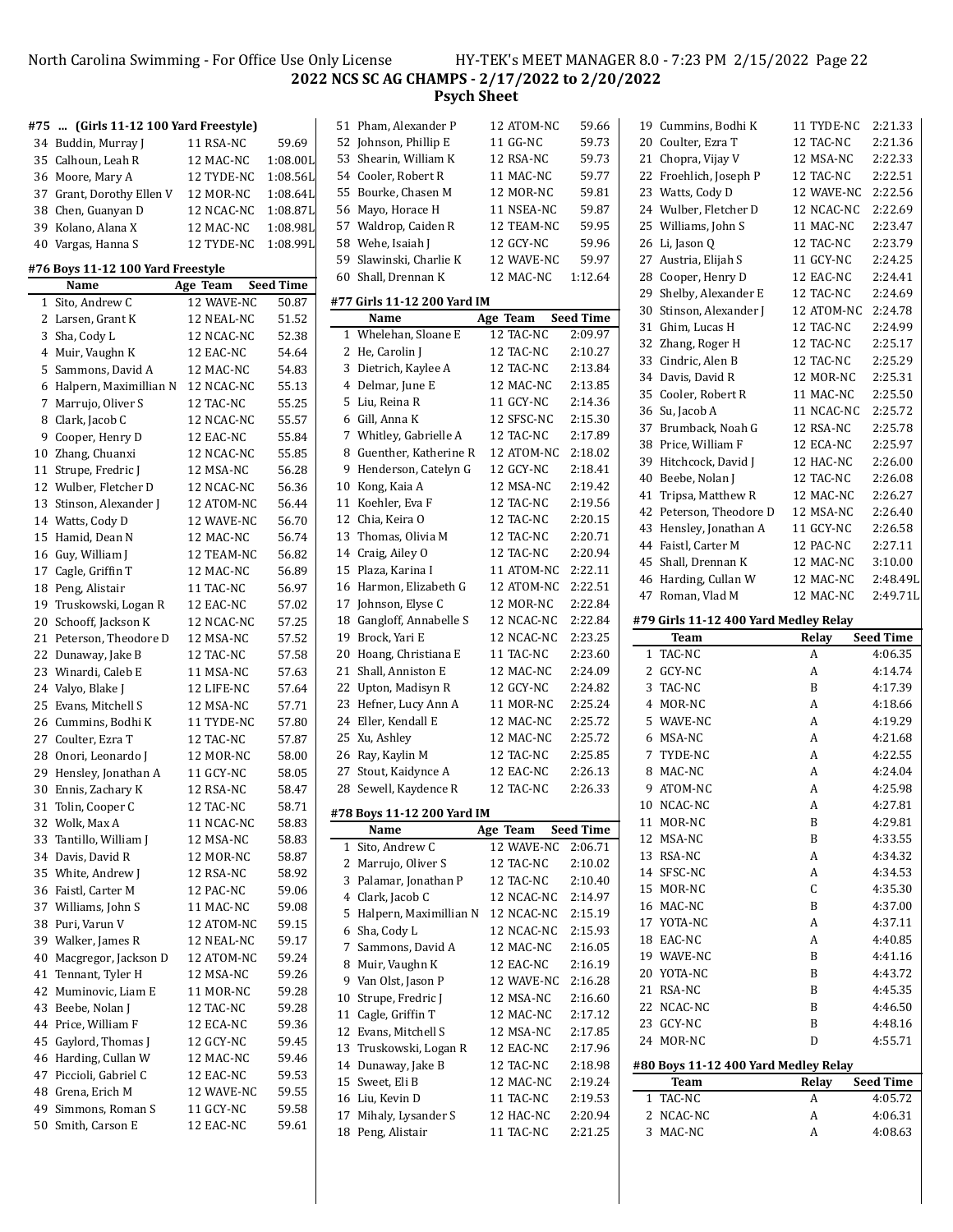North Carolina Swimming - For Office Use Only License HY-TEK's MEET MANAGER 8.0 - 7:23 PM 2/15/2022 Page 23 **NCS SC AG CHAMPS - 2/17/2022 to 2/20/2022**

**Psych Sheet**

|    | #80  (Boys 11-12 400 Yard Medley Relay) |                         |                    |    | 37 Huff, Finley A                             | 10 EAC-NC               | 36.63            |
|----|-----------------------------------------|-------------------------|--------------------|----|-----------------------------------------------|-------------------------|------------------|
|    | 4 WAVE-NC                               | A                       | 4:10.91            |    | 38 Anthony, Brynn C                           | 10 MAC-NC               | 36.66            |
|    | 5 MSA-NC                                | A                       | 4:14.04            |    | 39 Volpe, Ellen E                             | 10 YOTA-NC              | 36.67            |
|    | 6 EAC-NC                                | A                       | 4:16.52            |    | 40 Bass, Merritt J                            | 10 MAC-NC               | 36.69            |
|    | 7 TAC-NC                                | B                       | 4:22.84            |    | 41 Leute, Kamdyn E                            | 10 GFSC-NC              | 36.72            |
|    | 8 MOR-NC                                | A                       | 4:23.58            |    | 42 Schneider, Kira A                          | 10 YOTA-NC              | 36.74            |
| 9  | MAC-NC                                  | B                       | 4:25.27            |    | 43 Fine, Chloe S                              | 10 NCAC-NC              | 36.77            |
|    | 10 ATOM-NC                              | A                       | 4:26.10            |    | 44 Trevino, Gabriella B                       | 10 EAC-NC               | 36.84            |
|    | 11 NCAC-NC                              | B                       | 4:26.90            |    | 45 Shalhoub, Natalie M                        | 10 TAC-NC               | 36.85            |
|    | 12 RSA-NC                               | A                       | 4:30.14            |    | 46 Pearson, Audriana L                        | 10 TAC-NC               | 36.90            |
|    | 13 GCY-NC                               | A                       | 4:31.83            |    | 47 Hilton, Caroline H                         | 10 CKS-NC               | 36.95            |
|    | 14 MSA-NC                               | B                       | 4:34.22            | 48 | Jacobs, Sophie G                              | 10 NCAC-NC              | 36.96            |
|    | 15 MAC-NC                               | $\mathsf C$             | 4:34.76            | 49 | Hughston, Campbell E                          | 9 RSA-NC                | 36.98            |
|    | 16 MOR-NC                               | B                       | 4:35.70            |    | 50 Spruill, Ivylynn R                         | 9 MOR-NC                | 37.01            |
|    | 17 YOTA-NC                              | Α                       | 4:36.24            |    | 51 Christopherson, Juliet E                   | 8 YOTA-NC               | 37.04            |
|    | 18 WAVE-NC                              | B                       | 4:41.95            |    | 52 Hetfeld, Audrey V                          | 10 RSA-NC               | 37.04            |
|    | 19 RSA-NC                               | B                       | 4:42.94            |    | 53 Holmes, Kylie Grace L                      | 10 SFSC-NC<br>9 NCAC-NC | 37.05            |
|    | 20 MAC-NC                               | D                       | 4:43.93            |    | 54 Charles, Marie L<br>55 Schooff, Madeline M | 9 NCAC-NC               | 37.06<br>37.06   |
|    | 21 EAC-NC                               | B                       | 4:44.41            |    |                                               |                         | 43.151           |
|    | 22 ATOM-NC                              | B<br>B                  | 4:46.12            |    | 56 Atkins, Alania M                           | 9 EAC-NC                |                  |
|    | 23 YOTA-NC<br>24 GCY-NC                 | B                       | 4:46.84<br>4:51.10 |    | #82 Boys 10 & Under 50 Yard Backstroke        |                         |                  |
|    |                                         |                         |                    |    | Name                                          | Age Team                | <b>Seed Time</b> |
|    | #81 Girls 10 & Under 50 Yard Backstroke |                         |                    |    | 1 Haywood, Todd C                             | 10 MAC-NC               | 32.14            |
|    | Name                                    | Age Team                | <b>Seed Time</b>   |    | 2 Tate, Hawken B                              | 10 UN-02-NC             | 32.15            |
|    | 1 Weaver, Erin R                        | 10 CAT-NC               | 32.09              |    | 3 Monroe, Jack T<br>Spencer, Slater W         | 10 NCAC-NC              | 32.84<br>33.18   |
|    | 2 Whelehan, Finola M                    | 10 TAC-NC               | 32.32              | 4  |                                               | 10 WOW-NC               | 33.42            |
|    | 3 Phillips, Ava M                       | 10 GFSC-NC              | 33.29              |    | 5 Cyrus, Jesse W<br>6 Tseng, Raymond W        | 10 MAC-NC<br>10 MOR-NC  | 33.67            |
|    | 4 Liu, Yixi Z<br>5 McDonald, Mallory M  | 10 TAC-NC<br>10 SFSC-NC | 33.63<br>34.20     |    | 7 Galloway, Ryan J                            | 10 TYDE-NC              | 33.89            |
|    | 6 Clayton, Natalie M                    | 10 GFSC-NC              | 34.68              |    | 8 Zhou-He, Steven B                           | 10 TAC-NC               | 34.09            |
|    | 7 Edwards, Olivia G                     | 10 MOR-NC               | 34.81              | 9  | Slawinski, Jack K                             | 10 WAVE-NC              | 34.26            |
|    | 8 Martino, Mikayla G                    | 10 GFSC-NC              | 34.85              |    | 10 Degner, Grant M                            | 10 MAC-NC               | 34.46            |
|    | 9 Dugas, Shelby M                       | 10 SFSC-NC              | 35.08              |    | 11 Ferree, Ethan T                            | 10 WOW-NC               | 34.50            |
|    | 10 Harter, Sarah E                      | 10 TAC-NC               | 35.22              |    | 12 Zhang, Andrew J                            | 10 TAC-NC               | 34.88            |
|    | 11 Gann, Madison G                      | 10 SFSC-NC              | 35.23              |    | 13 Fortson, Tyler B                           | 10 STAR-NC              | 35.06            |
|    | 12 Brewer, Reagan N                     | 10 RMY-NC               | 35.28              |    | 14 Wilke, Max E                               | 10 MAC-NC               | 35.12            |
|    | 13 Witmer, Gentry L                     | 9 NSEA-NC               | 35.33              |    | 15 Palamar, Benjamin D                        | 10 TAC-NC               | 35.28            |
|    | 14 Ghitelman, Susannah K                | 10 NCAC-NC              | 35.34              |    | 16 Collins, Jack E                            | 10 NCAC-NC              | 35.53            |
|    | 15 McMullan, Blakely S                  | 10 BAC-NC               | 35.45              |    | 17 Chen, Kingsley P                           | 10 TAC-NC               | 35.56            |
|    | 16 McKinnon, Rachel G                   | 10 TYDE-NC              | 35.60              |    | 18 Soloman, Neel K                            | 10 MAC-NC               | 35.56            |
|    | 17 White, Avery G                       | 10 RSA-NC               | 35.69              |    | 19 Koppang, Wynn R                            | 10 MAC-NC               | 35.57            |
|    | 18 Keough, Mckaleigh C                  | 10 YOTA-NC              | 35.74              |    | 20 Wilkinson, Ian J                           | 9 SMAC-NC               | 35.71            |
|    | 19 Pate, Danielle A                     | 9 NEAL-NC               | 35.90              |    | 21 Jackson, Ayden P                           | 10 WOW-NC               | 35.76            |
| 20 | Ritchey, Jocelyn J                      | 10 CAT-NC               | 35.92              |    | 22 Dietrich, Carson A                         | 10 TAC-NC               | 35.77            |
| 21 | Rowe, Zoey E                            | 10 YOTA-NC              | 35.95              | 23 | Cates, Magnus H                               | 10 ATOM-NC              | 35.86            |
|    | 22 Butler, Valentina R                  | 10 TAC-NC               | 36.03              |    | 24 Giraldo, Nicholas                          | 10 MAC-NC               | 35.97            |
|    | 23 Jeltema, Tessa J                     | 8 TAC-NC                | 36.04              |    | 25 Best, Michael B                            | 10 BAC-NC               | 36.10            |
|    | 24 Simmons, Audrey P                    | 10 MOR-NC               | 36.05              |    | 26 Gaither, William H                         | 10 ATOM-NC              | 36.10            |
|    | 25 Baker, Emerson P                     | 10 MOR-NC               | 36.07              | 27 | Lievens, Sebastien E                          | 10 SGSA-NC              | 36.19            |
|    | 26 Dontino, Isabella K                  | 10 MSA-NC               | 36.15              | 28 | Glassner, Augustus G                          | 10 MAC-NC               | 36.21            |
| 27 | Ross, Sadie B                           | 10 GCY-NC               | 36.21              | 29 | Srivastava, Akul                              | 10 MAC-NC               | 36.24            |
| 28 | Shearin, Natalie G                      | 10 RSA-NC               | 36.30              |    | 30 Lee, Jack V                                | 10 TYDE-NC              | 36.27            |
| 29 | Krieger, Chelsea P                      | 10 EAC-NC               | 36.36              |    | 31 Sliwowski, Jason                           | 10 NCAC-NC              | 36.27            |
| 30 | Wells, Lilah S                          | 10 WOW-NC               | 36.38              |    | 32 Pereira, Jackson E                         | 10 RSA-NC               | 36.31            |
| 31 | Shoemaker, Riley L                      | 10 MOR-NC               | 36.48              |    | 33 McCue, Silas M                             | 10 MAC-NC               | 36.49            |
|    | 32 Rodriguez, Emmirson S                | 9 MAC-NC                | 36.50              |    | 34 Chilom, Andrew M                           | 10 NSS-NC               | 36.50            |
| 33 | Doyle, Charlotte M                      | 10 YOTA-NC              | 36.54              |    | 35 Jerrell, Aiden J                           | 9 ATOM-NC               | 36.54            |
|    | 34 Szostek, Allison E                   | 10 MAC-NC               | 36.57              |    | 36 Kiefer, Elijah T                           | 9 MOR-NC                | 36.66            |
|    | 35 Pote, Harper E                       | 10 HELI-NC              | 36.60              | 37 | Wulber, Crosby M<br>38 Marrujo, Landon D      | 9 NCAC-NC<br>10 TAC-NC  | 36.75<br>36.86   |
|    | 36 Wile, Katherine E                    | 10 UN-09-NC             | 36.61              |    | 39 Desmond, Braeden Q                         | 10 MAC-NC               | 36.88            |
|    |                                         |                         |                    |    |                                               |                         |                  |

| 37 Huff, Finley A                     | 10 EAC-NC   | 36.63            |   | 40 Ceglowski, Tyson C                       | 10 MOR-NC               | 36.89                       |
|---------------------------------------|-------------|------------------|---|---------------------------------------------|-------------------------|-----------------------------|
| 38 Anthony, Brynn C                   | 10 MAC-NC   | 36.66            |   | 41 Karam, Lucas P                           | 9 MOR-NC                | 36.89                       |
| 39 Volpe, Ellen E                     | 10 YOTA-NC  | 36.67            |   | 42 Whitson, Jonathan P                      | 10 TAC-NC               | 36.96                       |
| 40 Bass, Merritt J                    | 10 MAC-NC   | 36.69            |   | 43 Shiosaky, Eli J                          | 10 ECA-NC               | 37.07                       |
| 41 Leute, Kamdyn E                    | 10 GFSC-NC  | 36.72            |   | 44 Smith, Nathaniel O                       | 9 RSA-NC                | 37.09                       |
| 42 Schneider, Kira A                  | 10 YOTA-NC  | 36.74            |   | 45 Houtz, Brady S                           | 9 YOTA-NC               | 37.10                       |
| 43 Fine, Chloe S                      | 10 NCAC-NC  | 36.77            |   | 46 Falck, Patterson R                       | 10 MOR-NC               | 37.13                       |
| 44 Trevino, Gabriella B               | 10 EAC-NC   | 36.84            |   | 47 Wolf, Cayden K                           | 10 MAC-NC               | 37.14                       |
| 45 Shalhoub, Natalie M                | 10 TAC-NC   | 36.85            |   | 48 Talwar, Tristan R                        | 8 TAC-NC                | 37.21                       |
| 46 Pearson, Audriana L                | 10 TAC-NC   | 36.90            |   | 49 Dickenson, Anderson D                    | 10 STAR-NC              | 37.27                       |
| 47 Hilton, Caroline H                 | 10 CKS-NC   | 36.95            |   | 50 Speerschneider, William 10 YOTA-NC       |                         | 37.28                       |
| 48 Jacobs, Sophie G                   | 10 NCAC-NC  | 36.96            |   | 51 Verdegem, Arthur C                       | 10 MAC-NC               | 42.01                       |
| 49 Hughston, Campbell E               | 9 RSA-NC    | 36.98            |   | 52 Simon, Caleb J                           | 10 TYDE-NC              | 43.01                       |
| 50 Spruill, Ivylynn R                 | 9 MOR-NC    | 37.01            |   |                                             |                         |                             |
| 51 Christopherson, Juliet E           | 8 YOTA-NC   | 37.04            |   | #83 Girls 10 & Under 100 Yard IM            |                         |                             |
| 52 Hetfeld, Audrey V                  | 10 RSA-NC   | 37.04            |   | Name<br>1 Weaver, Erin R                    | Age Team<br>10 CAT-NC   | <b>Seed Time</b><br>1:10.38 |
| 53 Holmes, Kylie Grace L              | 10 SFSC-NC  | 37.05            |   |                                             |                         |                             |
| 54 Charles, Marie L                   | 9 NCAC-NC   | 37.06            |   | 2 Kulp, Willamina B<br>3 Whelehan, Finola M | 10 NCAC-NC<br>10 TAC-NC | 1:12.36<br>1:12.63          |
| 55 Schooff, Madeline M                | 9 NCAC-NC   | 37.06            | 4 | Clayton, Natalie M                          | 10 GFSC-NC              | 1:13.20                     |
| 56 Atkins, Alania M                   | 9 EAC-NC    | 43.15L           |   | 5 Liu, Yixi Z                               | 10 TAC-NC               | 1:13.36                     |
| 82 Boys 10 & Under 50 Yard Backstroke |             |                  |   | 6 Phillips, Ava M                           | 10 GFSC-NC              | 1:13.61                     |
| Name                                  | Age Team    | <b>Seed Time</b> |   | 7 Gann, Madison G                           | 10 SFSC-NC              | 1:14.19                     |
| 1 Haywood, Todd C                     | 10 MAC-NC   | 32.14            |   | 8 Dugas, Shelby M                           | 10 SFSC-NC              | 1:16.23                     |
| 2 Tate, Hawken B                      | 10 UN-02-NC | 32.15            |   | 9 McKinnon, Rachel G                        | 10 TYDE-NC              | 1:17.00                     |
| 3 Monroe, Jack T                      | 10 NCAC-NC  | 32.84            |   | 10 Wells, Lilah S                           | 10 WOW-NC               | 1:17.14                     |
| 4 Spencer, Slater W                   | 10 WOW-NC   | 33.18            |   | 11 Hughston, Campbell E                     | 9 RSA-NC                | 1:17.52                     |
| 5 Cyrus, Jesse W                      | 10 MAC-NC   | 33.42            |   | 12 White, Avery G                           | 10 RSA-NC               | 1:17.77                     |
| 6 Tseng, Raymond W                    | 10 MOR-NC   | 33.67            |   | 13 Babani, Elsa N                           | 10 ATOM-NC              | 1:17.77                     |
| 7 Galloway, Ryan J                    | 10 TYDE-NC  | 33.89            |   | 14 Dungan, Kenzington M                     | 10 YOTA-NC              | 1:18.30                     |
| 8 Zhou-He, Steven B                   | 10 TAC-NC   | 34.09            |   | 15 Soliman, Laura A                         | 10 YOTA-NC              | 1:18.33                     |
| 9 Slawinski, Jack K                   | 10 WAVE-NC  | 34.26            |   | 16 Martino, Mikayla G                       | 10 GFSC-NC              | 1:18.49                     |
| 10 Degner, Grant M                    | 10 MAC-NC   | 34.46            |   | 17 Baker, Emerson P                         | 10 MOR-NC               | 1:18.63                     |
| 11 Ferree, Ethan T                    | 10 WOW-NC   | 34.50            |   | 18 Shoemaker, Riley L                       | 10 MOR-NC               | 1:18.73                     |
| 12 Zhang, Andrew J                    | 10 TAC-NC   | 34.88            |   | 19 Edwards, Olivia G                        | 10 MOR-NC               | 1:18.76                     |
| 13 Fortson, Tyler B                   | 10 STAR-NC  | 35.06            |   | 20 Charles, Marie L                         | 9 NCAC-NC               | 1:18.88                     |
| 14 Wilke, Max E                       | 10 MAC-NC   | 35.12            |   | 21 Jeltema, Tessa J                         | 8 TAC-NC                | 1:18.93                     |
| 15 Palamar, Benjamin D                | 10 TAC-NC   | 35.28            |   | 22 McDonald, Mallory M                      | 10 SFSC-NC              | 1:19.03                     |
| 16 Collins, Jack E                    | 10 NCAC-NC  | 35.53            |   | 23 Sandlin, Colleen D                       | 10 WOW-NC               | 1:19.04                     |
| 17 Chen, Kingsley P                   | 10 TAC-NC   | 35.56            |   | 24 Fine, Chloe S                            | 10 NCAC-NC              | 1:19.06                     |
| 18 Soloman, Neel K                    | 10 MAC-NC   | 35.56            |   | 25 Jorgenson, Emily A                       | 10 EAC-NC               | 1:19.06                     |
| 19 Koppang, Wynn R                    | 10 MAC-NC   | 35.57            |   | 26 Wile, Katherine E                        | 10 UN-09-NC 1:19.07     |                             |
| 20  Wilkinson, Ian J                  | 9 SMAC-NC   | 35.71            |   | 27 Keough, Alannah K                        | 10 YOTA-NC              | 1:19.19                     |
| 21 Jackson, Ayden P                   | 10 WOW-NC   | 35.76            |   | 28 Ritchey, Jocelyn J                       | 10 CAT-NC               | 1:19.24                     |
| 22 Dietrich, Carson A                 | 10 TAC-NC   | 35.77            |   | 29 Leute, Kamdyn E                          | 10 GFSC-NC              | 1:19.26                     |
| 23 Cates, Magnus H                    | 10 ATOM-NC  | 35.86            |   | 30 Trevino, Gabriella B                     | 10 EAC-NC               | 1:19.35                     |
| 24 Giraldo, Nicholas                  | 10 MAC-NC   | 35.97            |   | 31 Atkins, Alania M                         | 9 EAC-NC                | 1:19.53                     |
| 25 Best, Michael B                    | 10 BAC-NC   | 36.10            |   | 32 Hetfeld, Audrey V                        | 10 RSA-NC               | 1:19.64                     |
| 26 Gaither, William H                 | 10 ATOM-NC  | 36.10            |   | 33 Sharpe, Elizabeth S                      | 10 RSA-NC               | 1:19.64                     |
| 27 Lievens, Sebastien E               | 10 SGSA-NC  | 36.19            |   | 34 Keough, Mckaleigh C                      | 10 YOTA-NC              | 1:19.76                     |
| 28 Glassner, Augustus G               | 10 MAC-NC   | 36.21            |   | 35 Holmes, Kylie Grace L                    | 10 SFSC-NC              | 1:19.78                     |
| 29 Srivastava, Akul                   | 10 MAC-NC   | 36.24            |   | 36 Ghitelman, Susannah K                    | 10 NCAC-NC              | 1:19.78                     |
| 30 Lee, Jack V                        | 10 TYDE-NC  | 36.27            |   | 37 Volpe, Ellen E                           | 10 YOTA-NC              | 1:19.79                     |
| 31 Sliwowski, Jason                   | 10 NCAC-NC  | 36.27            |   | 38 Millsaps, Katherine G                    | 9 YSST-NC               | 1:19.82                     |
| 32 Pereira, Jackson E                 | 10 RSA-NC   | 36.31            |   | 39 Hu, Sarah                                | 10 NCAC-NC              | 1:19.85                     |
| 33 McCue, Silas M                     | 10 MAC-NC   | 36.49            |   | 40 Brumback, Katelyn M                      | 10 RSA-NC               | 1:19.86                     |
| 34 Chilom, Andrew M                   | 10 NSS-NC   | 36.50            |   | 41 Dontino, Isabella K                      | 10 MSA-NC               | 1:19.89                     |
| 35 Jerrell, Aiden J                   | 9 ATOM-NC   | 36.54            |   | 42 Jacobs, Sophie G                         | 10 NCAC-NC              | 1:19.91                     |
| 36 Kiefer, Elijah T                   | 9 MOR-NC    | 36.66            |   | 43 Kline, Camryn E                          | 10 MSA-NC               | 1:20.01                     |
| 37 Wulber, Crosby M                   | 9 NCAC-NC   | 36.75            |   | 44 Michael, Emma K                          | 10 MAC-NC               | 1:20.23                     |
| 38 Marrujo, Landon D                  | 10 TAC-NC   | 36.86            |   | 45 Bass, Merritt J                          | 10 MAC-NC               | 1:20.47                     |

| 42 | Whitson, Jonathan P                | 10 TAC-NC   | 36.96            |
|----|------------------------------------|-------------|------------------|
| 43 | Shiosaky, Eli J                    | 10 ECA-NC   | 37.07            |
| 44 | Smith, Nathaniel O                 | 9 RSA-NC    | 37.09            |
| 45 | Houtz, Brady S                     | 9 YOTA-NC   | 37.10            |
| 46 | Falck, Patterson R                 | 10 MOR-NC   | 37.13            |
| 47 | Wolf, Cayden K                     | 10 MAC-NC   | 37.14            |
| 48 | Talwar, Tristan R                  | 8 TAC-NC    | 37.21            |
| 49 | Dickenson, Anderson D              | 10 STAR-NC  | 37.27            |
| 50 | Speerschneider, William 10 YOTA-NC |             | 37.28            |
| 51 |                                    | 10 MAC-NC   | 42.01L           |
|    | Verdegem, Arthur C                 |             |                  |
| 52 | Simon, Caleb J                     | 10 TYDE-NC  | 43.01L           |
|    | #83 Girls 10 & Under 100 Yard IM   |             |                  |
|    | Name                               | Age Team    | <b>Seed Time</b> |
| 1  | Weaver, Erin R                     | 10 CAT-NC   | 1:10.38          |
| 2  | Kulp, Willamina B                  | 10 NCAC-NC  | 1:12.36          |
| 3  | Whelehan, Finola M                 | 10 TAC-NC   | 1:12.63          |
| 4  | Clayton, Natalie M                 | 10 GFSC-NC  | 1:13.20          |
| 5  | Liu, Yixi Z                        | 10 TAC-NC   | 1:13.36          |
| 6  | Phillips, Ava M                    | 10 GFSC-NC  | 1:13.61          |
| 7  | Gann, Madison G                    | 10 SFSC-NC  | 1:14.19          |
|    |                                    | 10 SFSC-NC  | 1:16.23          |
| 8  | Dugas, Shelby M                    |             |                  |
| 9  | McKinnon, Rachel G                 | 10 TYDE-NC  | 1:17.00          |
| 10 | Wells, Lilah S                     | 10 WOW-NC   | 1:17.14          |
| 11 | Hughston, Campbell E               | 9 RSA-NC    | 1:17.52          |
| 12 | White, Avery G                     | 10 RSA-NC   | 1:17.77          |
| 13 | Babani, Elsa N                     | 10 ATOM-NC  | 1:17.77          |
| 14 | Dungan, Kenzington M               | 10 YOTA-NC  | 1:18.30          |
| 15 | Soliman, Laura A                   | 10 YOTA-NC  | 1:18.33          |
| 16 | Martino, Mikayla G                 | 10 GFSC-NC  | 1:18.49          |
| 17 | Baker, Emerson P                   | 10 MOR-NC   | 1:18.63          |
| 18 | Shoemaker, Riley L                 | 10 MOR-NC   | 1:18.73          |
| 19 | Edwards, Olivia G                  | 10 MOR-NC   | 1:18.76          |
| 20 | Charles, Marie L                   | 9 NCAC-NC   | 1:18.88          |
| 21 | Jeltema, Tessa J                   | 8 TAC-NC    | 1:18.93          |
|    |                                    |             |                  |
| 22 | McDonald, Mallory M                | 10 SFSC-NC  | 1:19.03          |
| 23 | Sandlin, Colleen D                 | 10 WOW-NC   | 1:19.04          |
| 24 | Fine, Chloe S                      | 10 NCAC-NC  | 1:19.06          |
| 25 | Jorgenson, Emily A                 | 10 EAC-NC   | 1:19.06          |
| 26 | Wile, Katherine E                  | 10 UN-09-NC | 1:19.07          |
| 27 | Keough, Alannah K                  | 10 YOTA-NC  | 1:19.19          |
| 28 | Ritchey, Jocelyn J                 | 10 CAT-NC   | 1:19.24          |
| 29 | Leute, Kamdyn E                    | 10 GFSC-NC  | 1:19.26          |
| 30 | Trevino, Gabriella B               | 10 EAC-NC   | 1:19.35          |
| 31 | Atkins, Alania M                   | 9 EAC-NC    | 1:19.53          |
| 32 | Hetfeld, Audrey V                  | 10 RSA-NC   | 1:19.64          |
| 33 | Sharpe, Elizabeth S                | 10 RSA-NC   | 1:19.64          |
| 34 | Keough, Mckaleigh C                | 10 YOTA-NC  | 1:19.76          |
| 35 | Holmes, Kylie Grace L              | 10 SFSC-NC  | 1:19.78          |
| 36 | Ghitelman, Susannah K              | 10 NCAC-NC  | 1:19.78          |
|    |                                    |             |                  |
| 37 | Volpe, Ellen E                     | 10 YOTA-NC  | 1:19.79          |
| 38 | Millsaps, Katherine G              | 9 YSST-NC   | 1:19.82          |
| 39 | Hu, Sarah                          | 10 NCAC-NC  | 1:19.85          |
| 40 | Brumback, Katelyn M                | 10 RSA-NC   | 1:19.86          |
| 41 | Dontino, Isabella K                | 10 MSA-NC   | 1:19.89          |
| 42 | Jacobs, Sophie G                   | 10 NCAC-NC  | 1:19.91          |
| 43 | Kline, Camryn E                    | 10 MSA-NC   | 1:20.01          |
| 44 | Michael, Emma K                    | 10 MAC-NC   | 1:20.23          |
| 45 | Bass, Merritt J                    | 10 MAC-NC   | 1:20.47          |
| 46 | Harter, Sarah E                    | 10 TAC-NC   | 1:20.56          |
|    |                                    |             |                  |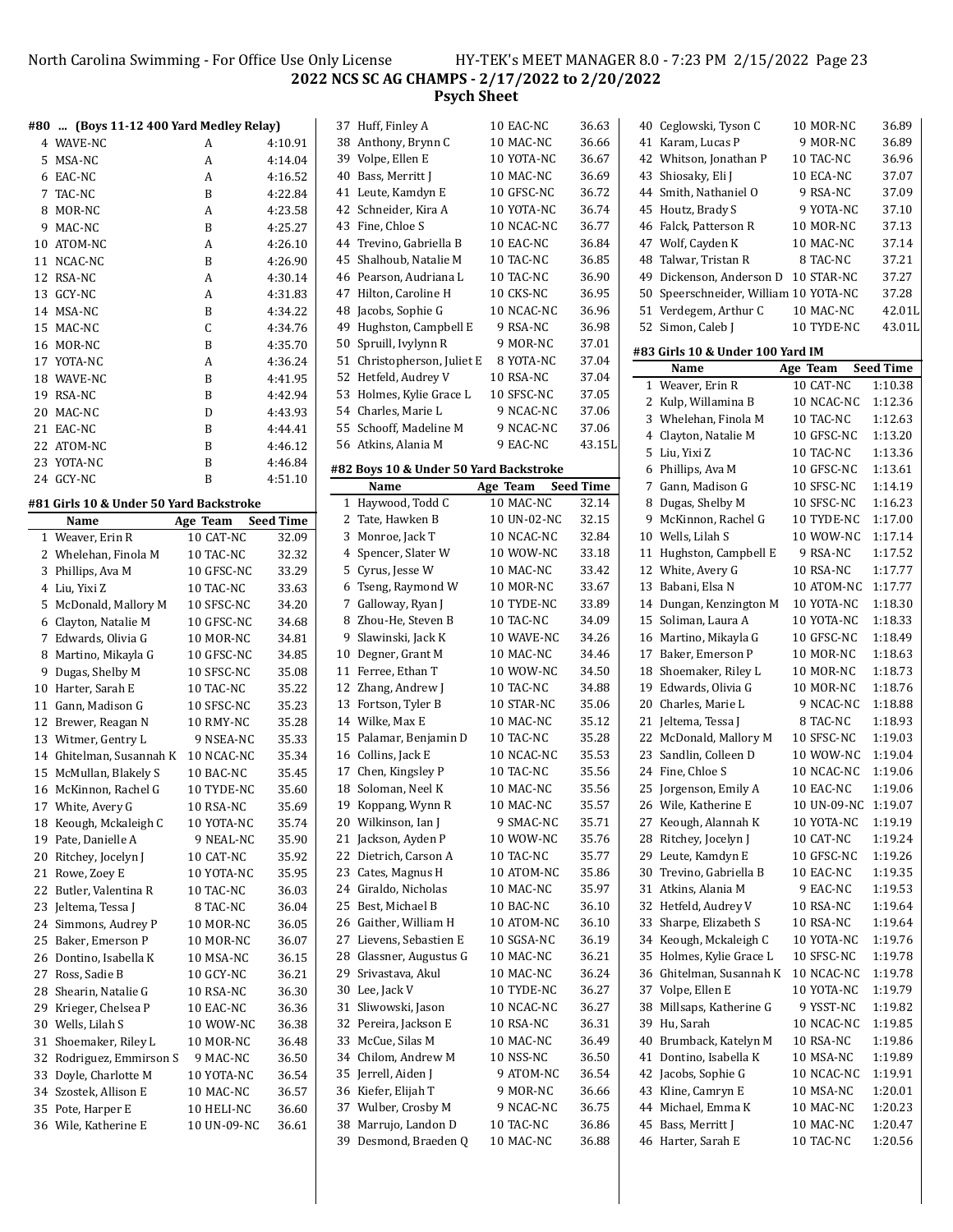#### North Carolina Swimming - For Office Use Only License HY-TEK's MEET MANAGER 8.0 - 7:23 PM 2/15/2022 Page 24 **NCS SC AG CHAMPS - 2/17/2022 to 2/20/2022 Psych Sheet**

|    | #84 Boys 10 & Under 100 Yard IM        |             |                  |
|----|----------------------------------------|-------------|------------------|
|    | Name                                   | Age Team    | <b>Seed Time</b> |
| 1  | Oxrieder, Stokes K                     | 10 MOR-NC   | 1:09.57          |
| 2  | Haywood, Todd C                        | 10 MAC-NC   | 1:09.75          |
| 3  | Galloway, Ryan J                       | 10 TYDE-NC  | 1:12.36          |
| 4  | Monroe, Jack T                         | 10 NCAC-NC  | 1:12.52          |
| 5  | Slawinski, Jack K                      | 10 WAVE-NC  | 1:12.90          |
| 6  | Zhou-He, Steven B                      | 10 TAC-NC   | 1:13.41          |
| 7  | Cumhur, Efe                            | 10 UN-05-NC | 1:14.10          |
| 8  | Spencer, Slater W                      | 10 WOW-NC   | 1:15.42          |
| 9  | Komelasky, Declan C                    | 10 CKS-NC   | 1:15.98          |
| 10 | Tate, Hawken B                         | 10 UN-02-NC | 1:16.37          |
| 11 | Rutledge, Chase T                      | 10 MAC-NC   | 1:16.78          |
| 12 | Tseng, Raymond W                       | 10 MOR-NC   | 1:16.84          |
| 13 | Wilkinson, Ian J                       | 9 SMAC-NC   | 1:17.04          |
| 14 | Chen, Kingsley P                       | 10 TAC-NC   | 1:17.77          |
| 15 | Cavanaugh, Finnegan W                  | 10 MAC-NC   | 1:18.02          |
| 16 | Ge, Hairila R                          | 9 TAC-NC    | 1:18.18          |
| 17 | Zhang, Andrew J                        | 10 TAC-NC   | 1:18.30          |
| 18 | Collins, Jack E                        | 10 NCAC-NC  | 1:18.34          |
| 19 | Lee, Jack V                            | 10 TYDE-NC  | 1:18.80          |
| 20 | Cooler, Banks B                        | 9 MAC-NC    | 1:18.87          |
| 21 | Ferree, Ethan T                        | 10 WOW-NC   | 1:18.91          |
| 22 | Soloman, Neel K                        | 10 MAC-NC   | 1:19.11          |
| 23 | Wilke, Max E                           | 10 MAC-NC   | 1:19.38          |
| 24 | Luckadoo, Henry A                      | 10 WOW-NC   | 1:19.42          |
| 25 | Chia, Clayton S                        | 8 TAC-NC    | 1:19.60          |
| 26 | Simon, Caleb J                         | 10 TYDE-NC  | 1:19.68          |
| 27 | Koppang, Wynn R                        | 10 MAC-NC   | 1:19.82          |
| 28 | Lievens, Sebastien E                   | 10 SGSA-NC  | 1:19.84          |
| 29 | Boling, Owen A                         | 10 YOTA-NC  | 1:19.90          |
| 30 | McCue, Silas M                         | 10 MAC-NC   | 1:19.96          |
| 31 | Dietrich, Carson A                     | 10 TAC-NC   | 1:19.97          |
| 32 | Chilom, Andrew M                       | 10 NSS-NC   | 1:20.11          |
| 33 | Srivastava, Akul                       | 10 MAC-NC   | 1:20.36          |
| 34 | Matz, Wyatt F                          | 10 MAC-NC   | 1:20.54          |
| 35 | Falck, Patterson R                     | 10 MOR-NC   | 1:20.65          |
| 36 | Ceglowski, Tyson C                     | 10 MOR-NC   | 1:20.71          |
| 37 | Palamar, Benjamin D                    | 10 TAC-NC   | 1:20.72          |
| 38 | Giraldo. Nicholas                      | 10 MAC-NC   | 1:20.83          |
| 39 | Cates, Magnus H                        | 10 ATOM-NC  | 1:20.92          |
| 40 | Sliwowski, Jason                       | 10 NCAC-NC  | 1:20.95          |
| 41 | Wolf, Cayden K                         | 10 MAC-NC   | 1:21.12          |
| 42 | Glassner, Augustus G                   | 10 MAC-NC   | 1:21.21          |
| 43 | Critcher, Henry J                      | 10 RSA-NC   | 1:21.25          |
| 44 | Lac, Takoda Y                          | 9 WOW-NC    | 1:21.25          |
| 45 | Strupe, Bayer M                        | 10 MSA-NC   | 1:21.29          |
| 46 | Abrego Sanchez, Aaron                  | 10 GOLD-NC  | 1:21.31          |
| 47 | Johnson, Gavin S                       | 10 MAC-NC   | 1:21.33          |
|    | #85 Girls 10 & Under 50 Yard Freestyle |             |                  |
|    | Name                                   | Age Team    | <b>Seed Time</b> |
| 1  | Whelehan, Finola M                     | 10 TAC-NC   | 27.91            |
|    |                                        |             |                  |

| Name                 | Age Team Seed Time |       |
|----------------------|--------------------|-------|
| 1 Whelehan, Finola M | 10 TAC-NC          | 27.91 |
| 2 Weaver, Erin R     | 10 CAT-NC          | 28.35 |
| 3 Liu, Yixi Z        | 10 TAC-NC          | 28.37 |
| 4 Clayton, Natalie M | 10 GFSC-NC         | 28.95 |
| 5 Phillips, Ava M    | 10 GFSC-NC         | 29.63 |
| 6 Krieger, Chelsea P | 10 EAC-NC          | 29.65 |
| 7 Witmer, Gentry L   | 9 NSEA-NC          | 29.90 |
| 8 Kulp, Willamina B  | 10 NCAC-NC         | 29.91 |
| 9 Anthony, Brynn C   | 10 MAC-NC          | 30.30 |
|                      |                    |       |

|    | 11 Nantz, Savannah R                  | 9 GFSC-NC   | 30.61            |
|----|---------------------------------------|-------------|------------------|
|    | 12 McKinnon, Rachel G                 | 10 TYDE-NC  | 30.73            |
| 13 | Hughston, Campbell E                  | 9 RSA-NC    | 30.76            |
|    | 14 Wade, Emry K                       | 10 MSA-NC   | 30.83            |
|    | 15 Wile, Katherine E                  | 10 UN-09-NC | 30.86            |
|    | 16 Leute, Kamdyn E                    | 10 GFSC-NC  | 30.99            |
| 17 | Jackson, Rylan I                      | 10 RACY-NC  | 31.00            |
| 18 | Ghitelman, Susannah K                 | 10 NCAC-NC  | 31.03            |
|    | 19 Gann, Madison G                    | 10 SFSC-NC  | 31.05            |
|    | 20 Shoemaker, Riley L                 | 10 MOR-NC   | 31.14            |
| 21 | Teague, Rowan C                       | 9 STAR-NC   | 31.16            |
| 22 | Keough, Mckaleigh C                   | 10 YOTA-NC  | 31.18            |
| 23 | Edwards, Olivia G                     | 10 MOR-NC   | 31.23            |
| 24 | White, Avery G                        | 10 RSA-NC   | 31.26            |
| 25 | Dugas, Shelby M                       | 10 SFSC-NC  | 31.27            |
| 26 | Schneider, Alana B                    | 10 YOTA-NC  | 31.28            |
|    |                                       |             |                  |
| 27 | Holmes, Kylie Grace L                 | 10 SFSC-NC  | 31.33            |
| 28 | Brewer, Reagan N                      | 10 RMY-NC   | 31.34            |
| 29 | Sandlin, Colleen D                    | 10 WOW-NC   | 31.35            |
| 30 | Martino, Mikayla G                    | 10 GFSC-NC  | 31.41            |
| 31 | Ross, Sadie B                         | 10 GCY-NC   | 31.43            |
| 32 | Szostek, Allison E                    | 10 MAC-NC   | 31.46            |
| 33 | Jeltema, Tessa J                      | 8 TAC-NC    | 31.54            |
| 34 | Ross, Anna P                          | 10 MOR-NC   | 31.57            |
| 35 | Babani, Elsa N                        | 10 ATOM-NC  | 31.57            |
|    | 36 Michael, Emma K                    | 10 MAC-NC   | 31.59            |
| 37 | Lee, Teresa M                         | 10 GFSC-NC  | 31.60            |
| 38 | Harter, Sarah E                       | 10 TAC-NC   | 31.61            |
| 39 | McMullan, Blakely S                   | 10 BAC-NC   | 31.64            |
| 40 | McDonald, Mallory M                   | 10 SFSC-NC  | 31.66            |
| 41 | Millsaps, Katherine G                 | 9 YSST-NC   | 31.71            |
| 42 | Butler, Valentina R                   | 10 TAC-NC   | 31.72            |
| 43 | Hetfeld, Audrey V                     | 10 RSA-NC   | 31.75            |
| 44 | Gage, Olive R                         | 10 MOR-NC   | 31.76            |
| 45 | Ritchey, Jocelyn J                    | 10 CAT-NC   | 31.77            |
|    | 46 Pote, Harper E                     | 10 HELI-NC  | 31.77            |
| 47 | Jacobs, Sophie G                      | 10 NCAC-NC  | 31.78            |
| 48 | Zhang, Chelsea                        | 10 MAC-NC   | 31.83            |
| 49 | Malecki, Maya O                       | 10 MAC-NC   | 35.67L           |
|    | #86 Boys 10 & Under 50 Yard Freestyle |             |                  |
|    | Name                                  | Age Team    | <b>Seed Time</b> |
| 1  | Oxrieder, Stokes K                    | 10 MOR-NC   | 27.35            |
| 2  | Williams, Henry A                     | 10 EAC-NC   | 27.86            |
| 3  | Spencer, Slater W                     | 10 WOW-NC   | 28.34            |
| 4  | Dickenson, Anderson D                 | 10 STAR-NC  | 28.77            |
| 5  | Lievens, Sebastien E                  | 10 SGSA-NC  | 28.92            |
| 6  | Haywood, Todd C                       | 10 MAC-NC   | 28.96            |
| 7  | Tseng, Raymond W                      | 10 MOR-NC   | 28.98            |
| 8  | Slawinski, Jack K                     | 10 WAVE-NC  | 28.98            |
| 9  | Monroe, Jack T                        | 10 NCAC-NC  | 29.05            |
| 10 | Galloway, Ryan J                      | 10 TYDE-NC  | 29.31            |
| 11 | Cyrus, Jesse W                        | 10 MAC-NC   | 29.41            |
| 12 | Ferree, Ethan T                       | 10 WOW-NC   | 29.44            |
| 13 | Fortson, Tyler B                      | 10 STAR-NC  | 29.67            |
| 14 | Luckadoo, Henry A                     | 10 WOW-NC   | 29.68            |
| 15 | Degner, Grant M                       | 10 MAC-NC   | 29.77            |
| 16 | Cooler, Banks B                       | 9 MAC-NC    | 29.87            |
| 17 | Srivastava, Akul                      | 10 MAC-NC   |                  |
| 18 | Walcott, Daniel J                     | 10 GFSC-NC  | 29.92<br>29.99   |
|    |                                       | 10 CKS-NC   |                  |
| 19 | Komelasky, Declan C                   |             | 30.07            |

|    | 10 Wells, Lilah S                           | 10 WOW-NC                | 30.59            | 20 Cumhur, Efe                             | 10 UN-05-NC             | 30.08              |
|----|---------------------------------------------|--------------------------|------------------|--------------------------------------------|-------------------------|--------------------|
|    | 11 Nantz, Savannah R                        | 9 GFSC-NC                | 30.61            | 21 Rutledge, Chase T                       | 10 MAC-NC               | 30.21              |
| 12 | McKinnon, Rachel G                          | 10 TYDE-NC               | 30.73            | 22 Cavanaugh, Finnegan W 10 MAC-NC         |                         | 30.44              |
| 13 | Hughston, Campbell E                        | 9 RSA-NC                 | 30.76            | 23 Ge, Hairila R                           | 9 TAC-NC                | 30.47              |
|    | 14 Wade, Emry K                             | 10 MSA-NC                | 30.83            | 24 Karam, Lucas P                          | 9 MOR-NC                | 30.48              |
| 15 | Wile, Katherine E                           | 10 UN-09-NC              | 30.86            | 25 Tate, Hawken B                          | 10 UN-02-NC             | 30.57              |
|    | 16 Leute, Kamdyn E                          | 10 GFSC-NC               | 30.99            | 26 Shiosaky, Eli J                         | 10 ECA-NC               | 30.63              |
| 17 | Jackson, Rylan I                            | 10 RACY-NC               | 31.00            | 27 Zhang, Andrew J                         | 10 TAC-NC               | 30.66              |
|    | 18 Ghitelman, Susannah K                    | 10 NCAC-NC               | 31.03            | 28 Wilke, Max E                            | 10 MAC-NC               | 30.67              |
| 19 | Gann, Madison G                             | 10 SFSC-NC               | 31.05            | 29 Boling, Owen A                          | 10 YOTA-NC              | 30.91              |
| 20 | Shoemaker, Riley L                          | 10 MOR-NC                | 31.14            | 30 Soloman, Neel K                         | 10 MAC-NC               | 31.04              |
| 21 | Teague, Rowan C                             | 9 STAR-NC                | 31.16            | 31 Cates, Magnus H                         | 10 ATOM-NC              | 31.18              |
| 22 | Keough, Mckaleigh C                         | 10 YOTA-NC               | 31.18            | 32 Chia, Clayton S                         | 8 TAC-NC                | 31.22              |
|    | 23 Edwards, Olivia G                        | 10 MOR-NC                | 31.23            | 33 Simpson, Miles A                        | 9 SAIL-NC               | 31.23              |
|    | 24 White, Avery G                           | 10 RSA-NC                | 31.26            | 34 Giraldo, Nicholas                       | 10 MAC-NC               | 31.28              |
|    | Dugas, Shelby M                             |                          | 31.27            | 35 Verdegem, Arthur C                      |                         | 31.40              |
| 25 | 26 Schneider, Alana B                       | 10 SFSC-NC<br>10 YOTA-NC | 31.28            | 36 Critcher, Henry J                       | 10 MAC-NC<br>10 RSA-NC  | 31.41              |
|    |                                             |                          |                  |                                            |                         |                    |
|    | 27 Holmes, Kylie Grace L                    | 10 SFSC-NC               | 31.33            | 37 Johnson, Gavin S                        | 10 MAC-NC               | 31.42              |
|    | 28 Brewer, Reagan N                         | 10 RMY-NC                | 31.34            | 38 Glassner, Augustus G                    | 10 MAC-NC               | 31.47              |
| 29 | Sandlin, Colleen D                          | 10 WOW-NC                | 31.35            | 39 Davis, Rory A                           | 9 NCAC-NC               | 31.52              |
| 30 | Martino, Mikayla G                          | 10 GFSC-NC               | 31.41            | 40 Netherton, William M                    | 9 SFSC-NC               | 31.54              |
| 31 | Ross, Sadie B                               | 10 GCY-NC                | 31.43            | 41 Gaither, William H                      | 10 ATOM-NC              | 31.55              |
| 32 | Szostek, Allison E                          | 10 MAC-NC                | 31.46            | 42 Hallenborg, Bowen R                     | 9 MOR-NC                | 31.58              |
|    | 33 Jeltema, Tessa J                         | 8 TAC-NC                 | 31.54            | 43 Collins, Jack E                         | 10 NCAC-NC              | 31.58              |
|    | 34 Ross, Anna P                             | 10 MOR-NC                | 31.57            | 44 Keller, Carson B                        | 10 MAC-NC               | 31.60              |
| 35 | Babani, Elsa N                              | 10 ATOM-NC               | 31.57            | 45 Dietrich, Carson A                      | 10 TAC-NC               | 31.65              |
|    | 36 Michael, Emma K                          | 10 MAC-NC                | 31.59            | 46 Best, Michael B                         | 10 BAC-NC               | 31.71              |
|    | 37 Lee, Teresa M                            | 10 GFSC-NC               | 31.60            | 47 Lee, Jack V                             | 10 TYDE-NC              | 31.72              |
|    | 38 Harter, Sarah E                          | 10 TAC-NC                | 31.61            | 48 Shea, Leo T                             | 9 NCAC-NC               | 31.74              |
| 39 | McMullan, Blakely S                         | 10 BAC-NC                | 31.64            | 49 Waruiru, Eden J                         | 10 MSA-NC               | 31.78              |
| 40 | McDonald, Mallory M                         | 10 SFSC-NC               | 31.66            | 50 Koppang, Wynn R                         | 10 MAC-NC               | 31.78              |
| 41 | Millsaps, Katherine G                       | 9 YSST-NC                | 31.71            | 51 Wilkinson, Ian J                        | 9 SMAC-NC               | 31.79              |
| 42 | Butler, Valentina R                         | 10 TAC-NC                | 31.72            | 52 Simon, Caleb J                          | 10 TYDE-NC              | 35.13L             |
|    | 43 Hetfeld, Audrey V                        | 10 RSA-NC                | 31.75            | 53 Palamar, Benjamin D                     | 10 TAC-NC               | 35.71L             |
| 44 | Gage, Olive R                               | 10 MOR-NC                | 31.76            |                                            |                         |                    |
| 45 | Ritchey, Jocelyn J                          | 10 CAT-NC                | 31.77            | #87 Girls 10 & Under 100 Yard Breaststroke |                         |                    |
| 46 | Pote, Harper E                              | 10 HELI-NC               | 31.77            | Name                                       | Age Team                | <b>Seed Time</b>   |
| 47 | Jacobs, Sophie G                            | 10 NCAC-NC               | 31.78            | 1 Liu, Yixi Z                              | 10 TAC-NC               | 1:20.23            |
|    |                                             |                          |                  | 2 McKinnon, Rachel G                       | 10 TYDE-NC              | 1:24.11            |
|    |                                             |                          |                  |                                            |                         |                    |
|    | 48 Zhang, Chelsea                           | 10 MAC-NC                | 31.83            | 3 Whelehan, Finola M                       | 10 TAC-NC               | 1:24.39            |
|    | 49 Malecki, Maya O                          | 10 MAC-NC                | 35.67L           | 4 Gann, Madison G                          | 10 SFSC-NC              | 1:24.58            |
|    | #86 Boys 10 & Under 50 Yard Freestyle       |                          |                  | 5 Fine, Chloe S                            | 10 NCAC-NC              | 1:25.32            |
|    | Name                                        | Age Team                 | <b>Seed Time</b> | 6 Soliman, Laura A                         | 10 YOTA-NC              | 1:26.39            |
|    | 1 Oxrieder, Stokes K                        | 10 MOR-NC                | 27.35            | 7 Starkey, Kristen N                       | 10 EAC-NC               | 1:26.54            |
|    | 2 Williams, Henry A                         | 10 EAC-NC                | 27.86            | 8 Jorgenson, Emily A                       | 10 EAC-NC               | 1:27.33            |
| 3  | Spencer, Slater W                           | 10 WOW-NC                | 28.34            | 9 Keough, Alannah K                        | 10 YOTA-NC              | 1:27.61            |
|    | 4 Dickenson, Anderson D                     | 10 STAR-NC               | 28.77            | 10 Keough, Mckaleigh C                     | 10 YOTA-NC              | 1:28.26            |
|    | 5 Lievens, Sebastien E                      | 10 SGSA-NC               | 28.92            | 11 Sandlin, Colleen D                      | 10 WOW-NC               | 1:28.45            |
|    | 6 Haywood, Todd C                           | 10 MAC-NC                | 28.96            | 12 Na, Molly                               | 10 TAC-NC               | 1:29.17            |
| 7  | Tseng, Raymond W                            | 10 MOR-NC                | 28.98            | 13 Meiferdt, Annalie S                     | 10 NCAC-NC              | 1:29.34            |
| 8  | Slawinski, Jack K                           | 10 WAVE-NC               | 28.98            | 14 Heaton, Sofia I                         | 10 MSA-NC               | 1:29.35            |
| 9  | Monroe, Jack T                              | 10 NCAC-NC               | 29.05            | 15 Bass, Merritt J                         | 10 MAC-NC               | 1:29.60            |
| 10 | Galloway, Ryan J                            | 10 TYDE-NC               | 29.31            | 16 Atkins, Alania M                        | 9 EAC-NC                | 1:29.64            |
| 11 | Cyrus, Jesse W                              | 10 MAC-NC                | 29.41            | 17 Kline, Camryn E                         | 10 MSA-NC               | 1:29.97            |
| 12 | Ferree, Ethan T                             | 10 WOW-NC                | 29.44            | 18 Butler, Valentina R                     | 10 TAC-NC               | 1:30.12            |
| 13 | Fortson, Tyler B                            | 10 STAR-NC               | 29.67            | 19 Brumback, Katelyn M                     | 10 RSA-NC               | 1:30.20            |
| 14 |                                             |                          |                  |                                            |                         |                    |
|    | Luckadoo, Henry A                           | 10 WOW-NC                | 29.68            | 20 Harter, Sarah E                         | 10 TAC-NC               | 1:30.36            |
| 15 | Degner, Grant M                             | 10 MAC-NC                | 29.77            | 21 Cline, Annabeth A                       | 10 MOR-NC               | 1:30.77            |
|    | 16 Cooler, Banks B                          | 9 MAC-NC                 | 29.87            | 22 Volpe, Ellen E                          | 10 YOTA-NC              | 1:30.86            |
| 17 | Srivastava, Akul                            | 10 MAC-NC                | 29.92            | 23 Hair, Virginia I                        | 10 MAC-NC               | 1:31.11            |
| 18 | Walcott, Daniel J<br>19 Komelasky, Declan C | 10 GFSC-NC<br>10 CKS-NC  | 29.99<br>30.07   | 24 Dugas, Shelby M<br>25 Michael, Emma K   | 10 SFSC-NC<br>10 MAC-NC | 1:31.17<br>1:31.39 |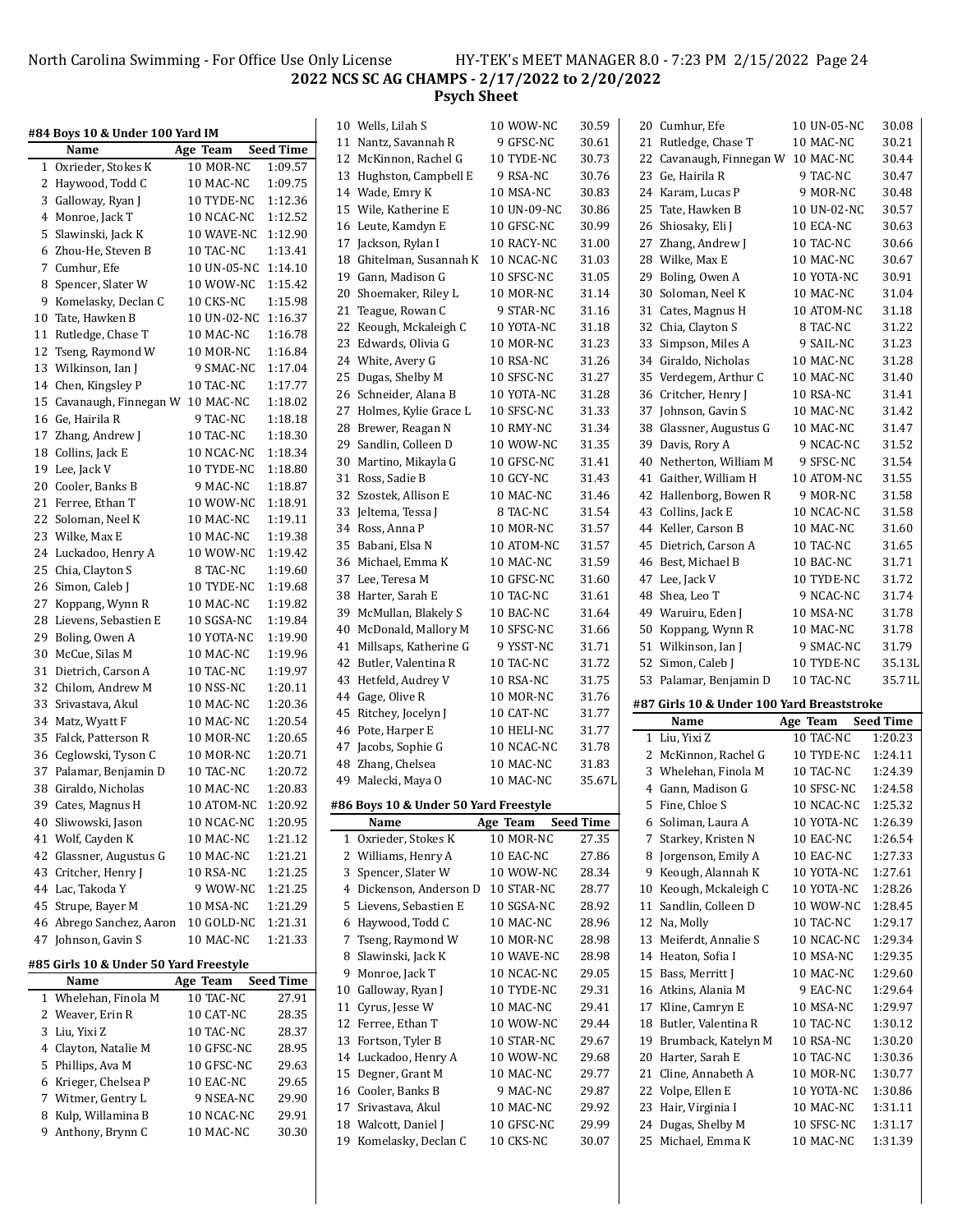### North Carolina Swimming - For Office Use Only License HY-TEK's MEET MANAGER 8.0 - 7:23 PM 2/15/2022 Page 25 **NCS SC AG CHAMPS - 2/17/2022 to 2/20/2022 Psych Sheet**

|    | #87  (Girls 10 & Under 100 Yard Breaststroke) |                     |                  |   | 32 Lee, Jack V                         | 10 TYDE-NC  | 1:35.27          | 10 Spencer, Slater W                     | 10 WOW-NC              | 32.77            |
|----|-----------------------------------------------|---------------------|------------------|---|----------------------------------------|-------------|------------------|------------------------------------------|------------------------|------------------|
|    | 26 Hoke, Ashley G                             | 9 MOR-NC            | 1:31.44          |   | 33 Masneri, Luke M                     | 8 GCY-NC    | 1:35.58          | 11 Soloman, Neel K                       | 10 MAC-NC              | 32.95            |
|    | 27 Martin, Madison M                          | 10 MSA-NC           | 1:31.50          |   | 34 Marrujo, Landon D                   | 10 TAC-NC   | 1:35.69          | 12 Zhang, Andrew J                       | 10 TAC-NC              | 33.06            |
|    | 28 Hueman, Reagan E                           | 10 WAVE-NC          | 1:31.55          |   | 35 Asad, Noah F                        | 10 LIFE-NC  | 1:29.14L         | 13 Cumhur, Efe                           | 10 UN-05-NC            | 33.18            |
| 29 | Jacobs, Sophie G                              | 10 NCAC-NC          | 1:31.73          |   |                                        |             |                  | 14 Cooler, Banks B                       | 9 MAC-NC               | 33.22            |
|    | 30 Edwards, Olivia G                          | 10 MOR-NC           | 1:32.13          |   | #89 Girls 10 & Under 50 Yard Butterfly |             |                  | 15 Dickenson, Anderson D                 | 10 STAR-NC             | 33.35            |
|    | 31 Jeltema, Tessa J                           | 8 TAC-NC            | 1:32.18          |   | Name                                   | Age Team    | <b>Seed Time</b> | 16 Koppang, Wynn R                       | 10 MAC-NC              | 33.51            |
|    | 32 Masneri, Olivia C                          | 10 GCY-NC           | 1:32.19          |   | 1 Liu, Yixi Z                          | 10 TAC-NC   | 31.18            | 17 Wilke, Max E                          | 10 MAC-NC              | 34.01            |
|    | 33 White, Avery G                             | 10 RSA-NC           | 1:32.32          |   | 2 Phillips, Ava M                      | 10 GFSC-NC  | 31.24            | 18 Komelasky, Declan C                   | 10 CKS-NC              | 34.02            |
|    | 34 Holmes, Kylie Grace L                      | 10 SFSC-NC          | 1:32.39          |   | 3 Clayton, Natalie M                   | 10 GFSC-NC  | 31.81            | 19 Tseng, Raymond W                      | 10 MOR-NC              | 34.03            |
|    | 35 Zhang, Chelsea                             | 10 MAC-NC           | 1:32.60          |   | 4 Kulp, Willamina B                    | 10 NCAC-NC  | 31.84            | 20 Ge, Hairila R                         | 9 TAC-NC               | 34.05            |
|    | 36 Shoemaker, Riley L                         | 10 MOR-NC           | 1:32.62          |   | 5 Weaver, Erin R                       | 10 CAT-NC   | 32.20            | 21 Wilkinson, Ian J                      | 9 SMAC-NC              | 34.12            |
|    | 37 Hu, Sarah                                  | 10 NCAC-NC          | 1:32.78          |   | 6 McKinnon, Rachel G                   | 10 TYDE-NC  | 32.41            | 22 Lievens, Sebastien E                  | 10 SGSA-NC             | 34.14            |
|    | 38 Porter, Alexandra L                        | 10 HAC-NC           | 1:32.90          |   | 7 Holmes, Kylie Grace L                | 10 SFSC-NC  | 32.99            | 23 Jackson, Ayden P                      | 10 WOW-NC              | 34.21            |
|    | 39 Ritchey, Jocelyn J                         | 10 CAT-NC           | 1:33.06          | 8 | Babani, Elsa N                         | 10 ATOM-NC  | 33.17            | 24 Tate, Hawken B                        | 10 UN-02-NC            | 34.46            |
| 40 | Baker, Emerson P                              | 10 MOR-NC           | 1:33.18          |   | 9 McDonald, Mallory M                  | 10 SFSC-NC  | 33.54            | 25 Chen, Kingsley P                      | 10 TAC-NC              | 34.55            |
|    | 41 Michael, Delaney G                         | 10 MAC-NC           | 1:33.26          |   | 10 Hetfeld, Audrey V                   | 10 RSA-NC   | 33.57            | 26 Netherton, William M                  | 9 SFSC-NC              | 34.63            |
|    | 42 Charles, Marie L                           | 9 NCAC-NC           | 1:33.27          |   | 11 Volpe, Ellen E                      | 10 YOTA-NC  | 33.98            | 27 Lee, Jack V                           | 10 TYDE-NC             | 34.64            |
|    | 43 Alexander, Jalyn L                         | 10 GFSC-NC          | 1:33.27          |   | 12 Ross, Sadie B                       | 10 GCY-NC   | 34.23            | 28 Gaither, William H                    | 10 ATOM-NC             | 34.80            |
|    | 44 Dugas, Marlee G                            | 10 SFSC-NC          | 1:33.33          |   | 13 Gann, Madison G                     | 10 SFSC-NC  | 34.27            | 29 Karam, Lucas P                        | 9 MOR-NC               | 35.16            |
| 45 | Klecha, Eva C                                 | 10 MOR-NC           | 1:33.36          |   | 14 Witmer, Gentry L                    | 9 NSEA-NC   | 34.32            | 30 Cavanaugh, Finnegan W 10 MAC-NC       |                        | 35.17            |
|    |                                               |                     |                  |   | 15 Hockett, Greta M                    | 9 TAC-NC    | 34.40            | 31 Valentine, Xaiden M                   | 10 MAC-NC              | 35.33            |
|    | 46 Ridge, Ella K                              | 10 HPSC-NC          | 1:33.40          |   | 16 Kline, Camryn E                     | 10 MSA-NC   | 34.49            | 32 Srivastava, Akul                      |                        | 35.35            |
|    | 47 Hughston, Campbell E                       | 9 RSA-NC            | 1:33.43          |   | 17 Keough, Mckaleigh C                 | 10 YOTA-NC  | 34.53            |                                          | 10 MAC-NC              |                  |
|    | 48 Ross, Anna P                               | 10 MOR-NC           | 1:33.59          |   | 18 Leute, Kamdyn E                     | 10 GFSC-NC  | 34.65            | 33 Bailey, Langdon C                     | 8 MOR-NC               | 35.42            |
| 49 | Bullins, Logan A                              | 10 ATOM-NC          | 1:33.59          |   | 19 Balok, Reese E                      | 10 MAC-NC   | 34.68            | 34 Strupe, Bayer M                       | 10 MSA-NC              | 35.87            |
| 50 | Chao, Penelope M                              | 8 CAT-NC            | 1:33.60          |   | 20 Peterson, Lydia C                   | 10 MSA-NC   | 34.72            | 35 Johnson, Gavin S                      | 10 MAC-NC              | 35.95            |
|    | 51 Carson, Meghan R                           | 10 MOR-NC           | 1:33.64          |   | 21 Ramsey, Margaret T                  | 10 EAC-NC   | 34.77            | 36 Flanagan, John A                      | 10 NEAL-NC             | 35.97            |
|    | #88 Boys 10 & Under 100 Yard Breaststroke     |                     |                  |   | 22 Anthony, Brynn C                    | 10 MAC-NC   | 34.79            | 37 Hennis, Liam R                        | 9 TYDE-NC              | 36.02            |
|    | Name                                          | Age Team            | <b>Seed Time</b> |   | 23 Shoemaker, Riley L                  | 10 MOR-NC   | 34.80            | 38 Derry, Gavin M                        | 10 NSEA-NC             | 36.05            |
|    | 1 Zhou-He, Steven B                           | 10 TAC-NC           | 1:23.56          |   | 24 White, Avery G                      | 10 RSA-NC   | 34.84            | 39 Walcott, Daniel J                     | 10 GFSC-NC             | 36.14            |
|    | 2 Cyrus, Jesse W                              | 10 MAC-NC           | 1:23.70          |   | 25 Layton, Ellie C                     | 9 MAC-NC    | 34.84            | 40 Talwar, Tristan R                     | 8 TAC-NC               | 36.15            |
|    | 3 Komelasky, Declan C                         | 10 CKS-NC           | 1:24.15          |   | 26 Dugas, Shelby M                     | 10 SFSC-NC  | 34.97            | 41 Giraldo, Nicholas                     | 10 MAC-NC              | 36.16            |
|    | 4 Cumhur, Efe                                 | 10 UN-05-NC 1:24.87 |                  |   | 27 Keough, Alannah K                   | 10 YOTA-NC  | 35.01            | 42 Chia, Clayton S                       | 8 TAC-NC               | 36.39            |
|    | 5 Degner, Grant M                             | 10 MAC-NC           | 1:27.11          |   | 28 Soliman, Laura A                    | 10 YOTA-NC  | 35.10            | 43 Alamo, Austin                         | 9 RSA-NC               | 36.43            |
|    | 6 Chen, Kingsley P                            | 10 TAC-NC           | 1:27.59          |   | 29 Wells, Lilah S                      | 10 WOW-NC   | 35.13            | 44 McCue, Silas M                        | 10 MAC-NC              | 36.47            |
|    | 7 Falck, Patterson R                          | 10 MOR-NC           | 1:28.00          |   | 30 Hair, Virginia I                    | 10 MAC-NC   | 35.16            | 45 Shiosaky, Eli J                       | 10 ECA-NC              | 36.48            |
|    | 8 Zhang, Andrew J                             | 10 TAC-NC           | 1:28.01          |   | 31 Trevino, Gabriella B                | 10 EAC-NC   | 35.18            | 46 Palamar, Benjamin D                   | 10 TAC-NC              | 36.55            |
|    | 9 Lac, Takoda Y                               | 9 WOW-NC            | 1:29.90          |   | 32 Pote, Harper E                      | 10 HELI-NC  | 35.28            | 47 Hallenborg, Bowen R                   | 9 MOR-NC               | 36.60            |
|    | 10 Chia, Clayton S                            | 8 TAC-NC            | 1:30.04          |   | 33 Wile, Katherine E                   | 10 UN-09-NC | 35.33            | 48 Waruiru, Eden J                       | 10 MSA-NC              | 36.62            |
|    | 11 Ge, Hairila R                              | 9 TAC-NC            | 1:30.24          |   | 34 Sharpe, Elizabeth S                 | 10 RSA-NC   | 35.34            | #91 Girls 10 & Under 200 Yard Freestyle  |                        |                  |
|    | 12 Wilkinson, Ian J                           | 9 SMAC-NC           | 1:30.96          |   | 35 Zhang, Chelsea                      | 10 MAC-NC   | 35.37            | Name                                     | Age Team               | <b>Seed Time</b> |
|    | 13 Prakash, Vihan                             | 10 MAC-NC           | 1:31.06          |   | 36 Hu, Sarah                           | 10 NCAC-NC  | 35.43            | 1 Weaver, Erin R                         | 10 CAT-NC              | 2:13.31          |
|    | 14 Collins, Jack E                            | 10 NCAC-NC          | 1:31.92          |   | 37 Michael, Emma K                     | 10 MAC-NC   | 35.43            | 2 Whelehan, Finola M                     | 10 TAC-NC              | 2:17.01          |
|    | 15 Sliwowski, Jason                           | 10 NCAC-NC          | 1:32.09          |   | 38 McMullan, Blakely S                 | 10 BAC-NC   | 35.46            | 3 Kulp, Willamina B                      | 10 NCAC-NC             | 2:20.66          |
|    | 16 Waruiru, Eden J                            | 10 MSA-NC           | 1:32.45          |   | 39 Jacobs, Sophie G                    | 10 NCAC-NC  | 35.47            | 4 Phillips, Ava M                        | 10 GFSC-NC             | 2:21.52          |
|    |                                               |                     |                  |   | 40 Krieger, Chelsea P                  | 10 EAC-NC   | 35.48            | 5 Leute, Kamdyn E                        | 10 GFSC-NC             | 2:24.25          |
|    | 17 Dietrich, Carson A                         | 10 TAC-NC           | 1:32.60          |   |                                        |             |                  |                                          |                        | 2:27.27          |
|    | 18 Chilom, Andrew M                           | 10 NSS-NC           | 1:32.82          |   | 41 Wade, Emry K                        | 10 MSA-NC   | 35.51            | 6 Martino, Mikayla G<br>7 Hoke, Ashley G | 10 GFSC-NC<br>9 MOR-NC | 2:29.08          |
|    | 19 Luckadoo, Henry A                          | 10 WOW-NC           | 1:33.15          |   | 42 Millsaps, Katherine G               | 9 YSST-NC   | 40.35L           |                                          |                        |                  |
| 20 | Simon, Caleb J                                | 10 TYDE-NC          | 1:33.32          |   | 43 Meiferdt, Annalie S                 | 10 NCAC-NC  | 41.21L           | 8 Ghitelman, Susannah K                  | 10 NCAC-NC             | 2:29.27          |
|    | 21 Jackson, Evan T                            | 10 MAC-NC           | 1:33.81          |   | #90 Boys 10 & Under 50 Yard Butterfly  |             |                  | 9 Sandlin, Colleen D                     | 10 WOW-NC              | 2:29.36          |
|    | 22 Hintenach, Tyler J                         | 10 MAC-NC           | 1:34.24          |   | Name                                   | Age Team    | <b>Seed Time</b> | 10 Witmer, Gentry L                      | 9 NSEA-NC              | 2:30.31          |
|    | 23 Hernandez-Rodriguez, M 9 EAC-NC            |                     | 1:34.29          |   | 1 Oxrieder, Stokes K                   | 10 MOR-NC   | 30.06            | 11 Harter, Sarah E                       | 10 TAC-NC              | 2:30.52          |
|    | 24 Wolf, Cayden K                             | 10 MAC-NC           | 1:34.46          |   | 2 Slawinski, Jack K                    | 10 WAVE-NC  | 31.00            | 12 Anthony, Brynn C                      | 10 MAC-NC              | 2:30.62          |
|    | 25 McCrary, Luke W                            | 10 CAT-NC           | 1:34.52          |   | 3 Zhou-He, Steven B                    | 10 TAC-NC   | 31.39            | 13 Wade, Emry K                          | 10 MSA-NC              | 2:30.85          |
|    | 26 Beekman, Russell J                         | 10 TYDE-NC          | 1:34.58          |   | 4 Haywood, Todd C                      | 10 MAC-NC   | 31.46            | 14 Dungan, Kenzington M                  | 10 YOTA-NC             | 2:30.94          |
|    | 27 McCue, Silas M                             | 10 MAC-NC           | 1:34.65          |   | 5 Williams, Henry A                    | 10 EAC-NC   | 31.54            | 15 Babani, Elsa N                        | 10 ATOM-NC 2:30.98     |                  |
|    | 28 Kiefer, Elijah T                           | 9 MOR-NC            | 1:34.66          | 6 | Galloway, Ryan J                       | 10 TYDE-NC  | 31.79            | 16 Hu, Sarah                             | 10 NCAC-NC             | 2:31.10          |
| 29 | Talwar, Tristan R                             | 8 TAC-NC            | 1:34.95          | 7 | Cyrus, Jesse W                         | 10 MAC-NC   | 31.86            | 17 Meiferdt, Annalie S                   | 10 NCAC-NC             | 2:31.15          |
|    | 30 Su, Elijah K                               | 10 RSA-NC           | 1:35.00          | 8 | Monroe, Jack T                         | 10 NCAC-NC  | 32.30            | 18 Wilcox, Sarah K                       | 10 CAT-NC              | 2:31.41          |
|    | 31 Matz, Wyatt F                              | 10 MAC-NC           | 1:35.15          |   | 9 Rutledge, Chase T                    | 10 MAC-NC   | 32.42            | 19 Brewer, Reagan N                      | 10 RMY-NC              | 2:31.91          |
|    |                                               |                     |                  |   |                                        |             |                  | 20 Schneider, Alana B                    | 10 YOTA-NC             | 2:32.73          |
|    |                                               |                     |                  |   |                                        |             |                  |                                          |                        |                  |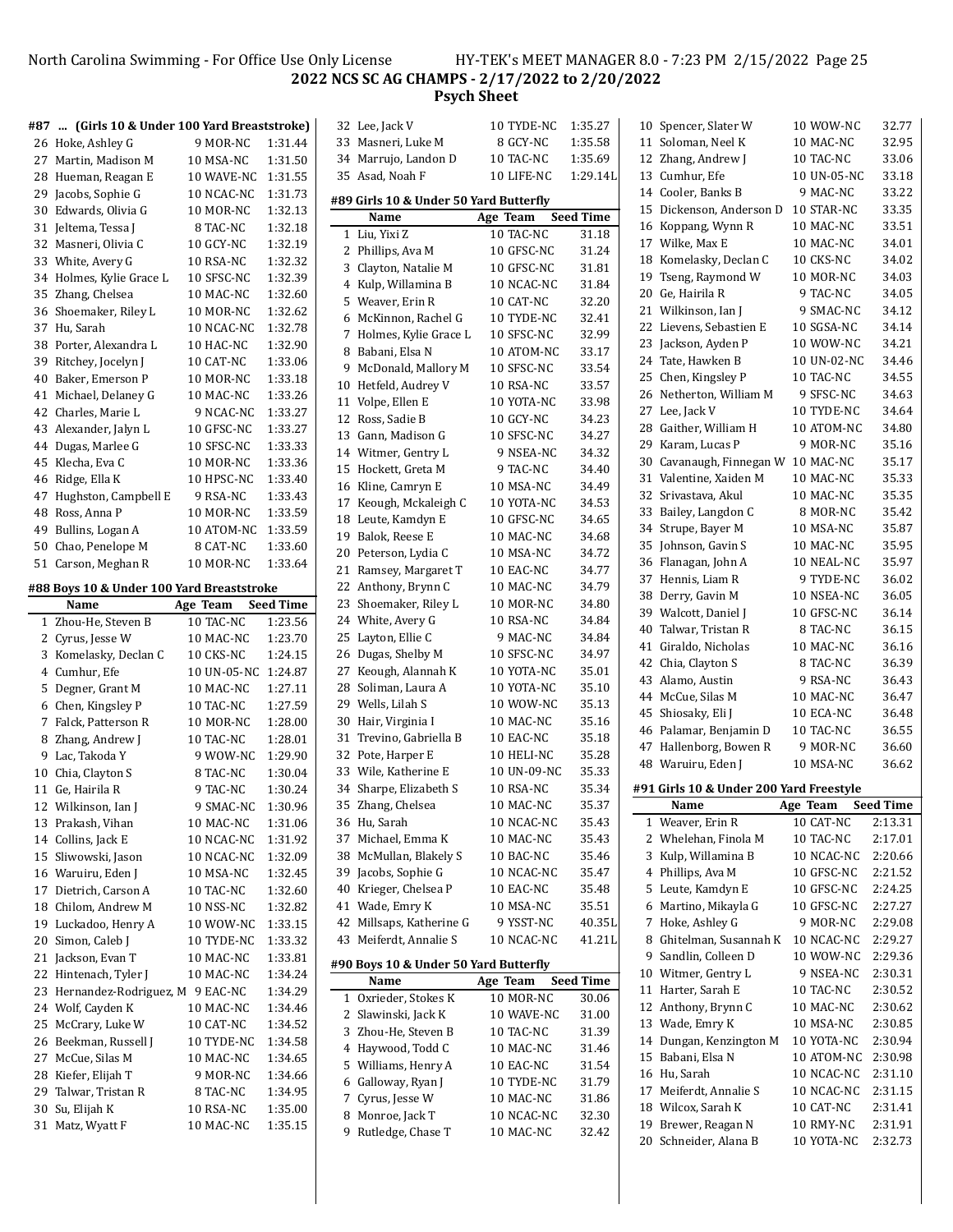# North Carolina Swimming - For Office Use Only License HY-TEK's MEET MANAGER 8.0 - 7:23 PM 2/15/2022 Page 26 **NCS SC AG CHAMPS - 2/17/2022 to 2/20/2022 Psych Sheet**

|   | #91  (Girls 10 & Under 200 Yard Freestyle)    |                     |                  |   | 10 YOTA-NC                                   | A               | 2:06.90          |
|---|-----------------------------------------------|---------------------|------------------|---|----------------------------------------------|-----------------|------------------|
|   | 21 Ritchey, Jocelyn J                         | 10 CAT-NC           | 2:32.86          |   | 11 MAC-NC                                    | A               | 2:07.14          |
|   | 22 Fine, Chloe S                              | 10 NCAC-NC          | 2:32.86          |   | 12 CAT-NC                                    | A               | 2:08.58          |
|   | 23 Trevino, Gabriella B                       | 10 EAC-NC           | 2:32.89          |   | 13 TAC-NC                                    | B               | 2:10.08          |
|   | 24 Bass, Merritt J                            | 10 MAC-NC           | 2:33.31          |   | 14 MAC-NC                                    | B               | 2:10.56          |
|   | 25 McMullan, Blakely S                        | 10 BAC-NC           | 2:33.47          |   | 15 YOTA-NC                                   | B               | 2:10.58          |
|   | 26 Hughston, Campbell E                       | 9 RSA-NC            | 2:33.65          |   | 16 NCAC-NC                                   | B               | 2:11.18          |
|   |                                               |                     | 2:33.92          |   | 17 MOR-NC                                    | С               | 2:11.92          |
|   | 27 Edwards, Olivia G                          | 10 MOR-NC           |                  |   | 18 GCY-NC                                    | A               | 2:12.89          |
|   | 28 Millsaps, Katherine G                      | 9 YSST-NC           | 2:50.30L         |   |                                              |                 |                  |
|   | #92 Boys 10 & Under 200 Yard Freestyle        |                     |                  |   | 19 EAC-NC                                    | B               | 2:14.90          |
|   | Name                                          | Age Team            | <b>Seed Time</b> |   | 20 RSA-NC                                    | B               | 2:16.06          |
|   | 1 Oxrieder, Stokes K                          | 10 MOR-NC           | 2:10.91          |   | 21 MSA-NC                                    | B               | 2:16.37          |
|   | 2 Slawinski, Jack K                           | 10 WAVE-NC          | 2:13.65          |   | 22 YOTA-NC                                   | С               | 2:16.40          |
|   | 3 Spencer, Slater W                           | 10 WOW-NC           | 2:15.15          |   | 23 NEAL-NC                                   | A               | 2:16.66          |
|   | 4 Williams, Henry A                           | 10 EAC-NC           | 2:17.16          |   | 24 WAVE-NC                                   | A               | 2:17.74          |
|   | 5 Haywood, Todd C                             | 10 MAC-NC           | 2:18.11          |   | 25 SFSC-NC                                   | B               | 2:19.16          |
|   | 6 Galloway, Ryan J                            |                     |                  |   | 26 GCY-NC                                    | B               | 2:24.67          |
|   |                                               | 10 TYDE-NC          | 2:18.84          |   | 27 RACY-NC                                   | A               | 2:26.86          |
|   | 7 Degner, Grant M                             | 10 MAC-NC           | 2:22.73          |   |                                              |                 |                  |
|   | 8 Dickenson, Anderson D                       | 10 STAR-NC          | 2:22.94          |   | #94 Boys 10 & Under 200 Yard Freestyle Relay |                 |                  |
| 9 | Cumhur, Efe                                   | 10 UN-05-NC 2:23.88 |                  |   | Team                                         | Relay           | Seed Time        |
|   | 10 Zhou-He, Steven B                          | 10 TAC-NC           | 2:24.28          |   | 1 MOR-NC                                     | A               | 1:58.39          |
|   | 11 Dietrich, Carson A                         | 10 TAC-NC           | 2:24.71          |   | 2 MAC-NC                                     | A               | 1:59.57          |
|   | 12 Ferree, Ethan T                            | 10 WOW-NC           | 2:24.71          |   | 3 WOW-NC                                     | A               | 2:00.11          |
|   | 13 Tate, Hawken B                             | 10 UN-02-NC 2:25.55 |                  |   | 4 MAC-NC                                     | B               | 2:01.09          |
|   | 14 Cavanaugh, Finnegan W 10 MAC-NC            |                     | 2:26.35          |   | 5 TAC-NC                                     | A               | 2:01.87          |
|   | 15 Rutledge, Chase T                          | 10 MAC-NC           | 2:26.93          |   | 6 NCAC-NC                                    | A               | 2:03.96          |
|   | 16 Lievens, Sebastien E                       | 10 SGSA-NC          | 2:27.32          |   | 7 MAC-NC                                     | C               | 2:06.13          |
|   | 17 Glassner, Augustus G                       | 10 MAC-NC           | 2:27.59          |   | 8 TAC-NC                                     | B               | 2:06.29          |
|   | 18 Falck, Patterson R                         | 10 MOR-NC           | 2:27.65          | 9 | MOR-NC                                       | B               | 2:08.01          |
|   | 19 Ceglowski, Tyson C                         | 10 MOR-NC           | 2:28.72          |   | 10 YOTA-NC                                   | A               | 2:08.06          |
|   | 20 Komelasky, Declan C                        | 10 CKS-NC           | 2:29.00          |   | 11 TYDE-NC                                   | A               | 2:08.18          |
|   | 21 Cates, Magnus H                            | 10 ATOM-NC          | 2:29.16          |   | 12 MAC-NC                                    | D               | 2:08.55          |
|   | 22 Derry, Gavin M                             | 10 NSEA-NC          | 2:29.26          |   | 13 WAVE-NC                                   | A               | 2:09.92          |
|   | 23 Sliwowski, Jason                           | 10 NCAC-NC          | 2:30.44          |   | 14 RSA-NC                                    | A               | 2:10.72          |
|   | 24 Palamar, Benjamin D                        | 10 TAC-NC           | 2:30.67          |   | 15 TAC-NC                                    | C               | 2:10.73          |
|   |                                               |                     | 2:30.79          |   | 16 NCAC-NC                                   | B               | 2:11.17          |
|   | 25 Cooler, Banks B                            | 9 MAC-NC            |                  |   | 17 EAC-NC                                    | A               |                  |
|   | 26 Shea, Leo T                                | 9 NCAC-NC           | 2:30.87          |   |                                              |                 | 2:12.56          |
|   | 27 Strupe, Bayer M                            | 10 MSA-NC           | 2:31.00          |   | 18 MSA-NC                                    | A               | 2:12.91          |
|   | 28 Wolf, Cayden K                             | 10 MAC-NC           | 2:31.76          |   | 19 YOTA-NC                                   | B               | 2:14.91          |
|   | 29 Critcher, Henry J                          | 10 RSA-NC           | 2:32.31          |   | 20 SFSC-NC                                   | A               | 2:20.07          |
|   | 30 Speerschneider, William 10 YOTA-NC         |                     | 2:32.51          |   | 21 NEAL-NC                                   | A               | 2:20.92          |
|   | 31 Johnson, Gavin S                           | 10 MAC-NC           | 2:32.52          |   | 22 RSA-NC                                    | B               | 2:21.17          |
|   | 32 Chia, Clayton S                            | 8 TAC-NC            | 2:32.75          |   | 23 GCY-NC                                    | A               | 2:21.96          |
|   | 33 Ovens, Tyler P                             | 10 GFSC-NC          | 2:32.75          |   | #95 Girls 10 & Under 100 Yard Freestyle      |                 |                  |
|   | 34 Carroll, Ellis R                           | 10 YOTA-NC          | 2:33.10          |   | Name                                         | Age Team        | <b>Seed Time</b> |
|   | 35 Abrego Sanchez, Aaron                      | 10 GOLD-NC          | 2:33.44          |   | 1 Whelehan, Finola M                         | 10 TAC-NC       | 1:00.98          |
|   | 36 Collins, Jack E                            | 10 NCAC-NC          | 2:33.45          |   | 2 Weaver, Erin R                             | 10 CAT-NC       | 1:01.49          |
|   | 37 Best, Michael B                            | 10 BAC-NC           | 2:33.49          |   |                                              |                 |                  |
|   |                                               |                     |                  |   | 3 Phillips, Ava M                            | 10 GFSC-NC      | 1:04.29          |
|   | #93 Girls 10 & Under 200 Yard Freestyle Relay |                     |                  |   | 4 Kulp, Willamina B                          | 10 NCAC-NC      | 1:04.73          |
|   | Team                                          | Relay               | <b>Seed Time</b> |   | 5 Clayton, Natalie M                         | 10 GFSC-NC      | 1:05.11          |
|   | 1 TAC-NC                                      | A                   | 1:59.43          |   | 6 Liu, Yixi Z                                | 10 TAC-NC       | 1:05.39          |
|   | 2 MOR-NC                                      | A                   | 2:02.33          |   | 7 Wells, Lilah S                             | 10 WOW-NC       | 1:06.03          |
|   | 3 NCAC-NC                                     | A                   | 2:04.47          |   | 8 Ross, Sadie B                              | 10 GCY-NC       | 1:06.68          |
|   | 4 SFSC-NC                                     | A                   | 2:05.31          |   | 9 Gann, Madison G                            | 10 SFSC-NC      | 1:06.85          |
|   | 5 RSA-NC                                      | Α                   | 2:05.76          |   | 10 Dungan, Kenzington M                      | 10 YOTA-NC      | 1:07.04          |
|   | 6 GFSC-NC                                     | A                   | 2:05.76          |   | 11 Witmer, Gentry L                          | 9 NSEA-NC       | 1:07.70          |
|   | 7 EAC-NC                                      | A                   | 2:05.95          |   | 12 Kline, Camryn E                           | 10 MSA-NC       | 1:07.83          |
|   | 8 MOR-NC                                      | B                   | 2:06.76          |   | 13 McKinnon, Rachel G                        | 10 TYDE-NC      | 1:08.31          |
|   | 9 MSA-NC                                      | A                   | 2:06.83          |   | 14 Dugas, Shelby M                           | 10 SFSC-NC      | 1:08.34          |
|   |                                               |                     |                  |   | 15 Ditchoy Jocolyn I                         | 10 $CAT$ -N $C$ | 1.09A0           |

| 11 | MAC-NC                                       | A            | 2:07.14          |
|----|----------------------------------------------|--------------|------------------|
| 12 | CAT-NC                                       | A            | 2:08.58          |
|    | 13 TAC-NC                                    | B            | 2:10.08          |
|    | 14 MAC-NC                                    | B            | 2:10.56          |
| 15 | YOTA-NC                                      | B            | 2:10.58          |
| 16 | NCAC-NC                                      | B            | 2:11.18          |
| 17 | MOR-NC                                       | $\mathsf{C}$ | 2:11.92          |
| 18 | GCY-NC                                       | A            | 2:12.89          |
| 19 | EAC-NC                                       | B            | 2:14.90          |
| 20 | RSA-NC                                       | B            | 2:16.06          |
| 21 | MSA-NC                                       | B            | 2:16.37          |
| 22 | YOTA-NC                                      | $\mathsf{C}$ | 2:16.40          |
|    | 23 NEAL-NC                                   | A            | 2:16.66          |
|    | 24 WAVE-NC                                   | A            | 2:17.74          |
| 25 | SFSC-NC                                      | B            | 2:19.16          |
| 26 | GCY-NC                                       | B            | 2:24.67          |
|    | 27 RACY-NC                                   | A            | 2:26.86          |
|    |                                              |              |                  |
|    | #94 Boys 10 & Under 200 Yard Freestyle Relay |              |                  |
|    | Team                                         | Relay        | <b>Seed Time</b> |
|    | 1 MOR-NC                                     | A            | 1:58.39          |
| 2  | MAC-NC                                       | A            | 1:59.57          |
|    | 3 WOW-NC                                     | A            | 2:00.11          |
|    | 4 MAC-NC                                     | B            | 2:01.09          |
| 5  | TAC-NC                                       | A            | 2:01.87          |
| 6  | NCAC-NC                                      | A            | 2:03.96          |
| 7  | MAC-NC                                       | $\mathsf{C}$ | 2:06.13          |
| 8  | TAC-NC                                       | B            | 2:06.29          |
| 9  | MOR-NC                                       | B            | 2:08.01          |
|    | 10 YOTA-NC                                   | A            | 2:08.06          |
|    | 11 TYDE-NC                                   | A            | 2:08.18          |
|    | 12 MAC-NC                                    | D            | 2:08.55          |
|    | 13 WAVE-NC                                   | A            | 2:09.92          |
|    | 14 RSA-NC                                    | A            | 2:10.72          |
| 15 | TAC-NC                                       | $\mathsf{C}$ | 2:10.73          |
| 16 | NCAC-NC                                      | B            | 2:11.17          |
|    | 17 EAC-NC                                    | A            | 2:12.56          |
|    | 18 MSA-NC                                    | A            | 2:12.91          |
|    | 19 YOTA-NC                                   | B            | 2:14.91          |
|    | 20 SFSC-NC                                   | A            | 2:20.07          |
| 21 | NEAL-NC                                      | A            | 2:20.92          |
| 22 | <b>RSA-NC</b>                                | B            | 2:21.17          |
|    | 23 GCY-NC                                    | A            | 2:21.96          |
|    | #95 Girls 10 & Under 100 Yard Freestyle      |              |                  |
|    | Name                                         | Age Team     | <b>Seed Time</b> |
| 1  | Whelehan, Finola M                           | 10 TAC-NC    | 1:00.98          |
| 2  | Weaver, Erin R                               | 10 CAT-NC    | 1:01.49          |
| 3  | Phillips, Ava M                              | 10 GFSC-NC   | 1:04.29          |
| 4  | Kulp, Willamina B                            | 10 NCAC-NC   | 1:04.73          |
| 5  | Clayton, Natalie M                           | 10 GFSC-NC   | 1:05.11          |
| 6  | Liu, Yixi Z                                  | 10 TAC-NC    | 1:05.39          |
| 7  | Wells, Lilah S                               | 10 WOW-NC    | 1:06.03          |
| 8  | Ross, Sadie B                                | 10 GCY-NC    | 1:06.68          |
| 9  | Gann, Madison G                              | 10 SFSC-NC   | 1:06.85          |
| 10 | Dungan, Kenzington M                         | 10 YOTA-NC   | 1:07.04          |
| 11 | Witmer, Gentry L                             | 9 NSEA-NC    | 1:07.70          |
| 12 | Kline, Camryn E                              | 10 MSA-NC    | 1:07.83          |
| 13 | McKinnon, Rachel G                           | 10 TYDE-NC   | 1:08.31          |
| 14 | Dugas, Shelby M                              | 10 SFSC-NC   | 1:08.34          |
| 15 | Ritchey, Jocelyn J                           | 10 CAT-NC    | 1:08.49          |
|    |                                              |              |                  |

|              | 16 Trevino, Gabriella B                  | 10 EAC-NC               | 1:08.49            |
|--------------|------------------------------------------|-------------------------|--------------------|
|              | 17 Wade, Emry K                          | 10 MSA-NC               | 1:08.50            |
|              | 18 Brewer, Reagan N                      | 10 RMY-NC               | 1:08.56            |
|              | 19 Bass, Merritt J                       | 10 MAC-NC               | 1:08.63            |
|              | 20 Leute, Kamdyn E                       | 10 GFSC-NC              | 1:08.75            |
| 21           | Shoemaker, Riley L                       | 10 MOR-NC               | 1:08.81            |
| 22           | Schooff, Madeline M                      | 9 NCAC-NC               | 1:08.98            |
| 23           | Doyle, Charlotte M                       | 10 YOTA-NC              | 1:09.14            |
| 24           | Ghitelman, Susannah K                    | 10 NCAC-NC              | 1:09.21            |
| 25           | McMullan, Blakely S                      | 10 BAC-NC               | 1:09.35            |
| 26           | Martino, Mikayla G                       | 10 GFSC-NC              | 1:09.57            |
| 27           | Holmes, Kylie Grace L                    | 10 SFSC-NC              | 1:09.67            |
|              | 28 Ross, Anna P                          | 10 MOR-NC               | 1:09.68            |
| 29           | Schneider, Alana B                       | 10 YOTA-NC              | 1:09.79            |
| 30           | Jeltema, Tessa J                         | 8 TAC-NC                | 1:09.84            |
| 31           | White, Avery G                           | 10 RSA-NC               | 1:09.84            |
| 32           | Hu, Sarah                                | 10 NCAC-NC              | 1:09.87            |
|              | 33 Wile, Katherine E                     | 10 UN-09-NC             | 1:09.92            |
| 34           | Zhang, Chelsea                           | 10 MAC-NC               | 1:09.95            |
| 35           | Sandlin, Colleen D                       | 10 WOW-NC               | 1:10.13            |
| 36           | Jacobs, Sophie G                         | 10 NCAC-NC              | 1:10.14            |
| 37           | Hoke, Ashley G                           | 9 MOR-NC                | 1:10.24            |
| 38           | Millsaps, Katherine G                    | 9 YSST-NC               | 1:10.27            |
| 39           | Anthony, Brynn C                         | 10 MAC-NC               | 1:10.31            |
| 40           | Krieger, Chelsea P                       |                         |                    |
|              |                                          | 10 EAC-NC<br>10 ATOM-NC | 1:10.32            |
| 41           | Babani, Elsa N                           |                         | 1:10.34            |
| 42           | Harter, Sarah E                          | 10 TAC-NC               | 1:10.36            |
| 43           | Fine, Chloe S                            | 10 NCAC-NC              | 1:10.38            |
| 44           | Rowe, Zoey E                             | 10 YOTA-NC              | 1:10.44            |
| 45           | Hughston, Campbell E                     | 9 RSA-NC                | 1:10.44            |
|              |                                          |                         |                    |
| 46           | McDonald, Mallory M                      | 10 SFSC-NC              | 1:10.48            |
|              | #96 Boys 10 & Under 100 Yard Freestyle   |                         |                    |
|              | Name                                     | Age Team                | <b>Seed Time</b>   |
| $\mathbf{1}$ | Oxrieder, Stokes K                       | 10 MOR-NC               | 59.31              |
| 2            | Slawinski, Jack K                        | 10 WAVE-NC              | 1:01.93            |
| 3            | Williams, Henry A                        | 10 EAC-NC               | 1:02.74            |
| 4            | Haywood, Todd C                          | 10 MAC-NC               | 1:03.05            |
| 5            | Spencer, Slater W                        | 10 WOW-NC               | 1:03.16            |
| 6            | Galloway, Ryan J                         | 10 TYDE-NC              | 1:03.56            |
| 7            | Dickenson, Anderson D                    | 10 STAR-NC              | 1:05.06            |
| 8            | Ferree, Ethan T                          | 10 WOW-NC               | 1:05.09            |
| 9            | Tseng, Raymond W                         | 10 MOR-NC               | 1:05.45            |
| 10           | Tate, Hawken B                           | 10 UN-02-NC             | 1:05.45            |
| 11           | Luckadoo, Henry A                        | 10 WOW-NC               | 1:05.51            |
| 12           |                                          | 10 NCAC-NC              | 1:05.60            |
| 13           | Monroe, Jack T                           |                         | 1:06.00            |
| 14           | Cyrus, Jesse W<br>Cavanaugh, Finnegan W  | 10 MAC-NC<br>10 MAC-NC  | 1:06.48            |
|              |                                          |                         |                    |
| 15           | Komelasky, Declan C                      | 10 CKS-NC<br>10 MAC-NC  | 1:06.51<br>1:06.51 |
| 16           | Rutledge, Chase T                        |                         |                    |
| 17           | Cumhur, Efe                              | 10 UN-05-NC             | 1:07.39            |
| 18           | Srivastava, Akul                         | 10 MAC-NC               | 1:07.73            |
| 19           | Johnson, Gavin S                         | 10 MAC-NC               | 1:07.80            |
| 20           | Walcott, Daniel J                        | 10 GFSC-NC              | 1:07.94            |
| 21           | Glassner, Augustus G                     | 10 MAC-NC               | 1:08.47            |
| 22           | Wilke, Max E                             | 10 MAC-NC               | 1:08.83            |
| 23           | Shiosaky, Eli J                          | 10 ECA-NC               | 1:08.89            |
| 24           | Giraldo, Nicholas                        | 10 MAC-NC               | 1:08.94            |
| 25           | Cates, Magnus H                          | 10 ATOM-NC              | 1:09.08            |
| 26           | Lange, Colby R                           | 10 YOTA-NC              | 1:09.11            |
| 27<br>28     | Falck, Patterson R<br>Verdegem, Arthur C | 10 MOR-NC<br>10 MAC-NC  | 1:09.20<br>1:09.52 |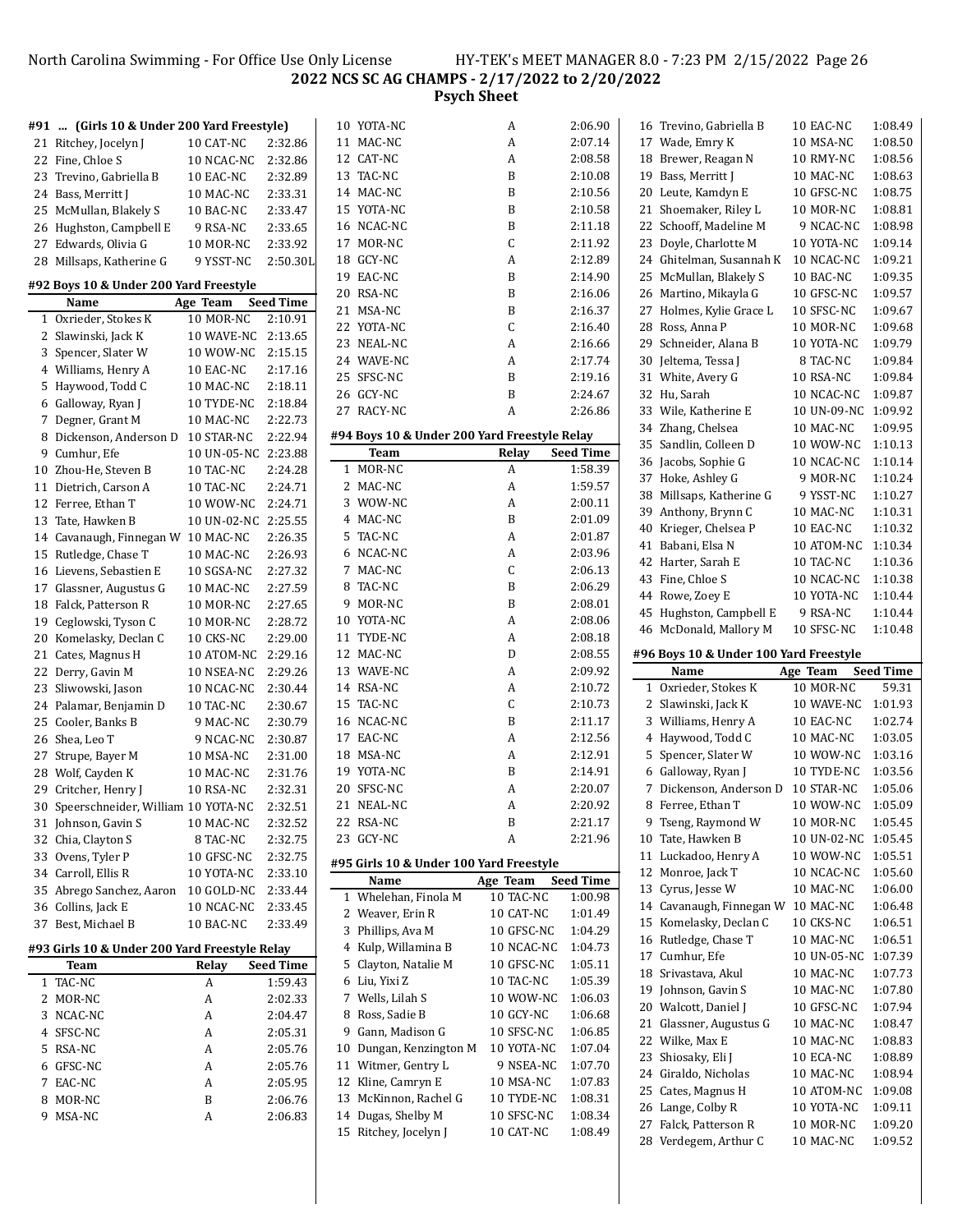#### North Carolina Swimming - For Office Use Only License HY-TEK's MEET MANAGER 8.0 - 7:23 PM 2/15/2022 Page 27 **NCS SC AG CHAMPS - 2/17/2022 to 2/20/2022 Psych Sheet**

#### **#96 ... (Boys 10 & Under 100 Yard Freestyle)** 29 Koppang, Wynn R 10 MAC-NC 1:09.63 Ovens, Tyler P 10 GFSC-NC 1:09.70 31 Soloman, Neel K 10 MAC-NC 1:09.74 Abrego Sanchez, Aaron 10 GOLD-NC 1:09.74 Chen, Kingsley P 10 TAC-NC 1:09.81 Ge, Hairila R 9 TAC-NC 1:09.82 35 Kudlak, Victor D 9 WAVE-NC 1:09.84 36 Ceglowski, Tyson C 10 MOR-NC 1:09.93 37 Chia, Clayton S 8 TAC-NC 1:10.01 Derry, Gavin M 10 NSEA-NC 1:10.02 39 Critcher, Henry J 10 RSA-NC 1:10.03 Strupe, Bayer M 10 MSA-NC 1:10.05 Shea, Leo T 9 NCAC-NC 1:10.07 McCue, Silas M 10 MAC-NC 1:10.16 Sliwowski, Jason 10 NCAC-NC 1:10.35 Dietrich, Carson A 10 TAC-NC 1:10.40 Karam, Lucas P 9 MOR-NC 1:10.47 Cooler, Banks B 9 MAC-NC 1:10.56 47 Kiefer, Elijah T 9 MOR-NC 1:10.61 48 Zhang, Andrew J 10 TAC-NC 1:10.61 49 Wolf, Cayden K 10 MAC-NC 1:10.66 Degner, Grant M 10 MAC-NC 1:10.69 51 Collins, Jack E 10 NCAC-NC 1:10.72 Gaither, William H 10 ATOM-NC 1:10.76 53 Wilkinson, Ian J 9 SMAC-NC 1:10.78 54 Lee, Jack V 10 TYDE-NC 1:10.85 55 Waruiru, Eden J 10 MSA-NC 1:10.88 Speerschneider, William10 YOTA-NC 1:10.89 57 Whitson, Jonathan P 10 TAC-NC 1:11.13 58 Hallenborg, Bowen R 9 MOR-NC 1:11.15 Carroll, Ellis R 10 YOTA-NC 1:11.19 Palamar, Benjamin D 10 TAC-NC 1:20.27L **#97 Girls 10 & Under 50 Yard Breaststroke Name Age Team Seed Time** Liu, Yixi Z 10 TAC-NC 37.01 2 Whelehan, Finola M 10 TAC-NC 37.03 McKinnon, Rachel G 10 TYDE-NC 37.99 Fine, Chloe S 10 NCAC-NC 38.52 Kulp, Willamina B 10 NCAC-NC 39.25 Sandlin, Colleen D 10 WOW-NC 39.63 7 Heaton, Sofia I 10 MSA-NC 39.68 8 Soliman, Laura A 10 YOTA-NC 39.82 9 Jorgenson, Emily A 10 EAC-NC 40.08 10 Hueman, Reagan E 10 WAVE-NC 40.24 11 Krieger, Chelsea P 10 EAC-NC 40.51 12 Gann, Madison G 10 SFSC-NC 40.63 13 Jacobs, Sophie G 10 NCAC-NC 40.69 Kline, Camryn E 10 MSA-NC 40.74 15 Butler, Valentina R 10 TAC-NC 40.86 16 Clayton, Natalie M 10 GFSC-NC 40.95 17 Na, Molly 10 TAC-NC 40.97 18 Dugas, Shelby M 10 SFSC-NC 41.03 19 Hair, Virginia I 10 MAC-NC 41.03 20 Meiferdt, Annalie S 10 NCAC-NC 41.13 21 Starkey, Kristen N 10 EAC-NC 41.13 Keough, Mckaleigh C 10 YOTA-NC 41.17

23 Shoemaker, Riley L 10 MOR-NC 41.17 24 Keough, Alannah K 10 YOTA-NC 41.23 25 Jeltema, Tessa J 8 TAC-NC 41.30

|          | 1 эусп энссс                             |                          |                  |
|----------|------------------------------------------|--------------------------|------------------|
| 26       | Atkins, Alania M                         | 9 EAC-NC                 | 41.31            |
| 27       | Martin, Madison M                        | 10 MSA-NC                | 41.45            |
| 28       | Brumback, Katelyn M                      | 10 RSA-NC                | 41.54            |
| 29       | Wells, Lilah S                           | 10 WOW-NC                | 41.67            |
| 30       | Volpe, Ellen E                           | 10 YOTA-NC               | 41.72            |
| 31       | Klecha, Eva C                            | <b>10 MOR-NC</b>         | 41.75            |
| 32       | Cline, Annabeth A                        | 10 MOR-NC                | 41.76            |
| 33       | Wile, Katherine E                        | 10 UN-09-NC              | 41.82            |
| 34       | Baker, Emerson P                         | 10 MOR-NC                | 41.83            |
| 35       | Alexander, Jalyn L                       | 10 GFSC-NC               | 41.90            |
| 36       | Harter, Sarah E                          | 10 TAC-NC                | 41.95            |
| 37       | Xu, Natalie F                            | 10 TAC-NC                | 41.97            |
| 38       | Campos, Evelyn M                         | 10 EAC-NC                | 41.98            |
| 39       | Bass, Merritt J                          | 10 MAC-NC                | 42.08            |
| 40       | Masneri, Olivia C                        | 10 GCY-NC                | 42.10            |
| 41       | Dugas, Marlee G                          | 10 SFSC-NC               | 42.11            |
| 42       | Ghitelman, Susannah K                    | 10 NCAC-NC               | 42.12            |
| 43       | Hughston, Campbell E                     | 9 RSA-NC                 | 42.12            |
| 44       | Zhang, Chelsea                           | 10 MAC-NC                | 42.25            |
| 45       | Ellington, Avery R                       | 10 TYDE-NC               | 42.29            |
| 46       | Holmes, Kylie Grace L                    | 10 SFSC-NC               | 42.31            |
| 47       | Hoke, Ashley G                           | 9 MOR-NC                 | 42.43            |
| 48       | Edwards, Olivia G                        | 10 MOR-NC                | 42.45            |
| 49       | Carson, Meghan R                         | 10 MOR-NC                | 42.47            |
| 50       | White, Avery G                           | 10 RSA-NC                | 47.58L           |
|          | #98 Boys 10 & Under 50 Yard Breaststroke |                          |                  |
|          | Name                                     | Age Team                 | <b>Seed Time</b> |
| 1        | Komelasky, Declan C                      | 10 CKS-NC                | 38.03            |
| 2        | Monroe, Jack T                           | 10 NCAC-NC               | 38.83            |
| 3        | Zhou-He, Steven B                        | 10 TAC-NC                | 39.10            |
| 4        | Cyrus, Jesse W                           | 10 MAC-NC                | 39.47            |
| 5        | Haywood, Todd C                          |                          |                  |
|          |                                          | 10 MAC-NC                | 39.67            |
| 6        | Cumhur, Efe                              | 10 UN-05-NC              | 39.96            |
| 7        | Chen, Kingsley P                         | 10 TAC-NC                | 40.11            |
| 8        | Sliwowski, Jason                         | 10 NCAC-NC               | 40.25            |
| 9        | Degner, Grant M                          | 10 MAC-NC                | 40.34            |
| 10       | Prakash, Vihan                           | 10 MAC-NC                | 40.34            |
| 11       | Falck, Patterson R                       | 10 MOR-NC                | 40.48            |
| 12       | Ge, Hairila R                            | 9 TAC-NC                 | 40.85            |
| 13       | Zhang, Andrew J                          | 10 TAC-NC                | 40.89            |
| 14       | Cooler, Banks B                          | 9 MAC-NC                 | 41.33            |
| 15       | Wilke, Max E                             | 10 MAC-NC                | 41.73            |
| 16       | Oxrieder, Stokes K                       | 10 MOR-NC                | 41.82            |
| 17       | Chia, Clayton S                          | 8 TAC-NC                 | 41.87            |
| 18       | Luckadoo, Henry A                        | 10 WOW-NC                | 41.94            |
| 19       | Lac, Takoda Y                            | 9 WOW-NC                 | 42.12            |
| 20<br>21 | Boling, Owen A                           | 10 YOTA-NC<br>9 SMAC-NC  | 42.15            |
| 22       | Wilkinson, Ian J                         | 10 CAT-NC                | 42.15<br>42.17   |
| 23       | McCrary, Luke W                          | 10 SFSC-NC               |                  |
| 24       | Hampton, Ramsey M<br>Masneri, Luke M     | 8 GCY-NC                 | 42.21<br>42.33   |
| 25       | Rutledge, Chase T                        | 10 MAC-NC                | 42.50            |
| 26       | Cavanaugh, Finnegan W                    | 10 MAC-NC                | 42.61            |
| 27       | McCann, Charles D                        | 9 NCAC-NC                | 42.69            |
| 28       | Su, Elijah K                             | 10 RSA-NC                | 42.83            |
| 29       | Beekman, Russell J                       | 10 TYDE-NC               | 42.88            |
| 30       | Cowles, Elijah C                         | 10 MAC-NC                | 42.91            |
| 31       | Matz, Wyatt F                            | 10 MAC-NC                | 42.95            |
| 32       | Simon, Caleb J                           | 10 TYDE-NC               | 43.10            |
| 33<br>34 | Hintenach, Tyler J<br>Shanahan, Mason B  | 10 MAC-NC<br>10 UN-08-NC | 43.11<br>43.14   |

|          | 35 Asad, Noah F                          | 10 LIFE-NC             | 43.20              |
|----------|------------------------------------------|------------------------|--------------------|
|          | 36 Chilom, Andrew M                      | 10 NSS-NC              | 43.24              |
|          | 37 Talwar, Tristan R                     | 8 TAC-NC               | 43.29              |
|          | 38 Waruiru, Eden J                       | 10 MSA-NC              | 43.33              |
|          | 39 Koppang, Wynn R                       | 10 MAC-NC              | 43.33              |
|          | 40 Wolf, Cayden K                        | 10 MAC-NC              | 43.34              |
| 41       | Netherton, William M                     | 9 SFSC-NC              | 43.43              |
|          | 42 Hernandez-Rodriguez, M                | 9 EAC-NC               | 43.54              |
|          | 43 Jackson, Evan T                       | 10 MAC-NC              | 43.59              |
|          | 44 Verma, Rohan                          | 10 MSA-NC              | 49.64L             |
|          |                                          |                        |                    |
|          | #99 Girls 10 & Under 100 Yard Butterfly  |                        |                    |
|          | Name                                     | Age Team               | Seed Time          |
|          | 1 Phillips, Ava M                        | 10 GFSC-NC             | 1:09.21            |
|          | 2 Whelehan, Finola M                     | 10 TAC-NC              | 1:10.40            |
| 3        | Weaver, Erin R                           | 10 CAT-NC              | 1:11.52            |
| 4        | Kulp, Willamina B                        | 10 NCAC-NC             | 1:12.24            |
| 5        | Clayton, Natalie M                       | 10 GFSC-NC             | 1:13.48            |
| 6        | Babani, Elsa N                           | 10 ATOM-NC             | 1:15.26            |
| 7        | Liu, Yixi Z                              | 10 TAC-NC              | 1:15.27            |
| 8        | Leute, Kamdyn E                          | 10 GFSC-NC             | 1:15.68            |
| 9        | McKinnon, Rachel G                       | 10 TYDE-NC             | 1:16.00            |
|          | 10 Holmes, Kylie Grace L                 | 10 SFSC-NC             | 1:17.33            |
| 11       | Keough, Mckaleigh C                      | 10 YOTA-NC             | 1:17.58            |
| 12       | Hetfeld, Audrey V                        | 10 RSA-NC              | 1:18.75            |
|          |                                          |                        |                    |
| 13       | Witmer, Gentry L                         | 9 NSEA-NC              | 1:19.13            |
|          | 14 Kline, Camryn E                       | 10 MSA-NC              | 1:21.08            |
|          | 15 Anthony, Brynn C                      | 10 MAC-NC              | 1:21.45            |
|          | 16 Keough, Alannah K                     | 10 YOTA-NC             | 1:21.53            |
| 17       | Soliman, Laura A                         | 10 YOTA-NC             | 1:21.63            |
| 18       | Shalhoub, Natalie M                      | 10 TAC-NC              | 1:21.70            |
| 19       | Sharpe, Elizabeth S                      | 10 RSA-NC              | 1:21.96            |
| 20       | Balok, Reese E                           | 10 MAC-NC              | 1:22.60            |
| 21       | Ritchey, Jocelyn J                       | 10 CAT-NC              | 1:22.61            |
| 22       | Trevino, Gabriella B                     | 10 EAC-NC              | 1:22.68            |
| 23       | Millsaps, Katherine G                    | 9 YSST-NC              | 1:22.75            |
|          | 24 Hu, Sarah                             | 10 NCAC-NC             | 1:23.16            |
|          | 25 Dungan, Kenzington M                  | 10 YOTA-NC             | 1:23.38            |
|          | 26 Wile, Katherine E                     | 10 UN-09-NC            | 1:23.92            |
| 27       | Hair, Virginia I                         | 10 MAC-NC              | 1:24.00            |
| 28       | Cline, Annabeth A                        | 10 MOR-NC              | 1:24.18            |
| 29       | Zhang, Chelsea                           | 10 MAC-NC              | 1:24.99            |
| 30       | Slaby, Allison C                         | 9 MAC-NC               | 1:25.24            |
| 31       | Meiferdt, Annalie S                      | 10 NCAC-NC             | 1:25.74            |
|          |                                          |                        |                    |
|          | #100 Boys 10 & Under 100 Yard Butterfly  |                        |                    |
|          | Name                                     | Age Team               | Seed Time          |
| 1        | Oxrieder, Stokes K                       | 10 MOR-NC              | 1:07.43            |
| 2        | Slawinski, Jack K                        | 10 WAVE-NC             | 1:07.44            |
|          | 3 Williams, Henry A                      | 10 EAC-NC              | 1:12.16            |
| 4        | Spencer, Slater W                        | 10 WOW-NC              | 1:13.02            |
| 5        | Galloway, Ryan J                         | 10 TYDE-NC             | 1:13.22            |
| 6        | Soloman, Neel K                          | 10 MAC-NC              | 1:15.38            |
| 7        | Rutledge, Chase T                        | 10 MAC-NC              | 1:16.21            |
|          | 8 Cooler, Banks B                        | 9 MAC-NC               | 1:16.95            |
| 9.       | Komelasky, Declan C                      | 10 CKS-NC              | 1:17.99            |
|          | 10 Walcott, Daniel J                     | 10 GFSC-NC             | 1:18.54            |
|          | 11 Ge, Hairila R                         | 9 TAC-NC               | 1:18.74            |
|          |                                          |                        |                    |
|          |                                          |                        |                    |
|          | 12 Lee, Jack V                           | 10 TYDE-NC             | 1:18.83            |
|          | 13 Chen, Kingsley P                      | 10 TAC-NC              | 1:19.43            |
| 14<br>15 | Palamar, Benjamin D<br>Zhou-He, Steven B | 10 TAC-NC<br>10 TAC-NC | 1:19.50<br>1:20.07 |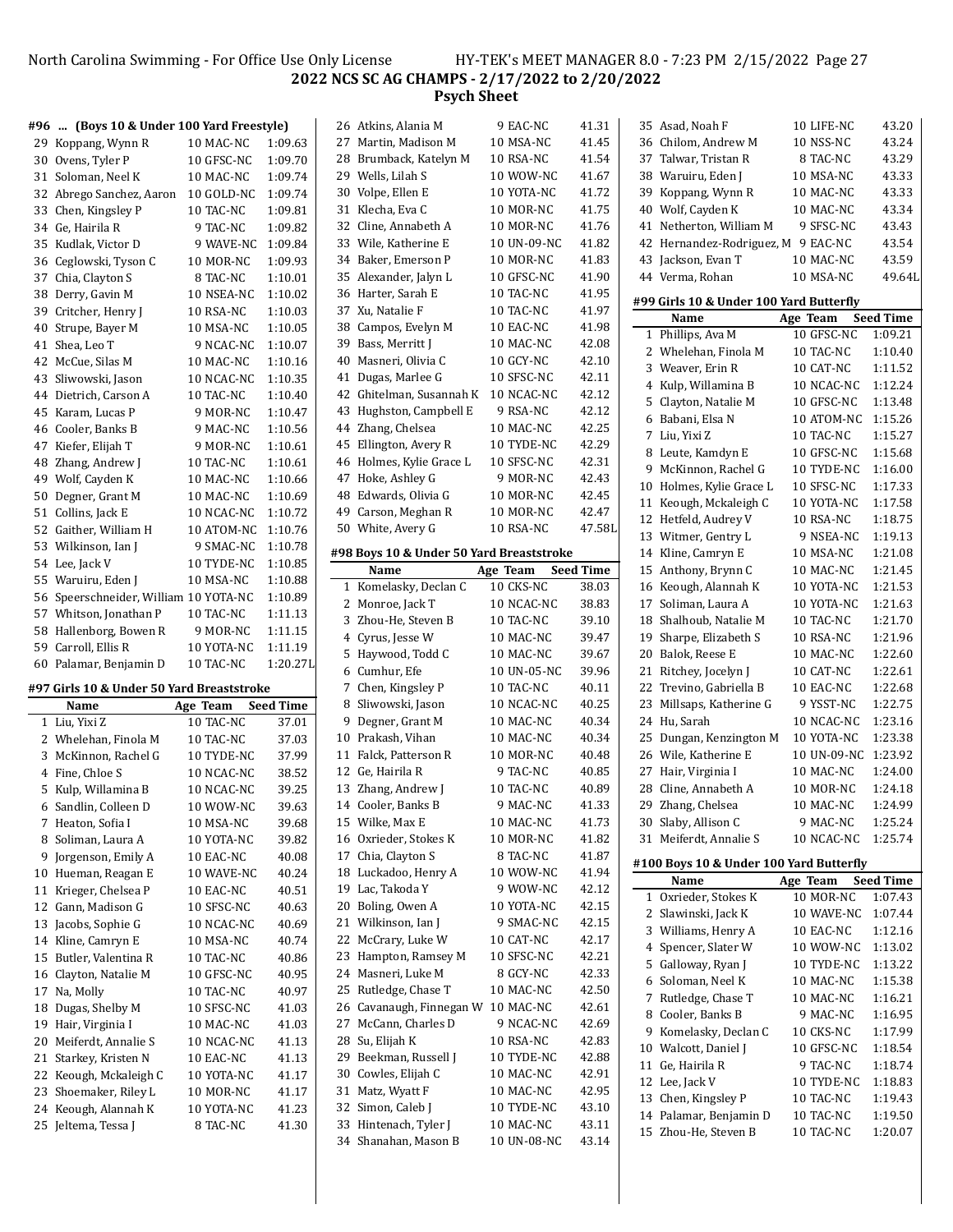North Carolina Swimming - For Office Use Only License HY-TEK's MEET MANAGER 8.0 - 7:23 PM 2/15/2022 Page 28 **NCS SC AG CHAMPS - 2/17/2022 to 2/20/2022 Psych Sheet**

|          | #100  (Boys 10 & Under 100 Yard Butterfly) |                       |                             | 3                       |
|----------|--------------------------------------------|-----------------------|-----------------------------|-------------------------|
|          | 16 Dickenson, Anderson D                   | 10 STAR-NC            | 1:20.53                     | 3                       |
|          | 17 Dietrich, Carson A                      | 10 TAC-NC             | 1:21.02                     | 3                       |
|          | 18 Tate, Hawken B                          | 10 UN-02-NC           | 1:21.37                     | 3                       |
|          | 19 Wilkinson, Ian J                        | 9 SMAC-NC             | 1:22.10                     | 3                       |
| 20       | Johnson, Gavin S                           | 10 MAC-NC             | 1:22.29                     | 3                       |
| 21       | Wilke, Max E                               | 10 MAC-NC             | 1:22.50                     | 3                       |
| 22       | Srivastava, Akul                           | 10 MAC-NC             | 1:22.96                     | 3                       |
|          | 23 Whitson, Jonathan P                     | 10 TAC-NC             | 1:23.68                     | 3                       |
| 24       | Koppang, Wynn R                            | 10 MAC-NC             | 1:24.38                     | 4                       |
| 25       | Derry, Gavin M                             | 10 NSEA-NC            | 1:24.40                     | 4                       |
| 26       | Gaither, William H                         | 10 ATOM-NC            | 1:24.45                     | 4                       |
|          | 27 Glassner, Augustus G                    | 10 MAC-NC             | 1:24.78                     | 4                       |
|          | 28 McCue, Silas M                          | 10 MAC-NC             | 1:25.42                     | 4                       |
| 29       | Jackson, Ayden P                           | 10 WOW-NC             | 1:25.45                     | 4                       |
| 30       | Chia, Clayton S                            | 8 TAC-NC              | 1:25.69                     |                         |
| 31       | Smith, Nathaniel O                         | 9 RSA-NC              | 1:25.87                     | #1                      |
|          | 32 Alamo, Austin                           | 9 RSA-NC              | 1:26.17                     |                         |
|          | 33 Waruiru, Eden J                         | 10 MSA-NC             | 1:26.30                     |                         |
|          | 34 Shea, Leo T                             | 9 NCAC-NC             | 1:26.57                     |                         |
| 35       | Chilom, Andrew M                           | 10 NSS-NC             | 1:26.80                     |                         |
| 36       | Hallenborg, Bowen R                        | 9 MOR-NC              | 1:26.88                     |                         |
|          | 37 Talwar, Tristan R                       | 8 TAC-NC              | 1:26.94                     |                         |
|          | 38 Strupe, Bayer M                         | 10 MSA-NC             | 1:27.15                     |                         |
| 39       | Shiosaky, Eli J                            | 10 ECA-NC             | 1:27.41                     |                         |
| 40       | Desmond, Braeden Q                         | 10 MAC-NC             | 1:27.87                     |                         |
| 41       | Hennis, Liam R                             | 9 TYDE-NC             | 1:28.08                     | 1                       |
|          | 42 Wulber, Crosby M                        | 9 NCAC-NC             | 1:28.08                     | 1                       |
|          | #101 Girls 10 & Under 100 Yard Backstroke  |                       |                             | 1                       |
|          |                                            |                       |                             |                         |
|          |                                            |                       |                             | 1                       |
| 1        | Name<br>Weaver, Erin R                     | Age Team<br>10 CAT-NC | <b>Seed Time</b><br>1:10.81 | 1                       |
| 2        |                                            | 10 GFSC-NC            | 1:11.95                     | 1                       |
| 3        | Phillips, Ava M<br>Martino, Mikayla G      | 10 GFSC-NC            | 1:12.89                     | 1                       |
| 4        | Ghitelman, Susannah K                      | 10 NCAC-NC            | 1:14.13                     | 1                       |
| 5        | Edwards, Olivia G                          | 10 MOR-NC             | 1:14.57                     | 1                       |
| 6        | Harter, Sarah E                            | 10 TAC-NC             | 1:14.82                     | 1                       |
| 7        | Charles, Marie L                           | 9 NCAC-NC             | 1:16.19                     | $\overline{c}$          |
| 8        | Gann, Madison G                            | 10 SFSC-NC            | 1:16.28                     | $\overline{\mathbf{c}}$ |
| 9        | Leute, Kamdyn E                            | 10 GFSC-NC            | 1:16.42                     | $\overline{c}$          |
| 10       | Ritchey, Jocelyn J                         | 10 CAT-NC             | 1:16.44                     | $\overline{\mathbf{c}}$ |
| 11       | Wile, Katherine E                          | 10 UN-09-NC           | 1:16.78                     | $\overline{2}$          |
| 12       | McMullan, Blakely S                        | 10 BAC-NC             | 1:16.79                     | 2                       |
| 13       | Keough, Mckaleigh C                        | 10 YOTA-NC            | 1:16.84                     | 2                       |
| 14       | Anthony, Brynn C                           | 10 MAC-NC             | 1:16.84                     | $\overline{c}$          |
| 15       | McKinnon, Rachel G                         | 10 TYDE-NC            | 1:17.22                     | $\overline{c}$          |
| 16       | Schneider, Kira A                          | 10 YOTA-NC            | 1:17.47                     | $\overline{c}$          |
| 17       | Bass, Merritt J                            | 10 MAC-NC             | 1:17.59                     | 3                       |
| 18       | Witmer, Gentry L                           | 9 NSEA-NC             | 1:17.61                     | 3                       |
| 19       | McDonald, Mallory M                        | 10 SFSC-NC            | 1:17.76                     | 3                       |
| 20       | Fine, Chloe S                              | 10 NCAC-NC            | 1:17.88                     | 3                       |
| 21       | Shearin, Natalie G                         | 10 RSA-NC             | 1:18.04                     | 3                       |
| 22       | Shoemaker, Riley L                         | 10 MOR-NC             | 1:18.45                     | 3                       |
| 23       | Hetfeld, Audrey V                          | 10 RSA-NC             | 1:18.73                     | 3                       |
| 24       | Brewer, Reagan N                           | 10 RMY-NC             | 1:18.92                     | 3                       |
| 25       | White, Avery G                             | 10 RSA-NC             | 1:18.97                     | 3                       |
| 26       | Dugas, Shelby M                            | 10 SFSC-NC            | 1:19.05                     | 3                       |
| 27<br>28 | Jeltema, Tessa J<br>Sharpe, Elizabeth S    | 8 TAC-NC<br>10 RSA-NC | 1:19.17<br>1:19.17          | 4<br>4                  |

29 Hilton, Caroline H 10 CKS-NC 1:19.33 Ross, Sadie B 10 GCY-NC 1:19.33

|          | rsycn sneet                              |                          |                    |
|----------|------------------------------------------|--------------------------|--------------------|
| 31       | Szostek, Allison E                       | 10 MAC-NC                | 1:19.45            |
| 32       | Hair, Virginia I                         | 10 MAC-NC                | 1:19.57            |
| 33       | Volpe, Ellen E                           | 10 YOTA-NC               | 1:19.61            |
| 34       | Pote, Harper E                           | 10 HELI-NC               | 1:19.62            |
| 35       | Pearson, Audriana L                      | 10 TAC-NC                | 1:19.89            |
| 36       | Keough, Alannah K                        | 10 YOTA-NC               | 1:20.02            |
| 37       | Shalhoub, Natalie M                      | 10 TAC-NC                | 1:20.08            |
| 38       | Quinn, Petra E                           | 10 WAVE-NC               | 1:20.19            |
| 39       | Trevino, Gabriella B                     | 10 EAC-NC                | 1:20.21            |
| 40       | Rowe, Zoey E                             | 10 YOTA-NC               | 1:20.22            |
| 41       | Hughston, Campbell E                     | 9 RSA-NC                 | 1:20.22            |
| 42       | Baker, Emerson P                         | 10 MOR-NC                | 1:20.61            |
| 43       | Wells, Lilah S                           | 10 WOW-NC                | 1:20.70            |
| 44       | Schooff, Madeline M                      | 9 NCAC-NC                | 1:20.76            |
| 45       | Simmons, Audrey P                        | 10 MOR-NC                | 1:20.80            |
|          | #102 Boys 10 & Under 100 Yard Backstroke |                          |                    |
|          | Name                                     | Age Team Seed Time       |                    |
| 1        | Oxrieder, Stokes K                       | 10 MOR-NC                | 1:10.05            |
| 2        | Tate, Hawken B                           | 10 UN-02-NC              | 1:10.42            |
| 3        | Haywood, Todd C                          | 10 MAC-NC                | 1:10.98            |
|          | 4 Galloway, Ryan J                       | 10 TYDE-NC               | 1:11.38            |
| 5        | Slawinski, Jack K                        | 10 WAVE-NC               | 1:11.52            |
| 6        | Spencer, Slater W                        | 10 WOW-NC                | 1:12.27            |
| 7        | Monroe, Jack T                           | 10 NCAC-NC               | 1:12.61            |
| 8        | Zhou-He, Steven B                        | 10 TAC-NC                | 1:13.03            |
| 9        | Ferree, Ethan T                          | 10 WOW-NC                | 1:13.82            |
| 10       | Cyrus, Jesse W                           | 10 MAC-NC                | 1:14.60            |
| 11       | Degner, Grant M                          | 10 MAC-NC                | 1:14.83            |
| 12       | Cumhur, Efe                              | 10 UN-05-NC              | 1:15.31            |
| 13       | Zhang, Andrew J                          | 10 TAC-NC                | 1:15.39            |
| 14       | Wilke, Max E                             | 10 MAC-NC                | 1:15.91            |
| 15<br>16 | Collins, Jack E<br>Sliwowski, Jason      | 10 NCAC-NC<br>10 NCAC-NC | 1:16.19<br>1:16.44 |
| 17       | Dickenson, Anderson D                    | 10 STAR-NC               | 1:16.59            |
| 18       | Palamar, Benjamin D                      | 10 TAC-NC                | 1:16.83            |
| 19       | Giraldo, Nicholas                        | 10 MAC-NC                | 1:16.97            |
| 20       | Cates, Magnus H                          | 10 ATOM-NC               | 1:17.05            |
| 21       | Ge, Hairila R                            | 9 TAC-NC                 | 1:17.13            |
| 22       | Tseng, Raymond W                         | 10 MOR-NC                | 1:17.21            |
| 23       | Srivastava, Akul                         | 10 MAC-NC                | 1:17.32            |
| 24       | Soloman, Neel K                          | 10 MAC-NC                | 1:17.66            |
| 25       | Gaither, William H                       | 10 ATOM-NC               | 1:17.72            |
| 26       | Whitson, Jonathan P                      | 10 TAC-NC                | 1:18.14            |
| 27       | Lee, Jack V                              | 10 TYDE-NC               | 1:18.46            |
| 28       | Ceglowski, Tyson C                       | 10 MOR-NC                | 1:18.72            |
| 29       | Chen, Kingsley P                         | 10 TAC-NC                | 1:18.74            |
| 30       | Dietrich, Carson A                       | 10 TAC-NC                | 1:18.79            |
| 31       | Pereira, Jackson E                       | 10 RSA-NC                | 1:18.95            |
| 32       | Abrego Sanchez, Aaron                    | 10 GOLD-NC               | 1:19.12            |
| 33       | Koppang, Wynn R                          | 10 MAC-NC                | 1:19.24            |
| 34       | Cavanaugh, Finnegan W                    | 10 MAC-NC                | 1:19.26            |
| 35       | Best, Michael B                          | 10 BAC-NC                | 1:19.29            |
| 36       | McCue, Silas M                           | 10 MAC-NC                | 1:19.43            |
| 37       | Chilom, Andrew M                         | 10 NSS-NC                | 1:19.48            |
| 38       | Wulber, Crosby M                         | 9 NCAC-NC                | 1:19.57            |
| 39       | Jackson, Ayden P                         | 10 WOW-NC                | 1:19.64            |
| 40       | Verdegem, Arthur C                       | 10 MAC-NC                | 1:19.80            |
| 41       | Glassner, Augustus G                     | 10 MAC-NC                | 1:20.36            |
| 42       | Carroll, Ellis R                         | 10 YOTA-NC               | 1:20.37            |
| 43       | Jerrell, Aiden J                         | 9 ATOM-NC                | 1:20.37            |
| 44       | Marrujo, Landon D                        | 10 TAC-NC                | 1:20.61            |

| 45     | Speerschneider, William 10 YOTA-NC    |            | 1:20.62            |
|--------|---------------------------------------|------------|--------------------|
|        | 46 Adams, Robert B                    | 9 WAVE-NC  | 1:20.68            |
| 47     | Houtz, Brady S                        | 9 YOTA-NC  | 1:20.82            |
|        |                                       |            |                    |
| 48     | Kiefer, Elijah T                      | 9 MOR-NC   | 1:20.95            |
| 49     | Strupe, Bayer M                       | 10 MSA-NC  | 1:20.95            |
| 50     | Critcher, Henry J                     | 10 RSA-NC  | 1:21.06            |
| 51     | Shiosaky, Eli J                       | 10 ECA-NC  | 1:21.09            |
| 52     | Desmond, Braeden Q                    | 10 MAC-NC  | 1:21.24            |
| 53     | Karam, Lucas P                        | 9 MOR-NC   | 1:21.26            |
|        | 54 Falck, Patterson R                 | 10 MOR-NC  | 1:21.29            |
| 55     | Simon, Caleb I                        | 10 TYDE-NC | 1:21.35            |
|        | 56 Luckadoo, Henry A                  | 10 WOW-NC  | 1:21.37            |
|        | 57 Talwar, Tristan R                  | 8 TAC-NC   | 1:31.91L           |
|        | 58 Wilkinson, Ian J                   | 9 SMAC-NC  | 1:32.18L           |
|        |                                       |            |                    |
|        | #103 Girls 10 & Under 200 Yard IM     |            |                    |
|        | Name                                  | Age Team   | <b>Seed Time</b>   |
| 1      | Clayton, Natalie M                    | 10 GFSC-NC | 2:36.21            |
| 2      | Phillips, Ava M                       | 10 GFSC-NC | 2:36.37            |
| 3      | Whelehan, Finola M                    | 10 TAC-NC  | 2:36.42            |
| 4      | Weaver, Erin R                        | 10 CAT-NC  | 2:36.76            |
| 5      | Kulp, Willamina B                     | 10 NCAC-NC | 2:38.35            |
| 6      | Liu, Yixi Z                           | 10 TAC-NC  | 2:43.71            |
| 7      | White, Avery G                        | 10 RSA-NC  | 2:43.78            |
| 8      | Ghitelman, Susannah K                 | 10 NCAC-NC | 2:45.93            |
| 9      | Fine, Chloe S                         | 10 NCAC-NC | 2:46.97            |
| 10     | Ritchey, Jocelyn J                    | 10 CAT-NC  | 2:47.03            |
|        |                                       |            | 2:47.26            |
| 11     | Keough, Mckaleigh C                   | 10 YOTA-NC |                    |
| 12     | Leute, Kamdyn E                       | 10 GFSC-NC | 2:47.42            |
| 13     | Keough, Alannah K                     | 10 YOTA-NC | 2:47.85            |
| 14     | Bass, Merritt J                       | 10 MAC-NC  | 2:47.97            |
| 15     | Edwards, Olivia G                     | 10 MOR-NC  | 2:48.20            |
| 16     | Harter, Sarah E                       | 10 TAC-NC  | 2:48.26            |
| 17     | Shoemaker, Riley L                    | 10 MOR-NC  | 2:48.30            |
| 18     | Sandlin, Colleen D                    | 10 WOW-NC  | 2:48.35            |
| 19     | Martino, Mikayla G                    | 10 GFSC-NC | 2:48.46            |
| 20     | Anthony, Brynn C                      | 10 MAC-NC  | 2:48.69            |
| 21     | Hu, Sarah                             | 10 NCAC-NC | 2:49.41            |
| 22     | Babani, Elsa N                        | 10 ATOM-NC | 2:50.29            |
| 23     | Zhang, Chelsea                        | 10 MAC-NC  | 2:51.57            |
| 24     | Dungan, Kenzington M                  | 10 YOTA-NC | 2:51.69            |
| 25     | Malecki, Maya O                       | 10 MAC-NC  | 2:51.77            |
| 26     | Brumback, Katelyn M                   | 10 RSA-NC  | 2:51.84            |
| 27     | Millsaps, Katherine G                 | 9 YSST-NC  | 2:51.92            |
| 28     | Holmes, Kylie Grace L                 | 10 SFSC-NC | 2:52.13            |
| 29     | Hair, Virginia I                      | 10 MAC-NC  | 2:52.23            |
|        | Trevino, Gabriella B                  | 10 EAC-NC  |                    |
| 30     |                                       |            | 2:52.39            |
| 31     | Meiferdt, Annalie S                   | 10 NCAC-NC | 2:52.53            |
| 32     | Soliman, Laura A                      | 10 YOTA-NC | 3:17.29L           |
|        | #104 Boys 10 & Under 200 Yard IM      |            |                    |
|        | Name                                  | Age Team   | <b>Seed Time</b>   |
| 1      | Oxrieder, Stokes K                    | 10 MOR-NC  | 2:29.35            |
| 2      | Slawinski, Jack K                     | 10 WAVE-NC | 2:32.93            |
| 3      | Haywood, Todd C                       | 10 MAC-NC  | 2:33.16            |
| 4      | Zhou-He, Steven B                     | 10 TAC-NC  | 2:35.73            |
| 5      | Cyrus, Jesse W                        | 10 MAC-NC  | 2:36.80            |
| 6      | Monroe, Jack T                        | 10 NCAC-NC | 2:37.15            |
| 7      | Spencer, Slater W                     | 10 WOW-NC  | 2:38.38            |
|        |                                       |            |                    |
| 8<br>9 | Galloway, Ryan J<br>Williams, Henry A | 10 TYDE-NC | 2:40.75<br>2:41.00 |
|        |                                       | 10 EAC-NC  |                    |

Soloman, Neel K 10 MAC-NC 2:43.03